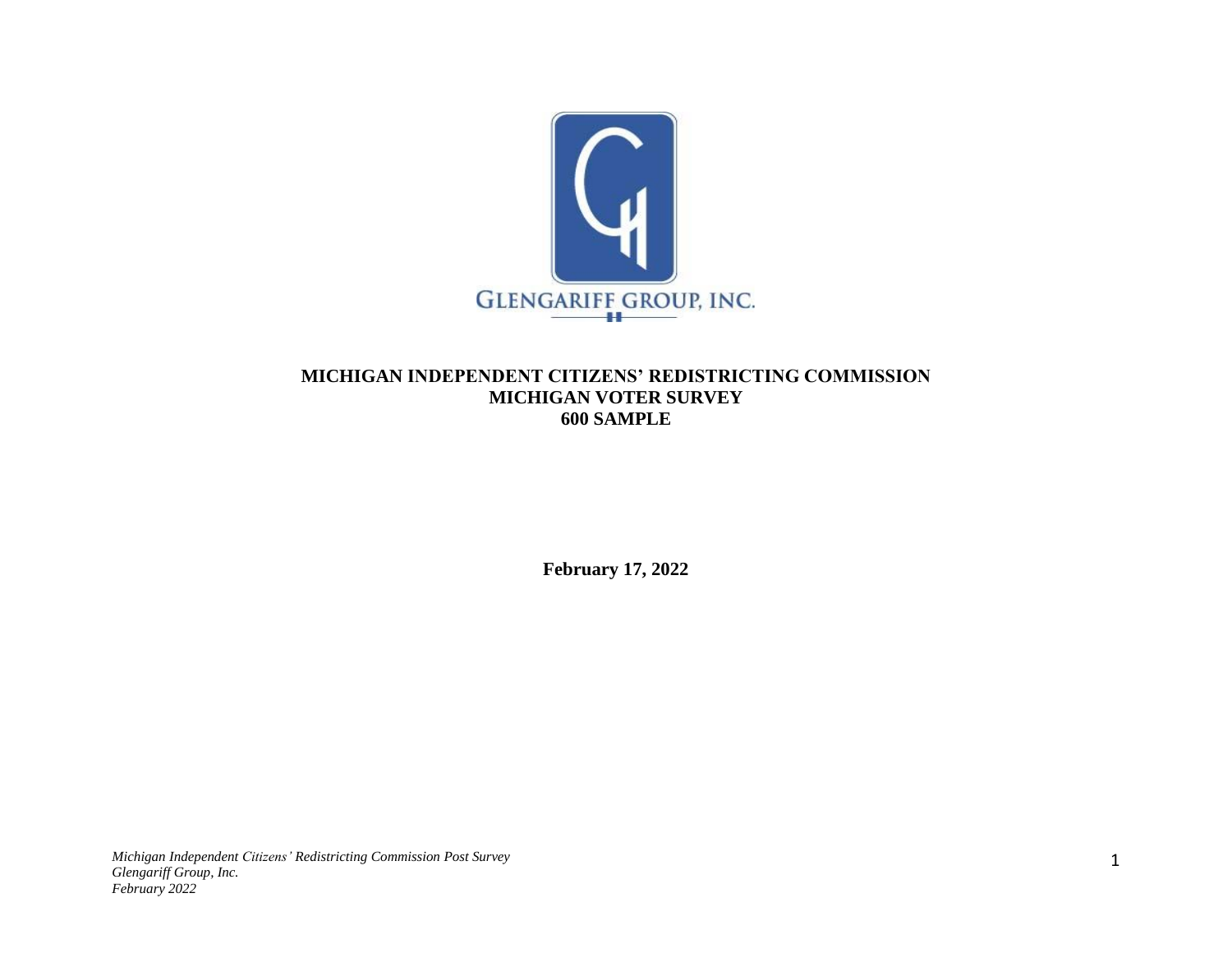## **TABLE OF CONTENTS**

| Page | Topic                                                  |
|------|--------------------------------------------------------|
| 2    | Methodology                                            |
| 3    | <b>Key Findings</b>                                    |
| 14   | <b>Aggregate Survey Results</b>                        |
| 32   | <b>Cross-tabulation Report</b>                         |
| 70   | Appendix A: Question 3/ What have you seen or heard?   |
| 77   | Appendix B: Question 8/ Why was your opinion positive? |
| 81   | Appendix C: Question 9/ Why was your opinion negative? |
| 83   | Appendix D: Question 11/ Why do you approve?           |
| 86   | Appendix E: Question 12/ Why do you disapprove?        |
| 88   | Appendix F: Question 26/ Future Suggestions            |

# **METHODOLOGY**

The Glengariff Group, Inc. conducted a Michigan statewide survey of voters. The 600 sample, live operator telephone survey was conducted on February 11-14, 2022 and has a margin of error of +/-4.0% with a 95% level of confidence. 25.0% of respondents were contacted via landline telephone. 75.0% of respondents were contacted via cell phone telephone. This survey is a follow up survey to a benchmarking survey conducted March 27-31, 2021. This survey was commissioned by the Michigan Independent Citizens' Redistricting Commission.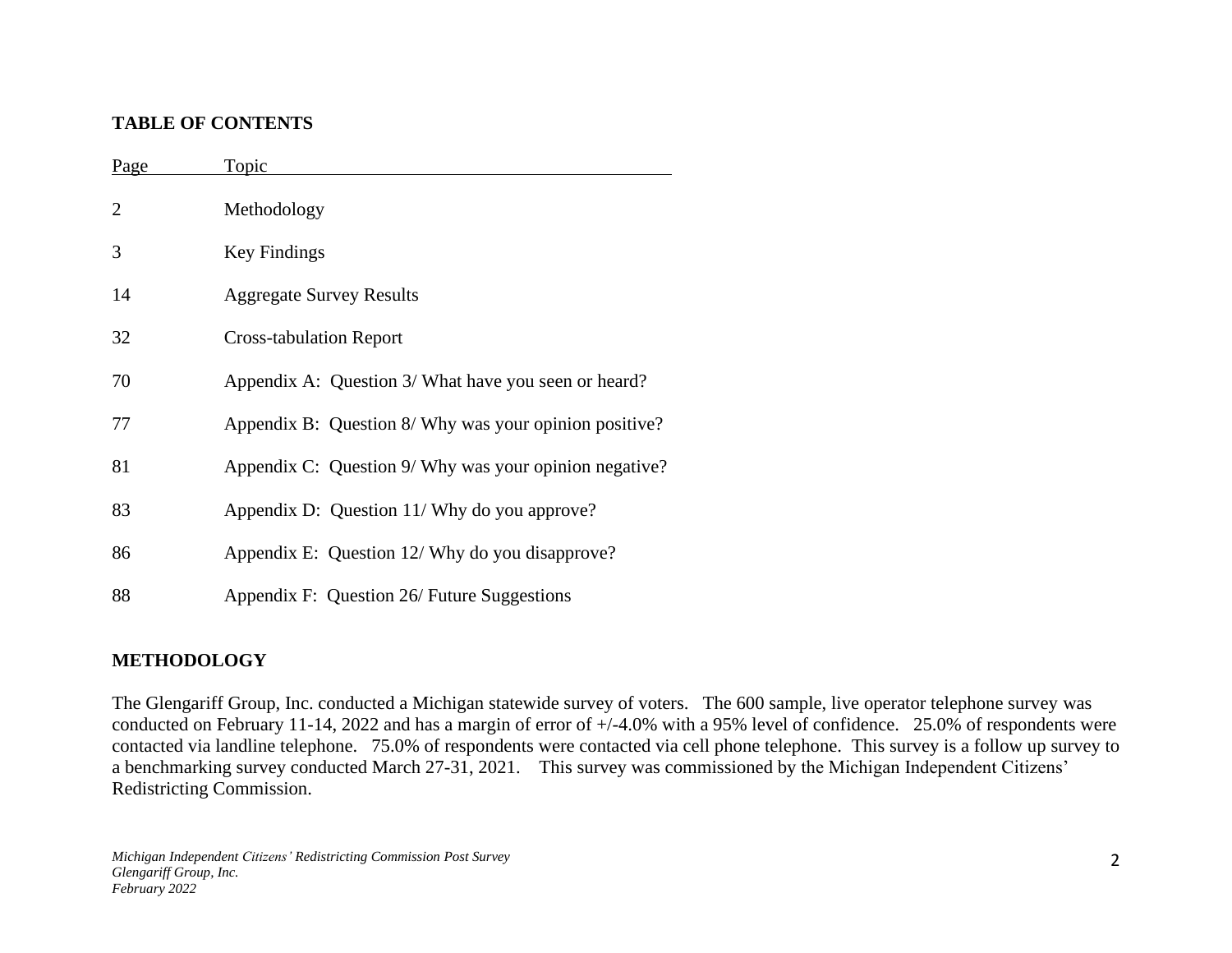## **KEY FINDINGS**

#### 41.3% of Respondents Are Familiar With Michigan's Redistricting Changes

\* By a margin of 41.3%-58.0%, Michigan voters have heard something about the 2018 constitutional amendment Michigan voters passed changing how redistricting is conducted.

This figure represents a nearly 12% point drop from the benchmarking survey conducted in March 2021 when 53.0% of voters had heard about the changes.

\* Voters were asked how engaged they were in the political process:

| 20.2% | Very Engaged       |
|-------|--------------------|
| 57.6% | Somewhat Engaged   |
| 15.6% | Not Really Engaged |
| 5.7%  | Not Engaged At All |

The shift in awareness of Michigan's redistricting changes came among the large proportion of voters that said they were 'somewhat engaged' and 'not really engaged' in the political process. Among voters very engaged in the political process, there was no statistical change in the percentage that knew something about Michigan's change in the redistricting process.

The chart below compares awareness levels of the redistricting process from the benchmarking survey in March 2021 to the post survey in February 2022 based on how engaged the voter said they were in the political process.

| Engagement Level   | Aware $3/21$ | Aware $2/22$ | Change in Awareness |
|--------------------|--------------|--------------|---------------------|
| Very Engaged       | 62.6%        | 60.5%        | $-2.1\%$            |
| Somewhat Engaged   | 52.9%        | 44.1%        | $-8.8\%$            |
| Not Very Engaged   | 41.5%        | 27.9%        | $-13.6%$            |
| Not At All Engaged | 12.0%        | 31.6%        | $+19.6%$            |

*[Note: Only 5.7% of respondents they were not at all engaged representing a cell size of only 35 respondents.]*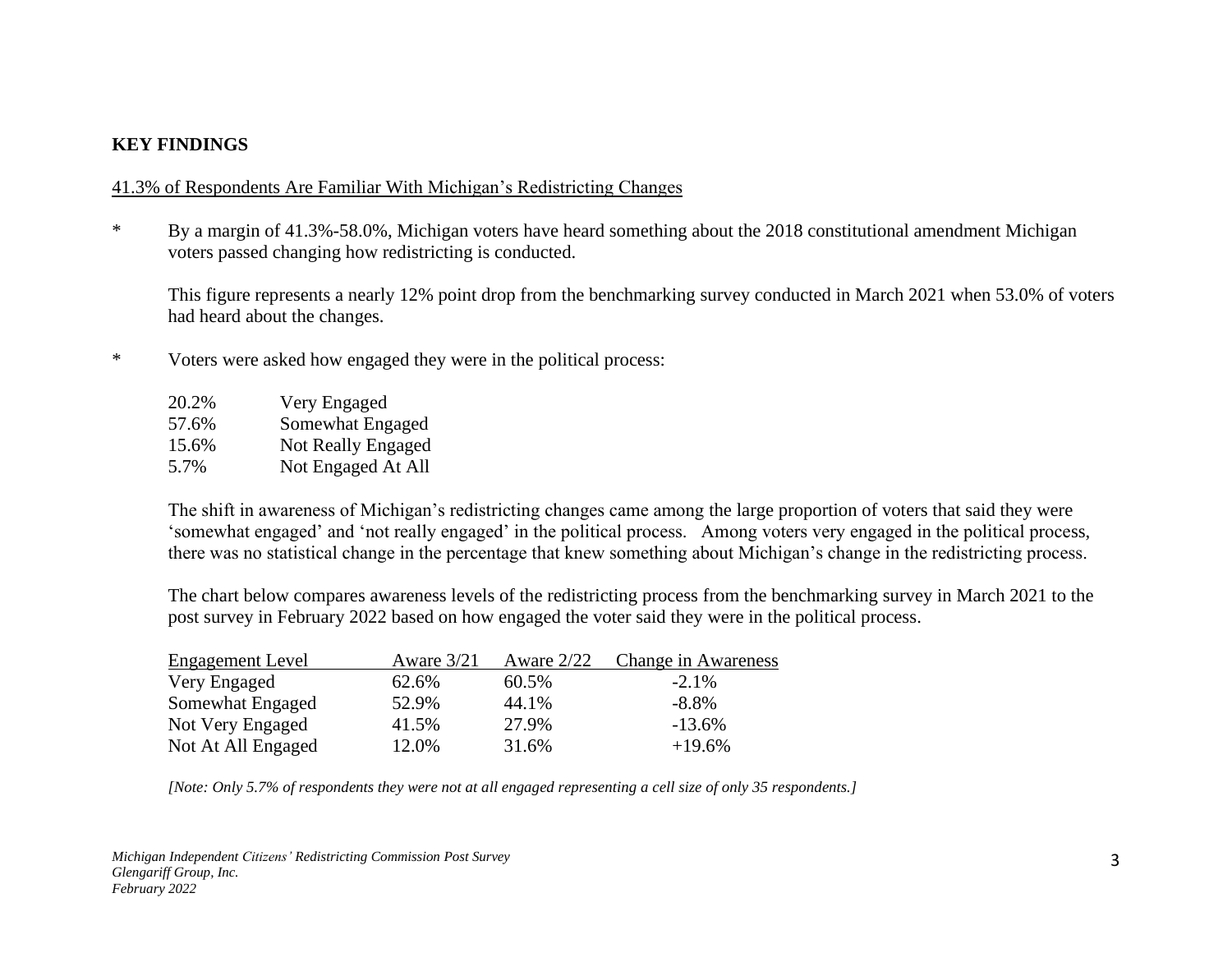### 35.2% Have Heard of the Michigan Independent Citizens' Redistricting Commission

\* 35.2% of Michigan voters have heard of the Michigan Independent Citizens' Redistricting Commission. This figure represents a 10.9% increase from the 2021 benchmarking survey. 81.8% of those voters that are familiar with the 2018 redistricting amendment had heard of the Michigan Independent Citizens' Redistricting Commission.

The percentage of respondents that have heard of the Michigan Independent Citizens' Redistricting Commission is directly tied to their engagement level in the political process. Among those very engaged in the political process awareness of the Michigan Independent Citizens' Redistrict Commission increased from 33.7% to 51.6%. Among those 'somewhat engaged' awareness increased from 23.4% to 35.6%.

| <b>Engagement Level</b> | <b>Awareness of MICRC</b> |             |          |  |
|-------------------------|---------------------------|-------------|----------|--|
|                         | Pre Survey                | Post Survey | Change   |  |
| Very Engaged            | 33.7%                     | 51.6%       | $+17.9%$ |  |
| Somewhat Engaged        | 23.4%                     | 35.6%       | $+12.2%$ |  |
| Not Very Engaged        | 16.9%                     | 17.7%       | $+0.8\%$ |  |
| Not At All Engaged      | 0.0%                      | 8.6%        | $+8.6%$  |  |

As the chart below indicates, awareness of the Michigan Independent Citizens' Redistricting Commission was also tied to educational attainment with 43.6% awareness among college educated voters, 31.8% awareness among those with some post high school education, and 17.0% awareness with those with a high school education.

| <b>Education Attainment</b> | Awareness of the MICRC |             |          |  |
|-----------------------------|------------------------|-------------|----------|--|
|                             | Pre Survey             | Post Survey | Change   |  |
| High School                 | 11.1%                  | 17.0%       | $+5.9\%$ |  |
| <b>Some Post Education</b>  | 23.8%                  | 31.8%       | $+8.0\%$ |  |
| College Education           | 33.2%                  | 43.6%       | $+10.4%$ |  |

Strong Democratic and Independent voters saw a double digit increase in their awareness of the Michigan Independent Citizens' Redistricting Commission. But Strong Republican awareness increased by only 2.8% from benchmarking levels.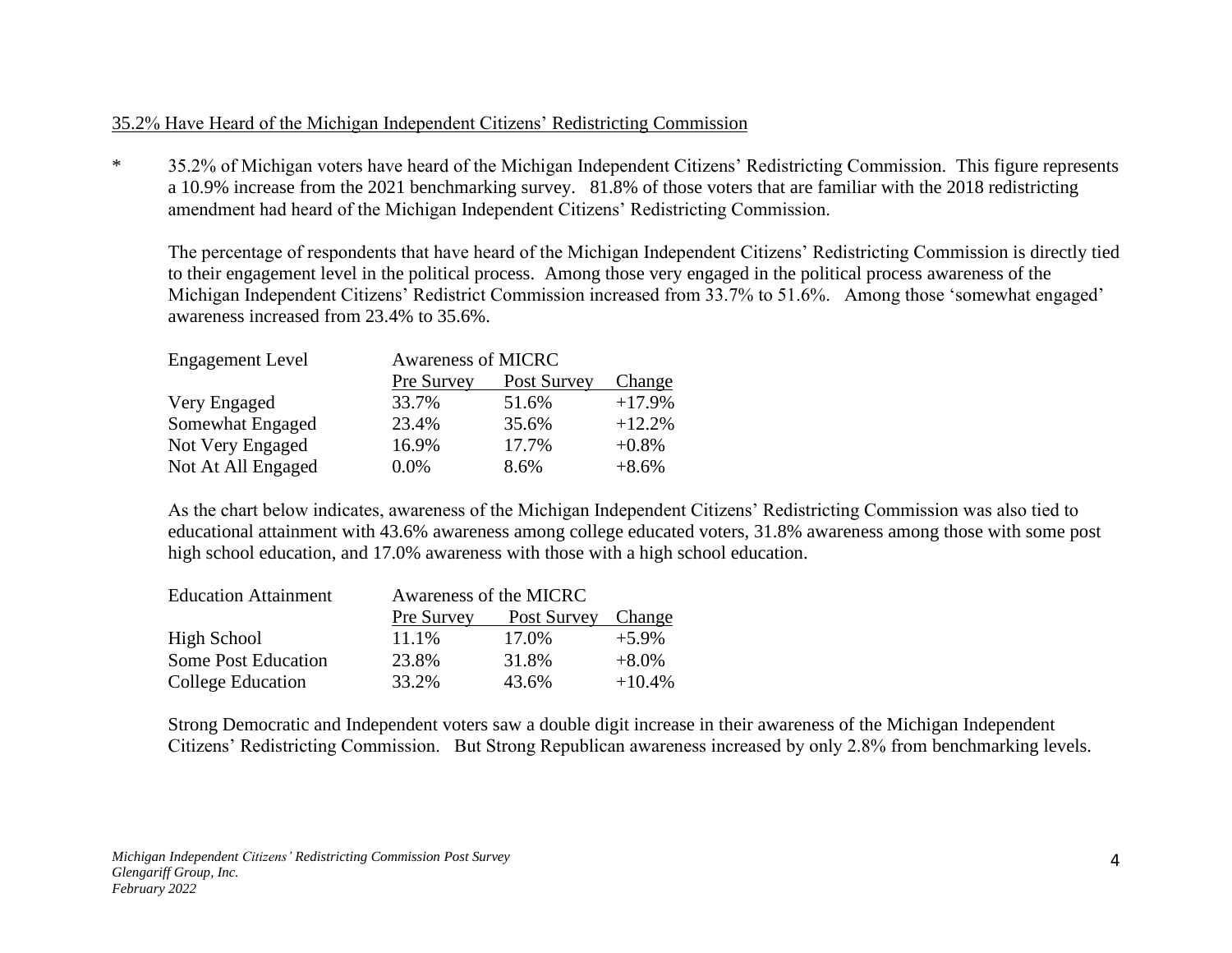| Party Affiliation        |            | Awareness of the MICRC |          |
|--------------------------|------------|------------------------|----------|
|                          | Pre Survey | Post Survey            | Change   |
| <b>Strong Democratic</b> | 27.8%      | 44.8%                  | $+17.0%$ |
| Lean Democratic          | 44.8%      | 43.5%                  | $-0.7\%$ |
| Independent              | 17.6%      | 31.9%                  | $+14.3%$ |
| Lean Republican          | 20.8%      | 32.8%                  | $+12.0%$ |
| <b>Strong Republican</b> | 20.8%      | 23.6%                  | $+2.8%$  |

\* Respondents that had heard about the commission were asked what they had heard about the commission.

19.4% knew that they were redrawing legislative lines.

12.8% knew of the name or that the commission existed.

11.4% knew of the commission and the commission's make up.

8.5% said that people were upset about it.

6.6% said it was to fight gerrymandering.

6.2% knew about the applications to be on the commission/ or that they themselves had applied.

5.7% said they thought the redrawn maps were unfair.

5.2% knew the new maps were being contested/ that there were lawsuits.

4.7% said the maps were still biased towards one political party.

3.8% said the maps had been passed and their job was done.

1.4% said that minority communities were not properly represented.

#### Majority Have No Opinion on Commission's Overall Performance

\* Respondents that had heard something about Michigan's redistricting changes were asked if their views on the commission were positive or negative.

50.8% said they had no opinion of the MICRC. 34.1% said they had a positive opinion of the MICRC. 12.0% said they had a negative opinion of the MICRC.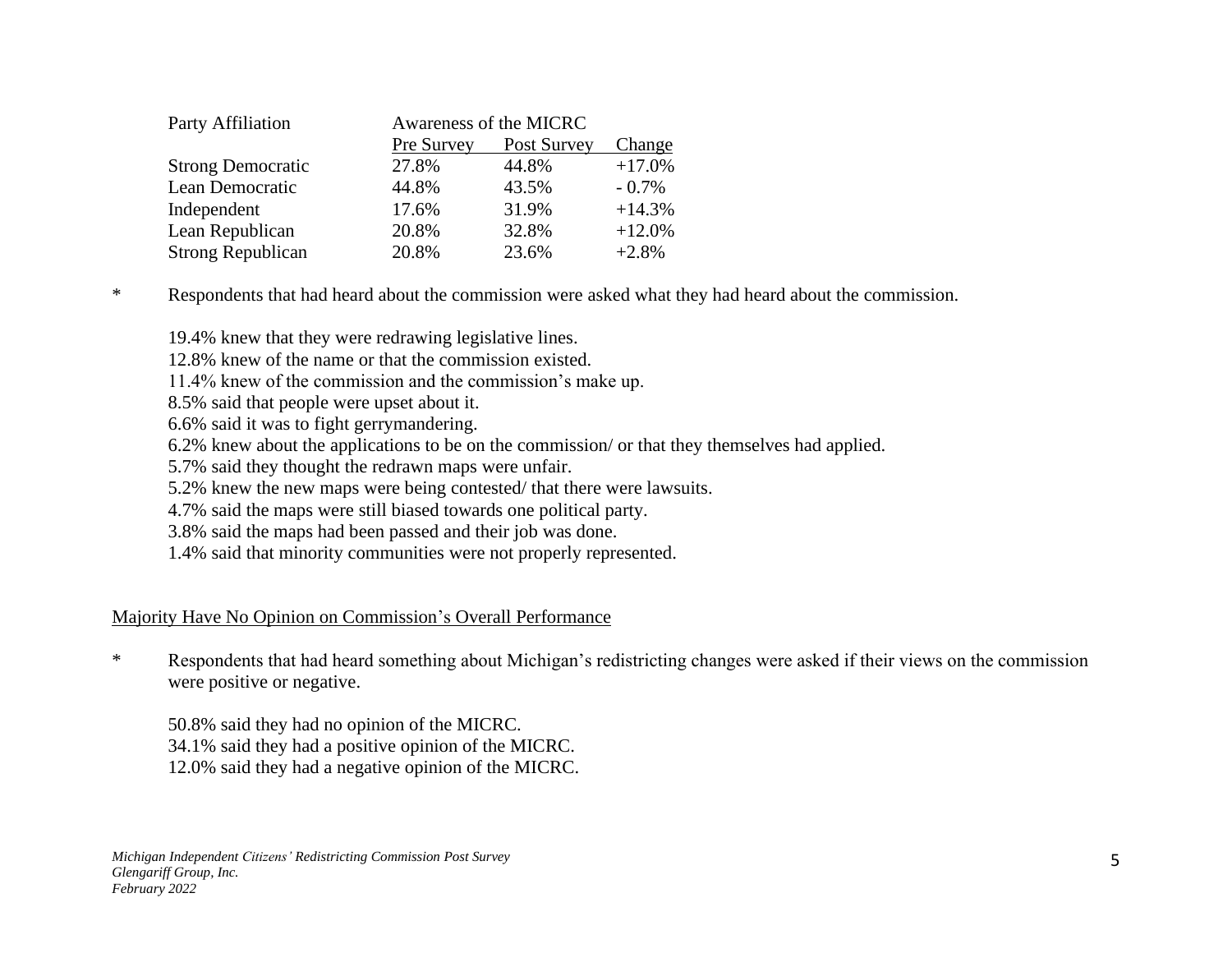- \* The 34.1% of respondents that had a positive opinion were asked why their opinion was positive:
	- 27.3% said the commission was fair and unbiased. 13.6% said they reduced gerrymandering. 13.6% said that citizens were handling redistricting, not politicians. 12.5% generally said they have done a good job. 9.1% said that people from both parties were working together. 8.0% said that people were given a voice. 8.0% said that change was good.
- \* The 12.0% of respondents that had a negative opinion were asked why their opinion was negative:
	- 25.6% said the commission had done a bad job and were incompetent.
	- 22.5% said the maps were not fair.
	- 9.7% said it favors one party over another.
	- 9.7% said that we should not change things.
	- 6.5% said the commission was a form of gerrymandering.
	- 6.5% said it was a political ploy.
	- 6.5% said they would be adversely affected.
	- 6.5% said the commission was a scam.

# Those Aware Approve of Commission 33.7%-18.2%.

- \* For the remainder of the survey, the 41.3% of voters that had heard something about Michigan's redistricting changes were asked questions specifically about the performance of the Michigan Independent Citizens' Redistricting Commission.
- \* For those respondents that were aware of Michigan's redistricting changes, 33.7% approve of the performance of the Michigan Independent Citizens Redistricting Commission while 18.2% disapprove of their performance. But 48.1% of those aware of redistricting changes could not offer an opinion of the commission's performance.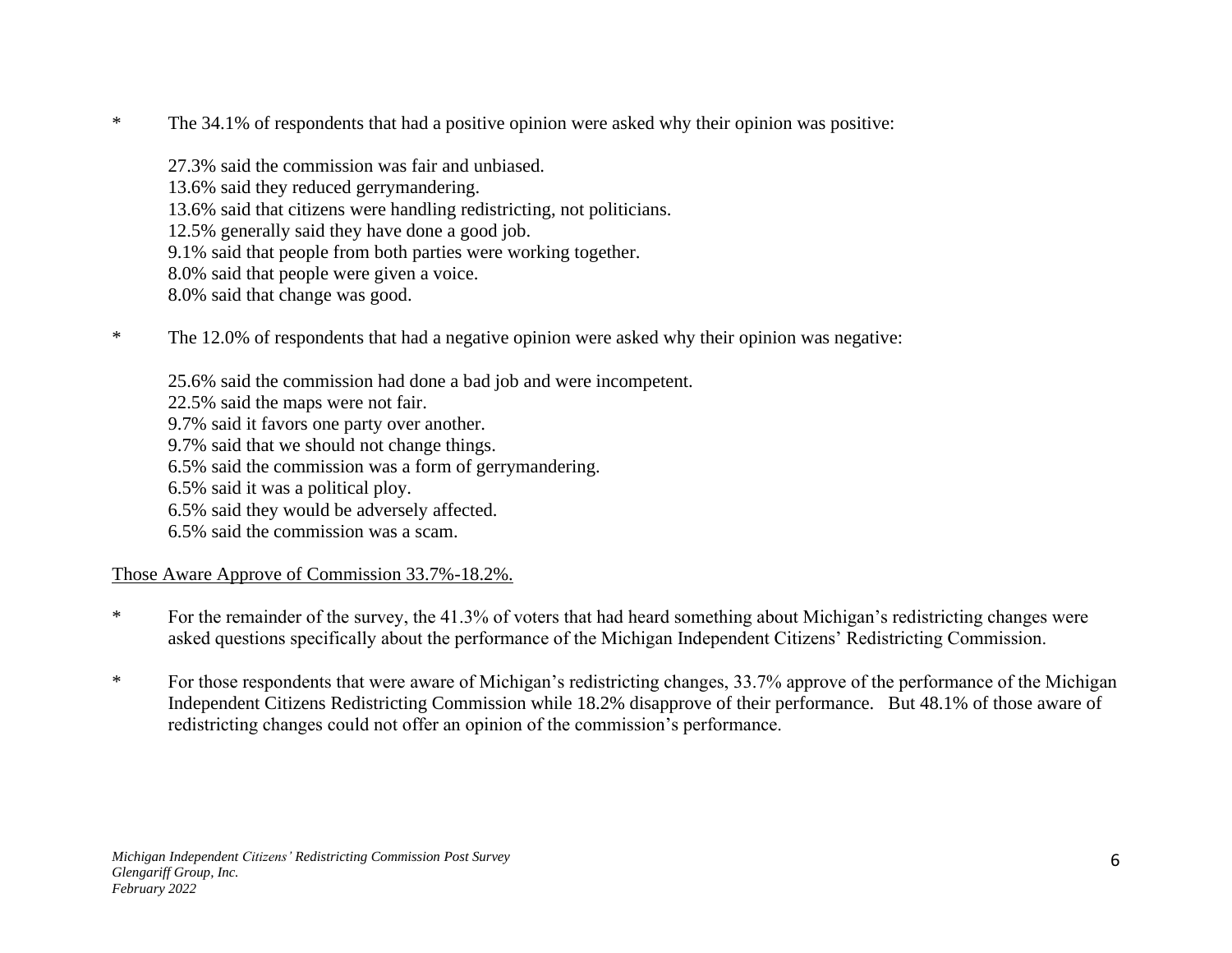\* Not surprisingly, those respondents most engaged in the political process were most able to offer an opinion of the commission's performance.

79.2% of those not very engaged or not engaged at all could not offer an opinion on the Commission's performance.

| <b>Engagement Level</b> | Approve | Disapprove | Don't Know |
|-------------------------|---------|------------|------------|
| Very Engaged            | 38.2%   | 26.3%      | 35.5%      |
| Somewhat Engaged        | 35.0%   | 15.9%      | 49.0%      |
| Not Very Engaged        | 10.6%   | 10.6%      | 78.9%      |
| Not Engaged At all      | 20.0%   | $0.0\%$    | 80.0%      |

\* These voters were asked how closely they paid attention to the work being done by the Michigan Independent Citizens' Redistricting Commission. Overall, 25.5% of the state's voters said they watched the process very closely or somewhat closely.

| 8.1% Very Closely            | (Represents 3.5% of the state population.)  |
|------------------------------|---------------------------------------------|
| 51.2% Some Attention         | (Represents 22.0% of the state population.) |
| 20.5% Not Too Much Attention | (Represents 8.8% of the state population.)  |
| 20.2% No Attention At All    | (Represents 8.7% of the state population.)  |

The chart below compares how much attention respondents paid based on how engaged they were in the political process.

| <b>Political Engagement</b> | Very/Some | Not Too Much/No Attention |
|-----------------------------|-----------|---------------------------|
| Very Engaged                | 71.0%     | 28.9%                     |
| Somewhat Engaged            | 58.6%     | 41.4%                     |
| Not Very Engaged            | 26.3%     | 72.7%                     |
| Not Engaged At All          | 20.0%     | 80.0%                     |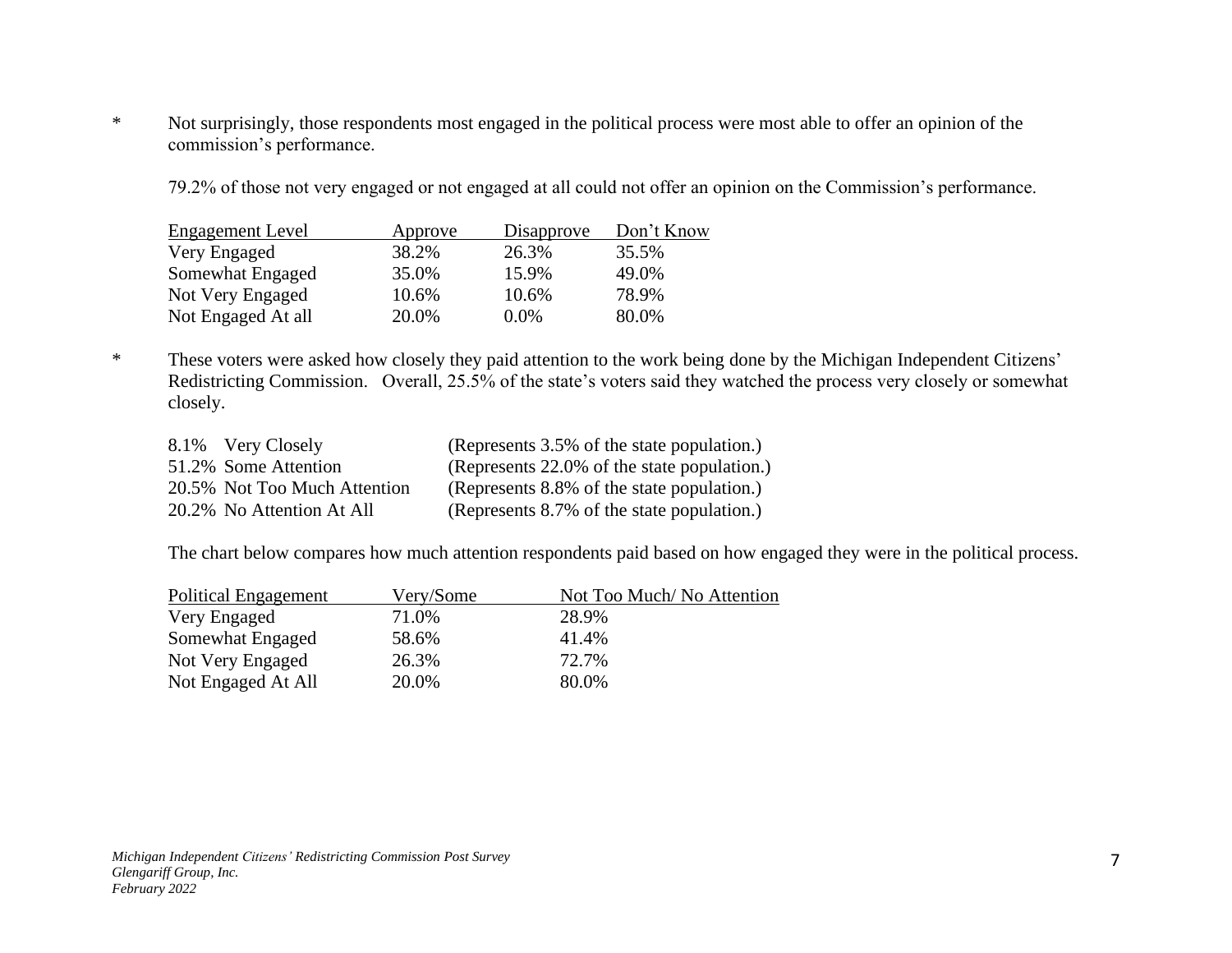### Michigan Independent Citizens Redistricting Commission Receives Positive Scores On All Key Measures

\* Voters that were aware of Michigan's redistricting changes were asked to rate the commission's performance on seven key measurements that voters in the benchmarking survey indicated were important characteristics of the redistricting process. At least a plurality gave the commission positive marks on all seven metrics. A majority of aware voters approved of the Commission's performance on five of the seven metrics.

Approval fell just short of 50% on the communities of interest metric –but still came in at a strong 48.4%-19.0% approval, with 22.1% unsure. While still positive, the Commission's lowest approval level came in on transparency at 45.7% approve to 29.0% disapprove.

| Approve | Disapprove | Neutral | DK | Measurement                                                                                                                                                                                                                 |
|---------|------------|---------|----|-----------------------------------------------------------------------------------------------------------------------------------------------------------------------------------------------------------------------------|
| 60.8%   | 17.1%      | 5.4%    |    | 16.7% Making sure that they designed the districts rather than politicians.                                                                                                                                                 |
| 60.8%   | 19.4%      | 6.6%    |    | 13.2% Making sure that neither party gets an unfair advantage by<br>gerrymandering districts.                                                                                                                               |
| 60.1%   | 18.2%      | 7.4%    |    | 14.3% Making sure that Michigan voters, not elected officials, have input in<br>designing Michigan's new congressional and legislative districts.                                                                           |
| 57.0%   | 19.8%      | 7.0%    |    | 16.3% Making sure the maps were redesigned in public view so that all sides<br>could watch the deliberations.                                                                                                               |
| 55.4%   | 19.8%      | 9.3%    |    | 15.5% Making sure that citizens had input into the design of the new districts<br>through public meetings, the public comment portal, the mapping portal<br>that allowed everyone to make comments about the proposed maps. |
| 48.4%   | 19.0%      | 10.5%   |    | 22.1% Making sure communities with common historical, cultural and<br>Economic interests are put in districts together instead of divided to<br>weaken their voices.                                                        |
| 45.7%   | 29.0%      | 8.1%    |    | 17.1% Making sure they were transparent in how they made their decisions.                                                                                                                                                   |

*Michigan Independent Citizens' Redistricting Commission Post Survey Glengariff Group, Inc. February 2022*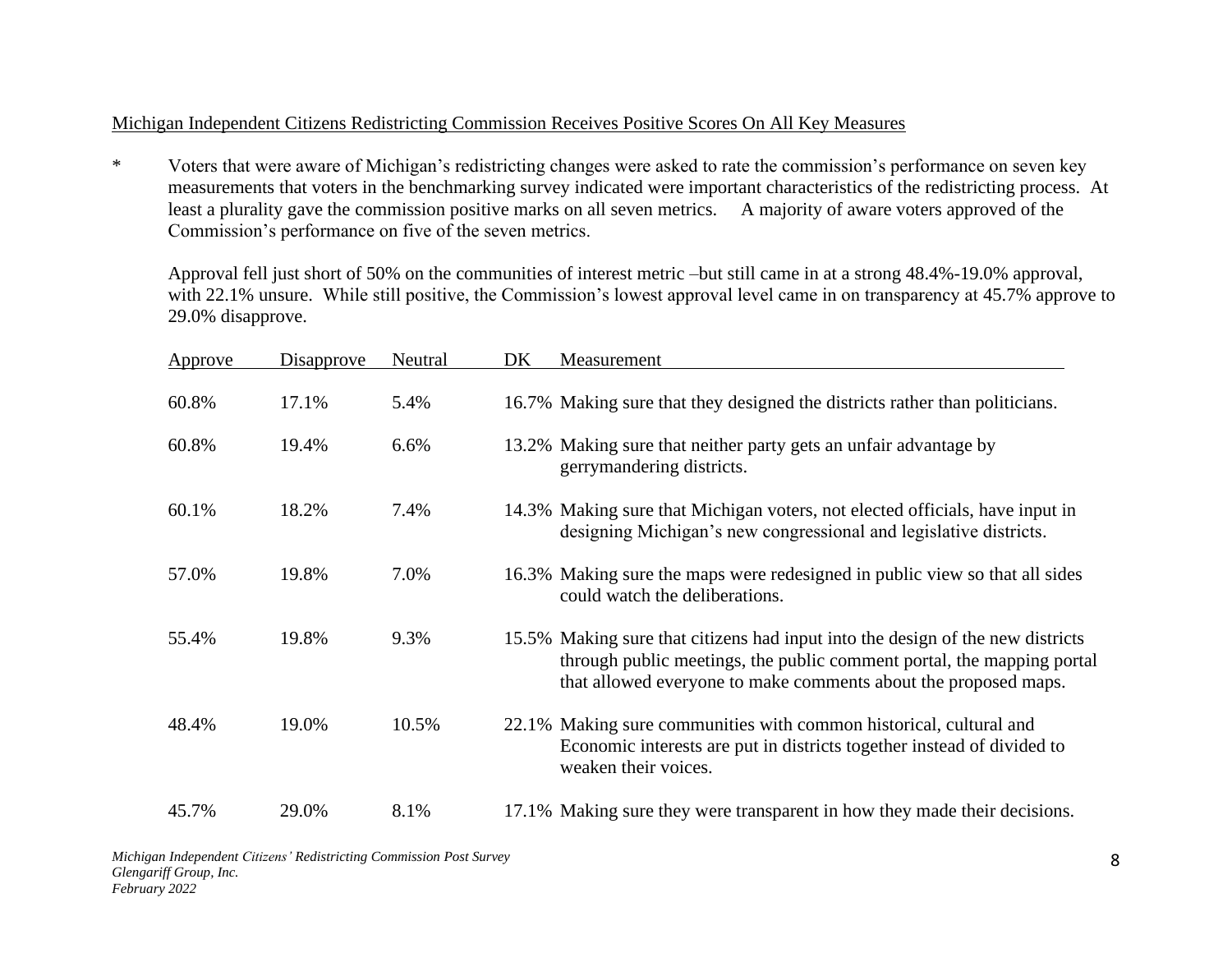\* There was one statistically significant difference in how aware voters rated the Commission on the metric of communities of interest.

Caucasian voters rated the Commission 52.8%-14.1% on communities of interest. African American voters rated the Commission 30.7%-53.9% on communities of interest.

#### 80.1% Of Aware Voters Followed On News Media

\* Respondents that were aware of the redistricting changes in Michigan were read a list of several ways they could have become engaged in the redistricting process and asked if they used that vehicle. (The percentage in parenthesis represents the total state population.)

| Aware | Overall Pop | <b>Engaged Using This Method</b>                                                |
|-------|-------------|---------------------------------------------------------------------------------|
| 80.1% | $(27.5\%)$  | Reading or following news stories                                               |
| 28.2% | $(9.7\%)$   | By looking at the commission's website                                          |
| 19.9% | $(6.8\%)$   | By viewing a virtual or in-person informational redistricting presentation      |
| 13.1% | $(4.5\%)$   | By watching a meeting online                                                    |
| 8.3%  | $(2.8\%)$   | By providing public comment before the commission or submitting written comment |
| 2.9%  | $(1.0\%)$   | By attending a public hearing held by the commission                            |
|       |             |                                                                                 |

\* Participation beyond reading or following in new stories was nearly exclusively engaged in by those voters that are very engaged in the political process.

| <b>Engagement</b>  | Online Mtg | Public Hearing | Website | Comment  | Virtual | Listening |
|--------------------|------------|----------------|---------|----------|---------|-----------|
| Very Engaged       | 28.6%      | 7.9%           | 44.4%   | $17.5\%$ | 34.9%   | $3.2\%$   |
| Somewhat Engaged   | 7.1%       | $0.8\%$        | 22.2%   | 4.0%     | 14.3%   | 6.3%      |
| Not Very Engaged   | $0.0\%$    | $0.0\%$        | 7.1%    | 7.1%     | 7.1%    | $0.0\%$   |
| Not At All Engaged | $0.0\%$    | $0.0\%$        | 50.0%   | $0.0\%$  | $0.0\%$ | $0.0\%$   |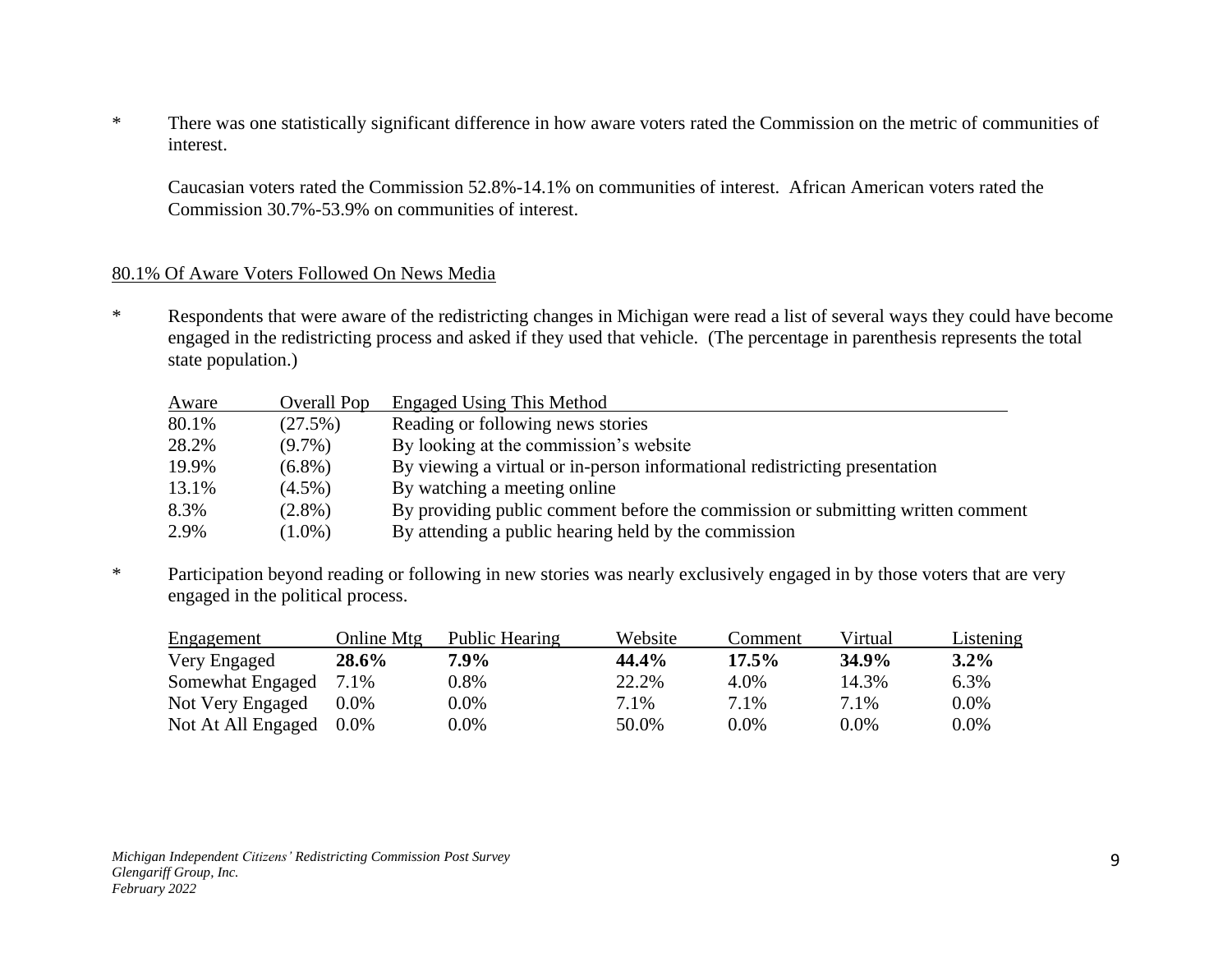\* While Democrats and Republicans were nearly equal in Online Meeting viewing or using the website, Democratic voters were significantly more likely to attend a public hearing or offer comment.

| <b>Party Affiliation</b> | Online Mtg | Public Hearing | Website | Comment) | Virtual | Listening |
|--------------------------|------------|----------------|---------|----------|---------|-----------|
| <b>Strong Democratic</b> | 17.7%      | $6.3\%$        | 26.6%   | $13.9\%$ | 21.5%   | 6.3%      |
| Independent              | 6.5%       | $0.0\%$        | 34.8%   | 2.2%     | 19.6%   | 2.2%      |
| Strong Republican        | 14.7%      | $0.0\%$        | 26.5%   | $0.0\%$  | 14.7%   | 8.8%      |

#### Aware Voters Divided on Social Media Engagement

- \* Aware voters were read a list of different social media platforms and asked if they followed the redistricting process on that platform. 51.5% of aware voters did not follow the redistricting process on any social media platform. 43.6% did engage on a social media platform. 4.9% did not know.
	- 51.5% Not engaged in any social media platforms listed
	- 25.7% Facebook
	- 17.5% Michigan Independent Citizens Redistricting Commission mapping portal
	- 12.1% Michigan Independent Citizens Redistricting Commission public comment portal
	- 11.2% Twitter
	- 10.2% You Tube
	- 8.3% Instagram
- \* Among those that are very engaged in the political process, 68.3% of these voters followed the redistricting process on social media while 31.7% did not engage on social media.

| Engagement   | Facebook | Twitter | Instagram | YouTube | Mapping | <b>Public Comment</b> |
|--------------|----------|---------|-----------|---------|---------|-----------------------|
| Very Engaged | 36.5%    | $7.5\%$ | 20.6%     | 19.0%   | 22.2%   | 20.6%                 |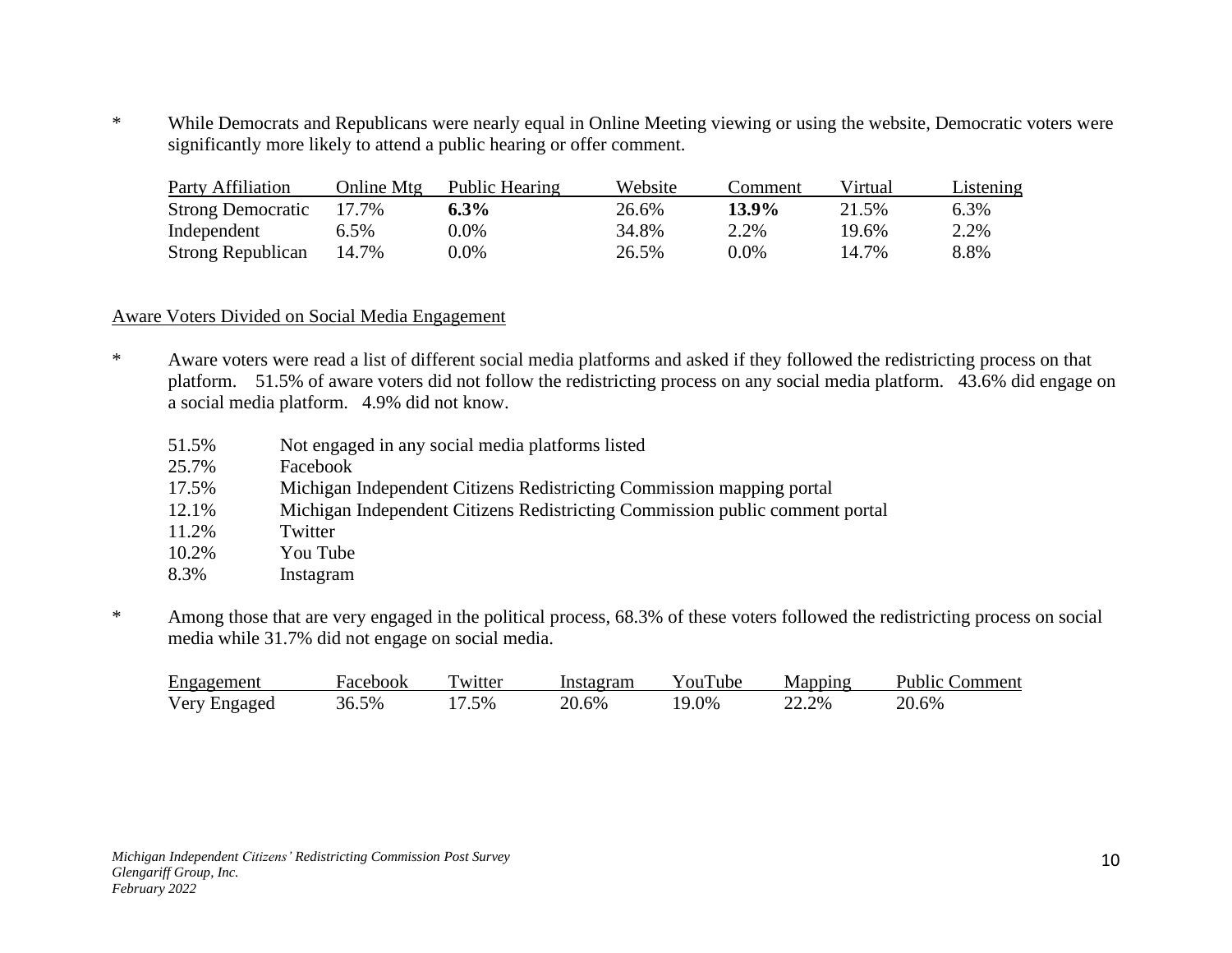\* Age had a strong influence on whether the respondent engaged on social media.

| Age   | Did Not Use Social Media |
|-------|--------------------------|
| 18-29 | 36.4%                    |
| 30-39 | 45.2%                    |
| 40-49 | 40.0%                    |
| 50-64 | 61.3%                    |
| $65+$ | 59.3%                    |
|       |                          |

## 34.9% of Aware Voters Recall Seeing or Hearing Advertisements

\* Aware voters were asked if they had seen or heard any advertisements by the Michigan Independent Citizens Redistricting Commission. 34.9% of aware voters had seen or heard an advertisement of some sort while 62.8% of aware voters had not seen or heard advertisement. 2.3% of aware voters could not remember.

| 16.3% | Television       |
|-------|------------------|
| 13.2% | Internet         |
| 10.9% | Radio            |
| 4.7%  | Newspaper        |
| 1.6%  | <b>Billboard</b> |

\* Aware Republican voters were more likely than Democratic or Independent voters to have seen or heard an advertisement.

| Did NOT See or Hear |
|---------------------|
| 68.2%               |
| 60.0%               |
| 67.2%               |
| 36.4%               |
| 58.7%               |
|                     |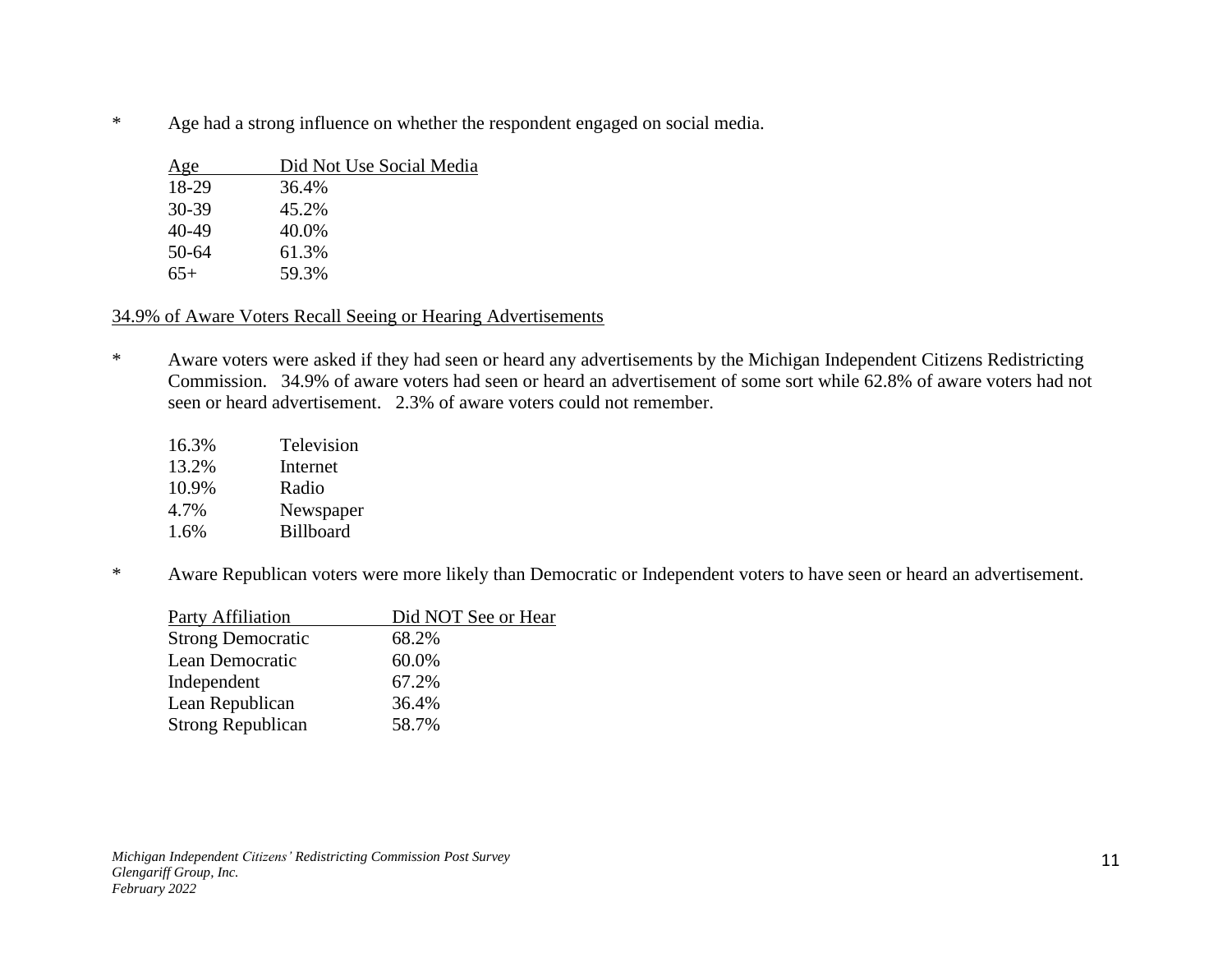\* Traditional Republican votes were the most likely to have seen or heard an advertisement.

| Party Philosophy          | Did NOT See or Hear |
|---------------------------|---------------------|
| <b>Sanders Democratic</b> | 57.5%               |
| Democratic                | 64.3%               |
| Independent               | 70.8%               |
| Republican                | 41.2%               |
| Trump Republican          | 73.3%               |
|                           |                     |

## Aware Voters Say Commission Succeeded By Better Than 2-1 Margin

- \* Aware voters were asked if Michigan citizens did or did not have a greater role in deciding how new districts would be drawn. By a margin of 45.0%-22.1%, aware voters believe Michigan citizens DID have a great role. 26.0% of aware voters could not offer an opinion.
- \* *Aware voters were asked if the Commission succeeded or failed in giving Michigan citizens a greater role than politicians in designing new districts. By a margin of 49.6%-22.1%, aware voters said the Michigan Independent Citizens' Redistricting Commission succeeded in giving Michigan citizens a greater role. 28.3% of aware voters could not offer an opinion.*

## 60.9% of Aware Voters Have No Suggestions Moving Forward

- \* Aware voters were asked in an open-ended question what suggestions they have for improving the redistricting process. 60.9% of these voters could not offer a suggestion. The primary suggestion was to invest more in communications with voters.
	- 14.0% Keep the people better informed
	- 13.2% Help the citizens be more involved
	- 2.7% Be more transparent
	- 2.3% Keep politicians out of it
	- 2.3% Become more educated about what you are doing
	- 2.3% Disband the commission
	- 1.2% Put the redrawn districts on the ballot for voters to approve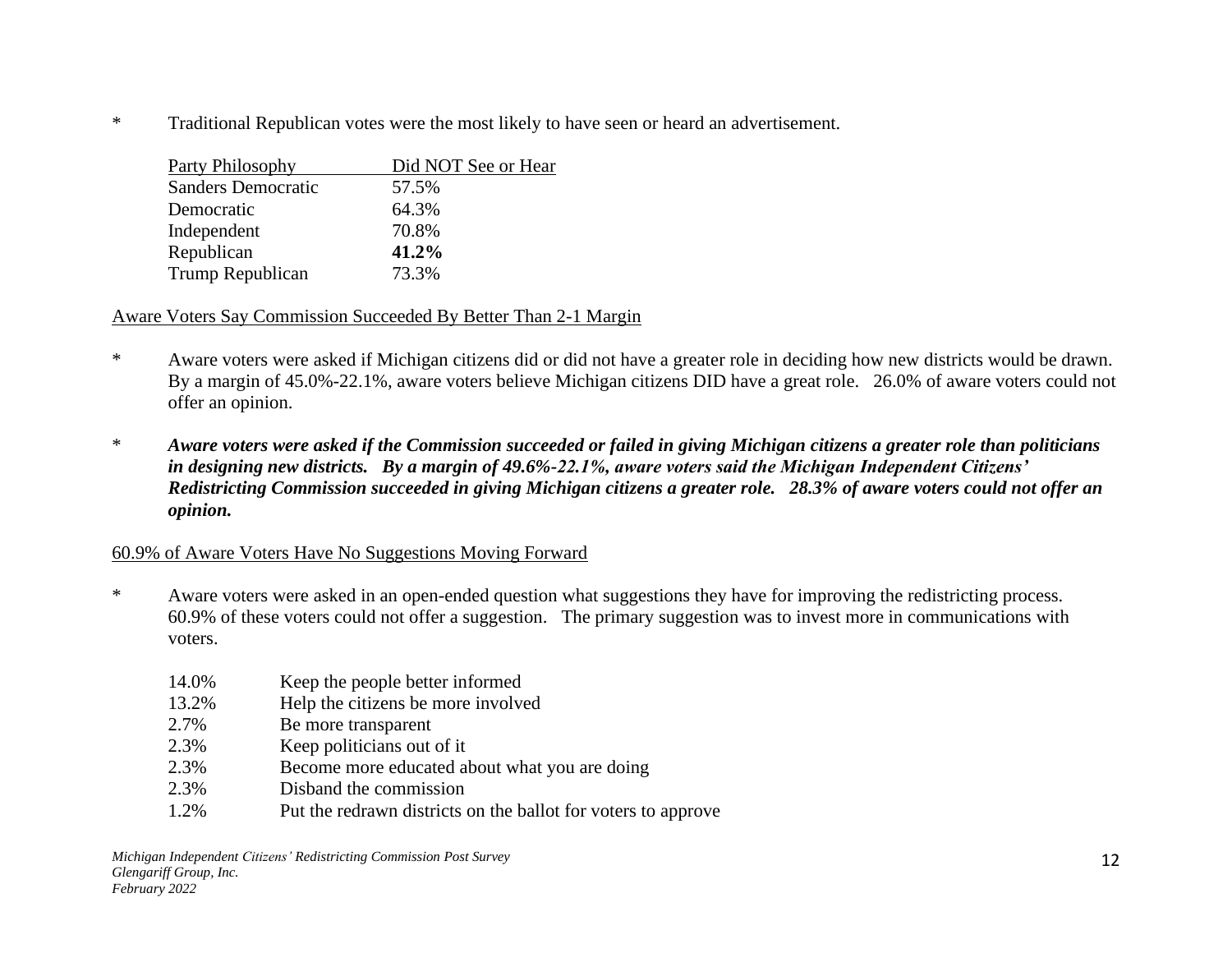#### Final Call: 65.5% of All Voters Say Continue With Commission

\* At the conclusion of the survey, ALL voters were asked if Michigan should continue to allow the Michigan Independent Citizens' Redistricting Commission to redraw the state's maps or should Michigan go back to allowing elected representatives that have control in the State Legislature to redraw the maps.

*By an overwhelming margin of 65.5% to 10.1%, Michigan voters say the state should continue with the redistricting commission. 24.4% of voters were undecided or said both should be involved.*

- \* *By a margin of 78.7%-4.7% voters that were aware of the redistricting changes said Michigan should stay with the redistricting commission.*
- \* A majority of all party affiliations say Michigan should continue with the redistricting commission to redraw the state's maps.

| <b>Party Affiliation</b> | Commission | Legislature | Undecided/Both |
|--------------------------|------------|-------------|----------------|
| <b>Strong Democratic</b> | 75.2%      | 5.5%        | 19.4%          |
| Lean Democratic          | 74.2%      | 1.6%        | 24.2%          |
| Independent              | 61.6%      | 11.6%       | 26.8%          |
| Lean Republican          | 67.2%      | 6.9%        | 25.9%          |
| <b>Strong Republican</b> | 59.4%      | 18.2%       | 22.4%          |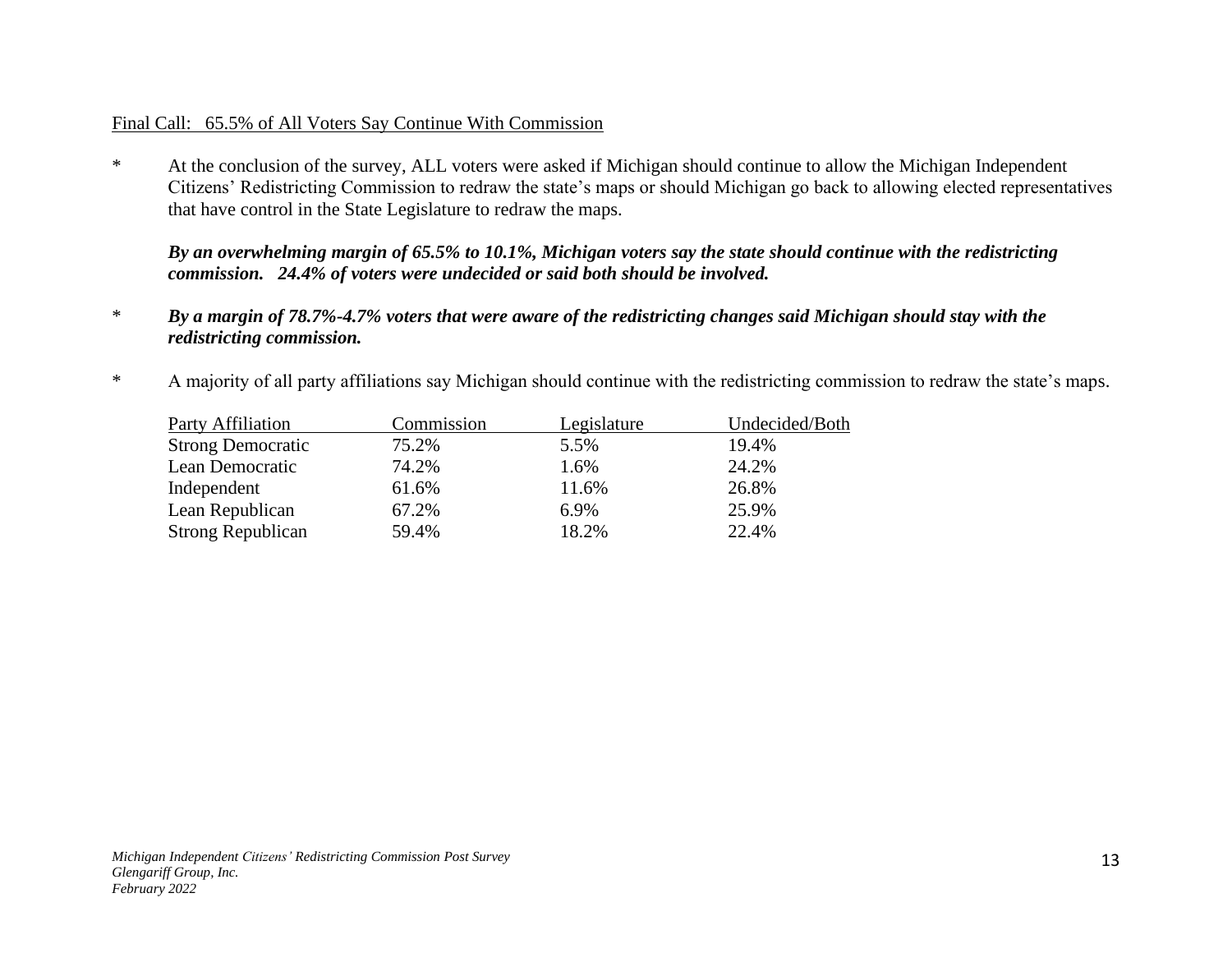#### **MICHIGAN INDEPENDENT CITIZENS' REDISTRICTING COMMISSION 2022 POST SURVEY**

Hello, my name is \_\_\_\_\_\_\_\_\_. I'm not selling anything. I'm doing a quick survey of voters' attitudes in Michigan. It should take approximately six minutes.

A. Are you registered to vote at the address I am calling?

|   | YesCONTINUE  | 100.0% |
|---|--------------|--------|
| - | ____________ |        |

2. No….TERMINATE

#### 1. CODE CONGRESSIONAL DISTRICT

| 1.  | CD <sub>1</sub>  | 7.0% |
|-----|------------------|------|
| 2.  | CD <sub>2</sub>  | 7.3% |
| 3.  | CD <sub>3</sub>  | 7.2% |
| 4.  | CD <sub>4</sub>  | 7.2% |
| 5.  | CD <sub>5</sub>  | 7.2% |
| 6.  | CD <sub>6</sub>  | 7.2% |
| 7.  | CD <sub>7</sub>  | 7.2% |
| 8.  | CD <sub>8</sub>  | 7.2% |
| 9.  | CD <sub>9</sub>  | 7.2% |
| 10. | CD <sub>10</sub> | 7.1% |
| 11. | CD <sub>11</sub> | 7.2% |
| 12. | CD 12            | 7.2% |
| 13. | CD <sub>13</sub> | 7.1% |
| 14. | CD 14            | 7.0% |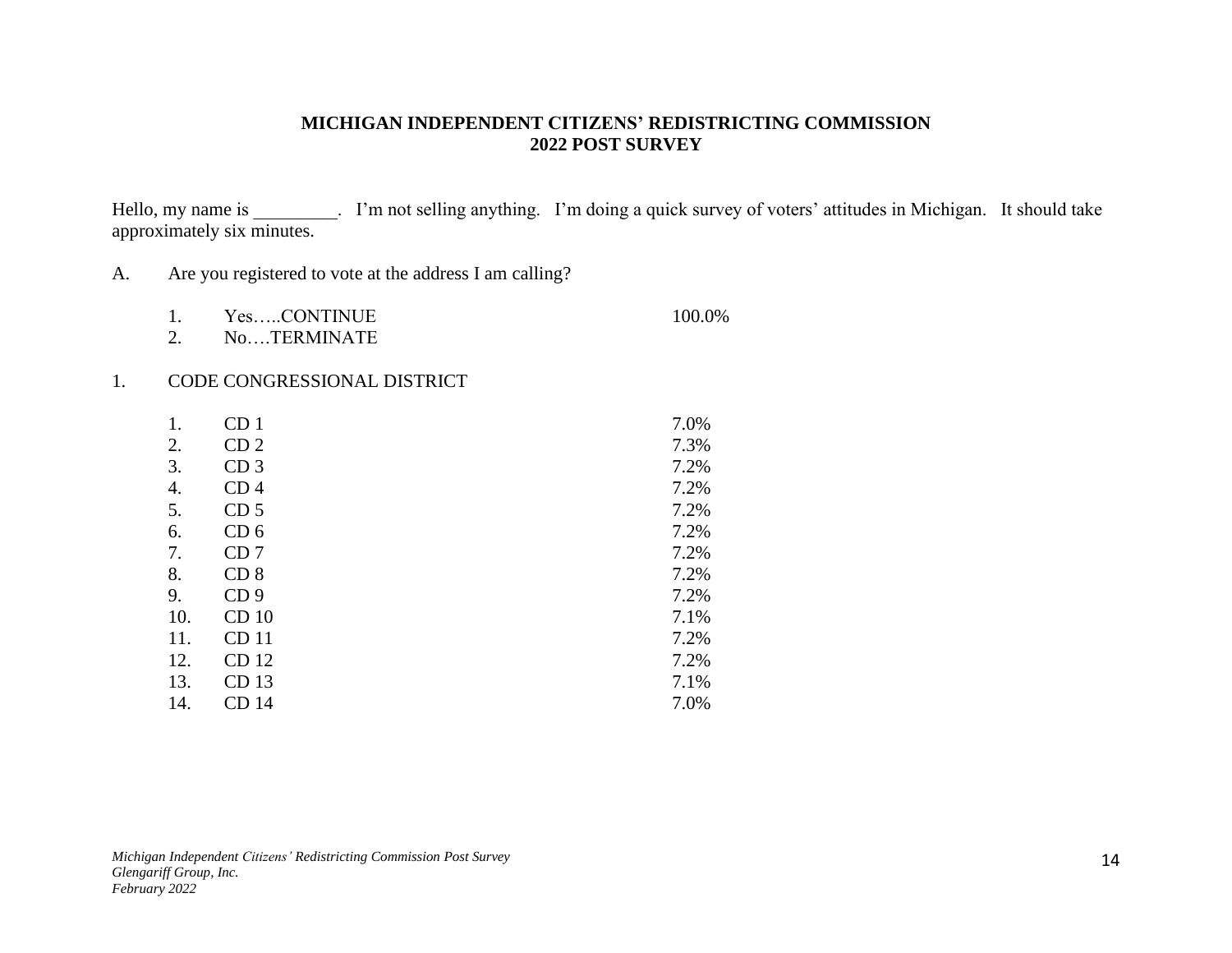2. And could you tell me in what county you vote in?

|       | UP/North                        | 8.3%  |
|-------|---------------------------------|-------|
| 2.    | West                            | 12.4% |
| 3.    | Southwest                       | 8.9%  |
| 4.    | Mid-Michigan                    | 9.9%  |
| 5.    | <b>East Central</b>             | 12.4% |
| 6.    | Oakland                         | 13.5% |
| 7.    | Macomb                          | 9.4%  |
| 8.    | Wayne                           | 11.2% |
| 9.    | City of Detroit                 | 4.7%  |
| 10.   | <b>Remainder of Detroit MSA</b> | 9.3%  |
| CODE: |                                 |       |

| $\pm$ | <b>Outstate</b>                                | 51.9% |
|-------|------------------------------------------------|-------|
|       | (UP/North, West, Southwest, Mid, East Central) |       |
|       | Metro Detroit                                  | 48.1% |
|       | (Oakland, Macomb, Wayne, Detroit, Detroit MSA) |       |

4. In 2018, Michigan voters approved an amendment to the state's constitution that changed how Michigan conducts redistricting -- the process of drawing new congressional and state legislative districts every ten years. Would you say you have or have not heard anything about this change?

- 1. Have heard....MOVE TO Q5 41.3%
- 2. Have not heard....MOVE TO Q27 58.0%
- 3. Don't Know/ Refused…DO NOT OFFER/ MOVE TO Q27 0.7%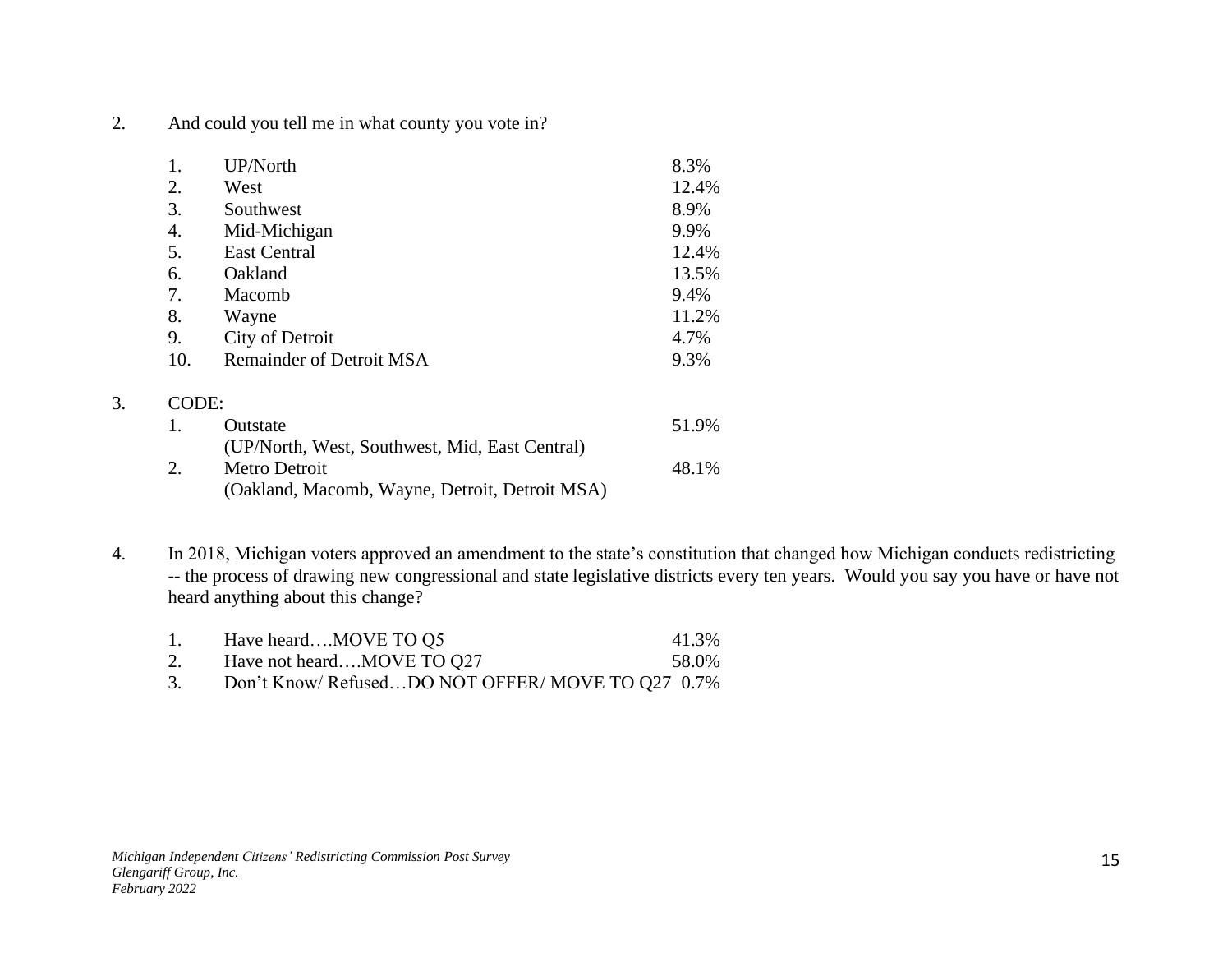5. The new constitutional amendment approved by voters creates a Michigan Independent Citizens' Redistricting Commission comprised of citizens who have the authority to draw district boundaries for the Michigan Senate, Michigan House of Representatives and Michigan congressional districts every 10 years. The Commission is made up of thirteen Michigan citizens selected through a random application process. Four members affiliate with the Republican Party, four members affiliate with the Democratic Party, and five members are Independent and do not affiliate with either party. Have you seen or heard anything about this Michigan Independent Citizens' Redistricting Commission or about redrawing Michigan's district boundaries? IF YES, ASK: AND WHAT HAVE YOU SEEN OR HEARD?

| Yes                                   | 81.8% |
|---------------------------------------|-------|
| ASK: AND WHAT HAVE YOU SEEN OR HEARD? |       |

\_\_\_\_\_\_\_\_\_\_\_\_\_\_\_\_\_\_\_\_\_\_\_\_\_\_\_\_\_\_\_\_\_\_\_\_\_\_\_\_\_\_\_\_\_\_\_\_\_\_\_\_\_\_\_\_\_\_\_\_\_\_\_\_\_

| No.                            | 17.8%   |
|--------------------------------|---------|
| Don't Know/RefusedDO NOT OFFER | $0.4\%$ |

| AND WHAT HAVE YOU SEEN OR HEARD?                 | Number | Percent |
|--------------------------------------------------|--------|---------|
| The new map is contested/There are lawsuits      | 11     | 5.2 %   |
| They're redistricting/redrawing lines            | 41     | 19.4 %  |
| About the commission themselves and the make up  | 24     | 11.4 %  |
| The redrawn maps are unfair                      | 12     | 5.7 %   |
| People are upset about it                        | 18     | 8.5 %   |
| Things about the applications/ I applied         | 13     | 6.2 %   |
| It's to fight gerrymandering                     | 14     | 6.6 %   |
| It's still biased toward one political party     | 10     | 4.7 %   |
| Minority communities aren't properly represented | 3      | 1.4 %   |
| Advertising for their meetings                   |        | $0.5\%$ |
| It passed/It's been done                         | 8      | 3.8%    |
| Just the name/ That it exists                    | 27     | 12.8%   |
| Misc                                             | 0      | $0.0\%$ |
| Don't Know/Refused                               | 29     | 13.7 %  |
| Total                                            | 211    | 100.0%  |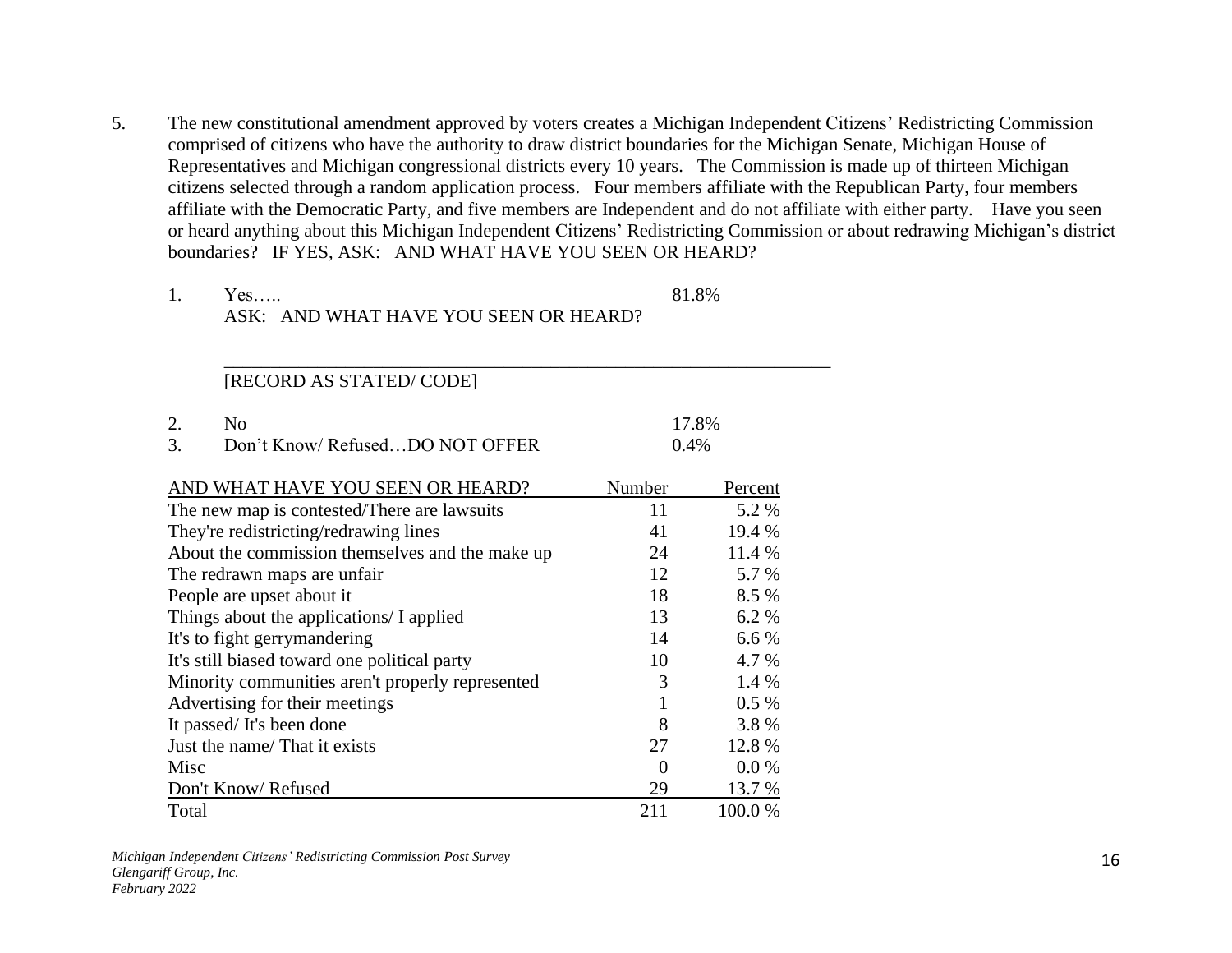6. How important would you say the work of the Michigan Independent Citizens' Redistricting Commission is to you. Would you say it is very important, somewhat important, not very important or not important at all?

| 1. | Very important                 | 45.7% |
|----|--------------------------------|-------|
|    | Somewhat important             | 32.2% |
| 3. | Not very important             | 10.1% |
| 4. | Not important at all           | 8.1%  |
| 5. | Don't Know/RefusedDO NOT OFFER | 3.9%  |

7. And would you say your views of the Michigan Independent Citizens' Redistricting Commission is positive, negative, or would you say you have no opinion of it?

| 1. | PositiveMOVE TO Q8                         | 34.1% |
|----|--------------------------------------------|-------|
| 2. | NegativeMOVE TO Q9                         | 12.0% |
| 3. | No OpinionMOVE TO Q10                      | 50.8% |
| 4. | Don't Know/RefusedDO NOT OFFER/MOVE TO 010 | 3.1%  |

# 8. And why would you say your opinion is positive?....MOVE TO Q10

#### . And why would you say your opinion is

| positive?                                     | Percent |
|-----------------------------------------------|---------|
| It's fair/unbiased                            | 27.3 %  |
| It reduces gerrymandering                     | 13.6 %  |
| Citizens are handling it, not politicians     | 13.6 %  |
| People from both parties are working together | 9.1 %   |
| The people are being given a voice            | 8.0%    |
| Change is good                                | 8.0%    |
| They've done a good job                       | 12.5 %  |
| Minorities are being represented              | 2.3 %   |
| Misc                                          | 0.0 %   |
| Don't Know/Refused                            | 5.7 %   |
| Total                                         | 100.0%  |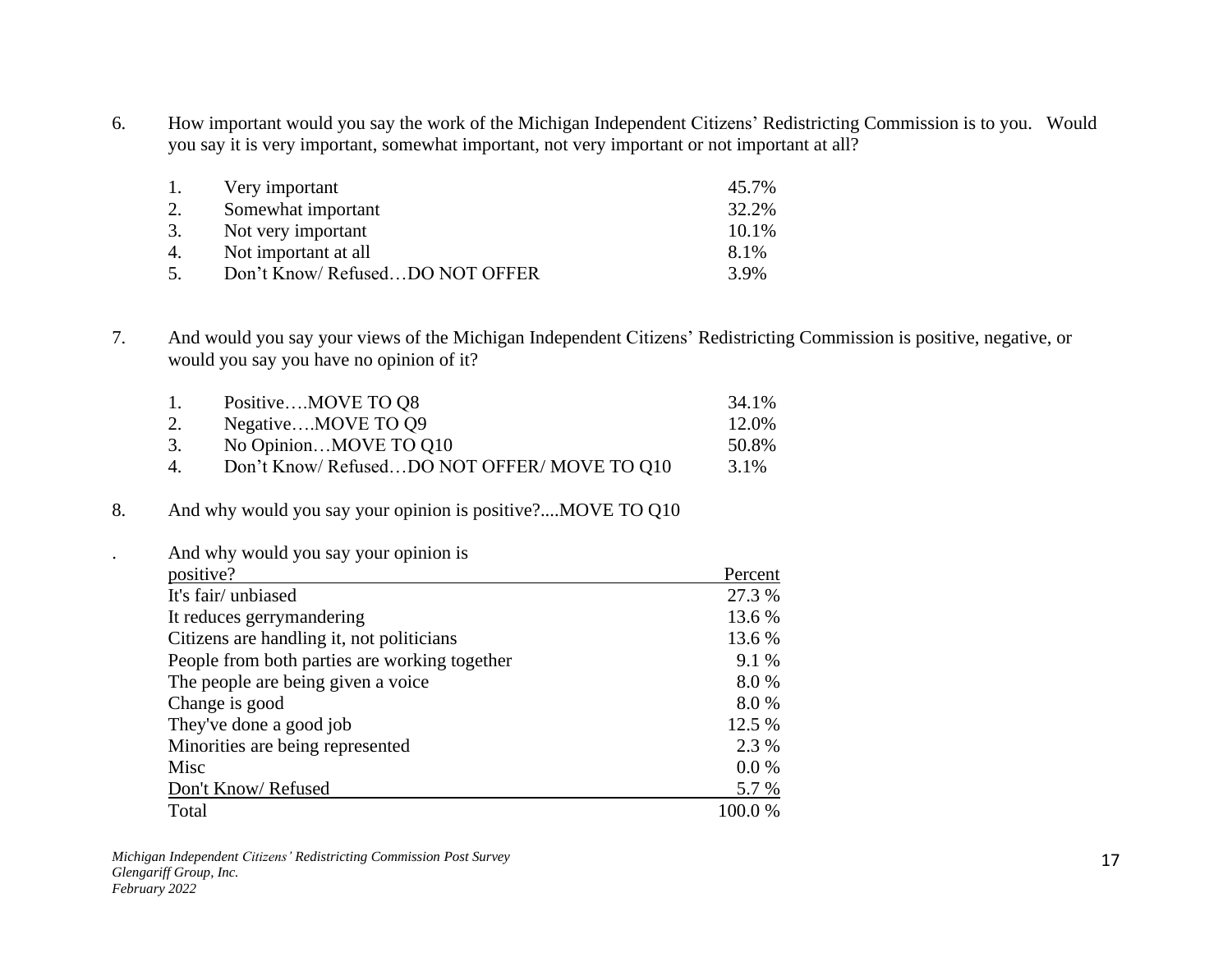9. And why would you say your opinion is negative?

| And why would you say your opinion is  |         |
|----------------------------------------|---------|
| negative?                              | Percent |
| It isn't fair                          | 22.6 %  |
| It's a form of gerrymandering          | 6.5%    |
| It's a political ploy                  | 6.5%    |
| It favors one party over the other     | 9.7 %   |
| We shouldn't change things             | 9.7 %   |
| They did a bad job/They're incompetent | 25.8%   |
| We'll be adversely affected            | 6.5%    |
| It's a scam/ They aren't helping       | 6.5%    |
| Misc                                   | 0.0 %   |
| Don't Know/Refused                     | 6.5%    |
| Total                                  | 100.0 % |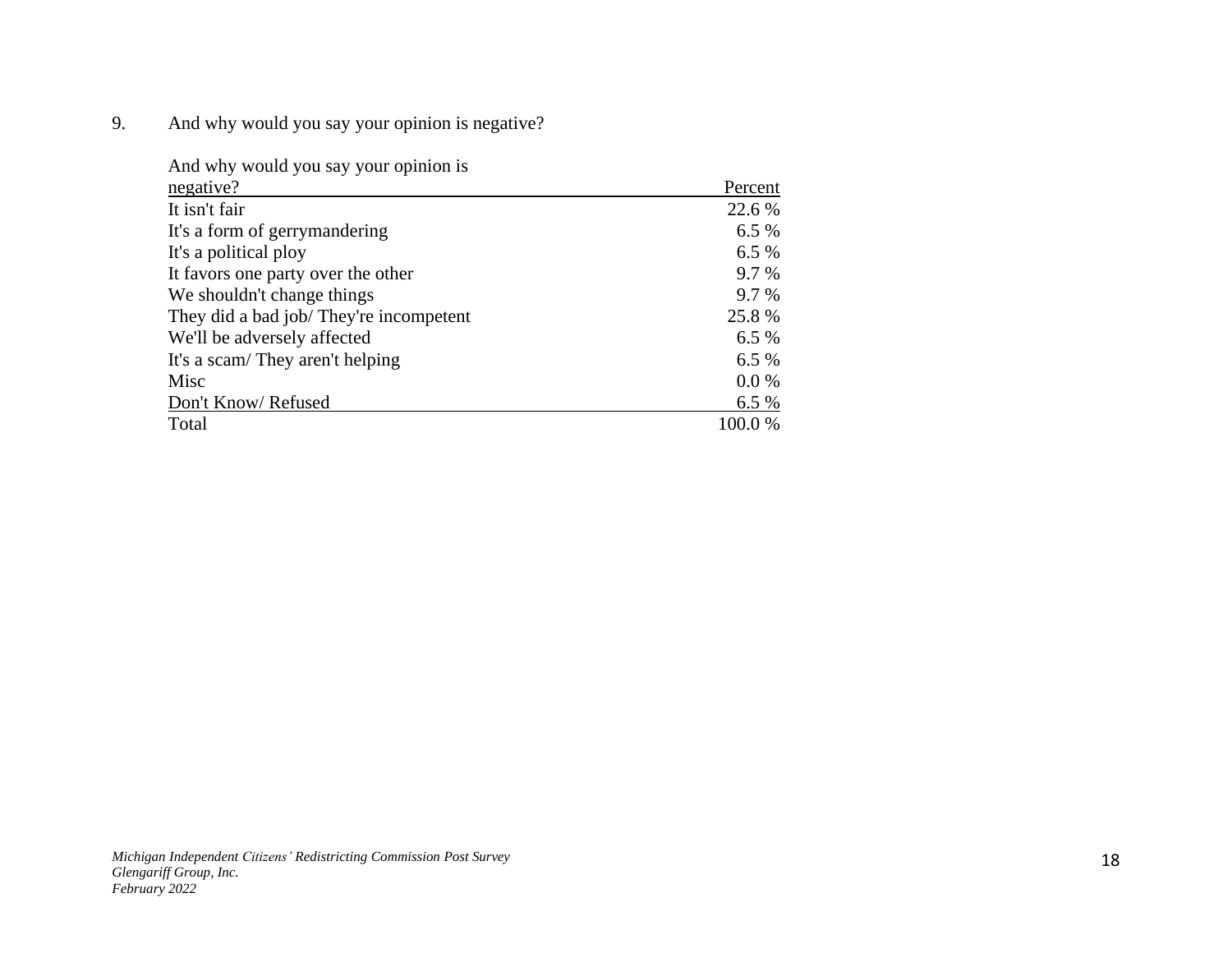10. Based on what you know so far, would you say that you approve or disapprove of the job that the Michigan Independent Citizens' Redistricting Commission has done. ASK; WOULD THAT BE STRONGLY APPROVE/DISAPPROVE OR JUST SOMEWHAT APPROVE/DISAPPROVE?

| 1.             | Strongly approveMOVE TO Q11                 | 12.8% |
|----------------|---------------------------------------------|-------|
| 2.             | Somewhat approveMOVE TO Q11                 | 20.9% |
| 3.             | Somewhat disapproveMOVE TO Q12              | 8.1%  |
| 4.             | Strongly disapproveMOVE TO Q12              | 10.1% |
| 5 <sub>1</sub> | Don't Know/Not Sure/RefusedDO NOT OFFER/013 | 48.1% |

11. And why do you approve of the job they have done?/ MOVE TO Q13

| And why do you approve of the job they              |           |
|-----------------------------------------------------|-----------|
| have done?                                          | Percent   |
| The map is more fair/accurate                       | 18.4 %    |
| It reflects the population to reduce gerrymandering | 13.8%     |
| They're better than the politicians                 | 5.7 %     |
| They're working together/ Non-partisan              | 6.9 %     |
| Citizens are able to be involved                    | 5.7 %     |
| Change is needed                                    | 14.9 %    |
| They've worked hard/Someone has to do it            | 8.0 %     |
| I like what they've done so far                     | 16.1 %    |
| Their support for minorities                        | $1.1\%$   |
| Misc                                                | 1.1 %     |
| Don't Know/Refused                                  | 8.0%      |
| Total                                               | $100.0\%$ |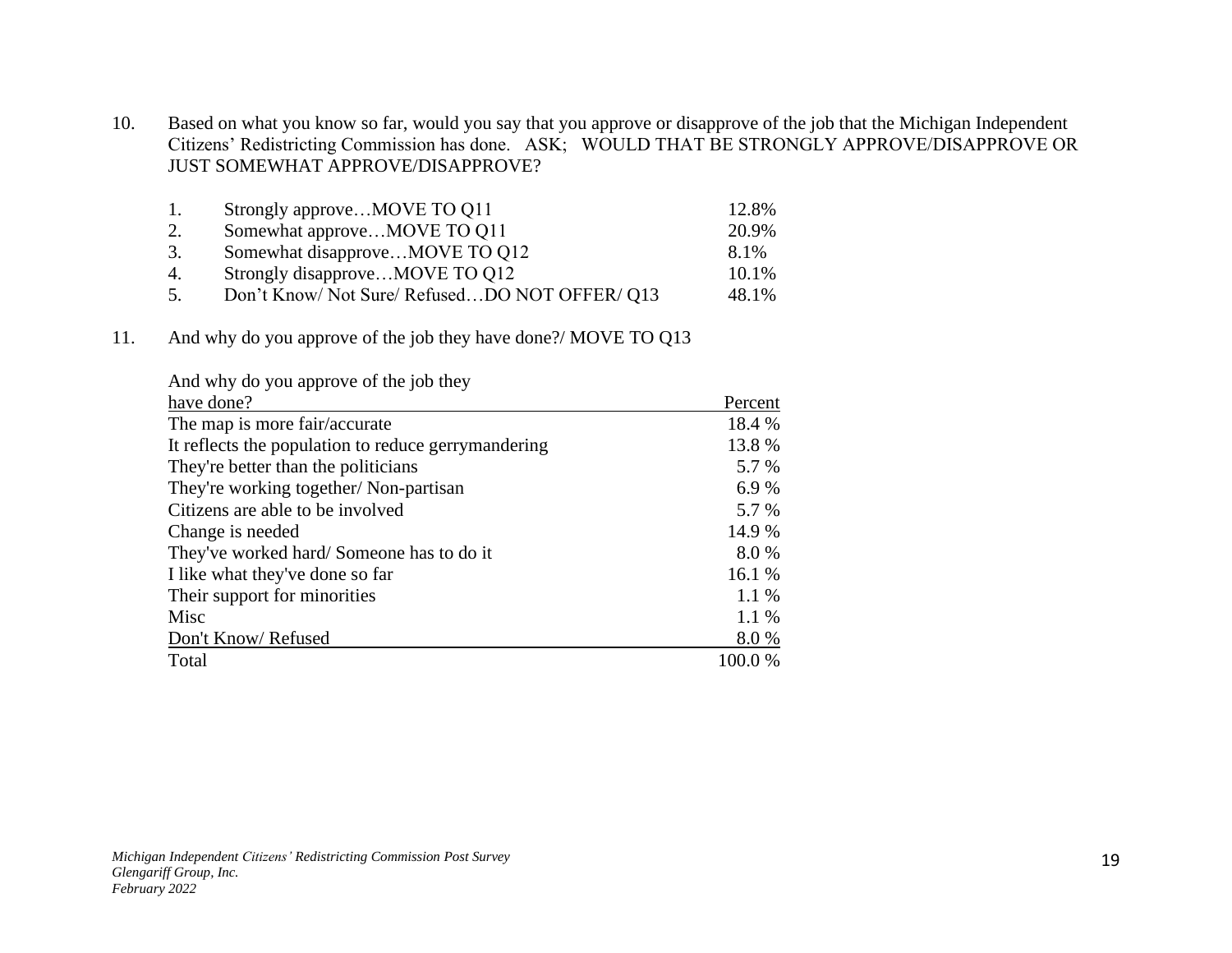12. And why do you disapprove of the job they have done?

| And why do you disapprove of the job they         |         |
|---------------------------------------------------|---------|
| have done?                                        | Percent |
| The map isn't fair                                | 21.3 %  |
| It's biased toward one party over the other       | 12.8%   |
| It's gerrymandering to dilute minority votes      | 14.9 %  |
| They weren't open and didn't involve the citizens | 12.8 %  |
| They did a bad job                                | 14.9 %  |
| It's a political move                             | 6.4 %   |
| Nothing had to change                             | 6.4 %   |
| I'm adversely affected                            | 4.3 %   |
| Misc                                              | 2.1 %   |
| Don't Know/Refused                                | 4.3 %   |
| Total                                             | 100.0%  |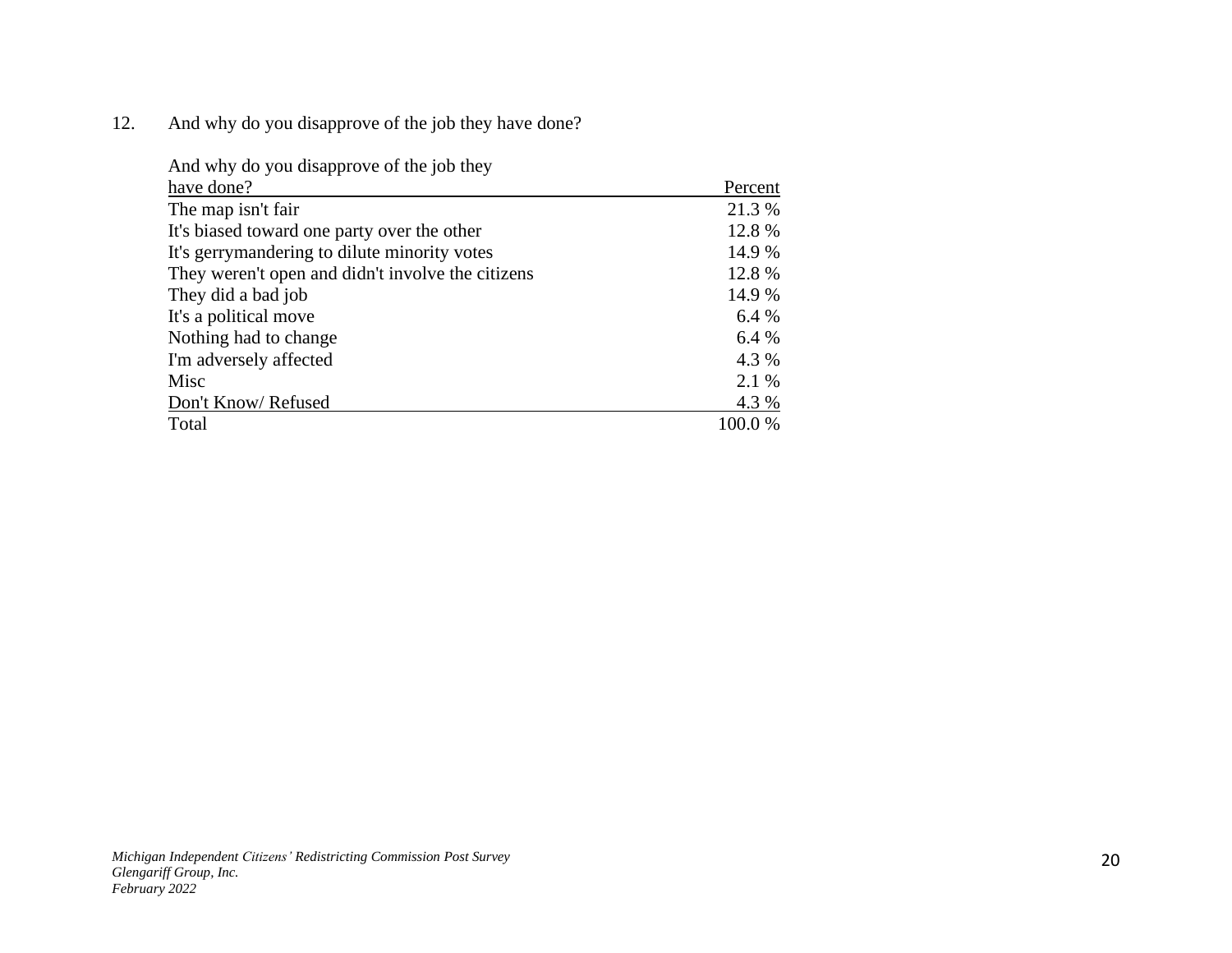I am going to read you several goals of the Michigan Independent Citizens' Redistricting Commission. For each, please tell me if you approve or disapprove of the job they have done when it comes to that goal.

13. Do you approve or disapprove of the job the commission has done in making sure that neither party gets an unfair advantage by gerrymandering districts? ASK: WOULD THAT BE STRONGLY APPROVE/DISAPPROVE OF JUST SOMEWHAT APPROVE/DISAPPROVE?

| 1. | Strongly approve                            | 29.8%   |
|----|---------------------------------------------|---------|
| 2. | Somewhat approve                            | 31.0%   |
| 3. | Somewhat disapprove                         | 7.4%    |
| 4. | Strongly disapprove                         | 12.0%   |
| 5. | Neither approve, nor disapproveDO NOT OFFER | $6.6\%$ |
| 6. | Don't Know/RefusedDO NOT OFFER              | 13.2%   |

14. Do you approve or disapprove of the job the commission has done in making sure that Michigan voters, not elected officials, have input in designing Michigan's new congressional and legislative districts? ASK: WOULD THAT BE STRONGLY APPROVE/DISAPPROVE OF JUST SOMEWHAT APPROVE/DISAPPROVE?

| Strongly approve                            | 34.9% |
|---------------------------------------------|-------|
| Somewhat approve                            | 25.2% |
| Somewhat disapprove                         | 5.8%  |
| Strongly disapprove                         | 12.4% |
| Neither approve, nor disapproveDO NOT OFFER | 7.4%  |
| Don't Know/RefusedDO NOT OFFER              | 14.3% |
|                                             |       |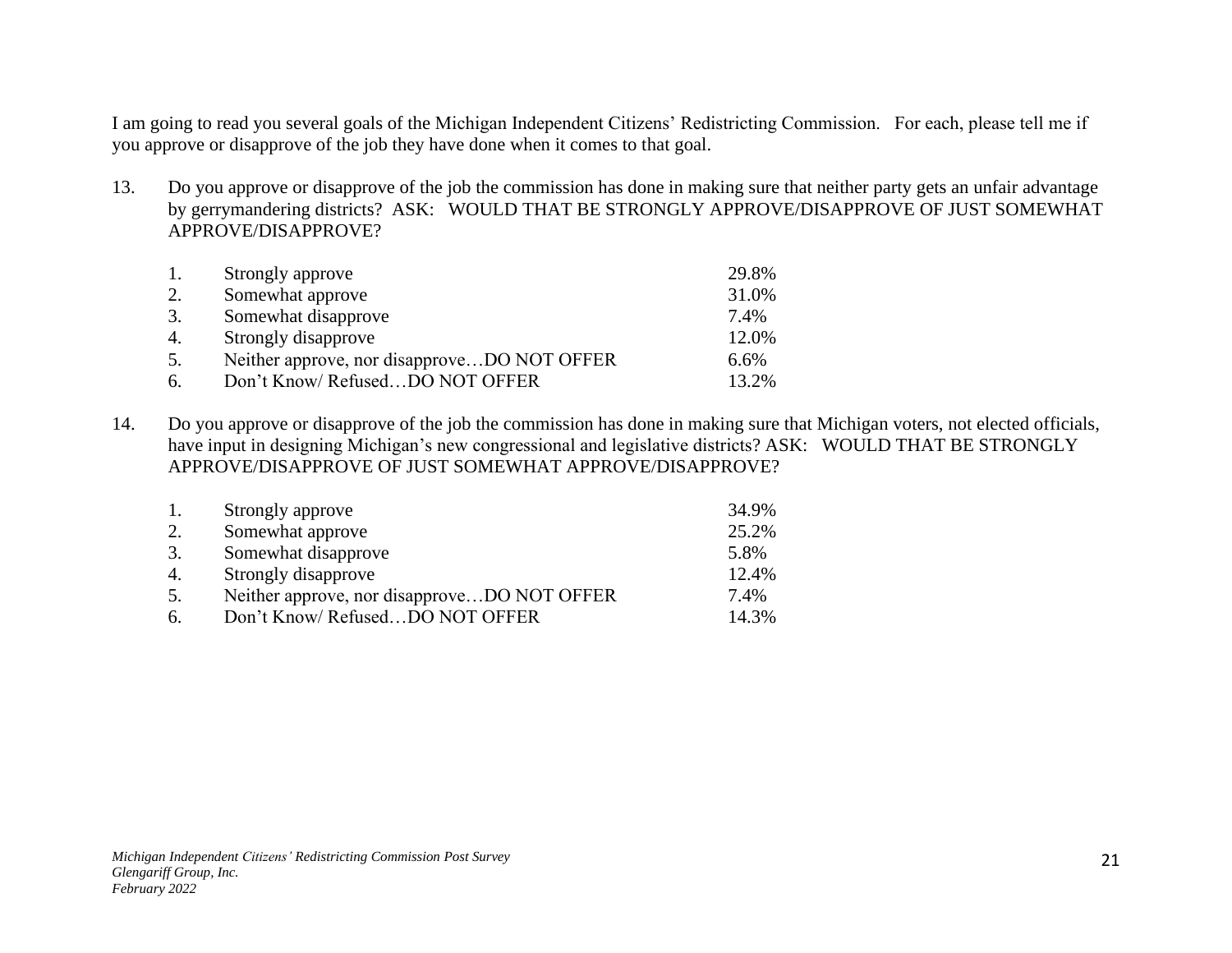15. Do you approve or disapprove of the job the commission has done in making sure that communities with common historical, cultural and economic interests are put in districts together instead of divided to weaken their voice? ASK: WOULD THAT BE STRONGLY APPROVE/DISAPPROVE OF JUST SOMEWHAT APPROVE/DISAPPROVE?

| 1. | Strongly approve                            | 27.9% |
|----|---------------------------------------------|-------|
| 2. | Somewhat approve                            | 20.5% |
| 3. | Somewhat disapprove                         | 9.3%  |
| 4. | Strongly disapprove                         | 9.7%  |
| 5. | Neither approve, nor disapproveDO NOT OFFER | 10.5% |
| 6. | Don't Know/RefusedDO NOT OFFER              | 22.1% |

16. Do you approve or disapprove of the job the commission has done in making sure that they designed the districts, rather than politicians who would design districts to get themselves re-elected? ASK: WOULD THAT BE STRONGLY APPROVE/DISAPPROVE OF JUST SOMEWHAT APPROVE/DISAPPROVE?

| -1. | Strongly approve                            | 43.4% |
|-----|---------------------------------------------|-------|
| 2.  | Somewhat approve                            | 17.4% |
| 3.  | Somewhat disapprove                         | 7.8%  |
| 4.  | Strongly disapprove                         | 9.3%  |
| 5.  | Neither approve, nor disapproveDO NOT OFFER | 5.4%  |
| 6.  | Don't Know/RefusedDO NOT OFFER              | 16.7% |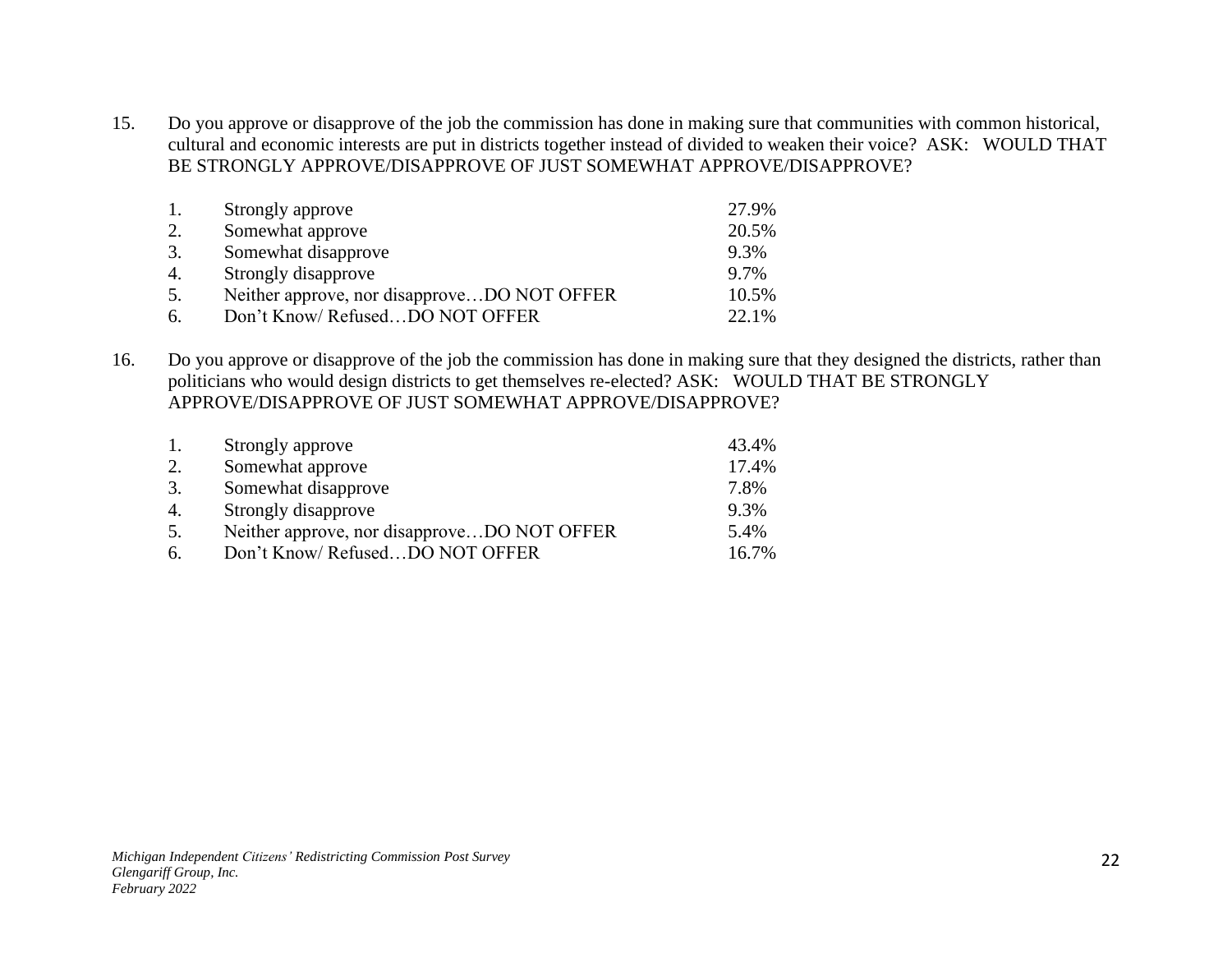17. Do you approve or disapprove of the job the commission has done in making sure that citizens had input into the design of the new districts through public meetings, the public comment portal, and mapping portal that allowed everyone to make comments about the proposed maps? ASK: WOULD THAT BE STRONGLY APPROVE/DISAPPROVE OF JUST SOMEWHAT APPROVE/DISAPPROVE?

| 1. | Strongly approve                            | 30.6% |
|----|---------------------------------------------|-------|
| 2. | Somewhat approve                            | 24.8% |
| 3. | Somewhat disapprove                         | 7.8%  |
| 4. | Strongly disapprove                         | 12.0% |
| 5. | Neither approve, nor disapproveDO NOT OFFER | 9.3%  |
| б. | Don't Know/RefusedDO NOT OFFER              | 15.5% |

18. Do you approve or disapprove of the job the commission has done in redesigning Michigan's maps in public view so that all sides could watch the deliberations? ASK: WOULD THAT BE STRONGLY APPROVE/DISAPPROVE OF JUST SOMEWHAT APPROVE/DISAPPROVE?

| 1. | Strongly approve                            | 34.1% |
|----|---------------------------------------------|-------|
| 2. | Somewhat approve                            | 22.9% |
| 3. | Somewhat disapprove                         | 10.5% |
| 4. | Strongly disapprove                         | 9.3%  |
| 5. | Neither approve, nor disapproveDO NOT OFFER | 7.0%  |
| 6. | Don't Know/ RefusedDO NOT OFFER             | 16.3% |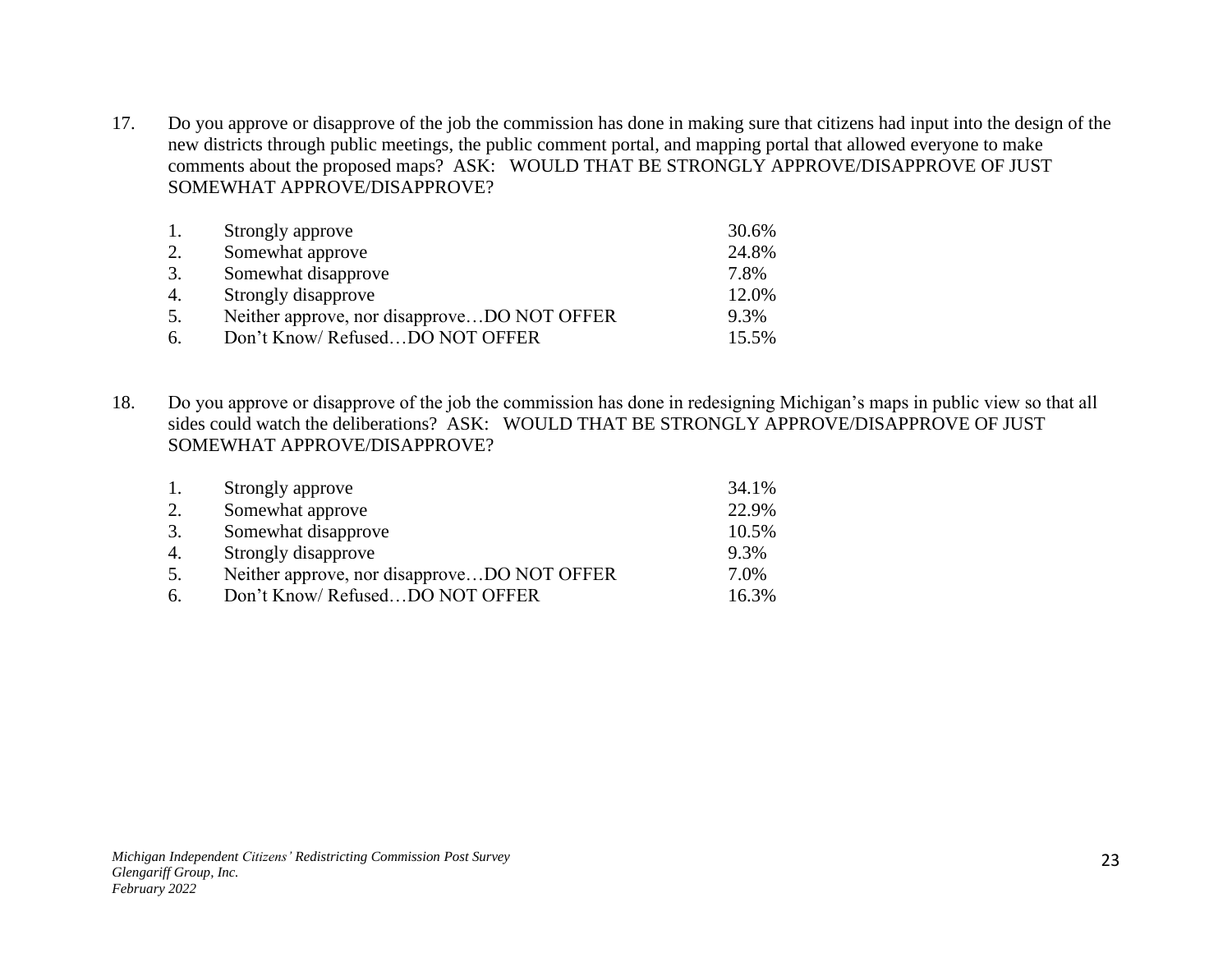19. Do you approve or disapprove of the job the commission has done in making sure they were transparent in how they made their decisions? ASK: WOULD THAT BE STRONGLY APPROVE/DISAPPROVE OF JUST SOMEWHAT APPROVE/DISAPPROVE?

| 1.               | Strongly approve                            | 27.5% |
|------------------|---------------------------------------------|-------|
| 2.               | Somewhat approve                            | 18.2% |
| 3.               | Somewhat disapprove                         | 14.7% |
| $\overline{4}$ . | Strongly disapprove                         | 14.3% |
| 5.               | Neither approve, nor disapproveDO NOT OFFER | 8.1%  |
| 6.               | Don't Know/RefusedDO NOT OFFER              | 17.1% |

20. Would you say you paid very close attention, some attention, not too much attention or no attention to the work being done by the Michigan Independent Citizens' Redistricting Commission?

| 1. | Very close attentionMOVE TO Q21            | 8.1%    |
|----|--------------------------------------------|---------|
| 2. | Some attentionMOVE TO Q21                  | 51.2%   |
| 3. | Not too much attention MOVE TO Q21         | 20.5%   |
| 4. | No attentionMOVE TO Q22                    | 20.2%   |
| 5. | Don't Know/RefusedDO NOT OFFER/MOVE TO 021 | $0.0\%$ |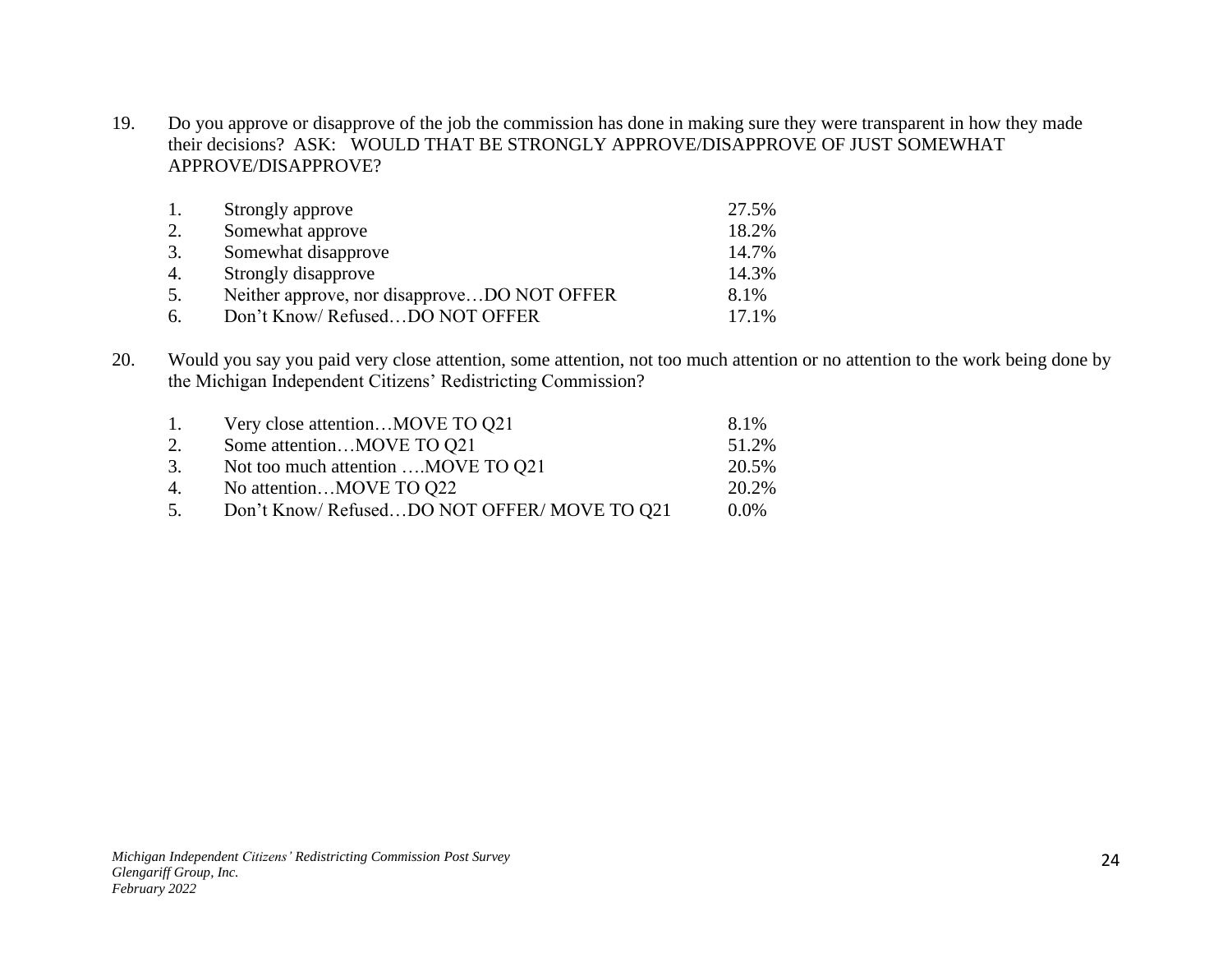21. I am going to read you several ways that Michigan citizens could have become engaged in the redistricting process. For each, please tell me if you did or did not engage in the redistricting process that way. [CIRCLE ALL WAYS RESPONDENT WAS ENGAGED]

| 1. | By reading or following news stories                                                  | 80.1% |
|----|---------------------------------------------------------------------------------------|-------|
| 2. | By watching a meeting online                                                          | 13.1% |
| 3. | By attending a public hearing held by the commission.                                 | 2.9%  |
| 4. | By looking at the commission's website.                                               | 28.2% |
| 5. | By providing public comment before the commission or<br>submitting a written comment. | 8.3%  |
| 6. | By viewing a virtual or in-person informational<br>redistricting presentation.        | 19.9% |
| 7. | Was there any other way you may have been engaged<br>with the commission?             | 4.9%  |
|    | ASK: AND WHAT WOULD THAT HAVE BEEN?                                                   | 14.1% |

[Word of mouth (4), Social media (5) I applied (1), Looking online (1), Through a friend working passively not actively (1), The application process (1), Emails sent by the commission (1), Another survey about this issue (1)]

- 8. CODE: Not engaged in 1-7....DO NOT OFFER 1.0%
- 9. Don't Know/ Refused...DO NOT OFFER 0.0%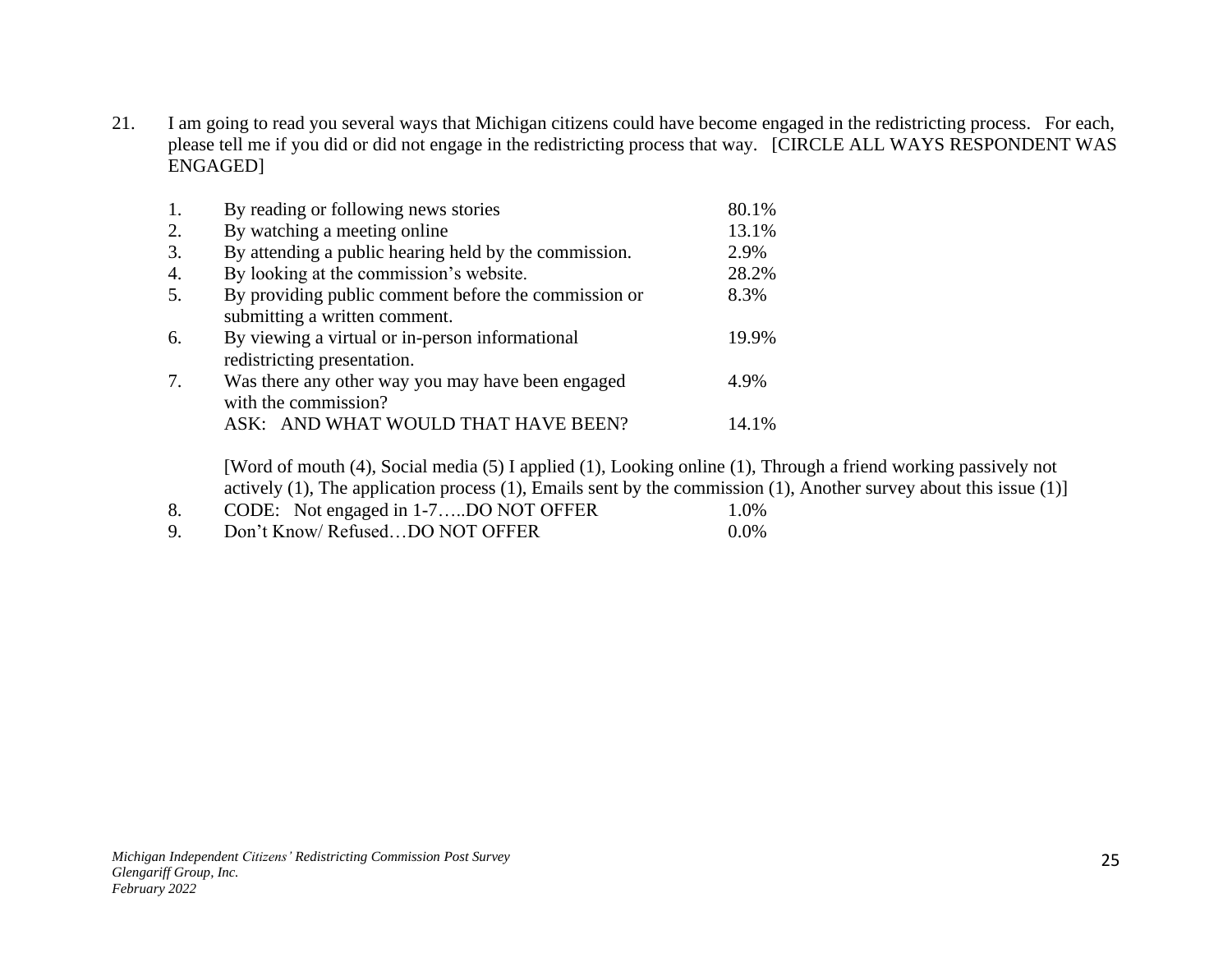22. I am going to read you several places that Michigan citizens could become engaged on social media in the redistricting process whether by getting information or following along with the process. For each, please tell me you did or did not following the redistricting process on that platform.

|    | Facebook                                                   | 25.7% |
|----|------------------------------------------------------------|-------|
| 2. | Twitter                                                    | 11.2% |
| 3. | Instagram                                                  | 8.3%  |
| 4. | You Tube                                                   | 10.2% |
| 5. | The Michigan Independent Citizens Redistricting Commission | 17.5% |
|    | mapping portal                                             |       |
| 6. | The Michigan Independent Citizens Redistricting Commission | 12.1% |
|    | public comment portal                                      |       |
| 7. | CODE: NOT ENGAGED IN 1-6                                   | 51.5% |
| 8. | Don't Know/ RefusedDO NOT OFFER                            | 4.9%  |

23. And would you say you did or did not see or hear any advertisements by the Michigan Independent Citizens Redistricting Commission? IF YES, ASK: AND WHERE DID YOU SEE OR HEAR THIS ADVERTISEMENT [ACCEPT MULTIPLE ANSWERS]

| 1. | No                             | 62.8% |
|----|--------------------------------|-------|
| 2. | Yes, Radio                     | 10.9% |
| 3. | Yes, Television                | 16.3% |
| 4. | Yes, Internet                  | 13.2% |
| 5. | Yes, Billboard                 | 1.6%  |
| 6. | Yes, Newspaper                 | 4.7%  |
| 7. | Yes, Not Sure/ Can't Remember  | 2.7%  |
| 8. | Don't Know/RefusedDO NOT OFFER | 2.3%  |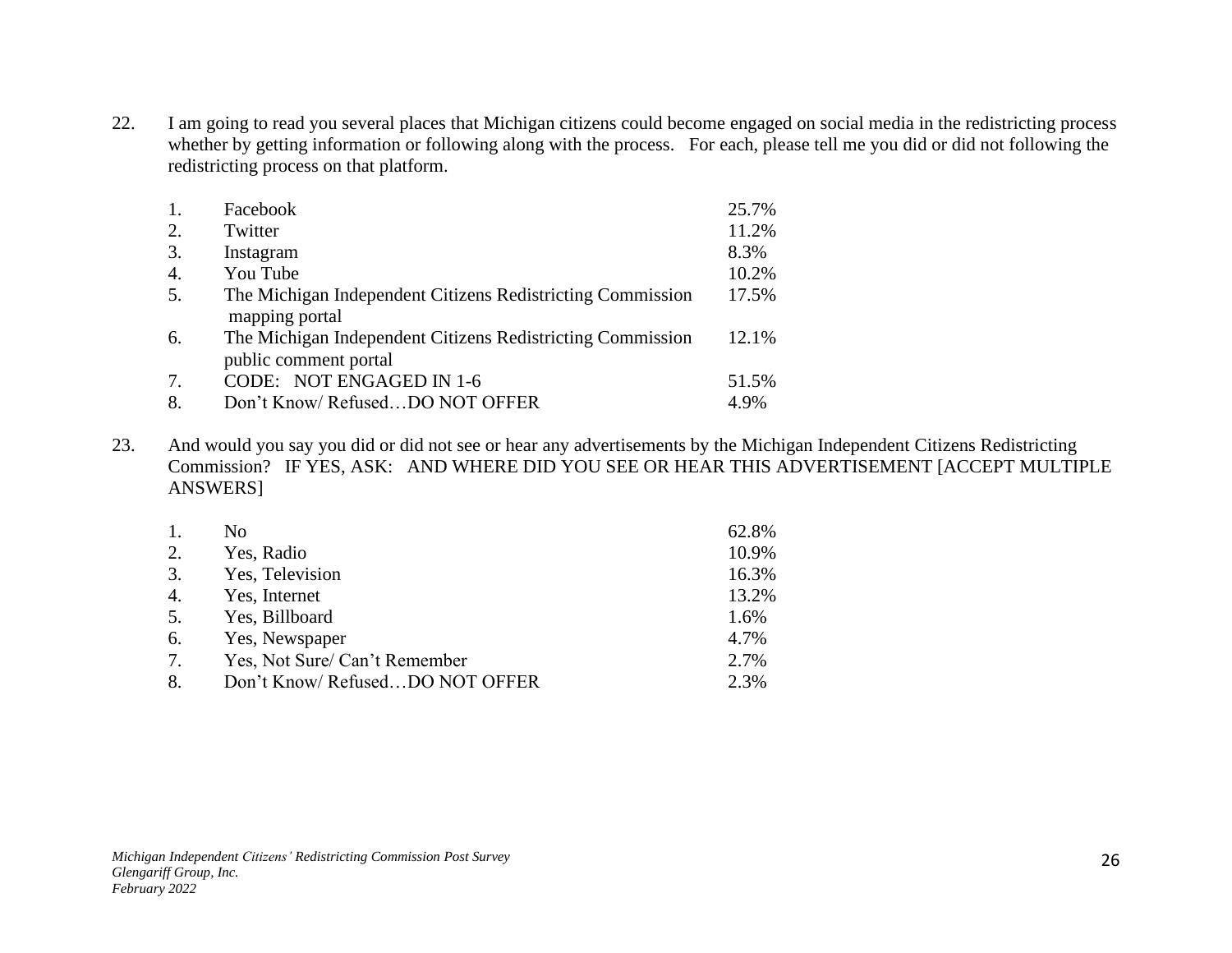24. And would you say that Michigan citizens did or did not have a greater role this time around in deciding how Michigan's new districts would be drawn?

| $\mathbf{1}$ .     | Did have a greater role                     | 45.0% |
|--------------------|---------------------------------------------|-------|
| 2.                 | Did not have a greater role                 | 22.1% |
| 3.                 | Citizens' role was no differentDO NOT OFFER | 7.0%  |
| $\mathbf{\Lambda}$ | Don't Know/RefusedDO NOT OFFER              | 26.0% |

25. Generally speaking, would you say Michigan's redistricting commission has succeeded or failed in giving Michigan citizens a greater role than politicians in designing new districts? WOULD YOU SAY THEY HAVE STRONGLY SUCCEEDED/FAILED OR JUST SOMEWHAT SUCCEEDED/FAILED?

| 1.     | Strongly succeeded             | 21.7% |
|--------|--------------------------------|-------|
| 2.     | Somewhat succeeded             | 27.9% |
| 3.     | Somewhat failed                | 9.7%  |
| 4.     | Strongly failed                | 12.4% |
| $\sim$ | Don't Know/RefusedDO NOT OFFER | 28.3% |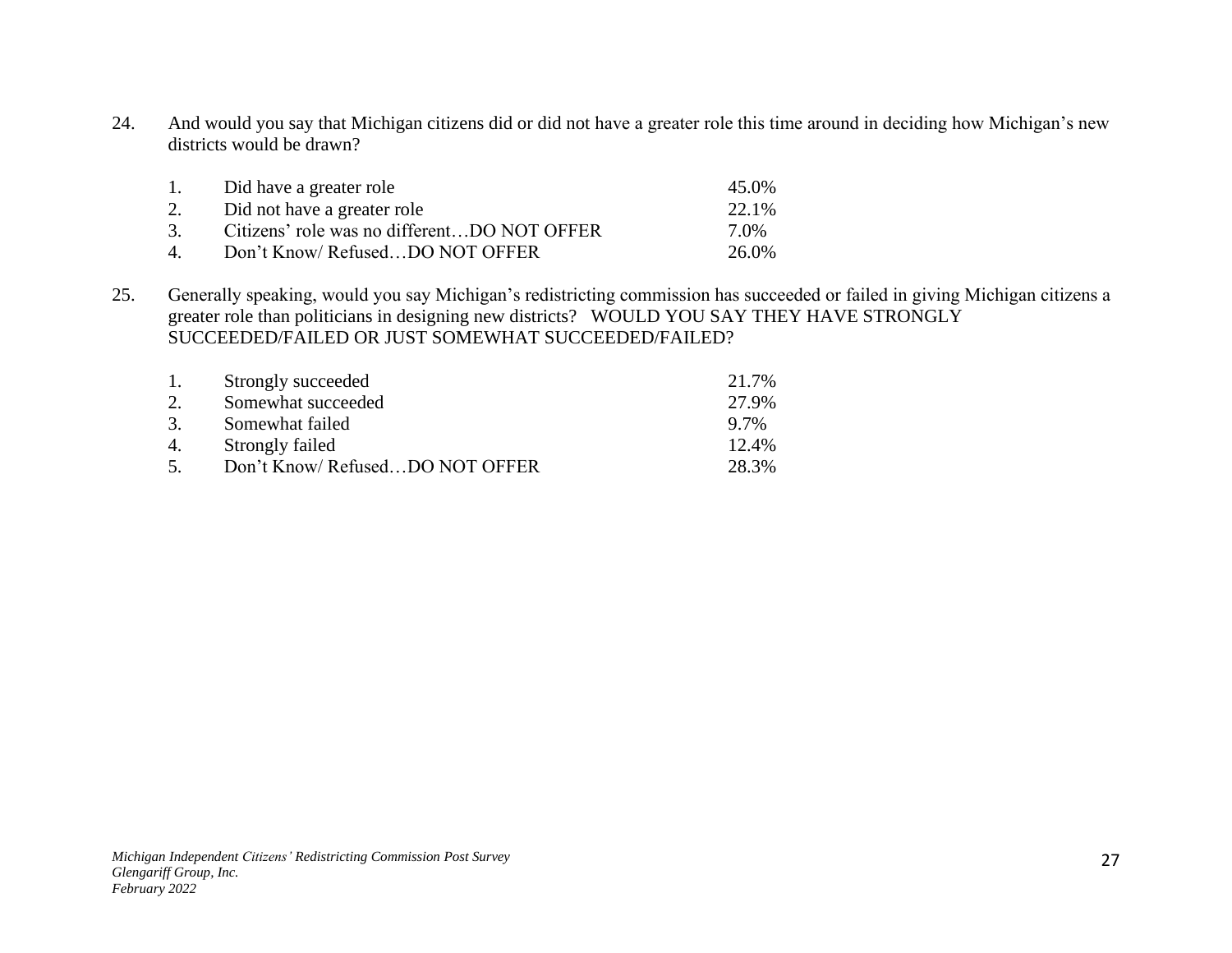26. And would you have any suggestions going forward that would help the Michigan Independent Citizens Redistricting Commission to improve the redistricting process?

| And would you have any suggestions going                  |          |
|-----------------------------------------------------------|----------|
| forward that would help the Michigan                      |          |
| <b>Independent Citizens Redistricting Commission</b>      |          |
| to improve the redistricting process?                     | Percent  |
| Help the citizens to be more involved/ Listen to us       | 13.2 %   |
| Keep the people better informed                           | 14.0 %   |
| Be more transparent                                       | 2.7 %    |
| Keep politicians out of it.                               | 2.3 %    |
| Put the redrawn districts on the ballot for us to vote on | 1.2 %    |
| Become more educated about what you're doing and          |          |
| how                                                       | 2.3 %    |
| Disband                                                   | 2.3 %    |
| Hold yourselves accountable to the political system       | $0.8 \%$ |
| Misc                                                      | $0.4\%$  |
| Don't Know/Refused/No                                     | 60.9%    |
| Total                                                     | 100.0%   |

- 27. Now that Michigan has redrawn legislative maps for the first time with the Michigan Independent Citizens' Redistricting Commission, would you say Michigan should continue to allow an Independent Citizens Commission to redraw political maps every ten years or do you think Michigan should go back to allowing elected representatives that have control in the State Legislature to redraw the state's political maps?
	- 1. Michigan Independent Citizens Redistricting Commission 65.5%
	- 2. Elected representatives in the State Legislature 10.1%
	- 3. Both/ Neither/ Don't Know/ Refused…DO NOT OFFER 24.4%

Now just a couple of questions for statistical purposes.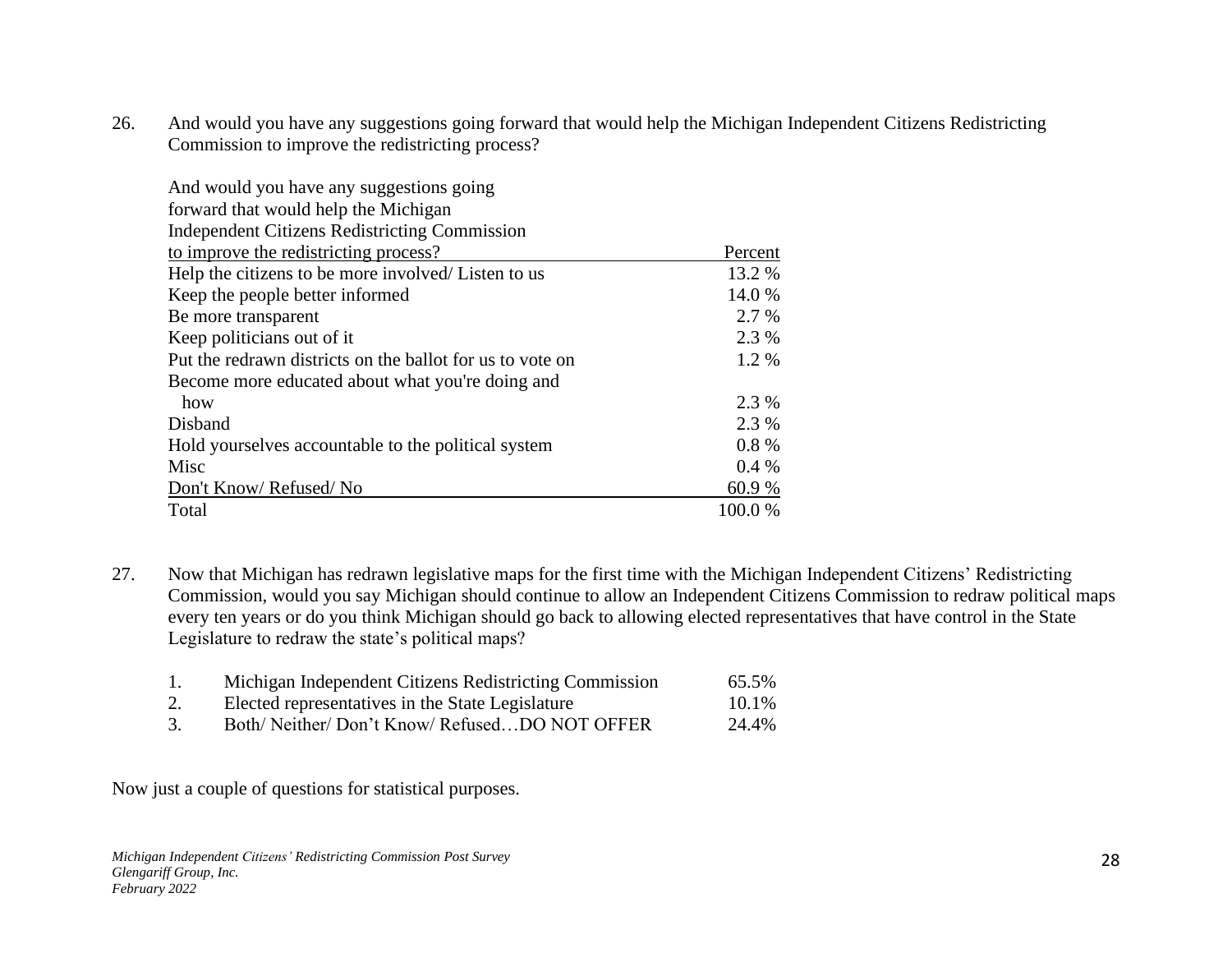28. Generally speaking, would you say you tend to vote mostly for Republican candidates, do you vote mostly for Democratic candidates, or would you say you vote equally for both Republican and Democratic candidates? IF VOTE EQUALLY ASK: WOULD YOU SAY YOU LEAN MORE TO THE DEMOCRATIC PARTY OR MORE TO THE REPUBLICAN PARTY, OR WOULD YOU SAY YOU ARE AN INDEPENDENT VOTER?

| 1. | <b>Strongly Democratic</b>           | 26.8% |
|----|--------------------------------------|-------|
| 2. | Lean Democratic                      | 10.1% |
| 3. | Independent                          | 22.4% |
| 4. | Lean Republican                      | 9.4%  |
| 5. | <b>Strong Republican</b>             | 26.8% |
| 6. | Other/Refused/Don't KnowDO NOT OFFER | 4.4%  |

29. Which of the following best describes your political leanings: A Sanders Democrat, a Democrat, an Independent, a Republican, or a Trump Republican.

|    | <b>Sanders Democrat</b>                              | 12.2% |
|----|------------------------------------------------------|-------|
| 2. | Democrat                                             | 21.8% |
| 3. | Independent                                          | 23.9% |
| 4. | Republican                                           | 19.8% |
| 5. | Trump Republican                                     | 15.4% |
| 6. | Something else ________.DO NOT OFFER                 | 0.8%  |
|    | [Libertarian (3), Moderate (1), Classic Liberal (1)] |       |
|    | None/ Don't Know/ RefusedDO NOT OFFER                | 6.0%  |

30. And when it comes to the political process, would you say you are very engaged, somewhat engaged, not really engaged or not at all engaged in the political process?

| 1. | Very engaged                   | 20.2% |
|----|--------------------------------|-------|
|    | Somewhat engaged               | 57.6% |
| 3. | Not really engaged             | 15.6% |
| 4. | Not at all engaged             | 5.7%  |
| 5. | Don't Know/RefusedDO NOT OFFER | 1.0%  |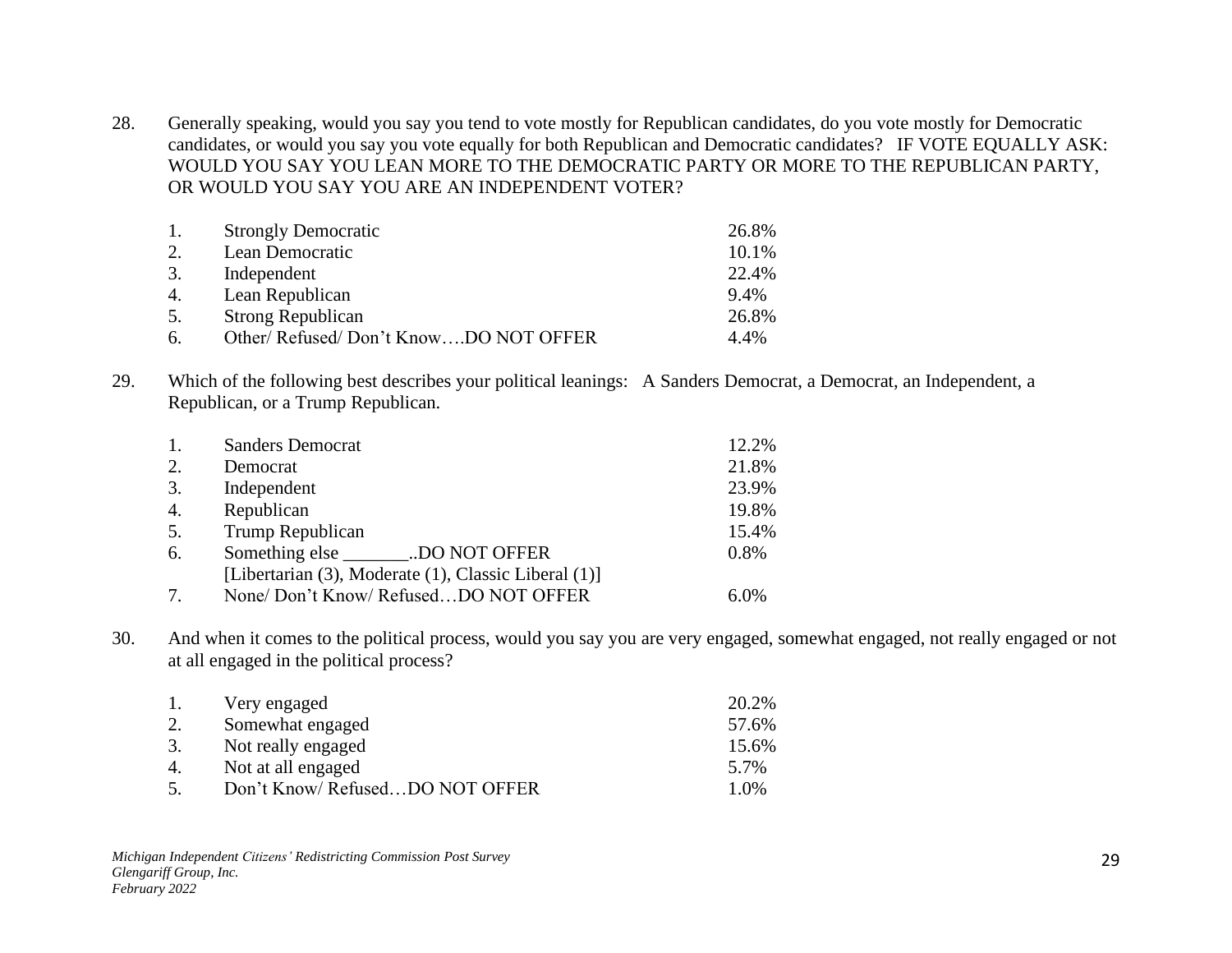31. What would be the last year of schooling you completed?

|     | 1.                                                                                      | High school graduate or less                         | 21.0%                                       |       |  |
|-----|-----------------------------------------------------------------------------------------|------------------------------------------------------|---------------------------------------------|-------|--|
|     | 2.<br>Vocational Training/Some Community College/Some College<br>3.<br>College Graduate |                                                      |                                             | 31.2% |  |
|     |                                                                                         |                                                      |                                             | 46.7% |  |
|     | $\overline{4}$ .                                                                        |                                                      | Don't Know/RefusedDO NOT OFFER              | 1.1%  |  |
| 32. |                                                                                         | Could you please tell me in what year you were born? |                                             |       |  |
|     | 1.                                                                                      | 18-29                                                | $(1993 - 2004)$                             | 14.0% |  |
|     | 2.                                                                                      | $30 - 39$                                            | $(1983-1992)$                               | 19.7% |  |
|     | 3.                                                                                      | 40-49                                                | $(1973-1982)$                               | 19.0% |  |
|     | 4.                                                                                      | 50-64                                                | $(1958-1972)$                               | 25.7% |  |
|     | 5.                                                                                      | $65+$                                                | $(1957$ and before)                         | 20.2% |  |
|     | 6.                                                                                      |                                                      | Don't Know/ RefusedDO NOT OFFER             | 1.5%  |  |
| 33. |                                                                                         |                                                      | And what is your race or ethnic background? |       |  |
|     | 1.                                                                                      | Caucasian                                            |                                             | 74.1% |  |
|     | 2.                                                                                      | African American                                     |                                             | 12.0% |  |
|     | 3.                                                                                      |                                                      | Hispanic/ Puerto Rican/ Mexican American    | 2.6%  |  |
|     | 4.                                                                                      | Arab American                                        |                                             | 0.8%  |  |
|     | 5.                                                                                      | Asian                                                |                                             | 0.8%  |  |
|     |                                                                                         |                                                      |                                             | 0.021 |  |

|    | 3. Hispanic/ Puerto Rican/ Mexican American | $\angle .0\%$ |
|----|---------------------------------------------|---------------|
| 4. | Arab American                               | $0.8\%$       |
| 5. | Asian                                       | $0.8\%$       |
| 6. | Native American                             | $0.8\%$       |
| 7  | Mixed RaceDO NOT OFFER                      | 2.0%          |
|    | Other/Don't Know/RefusedDO NOT OFFER        | $6.8\%$       |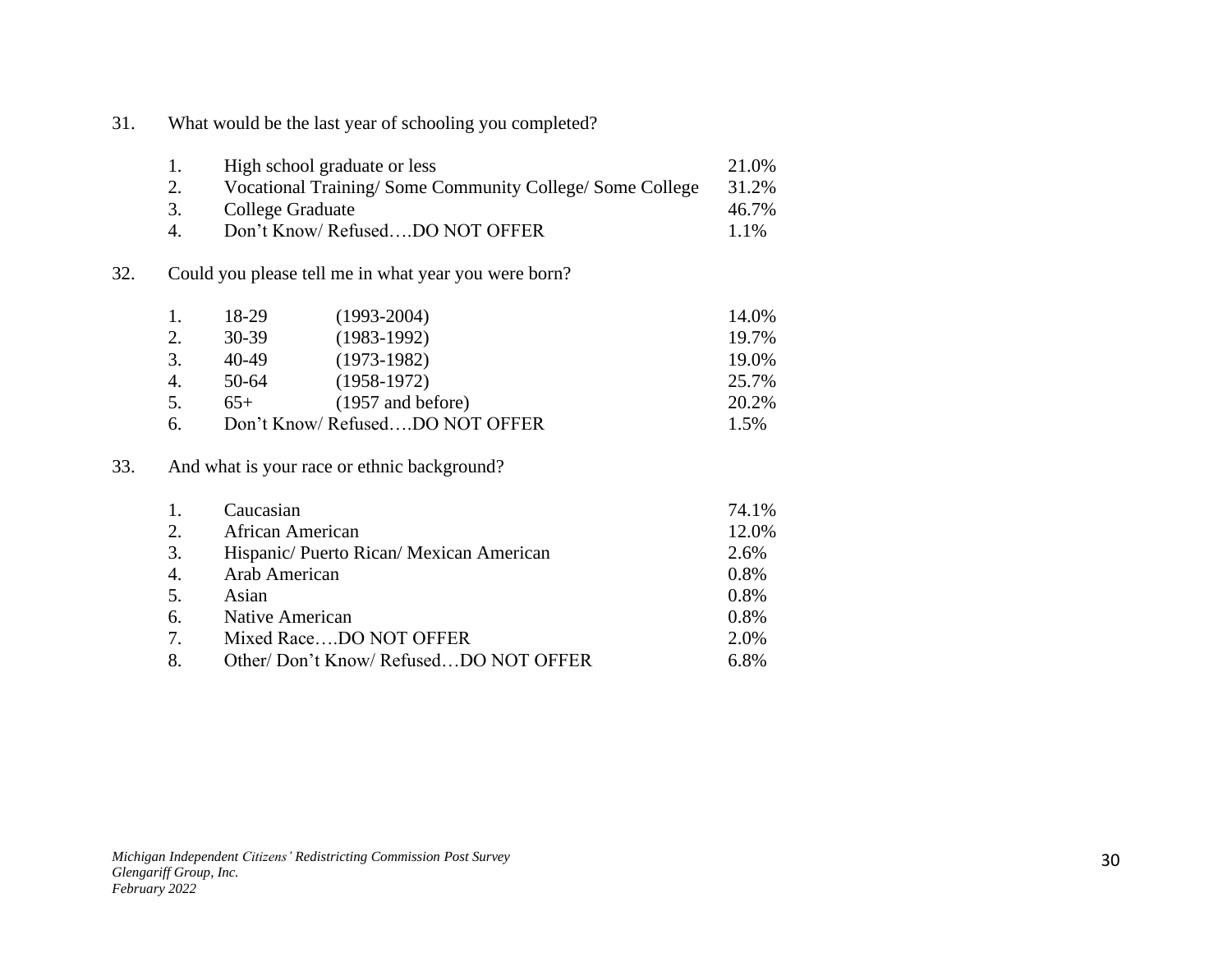34. And when it comes to getting your news, which of the following would you say is your MAIN SOURCE of news information.

|     | 1.  | Local newspapers or their websites                                                                              | 6.0%    |  |  |  |
|-----|-----|-----------------------------------------------------------------------------------------------------------------|---------|--|--|--|
|     | 2.  | National newspapers or their websites                                                                           | 7.3%    |  |  |  |
|     | 3.  | Local tv news                                                                                                   | 21.5%   |  |  |  |
|     | 4.  | CNN or MSNBC                                                                                                    | 6.5%    |  |  |  |
|     | 5.  | Fox News                                                                                                        | 8.6%    |  |  |  |
|     | 6.  | Newsmax or One Network                                                                                          | 2.6%    |  |  |  |
|     | 7.  | NBC/CBS/ ABC or PBS                                                                                             | 6.3%    |  |  |  |
|     | 8.  | Facebook or Twitter                                                                                             | 8.5%    |  |  |  |
|     | 9.  | Parler                                                                                                          | 0.2%    |  |  |  |
|     | 10. | Internet news sites                                                                                             | 19.8%   |  |  |  |
|     | 11. | NPR/Radio                                                                                                       | 4.6%    |  |  |  |
|     | 12. | Word of mouth                                                                                                   | 5.2%    |  |  |  |
|     | 13. | Podcasts                                                                                                        | 0.7%    |  |  |  |
|     | 14. | You Tube                                                                                                        | 0.7%    |  |  |  |
|     | 15. | Or something else?                                                                                              | 1.6%    |  |  |  |
|     |     | [Rumble (3), Voting records (1), Mlive (1), Reddit (1), ESPN (1), CSPAN (1), DNC Newsletter (1), Phone App (1)] |         |  |  |  |
|     | 16. | Don't Know/RefusedDO NOT OFFER                                                                                  | $0.0\%$ |  |  |  |
| 35. |     | Gender: BY OBSERVATION                                                                                          |         |  |  |  |
|     | 1.  | Male                                                                                                            | 49.4%   |  |  |  |
|     | 2.  | Female                                                                                                          | 50.6%   |  |  |  |
| 36. |     | Telephone                                                                                                       |         |  |  |  |
|     | 1.  | Cell                                                                                                            | 75.0%   |  |  |  |
|     | 2.  | Landline                                                                                                        | 25.0%   |  |  |  |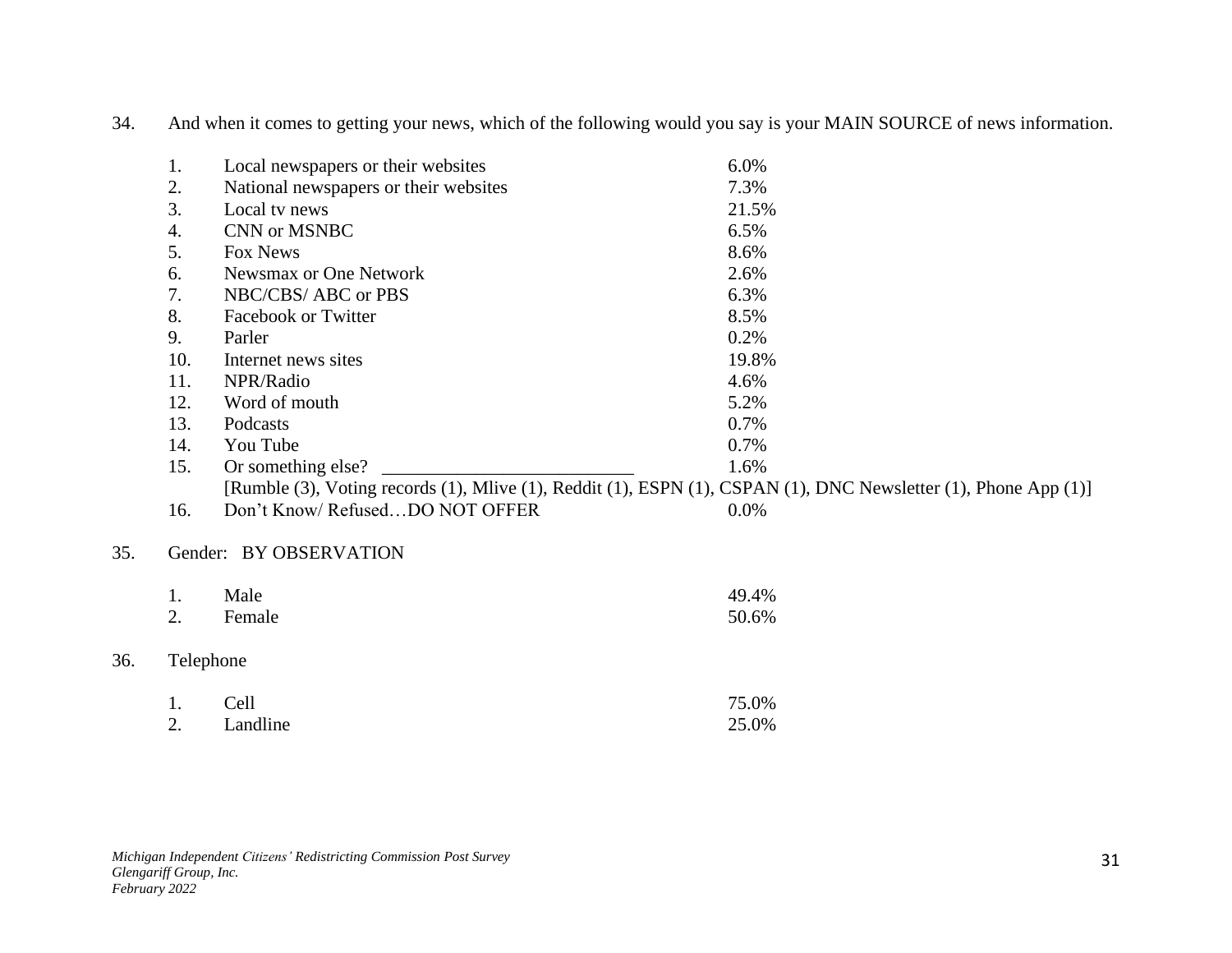4. In 2018, Michigan voters approved an amendment to the state's constitution that changed how Michigan conducts redistricting -- the process of drawing new congressional and state legislative districts every ten years. Would you say you have or have not heard anything about this change?

|                          | Have Heard | Have Not Heard |
|--------------------------|------------|----------------|
| <b>Strong Democratic</b> | 52.7%      | 46.7%          |
| Lean Democratic          | 53.2%      | 43.5%          |
| Independent              | 41.3%      | 58.0%          |
| Lean Republican          | 37.9%      | 62.1%          |
| <b>Strong Republican</b> | 27.9%      | 72.1%          |
| <b>Sanders Dem</b>       | 53.3%      | 46.7%          |
| Democratic               | 50.0%      | 47.8%          |
| Independent              | 44.2%      | 55.8%          |
| Republican               | 27.9%      | 72.1%          |
| Trump Rep                | 31.6%      | 68.4%          |
| Very Engaged             | 60.5%      | 38.7%          |
| Some Eng                 | 44.1%      | 55.6%          |
| Not Very Eng             | 17.7%      | 80.2%          |
| Not Engaged              | 14.3%      | 85.7%          |
| <b>High School</b>       | 20.9%      | 76.7%          |
| Some Post                | 42.2%      | 57.8%          |
| College                  | 49.8%      | 49.8%          |
| 18-29                    | 26.7%      | 72.1%          |
| 30-39                    | 30.6%      | 69.4%          |
| 40-49                    | 37.6%      | 61.5%          |
| 50-64                    | 51.3%      | 47.5%          |
| $65+$                    | 53.2%      | 46.8%          |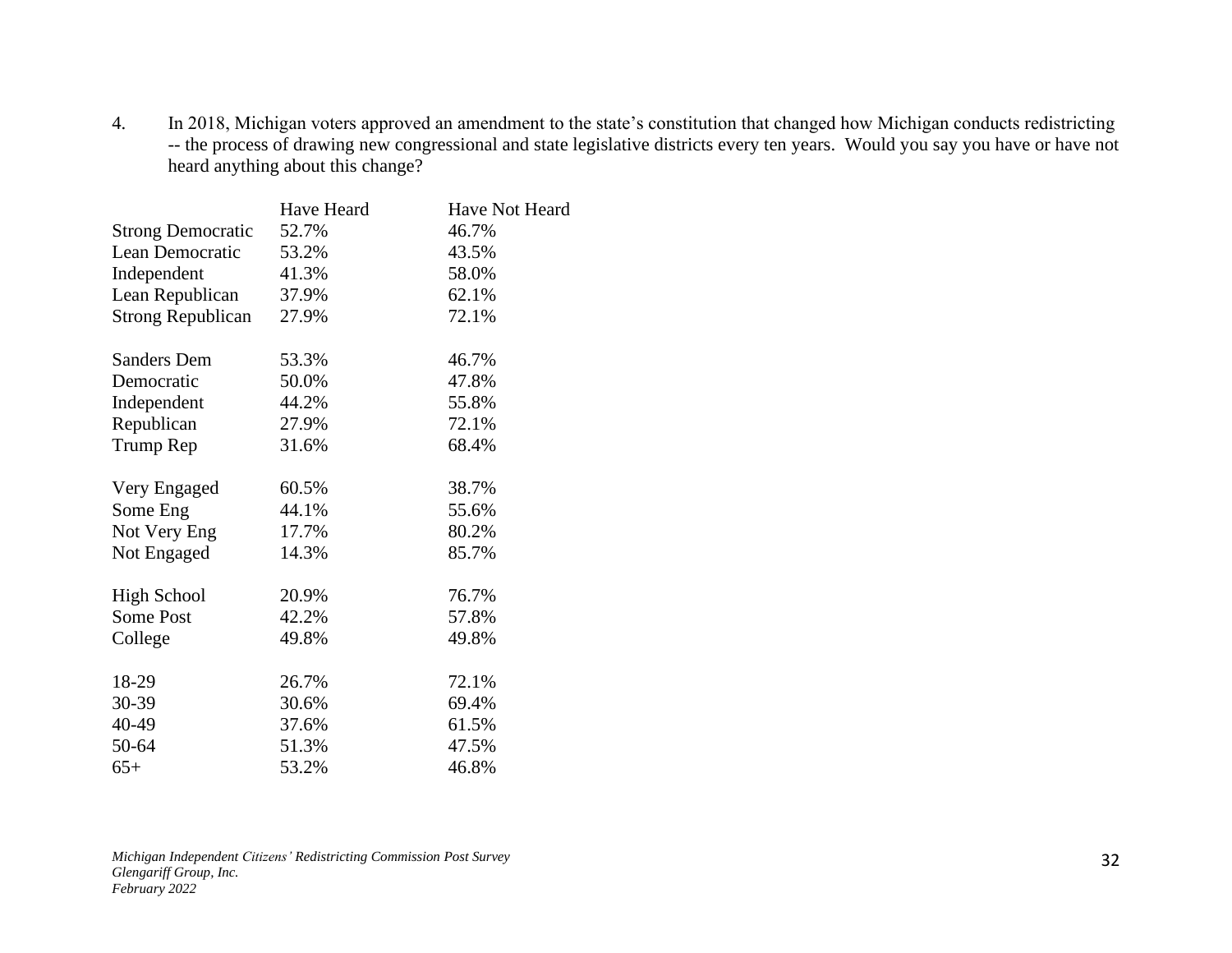| 44.4% | 54.9% |
|-------|-------|
| 38.3% | 61.1% |
|       |       |
| 61.1% | 38.9% |
| 41.9% | 58.1% |
| 45.5% | 54.5% |
| 43.9% | 53.7% |
| 34.8% | 63.0% |
| 38.6% | 61.4% |
| 15.0% | 85.0% |
| 48.9% | 51.1% |
| 45.3% | 52.8% |
| 31.5% | 68.5% |
| 39.6% | 60.4% |
| 45.7% | 52.2% |
| 50.0% | 50.0% |
| 41.7% | 58.3% |
|       |       |
| 41.4% | 58.1% |
| 34.2% | 64.4% |
|       |       |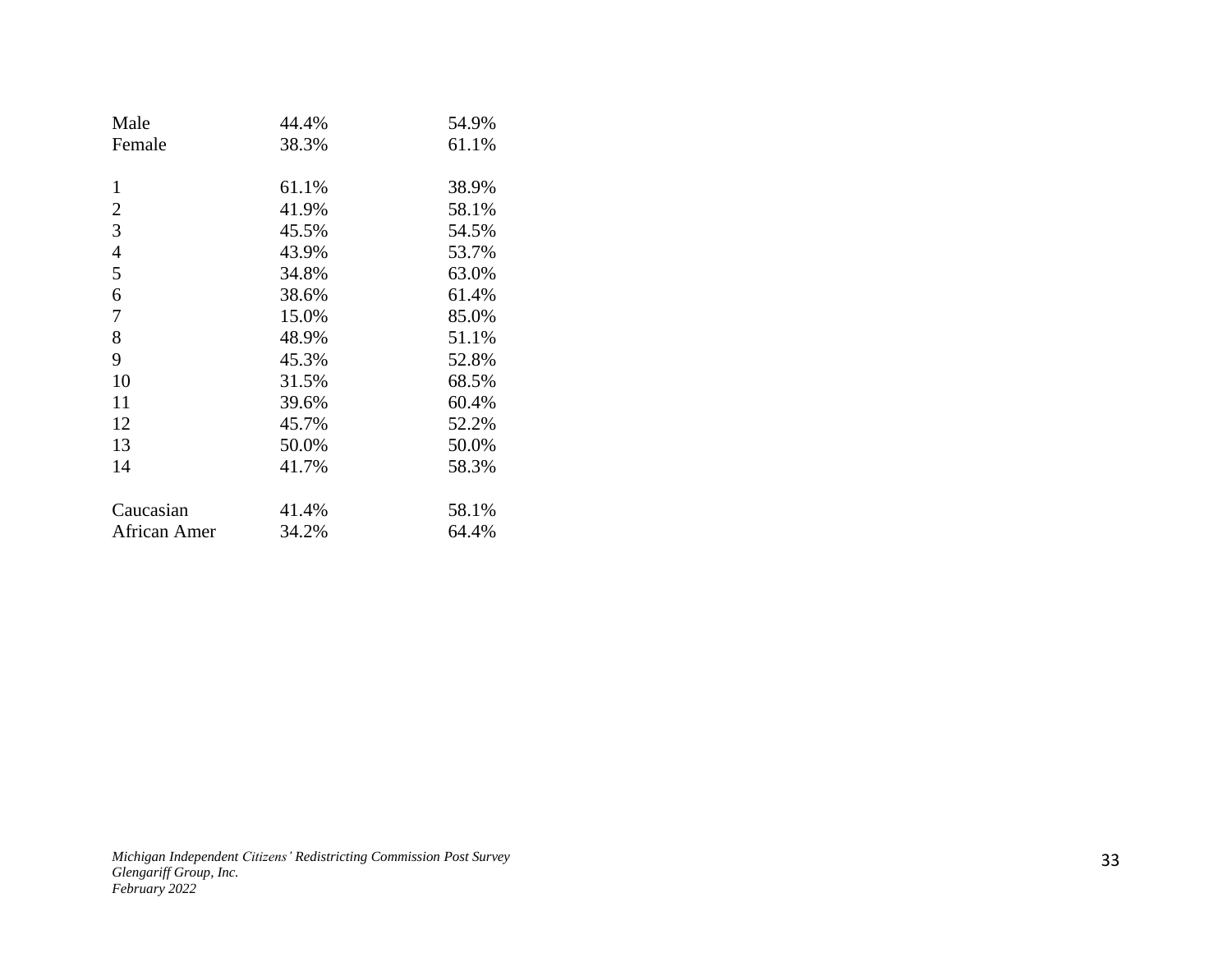5. The new constitutional amendment approved by voters creates a Michigan Independent Citizens' Redistricting Commission comprised of citizens who have the authority to draw district boundaries for the Michigan Senate, Michigan House of Representatives and Michigan congressional districts every 10 years. The Commission is made up of thirteen Michigan citizens selected through a random application process. Four members affiliate with the Republican Party, four members affiliate with the Democratic Party, and five members are Independent and do not affiliate with either party. Have you seen or heard anything about this Michigan Independent Citizens' Redistricting Commission or about redrawing Michigan's district boundaries? IF YES, ASK: AND WHAT HAVE YOU SEEN OR HEARD?

|                          | Yes   | No    |
|--------------------------|-------|-------|
| <b>Strong Democratic</b> | 84.1% | 14.8% |
| Lean Democratic          | 77.1% | 22.9% |
| Independent              | 75.9% | 24.1% |
| Lean Republican          | 86.4% | 13.6% |
| <b>Strong Republican</b> | 84.8% | 15.2% |
| <b>Sanders Dem</b>       | 82.5% | 17.5% |
| Democratic               | 82.9% | 17.1% |
| Independent              | 76.9% | 21.5% |
| Republican               | 85.3% | 14.7% |
| Trump Rep                | 83.3% | 16.7% |
| Very Engaged             | 84.2% | 15.8% |
| Some Eng                 | 80.3% | 19.1% |
| Not Very Eng             | 89.5% | 10.5% |
| Not Engaged              | 60.0% | 40.0% |
| <b>High School</b>       | 73.3% | 26.7% |
| Some Post                | 75.3% | 24.7% |
| College                  | 86.8% | 12.5% |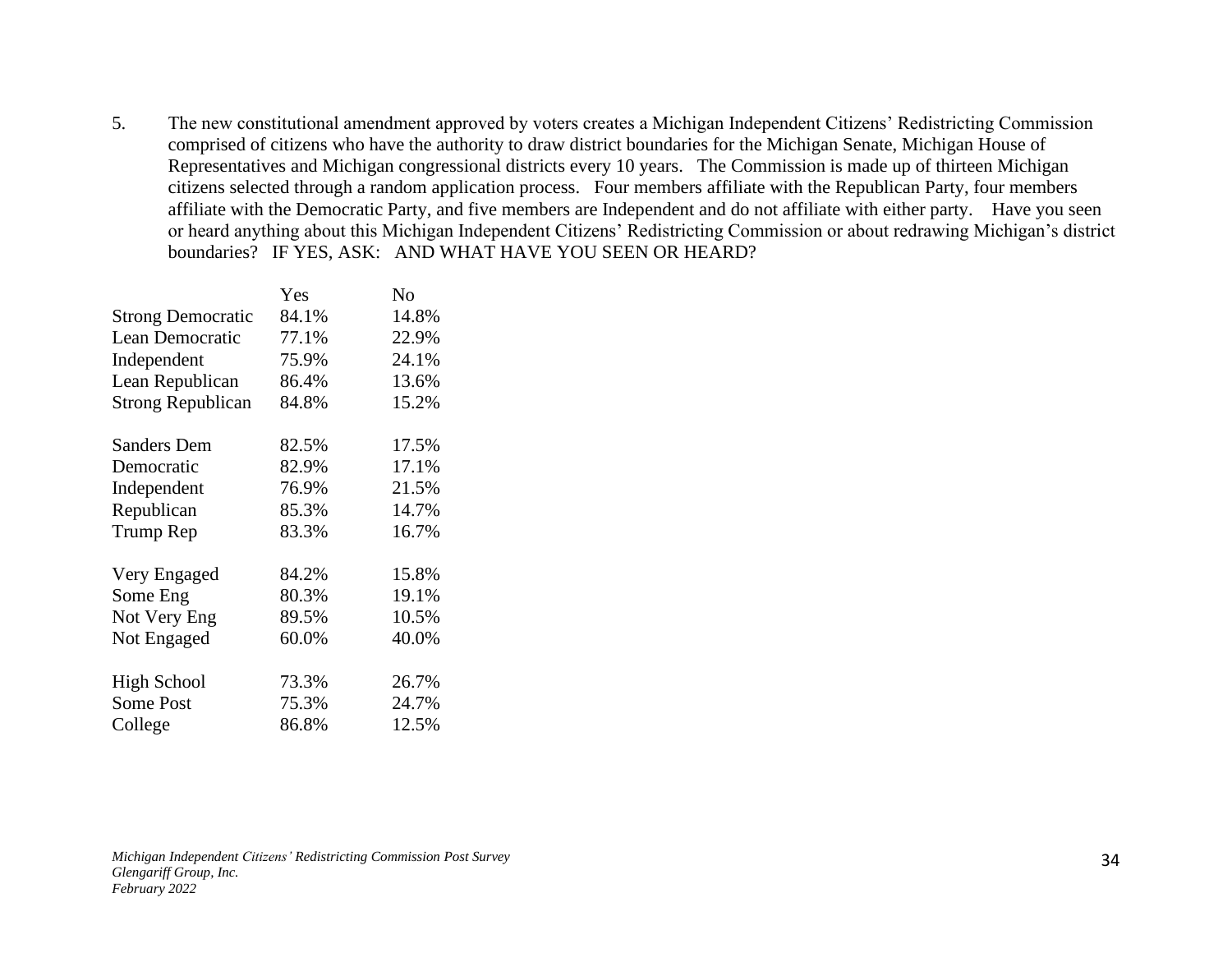| 18-29               | 62.5%  | 37.5% |
|---------------------|--------|-------|
| 30-39               | 91.9%  | 8.1%  |
| 40-49               | 86.7%  | 13.3% |
| 50-64               | 83.1%  | 15.7% |
| $65+$               | 77.3%  | 22.7% |
| Male                | 86.1%  | 13.1% |
| Female              | 76.9%  | 23.1% |
| 1                   | 77.3%  | 22.7% |
| $\overline{c}$      | 94.4%  | 5.6%  |
| 3                   | 75.0%  | 25.0% |
| 4                   | 78.9%  | 21.1% |
| 5                   | 58.8%  | 41.2% |
| 6                   | 64.7%  | 35.3% |
| 7                   | 50.0%  | 50.0% |
| 8                   | 65.2%  | 34.8% |
| 9                   | 96.0%  | 4.0%  |
| 10                  | 94.1%  | 5.9%  |
| 11                  | 85.7%  | 14.3% |
| 12                  | 90.9%  | 9.1%  |
| 13                  | 100.0% | 0.0%  |
| 14                  | 93.3%  | 0.0%  |
| Caucasian           | 78.5%  | 20.9% |
| <b>African Amer</b> | 88.5%  | 11.5% |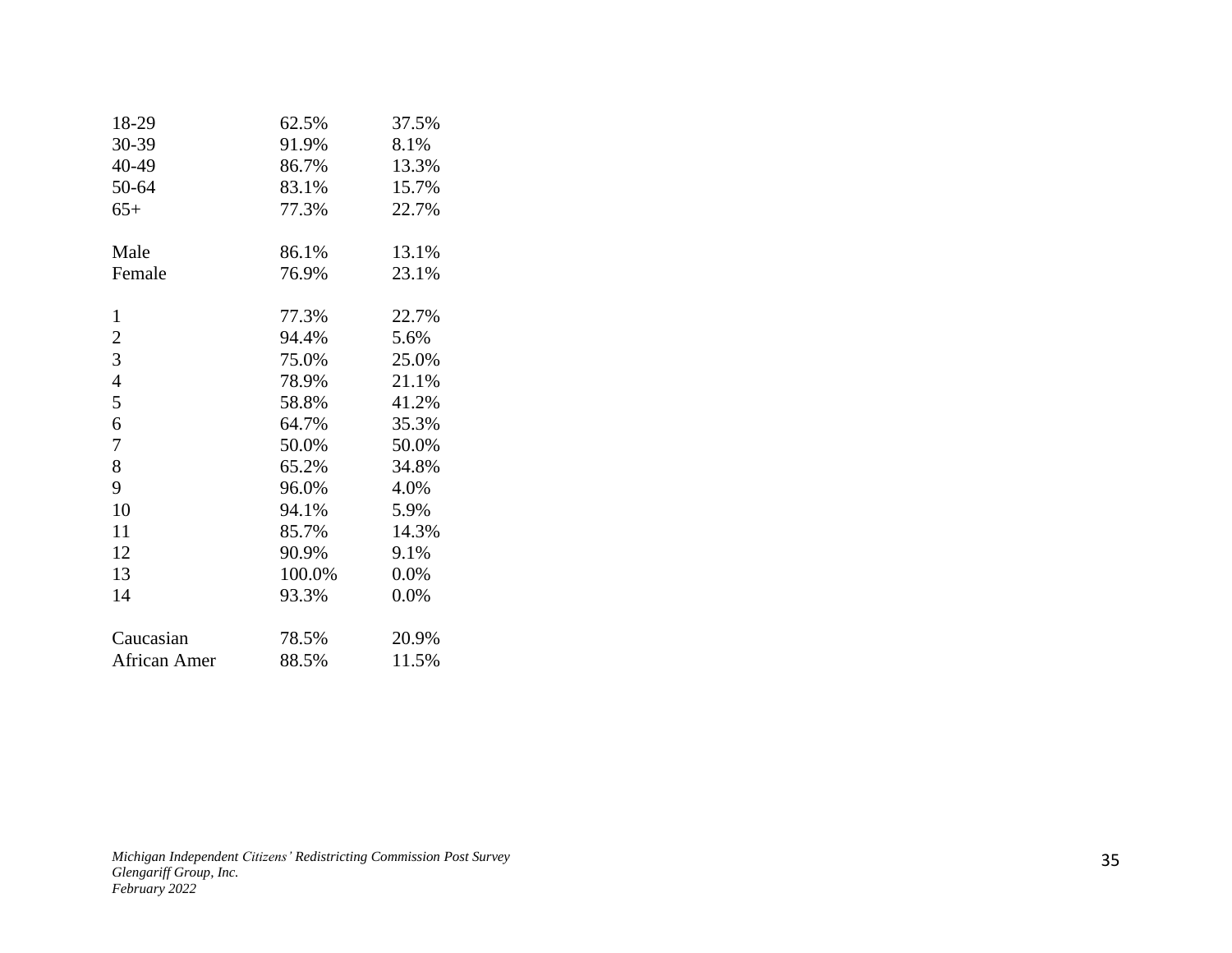#### 6. How important would you say the work of the Michigan Independent Citizens' Redistricting Commission is to you. Would you say it is very important, somewhat important, not very important or not important at all?

|                          | Very      | Somewhat  | Not Very  | Not Important |
|--------------------------|-----------|-----------|-----------|---------------|
|                          | Important | Important | Important | At All        |
| <b>Strong Democratic</b> | 60.2%     | 31.8%     | 3.4%      | 2.3%          |
| Lean Democratic          | 48.6%     | 37.1%     | 11.4%     | 0.0%          |
| Independent              | 39.7%     | 36.2%     | 10.3%     | 8.6%          |
| Lean Republican          | 36.4%     | 13.6%     | 13.6%     | 31.8%         |
| <b>Strong Republican</b> | 32.6%     | 37.0%     | 19.6%     | 4.3%          |
| <b>Sanders Dem</b>       | 70.0%     | 25.0%     | 2.5%      | 2.5%          |
| Democratic               | 60.0%     | 30.0%     | 5.7%      | 1.4%          |
| Independent              | 33.8%     | 41.5%     | 9.2%      | 7.7%          |
| Republican               | 32.4%     | 26.5%     | 26.5%     | 11.8%         |
| Trump Rep                | 30.0%     | 36.7%     | 16.7%     | 10.0%         |
| Very Engaged             | 64.5%     | 19.7%     | 10.5%     | 3.9%          |
| Some Eng                 | 41.4%     | 37.6%     | 9.6%      | 7.6%          |
| Not Very Eng             | 15.8%     | 47.4%     | 0.0%      | 26.3%         |
| Not Engaged              | 20.0%     | 0.0%      | 60.0%     | 0.0%          |
| <b>High School</b>       | 30.0%     | 43.3%     | 13.3%     | 10.0%         |
| Some Post                | 54.3%     | 25.9%     | 7.4%      | 6.2%          |
| College                  | 44.4%     | 33.3%     | 11.1%     | 8.3%          |
| 18-29                    | 37.5%     | 50.0%     | 4.2%      | 8.3%          |
| 30-39                    | 51.4%     | 35.1%     | 8.1%      | 2.7%          |
| 40-49                    | 46.7%     | 33.3%     | 4.4%      | 11.1%         |
| 50-64                    | 41.0%     | 28.9%     | 15.7%     | 10.8%         |
| $65+$                    | 50.0%     | 27.3%     | 10.6%     | 6.1%          |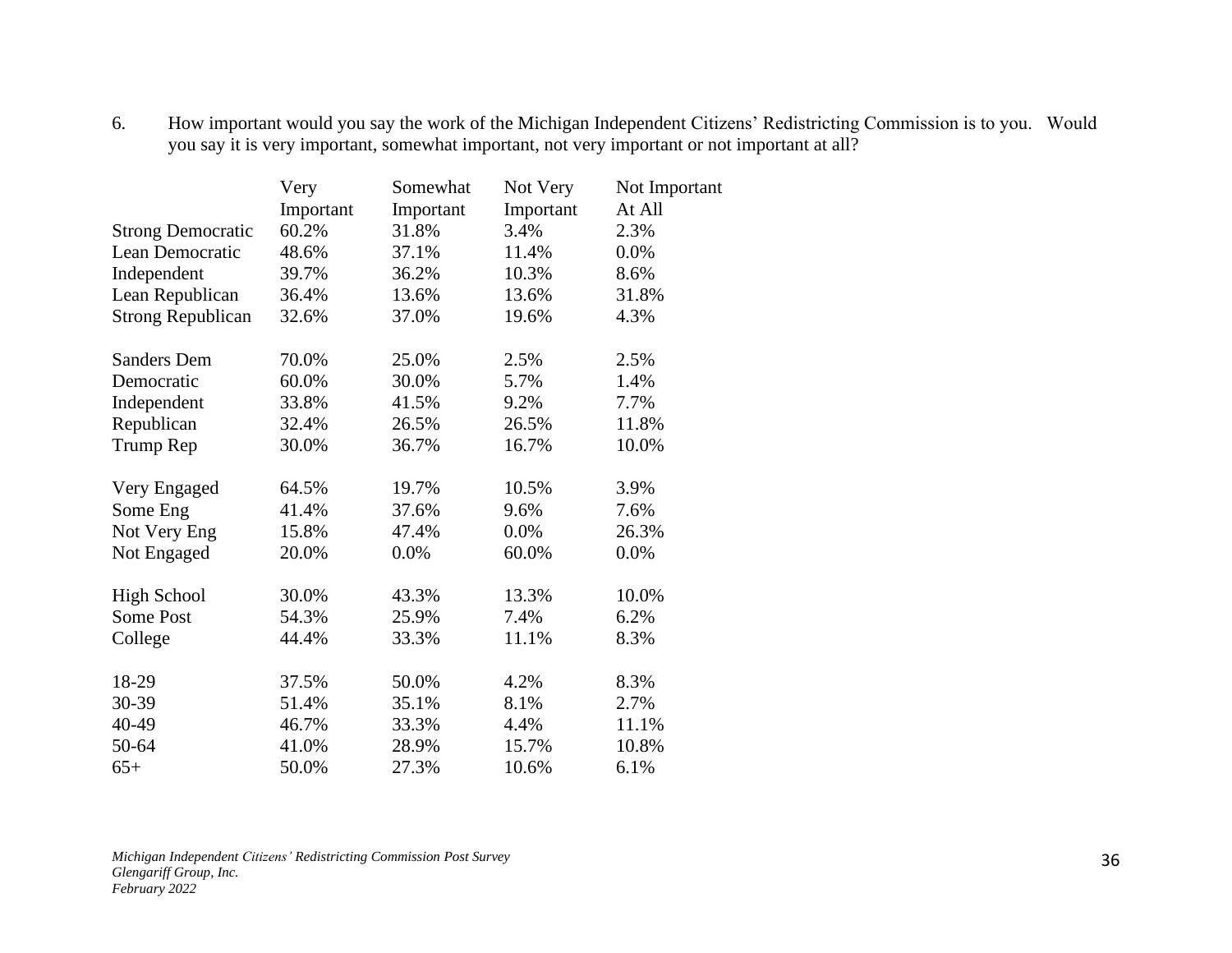| Male           | 42.3% | 31.4% | 10.9% | 11.7% |
|----------------|-------|-------|-------|-------|
| Female         | 49.6% | 33.1% | 9.1%  | 4.1%  |
|                |       |       |       |       |
| $\mathbf{1}$   | 31.8% | 36.4% | 18.2% | 0.0%  |
| 2              | 38.9% | 33.3% | 0.0%  | 22.2% |
| 3              | 45.0% | 35.0% | 15.0% | 5.0%  |
| $\overline{4}$ | 42.1% | 21.1% | 5.3%  | 31.6% |
| 5              | 47.1% | 29.4% | 11.8% | 5.9%  |
| 6              | 29.4% | 52.9% | 11.8% | 0.0%  |
| 7              | 66.7% | 16.7% | 16.7% | 0.0%  |
| 8              | 52.2% | 26.1% | 13.0% | 0.0%  |
| 9              | 32.0% | 40.0% | 16.0% | 12.0% |
| 10             | 64.7% | 23.5% | 5.9%  | 5.9%  |
| 11             | 38.1% | 42.9% | 0.0%  | 19.0% |
| 12             | 54.5% | 22.7% | 9.1%  | 4.55  |
| 13             | 68.8% | 25.0% | 6.3%  | 0.0%  |
| 14             | 53.3% | 33.3% | 13.3% | 0.0%  |
|                |       |       |       |       |
| Caucasian      | 46.1% | 29.8% | 11.0% | 8.9%  |
| African Amer   | 61.5% | 30.8% | 3.8%  | 3.8%  |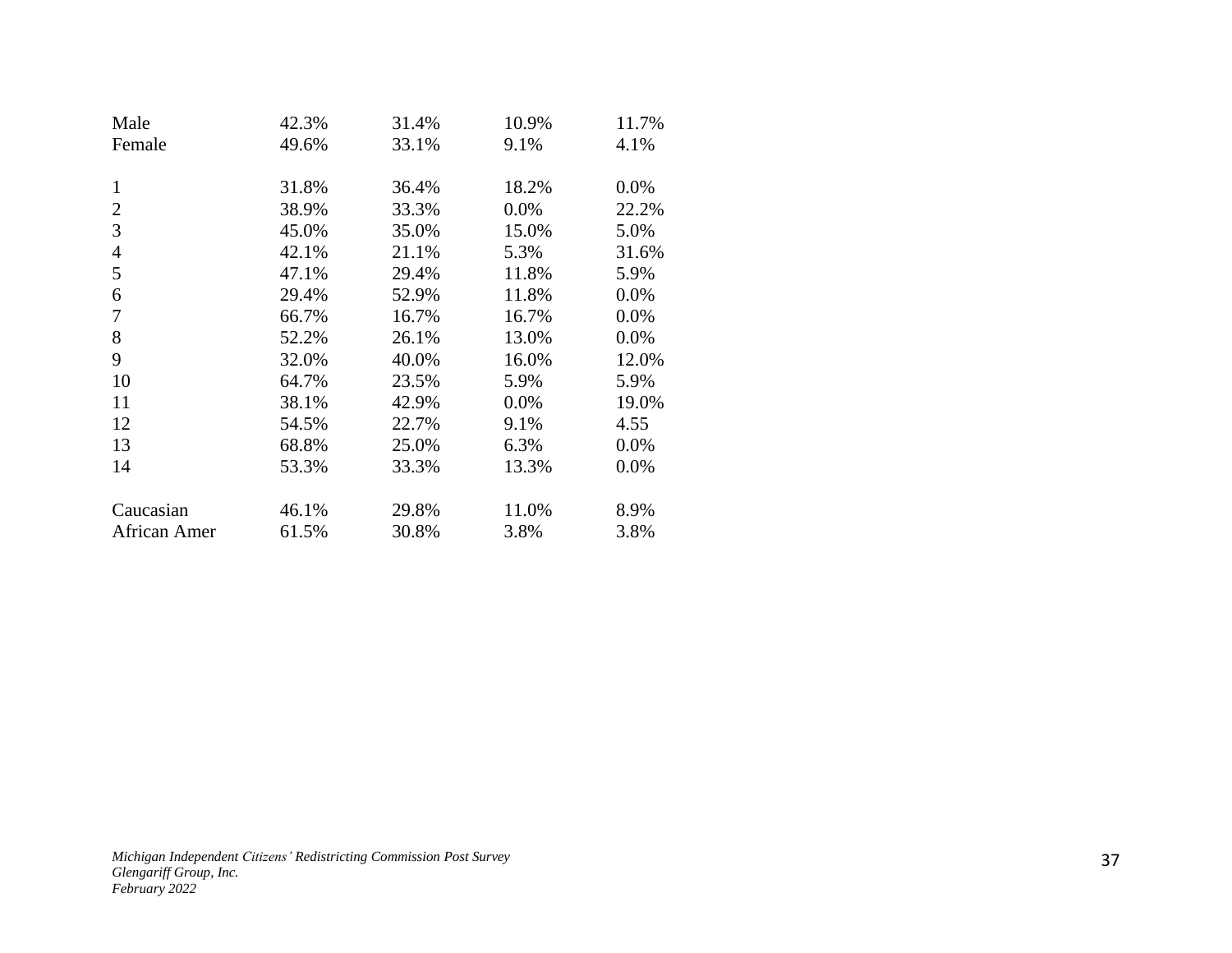7. And would you say your views of the Michigan Independent Citizens' Redistricting Commission is positive, negative, or would you say you have no opinion of it?

|                          | Positive | Negative | No Opinion |
|--------------------------|----------|----------|------------|
| <b>Strong Democratic</b> | 51.1%    | 9.1%     | 38.6%      |
| Lean Democratic          | 51.4%    | 2.9%     | 42.9%      |
| Independent              | 29.3%    | 13.8%    | 48.3%      |
| Lean Republican          | 13.6%    | 18.2%    | 63.6%      |
| <b>Strong Republican</b> | 6.5%     | 17.4%    | 76.1%      |
| <b>Sanders Dem</b>       | 50.0%    | 5.0%     | 42.5%      |
| Democratic               | 47.1%    | 10.0%    | 41.4%      |
| Independent              | 36.9%    | 10.8%    | 46.2%      |
| Republican               | 11.8%    | 20.6%    | 64.7%      |
| Trump Rep                | 10.0%    | 16.7%    | 73.3%      |
| Very Engaged             | 36.8%    | 14.5%    | 47.4%      |
| Some Eng                 | 33.1%    | 10.8%    | 52.9%      |
| Not Very Eng             | 36.8%    | 10.5%    | 42.1%      |
| Not Engaged              | 20.0%    | 0.0%     | 80.0%      |
| <b>High School</b>       | 16.7%    | 3.3%     | 80.0%      |
| Some Post                | 37.0%    | 12.3%    | 48.1%      |
| College                  | 36.1%    | 13.2%    | 46.5%      |
| 18-29                    | 45.8%    | 8.3%     | 41.7%      |
| 30-39                    | 59.5%    | 2.7%     | 37.8%      |
| 40-49                    | 22.2%    | 15.6%    | 57.8%      |
| 50-64                    | 27.7%    | 13.3%    | 55.4%      |
| $65+$                    | 30.3%    | 15.2%    | 51.5%      |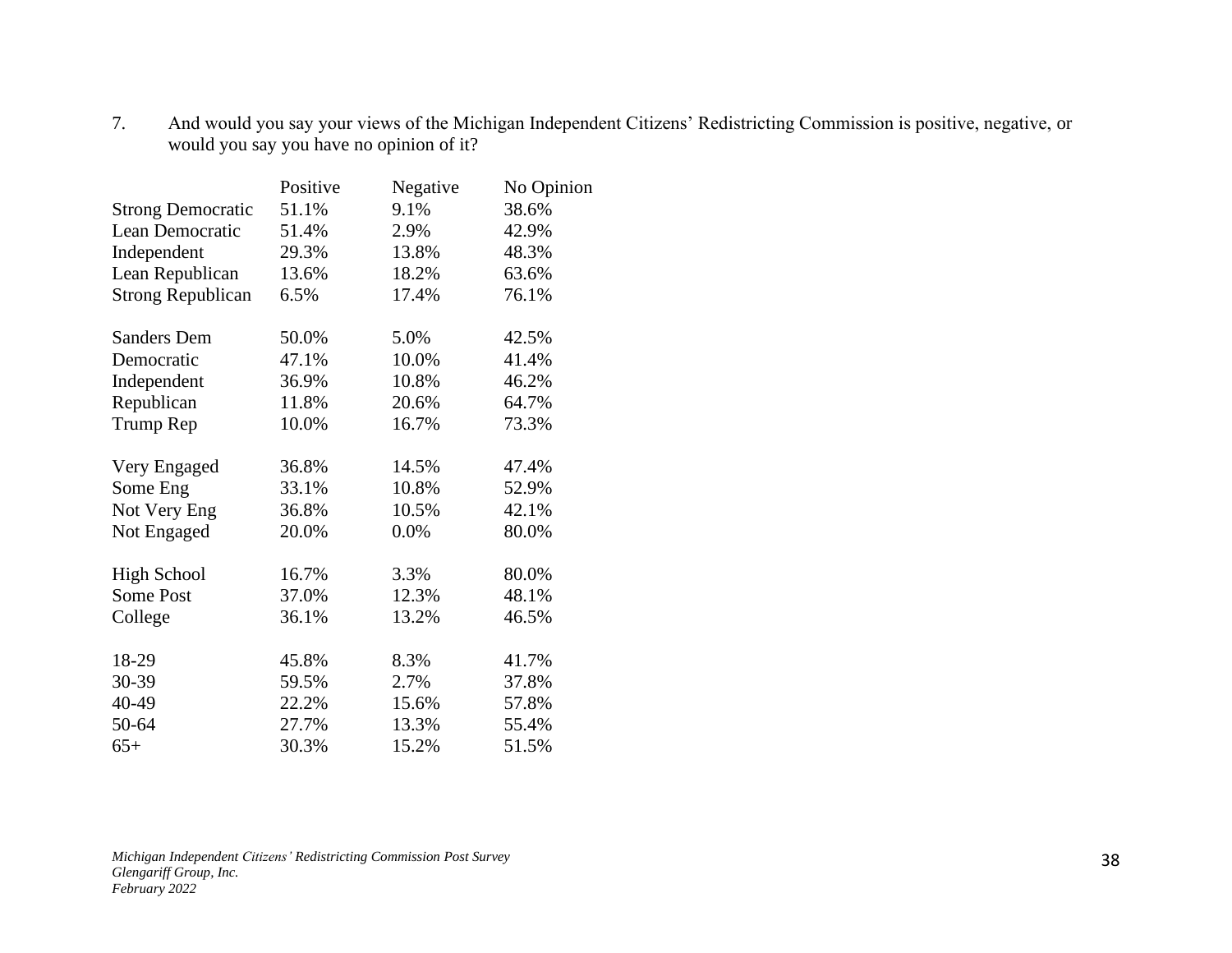| Male           | 30.7% | 8.8%  | 56.2% |
|----------------|-------|-------|-------|
| Female         | 38.0% | 15.7% | 44.6% |
|                |       |       |       |
| 1              | 31.8% | 13.6% | 54.5% |
| $\overline{2}$ | 38.9% | 16.7% | 44.4% |
| 3              | 25.0% | 15.0% | 55.0% |
| 4              | 31.6% | 5.3%  | 52.6% |
| 5              | 29.4% | 5.9%  | 52.9% |
| 6              | 29.4% | 11.8% | 52.9% |
| 7              | 16.7% | 33.3% | 50.0% |
| 8              | 65.2% | 8.7%  | 26.1% |
| 9              | 20.0% | 12.0% | 64.0% |
| 10             | 29.4% | 17.6% | 52.9% |
| 11             | 28.6% | 9.5%  | 61.9% |
| 12             | 36.4% | 13.6% | 50.0% |
| 13             | 31.3% | 12.5% | 56.3% |
| 14             | 53.3% | 6.7%  | 33.3% |
|                |       |       |       |
| Caucasian      | 33.0% | 11.0% | 52.4% |
| African Amer   | 38.5% | 23.1% | 34.6% |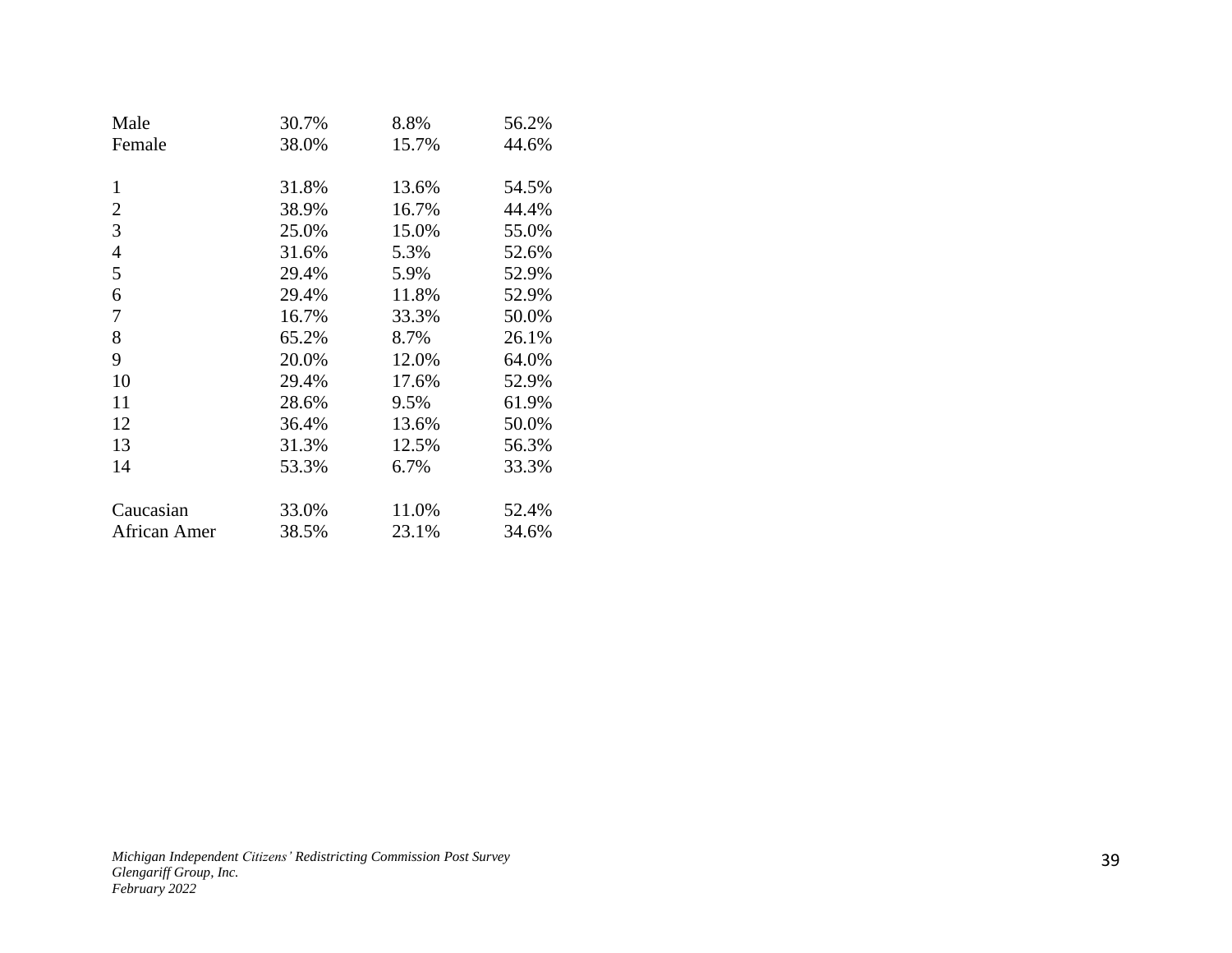# 10. Based on what you know so far, would you say that you approve or disapprove of the job that the Michigan Independent Citizens' Redistricting Commission has done. ASK; WOULD THAT BE STRONGLY APPROVE/DISAPPROVE OR JUST SOMEWHAT APPROVE/DISAPPROVE?

|                          | Strongly | Somewhat | Somewhat   | Strongly   | Don't |
|--------------------------|----------|----------|------------|------------|-------|
|                          | Approve  | Approve  | Disapprove | Disapprove | Know  |
| <b>Strong Democratic</b> | 23.9%    | 21.6%    | 11.4%      | 10.2%      | 33.0% |
| Lean Democratic          | 20.0%    | 25.7%    | 2.9%       | 2.9%       | 48.6% |
| Independent              | 6.9%     | 25.9%    | 6.9%       | 12.1%      | 48.3% |
| Lean Republican          | 0.0%     | 27.3%    | 4.5%       | 13.6%      | 54.5% |
| <b>Strong Republican</b> | 0.0%     | 10.9%    | 10.9%      | 10.9%      | 67.4% |
| <b>Sanders Dem</b>       | 17.5%    | 17.5%    | 12.5%      | 5.0%       | 47.5% |
| Democratic               | 24.3%    | 28.6%    | 7.1%       | 12.9%      | 27.1% |
| Independent              | 10.8%    | 18.5%    | 6.2%       | 9.2%       | 55.4% |
| Republican               | 0.0%     | 17.6%    | 11.8%      | 8.8%       | 61.8% |
| Trump Rep                | 3.3%     | 20.0%    | 6.7%       | 10.0%      | 60.0% |
| Very Engaged             | 13.2%    | 25.0%    | 10.5%      | 15.8%      | 35.5% |
| Some Eng                 | 14.0%    | 21.0%    | 7.6%       | 8.3%       | 49.0% |
| Not Very Eng             | 5.3%     | 5.3%     | 5.3%       | 5.3%       | 78.9% |
| Not Engaged              | 0.0%     | 20.0%    | 0.0%       | 0.0%       | 80.0% |
| <b>High School</b>       | 3.3%     | 33.3%    | 13.3%      | 3.3%       | 46.7% |
| <b>Some Post</b>         | 16.0%    | 17.3%    | 8.6%       | 9.9%       | 48.1% |
| College                  | 13.2%    | 20.8%    | 6.9%       | 11.1%      | 47.9% |
| 18-29                    | 20.8%    | 25.0%    | 0.0%       | 4.2%       | 50.0% |
| 30-39                    | 18.9%    | 18.9%    | 13.5%      | 0.0%       | 48.6% |
| 40-49                    | 17.8%    | 13.3%    | 4.4%       | 20.0%      | 44.4% |
| 50-64                    | 8.4%     | 21.7%    | 7.2%       | 10.8%      | 51.8% |
| $65+$                    | 9.1%     | 25.8%    | 12.1%      | 9.1%       | 43.9% |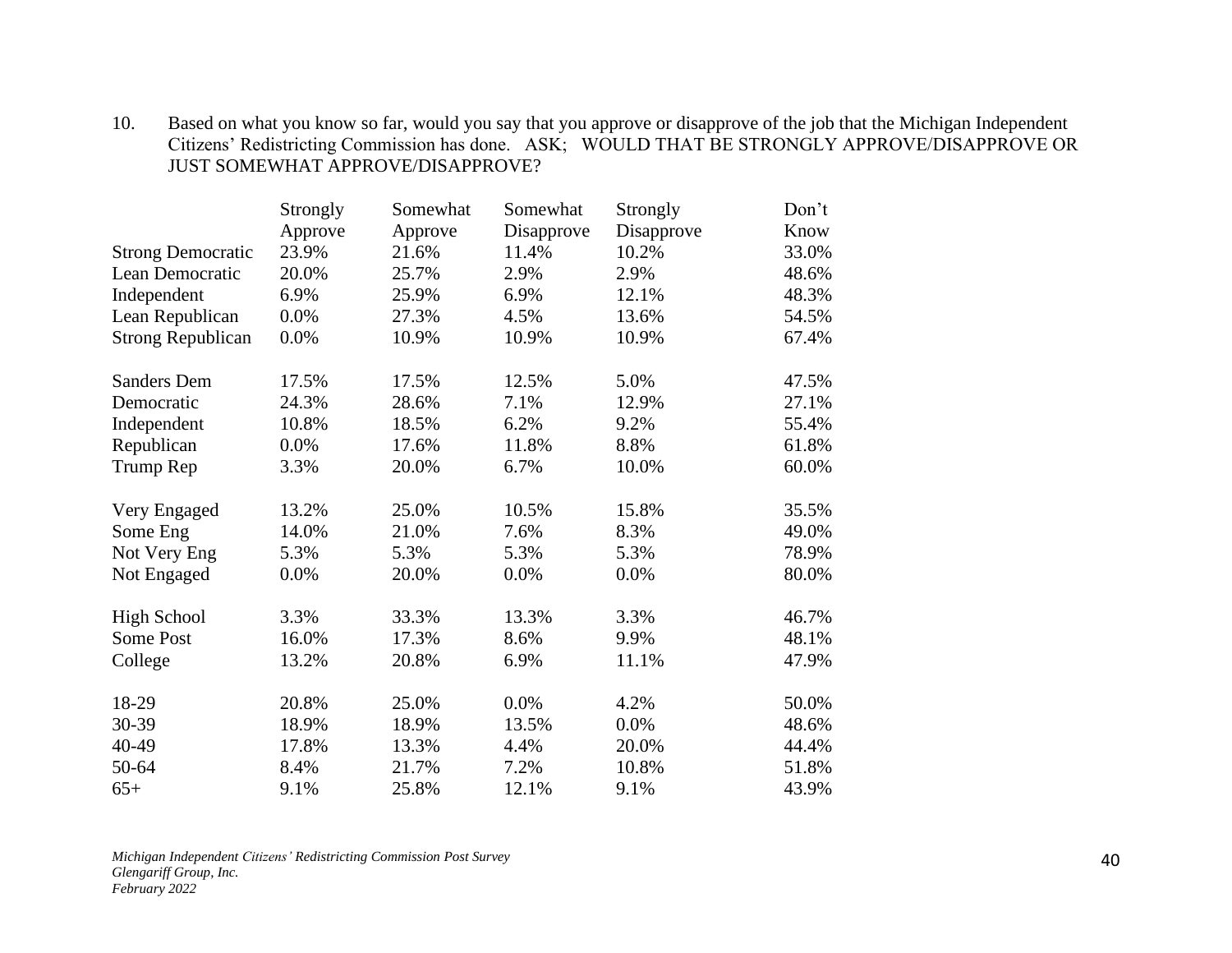| Male           | 11.7%   | 21.9% | 7.3%  | 6.6%  | 52.6% |
|----------------|---------|-------|-------|-------|-------|
| Female         | 14.0%   | 19.8% | 9.1%  | 14.0% | 43.0% |
|                |         |       |       |       |       |
| 1              | 9.1%    | 13.6% | 13.6% | 9.1%  | 54.5% |
| $\overline{2}$ | 5.6%    | 27.8% | 5.6%  | 11.1% | 50.0% |
| 3              | 5.0%    | 15.0% | 10.0% | 20.0% | 50.0% |
| 4              | 10.5%   | 21.1% | 5.3%  | 5.3%  | 57.9% |
| 5              | 11.8%   | 17.6% | 5.9%  | 0.0%  | 64.7% |
| 6              | 17.6%   | 17.6% | 5.9%  | 5.9%  | 52.9% |
| 7              | $0.0\%$ | 16.7% | 33.3% | 16.7% | 33.3% |
| 8              | 39.1%   | 21.7% | 8.7%  | 4.3%  | 26.1% |
| 9              | 4.0%    | 36.0% | 8.0%  | 4.0%  | 48.0% |
| 10             | 5.9%    | 17.6% | 0.0%  | 41.2% | 35.3% |
| 11             | 9.5%    | 9.5%  | 0.0%  | 14.3% | 66.7% |
| 12             | 13.6%   | 22.7% | 4.5%  | 0.0%  | 59.1% |
| 13             | 25.0%   | 25.0% | 12.5% | 12.5% | 25.0% |
| 14             | 13.3%   | 26.7% | 20.0% | 6.7%  | 33.3% |
|                |         |       |       |       |       |
| Caucasian      | 12.6%   | 19.9% | 7.9%  | 7.9%  | 51.8% |
| African Amer   | 11.5%   | 26.9% | 15.4% | 19.2% | 26.9% |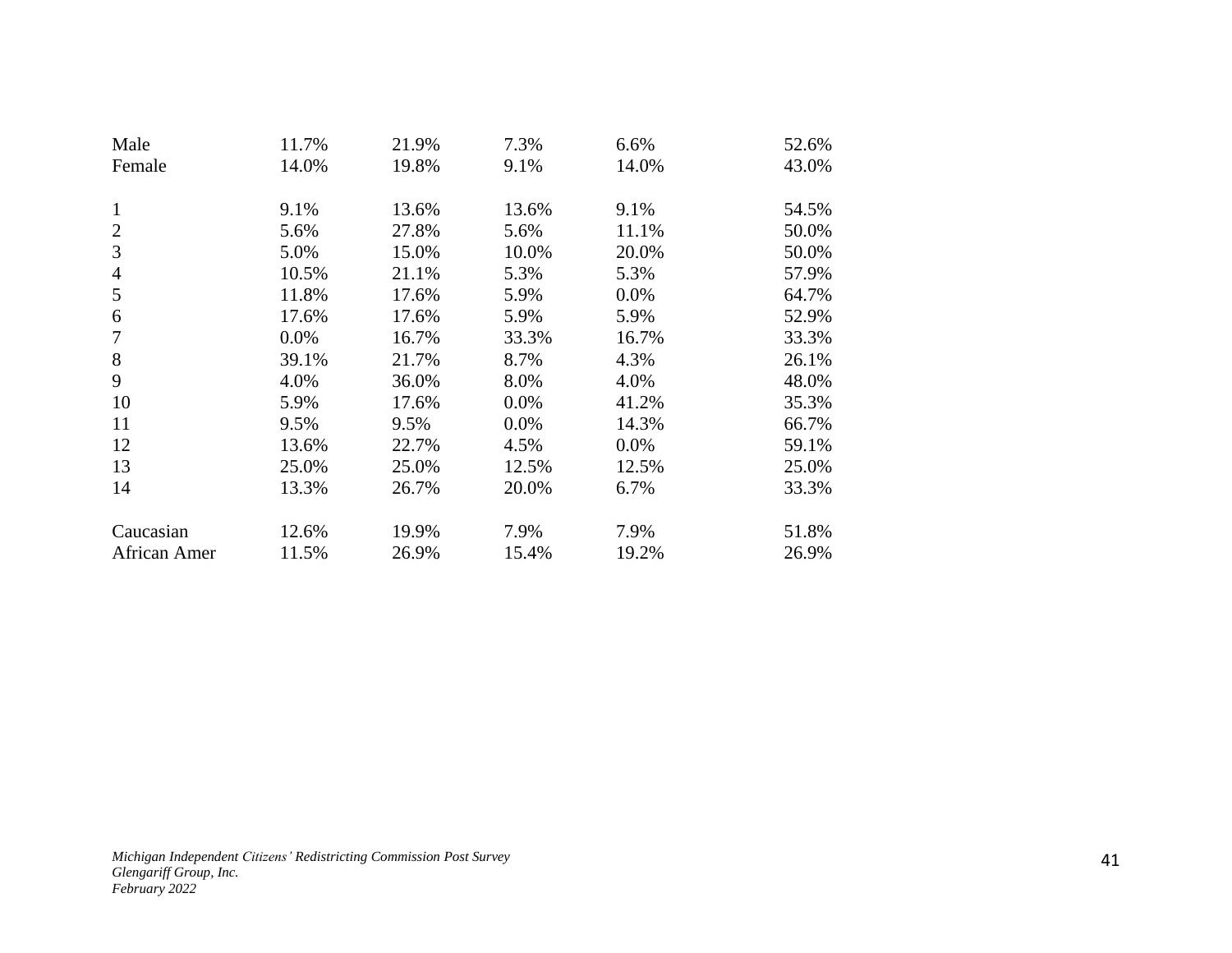### 13. Do you approve or disapprove of the job the commission has done in making sure that neither party gets an unfair advantage by gerrymandering districts? ASK: WOULD THAT BE STRONGLY APPROVE/DISAPPROVE OF JUST SOMEWHAT APPROVE/DISAPPROVE?

|                          | Strongly | Somewhat | Somewhat   | Strongly   | Neither | Don't |
|--------------------------|----------|----------|------------|------------|---------|-------|
|                          | Approve  | Approve  | Disapprove | Disapprove |         | Know  |
| <b>Strong Democratic</b> | 43.2%    | 29.5%    | 4.5%       | 13.6%      | 2.3%    | 6.8%  |
| Lean Democratic          | 28.6%    | 34.3%    | 5.7%       | 2.9%       | 14.3%   | 14.3% |
| Independent              | 25.9%    | 29.3%    | 5.2%       | 15.5%      | 5.2%    | 19.0% |
| Lean Republican          | 9.1%     | 36.4%    | 13.6%      | 9.1%       | 13.6%   | 18.2% |
| <b>Strong Republican</b> | 19.6%    | 37.0%    | 15.2%      | 10.9%      | 6.5%    | 10.9% |
| <b>Sanders Dem</b>       | 47.5%    | 20.0%    | 2.5%       | 12.5%      | 10.0%   | 7.5%  |
| Democratic               | 32.9%    | 37.1%    | 5.7%       | 14.3%      | 2.9%    | 7.1%  |
| Independent              | 30.8%    | 27.7%    | 6.2%       | 12.3%      | 3.1%    | 20.0% |
| Republican               | 23.5%    | 44.1%    | 14.7%      | 5.9%       | 8.8%    | 2.9%  |
| Trump Rep                | 13.3%    | 33.3%    | 13.3%      | 10.0%      | 10.0%   | 20.0% |
| Very Engaged             | 31.6%    | 23.7%    | 10.5%      | 19.7%      | 6.6%    | 7.9%  |
| Some Eng                 | 29.9%    | 32.5%    | 5.7%       | 8.9%       | 7.0%    | 15.9% |
| Not Very Eng             | 15.8%    | 47.4%    | 10.5%      | 5.3%       | 5.3%    | 15.8% |
| Not Engaged              | 60.0%    | 40.0%    | 0.0%       | 0.0%       | 0.0%    | 0.0%  |
| <b>High School</b>       | 20.0%    | 53.3%    | 0.0%       | 6.7%       | 6.7%    | 13.3% |
| Some Post                | 30.9%    | 24.7%    | 9.9%       | 9.9%       | 4.9%    | 19.8% |
| College                  | 31.9%    | 30.6%    | 7.6%       | 13.2%      | 6.9%    | 9.7%  |
| 18-29                    | 29.2%    | 37.5%    | 12.5%      | 4.2%       | 4.2%    | 12.5% |
| 30-39                    | 40.5%    | 37.8%    | 2.7%       | 2.7%       | 8.1%    | 8.1%  |
| 40-49                    | 28.9%    | 17.8%    | 4.4%       | 24.4%      | 11.1%   | 13.3% |
| 50-64                    | 34.9%    | 27.7%    | 10.8%      | 7.2%       | 2.4%    | 16.9% |
| $65+$                    | 19.7%    | 39.4%    | 6.1%       | 16.7%      | 6.1%    | 12.1% |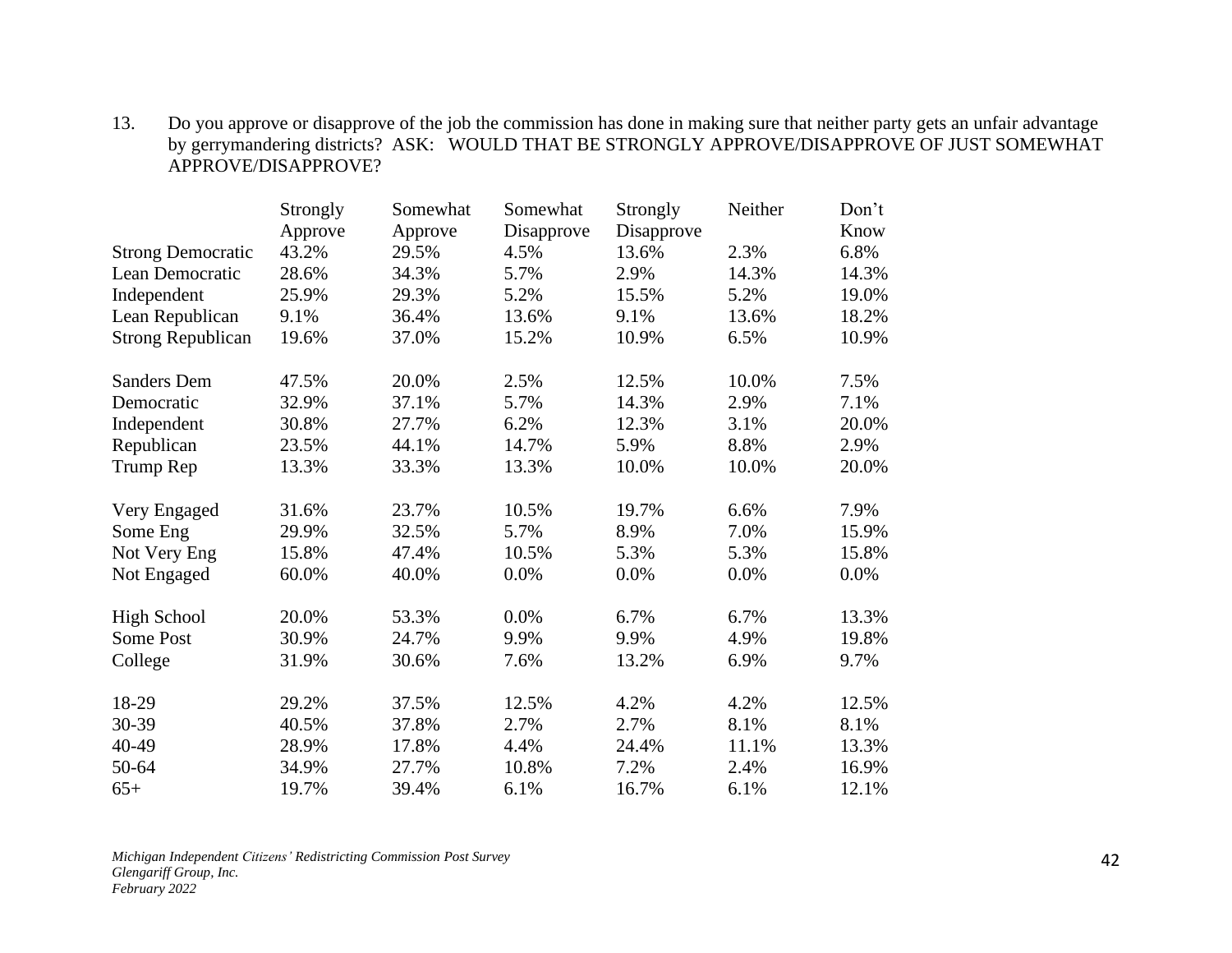| Male           | 28.5% | 34.3%   | 6.6%  | 8.8%  | 7.3%  | 14.6%   |
|----------------|-------|---------|-------|-------|-------|---------|
| Female         | 31.4% | 27.3%   | 8.3%  | 15.7% | 5.8%  | 11.6%   |
|                |       |         |       |       |       |         |
| 1              | 27.3% | 27.3%   | 9.1%  | 9.1%  | 13.6% | 13.6%   |
| 2              | 16.7% | 38.9%   | 0.0%  | 16.7% | 11.1% | 16.7%   |
| 3              | 15.0% | 40.0%   | 10.0% | 15.0% | 15.0% | 5.0%    |
| $\overline{4}$ | 47.4% | 26.3%   | 15.8% | 5.3%  | 0.0%  | 5.3%    |
| 5              | 35.3% | 23.5%   | 0.0%  | 5.9%  | 5.9%  | 29.4%   |
| 6              | 17.6% | 47.1%   | 0.0%  | 5.9%  | 5.9%  | 23.5%   |
| 7              | 16.7% | $0.0\%$ | 50.0% | 33.3% | 0.0%  | $0.0\%$ |
| 8              | 47.8% | 30.4%   | 4.3%  | 4.3%  | 0.0%  | 13.0%   |
| 9              | 24.0% | 44.0%   | 4.0%  | 16.0% | 4.0%  | 8.0%    |
| 10             | 23.5% | 29.4%   | 5.9%  | 35.3% | 5.9%  | 0.0%    |
| 11             | 42.9% | 0.0%    | 0.0%  | 9.5%  | 9.5%  | 38.1%   |
| 12             | 18.2% | 36.4%   | 22.7% | 0.0%  | 4.5%  | 18.2%   |
| 13             | 56.3% | 6.3%    | 0.0%  | 25.0% | 12.5% | 0.0%    |
| 14             | 20.0% | 66.7%   | 6.7%  | 6.7%  | 0.0%  | $0.0\%$ |
|                |       |         |       |       |       |         |
| Caucasian      | 31.9% | 31.9%   | 9.4%  | 7.9%  | 5.2%  | 13.6%   |
| African Amer   | 26.9% | 30.8%   | 3.8%  | 30.8% | 3.8%  | 3.8%    |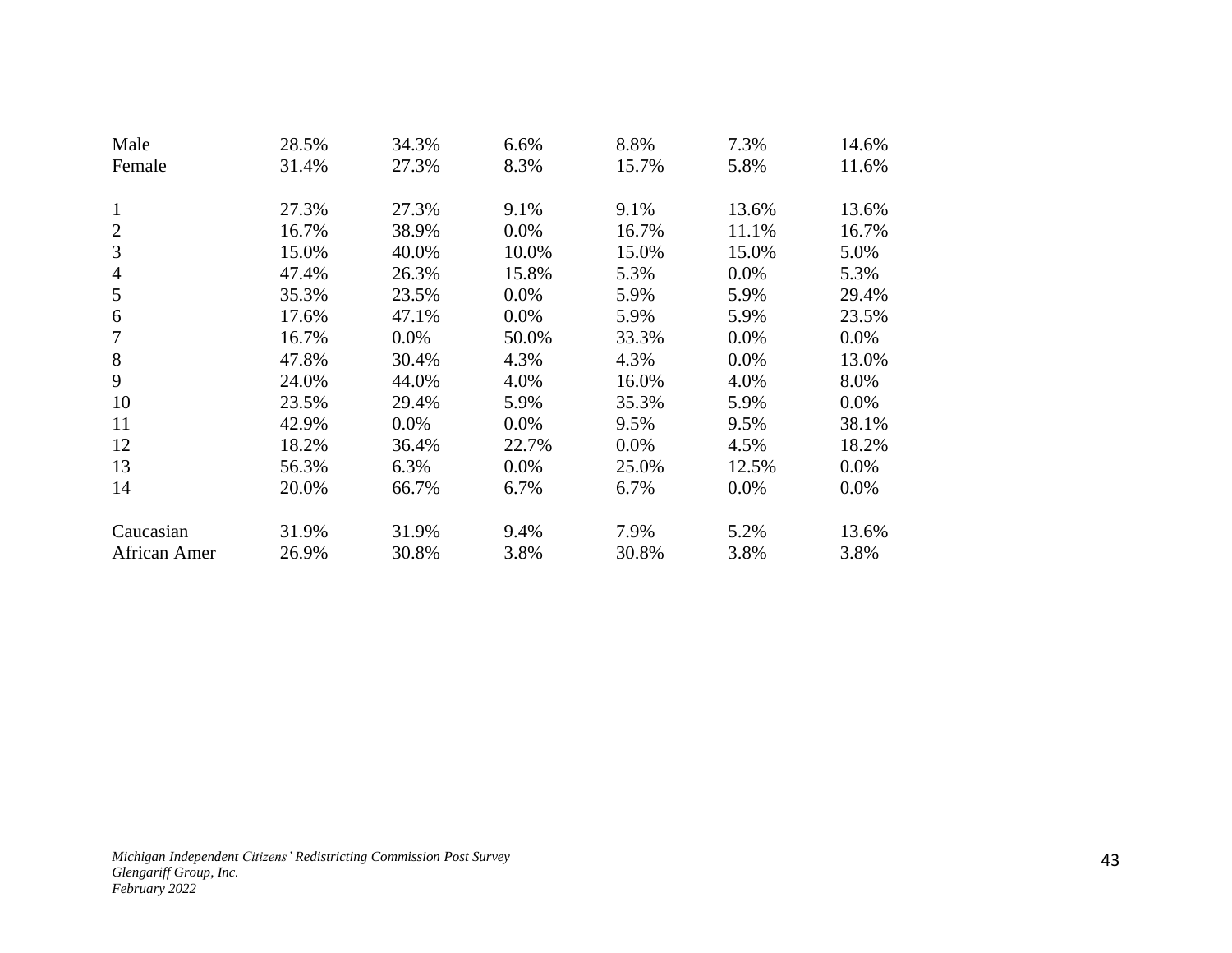### 14. Do you approve or disapprove of the job the commission has done in making sure that Michigan voters, not elected officials, have input in designing Michigan's new congressional and legislative districts? ASK: WOULD THAT BE STRONGLY APPROVE/DISAPPROVE OF JUST SOMEWHAT APPROVE/DISAPPROVE?

|                          | Strongly | Somewhat | Somewhat   | Strongly   | Neither | Don't |
|--------------------------|----------|----------|------------|------------|---------|-------|
|                          | Approve  | Approve  | Disapprove | Disapprove |         | Know  |
| <b>Strong Democratic</b> | 47.7%    | 23.9%    | 6.8%       | 13.6%      | 2.3%    | 5.7%  |
| Lean Democratic          | 40.0%    | 20.0%    | 0.0%       | 2.9%       | 14.3%   | 22.9% |
| Independent              | 37.9%    | 25.9%    | 3.4%       | 15.5%      | 5.2%    | 12.1% |
| Lean Republican          | 22.7%    | 18.2%    | 4.5%       | 9.1%       | 18.2%   | 27.3% |
| <b>Strong Republican</b> | 13.0%    | 30.4%    | 13.0%      | 15.2%      | 10.9%   | 17.4% |
| <b>Sanders Dem</b>       | 55.0%    | 17.5%    | 5.0%       | 5.0%       | 7.5%    | 10.0% |
| Democratic               | 42.9%    | 24.3%    | 5.7%       | 15.7%      | 2.9%    | 8.6%  |
| Independent              | 30.8%    | 29.2%    | 3.1%       | 15.4%      | 4.6%    | 16.9% |
| Republican               | 26.5%    | 32.4%    | 8.8%       | 5.9%       | 5.9%    | 20.6% |
| Trump Rep                | 20.0%    | 16.7%    | 10.0%      | 13.3%      | 23.3%   | 16.7% |
| Very Engaged             | 34.2%    | 21.1%    | 10.5%      | 15.8%      | 7.9%    | 10.5% |
| Some Eng                 | 36.9%    | 26.1%    | 3.8%       | 12.7%      | 7.0%    | 13.4% |
| Not Very Eng             | 21.1%    | 42.1%    | 5.3%       | 0.0%       | 10.5%   | 21.1% |
| Not Engaged              | 40.0%    | 0.0%     | 0.0%       | 0.0%       | 0.0%    | 60.0% |
| <b>High School</b>       | 36.7%    | 23.3%    | 3.3%       | 10.0%      | 6.7%    | 20.0% |
| Some Post                | 39.5%    | 22.2%    | 6.2%       | 14.8%      | 8.6%    | 8.6%  |
| College                  | 32.6%    | 27.8%    | 6.3%       | 11.8%      | 6.3%    | 15.3% |
| 18-29                    | 37.5%    | 29.2%    | 4.2%       | 4.2%       | 8.3%    | 16.7% |
| 30-39                    | 48.6%    | 29.7%    | 2.7%       | 2.7%       | 2.7%    | 13.5% |
| 40-49                    | 35.6%    | 17.8%    | 4.4%       | 28.9%      | 4.4%    | 8.9%  |
| 50-64                    | 30.1%    | 31.3%    | 6.0%       | 7.2%       | 4.8%    | 20.5% |
| $65+$                    | 31.8%    | 19.7%    | 9.1%       | 16.7%      | 13.6%   | 9.1%  |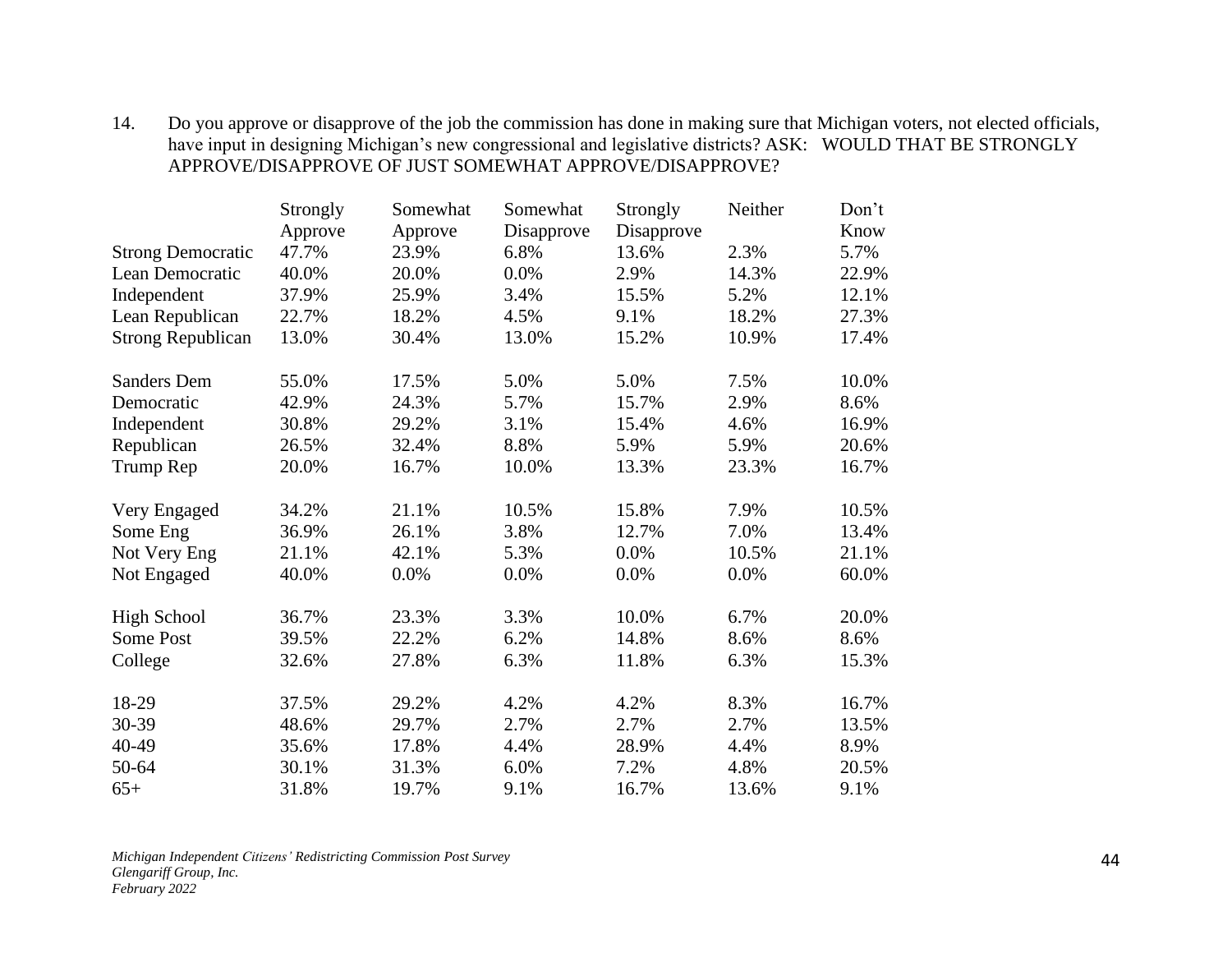| Male           | 31.4% | 28.5% | 2.9%  | 9.5%  | 8.0%  | 19.7%   |
|----------------|-------|-------|-------|-------|-------|---------|
| Female         | 38.8% | 21.5% | 9.1%  | 15.7% | 6.6%  | 8.3%    |
|                |       |       |       |       |       |         |
| 1              | 22.7% | 22.7% | 0.0%  | 9.1%  | 18.2% | 27.3%   |
| 2              | 16.7% | 27.8% | 0.0%  | 22.2% | 5.6%  | 27.8%   |
| 3              | 20.0% | 30.0% | 0.0%  | 25.0% | 10.0% | 15.0%   |
| $\overline{4}$ | 47.4% | 36.8% | 0.0%  | 10.5% | 0.0%  | 5.3%    |
| 5              | 47.1% | 5.9%  | 5.9%  | 5.9%  | 5.9%  | 29.4%   |
| 6              | 35.3% | 35.3% | 5.9%  | 0.0%  | 5.9%  | 17.6%   |
| 7              | 16.7% | 16.7% | 50.0% | 16.7% | 0.0%  | $0.0\%$ |
| 8              | 52.2% | 13.0% | 4.3%  | 4.3%  | 13.0% | 13.0%   |
| 9              | 29.4% | 23.5% | 5.9%  | 35.3% | 5.9%  | 0.0%    |
| 10             | 29.4% | 23.5% | 5.9%  | 35.3% | 5.9%  | 0.0%    |
| 11             | 42.9% | 19.0% | 0.0%  | 9.5%  | 4.8%  | 23.8%   |
| 12             | 31.8% | 18.2% | 18.2% | 0.0%  | 9.1%  | 22.7%   |
| 13             | 56.3% | 12.5% | 0.0%  | 25.05 | 6.3%  | 0.0%    |
| 14             | 40.0% | 26.7% | 0.0%  | 26.7% | 6.7%  | $0.0\%$ |
|                |       |       |       |       |       |         |
| Caucasian      | 35.1% | 26.7% | 6.3%  | 7.3%  | 7.3%  | 17.3%   |
| African Amer   | 38.5% | 11.5% | 7.7%  | 42.3% | 0.05  | $0.0\%$ |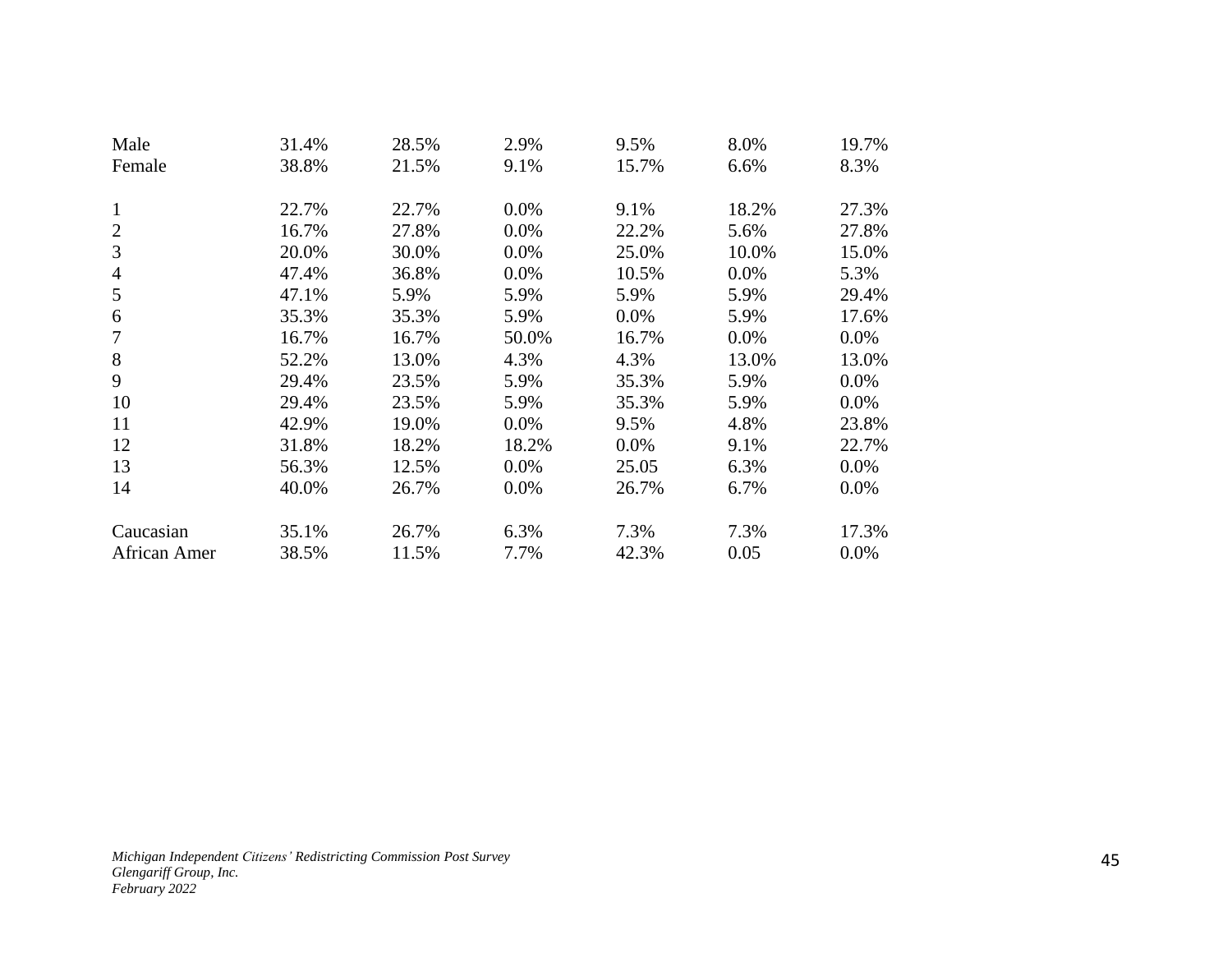### 15. Do you approve or disapprove of the job the commission has done in making sure that communities with common historical, cultural and economic interests are put in districts together instead of divided to weaken their voice? ASK: WOULD THAT BE STRONGLY APPROVE/DISAPPROVE OF JUST SOMEWHAT APPROVE/DISAPPROVE?

|                          | Strongly | Somewhat | Somewhat   | Strongly   | Neither | Don't |
|--------------------------|----------|----------|------------|------------|---------|-------|
|                          | Approve  | Approve  | Disapprove | Disapprove |         | Know  |
| <b>Strong Democratic</b> | 38.6%    | 21.6%    | 13.6%      | 8.0%       | 4.5%    | 13.6% |
| Lean Democratic          | 28.6%    | 25.7%    | 8.6%       | 5.7%       | 22.9%   | 8.6%  |
| Independent              | 27.6%    | 17.2%    | 8.6%       | 12.1%      | 6.9%    | 27.6% |
| Lean Republican          | 13.6%    | 27.3%    | 4.5%       | 18.2%      | 9.1%    | 27.3% |
| <b>Strong Republican</b> | 15.2%    | 13.0%    | 6.5%       | 6.5%       | 19.6%   | 39.1% |
| <b>Sanders Dem</b>       | 30.0%    | 20.0%    | 7.5%       | 12.5%      | 10.0%   | 20.0% |
| Democratic               | 32.9%    | 28.6%    | 15.7%      | 5.7%       | 7.1%    | 10.0% |
| Independent              | 38.5%    | 15.4%    | 3.1%       | 9.2%       | 9.2%    | 24.6% |
| Republican               | 11.8%    | 20.6%    | 8.8%       | 5.9%       | 14.7%   | 38.2% |
| Trump Rep                | 16.7%    | 16.7%    | 6.7%       | 10.0%      | 16.7%   | 33.3% |
| Very Engaged             | 25.0%    | 22.4%    | 3.9%       | 17.1%      | 9.2%    | 22.4% |
| Some Eng                 | 31.2%    | 19.1%    | 10.8%      | 7.0%       | 12.1%   | 19.7% |
| Not Very Eng             | 21.1%    | 26.3%    | 21.1%      | 0.0%       | 5.3%    | 26.3% |
| Not Engaged              | 0.0%     | 20.0%    | 0.0%       | 0.0%       | 0.0%    | 80.0% |
| <b>High School</b>       | 36.7%    | 33.3%    | 10.0%      | 0.0%       | 0.0%    | 20.0% |
| Some Post                | 30.9%    | 16.0%    | 12.3%      | 7.4%       | 8.6%    | 24.7% |
| College                  | 25.0%    | 20.8%    | 7.6%       | 12.5%      | 13.2%   | 20.8% |
| 18-29                    | 37.5%    | 16.7%    | 8.3%       | 4.2%       | 16.7%   | 16.7% |
| 30-39                    | 35.1%    | 29.7%    | 10.8%      | 2.7%       | 8.1%    | 13.5% |
| 40-49                    | 33.3%    | 13.3%    | 4.4%       | 15.6%      | 13.3%   | 20.0% |
| 50-64                    | 26.5%    | 24.1%    | 6.0%       | 8.4%       | 9.6%    | 25.3% |
| $65+$                    | 18.2%    | 18.2%    | 16.7%      | 13.6%      | 7.6%    | 25.8% |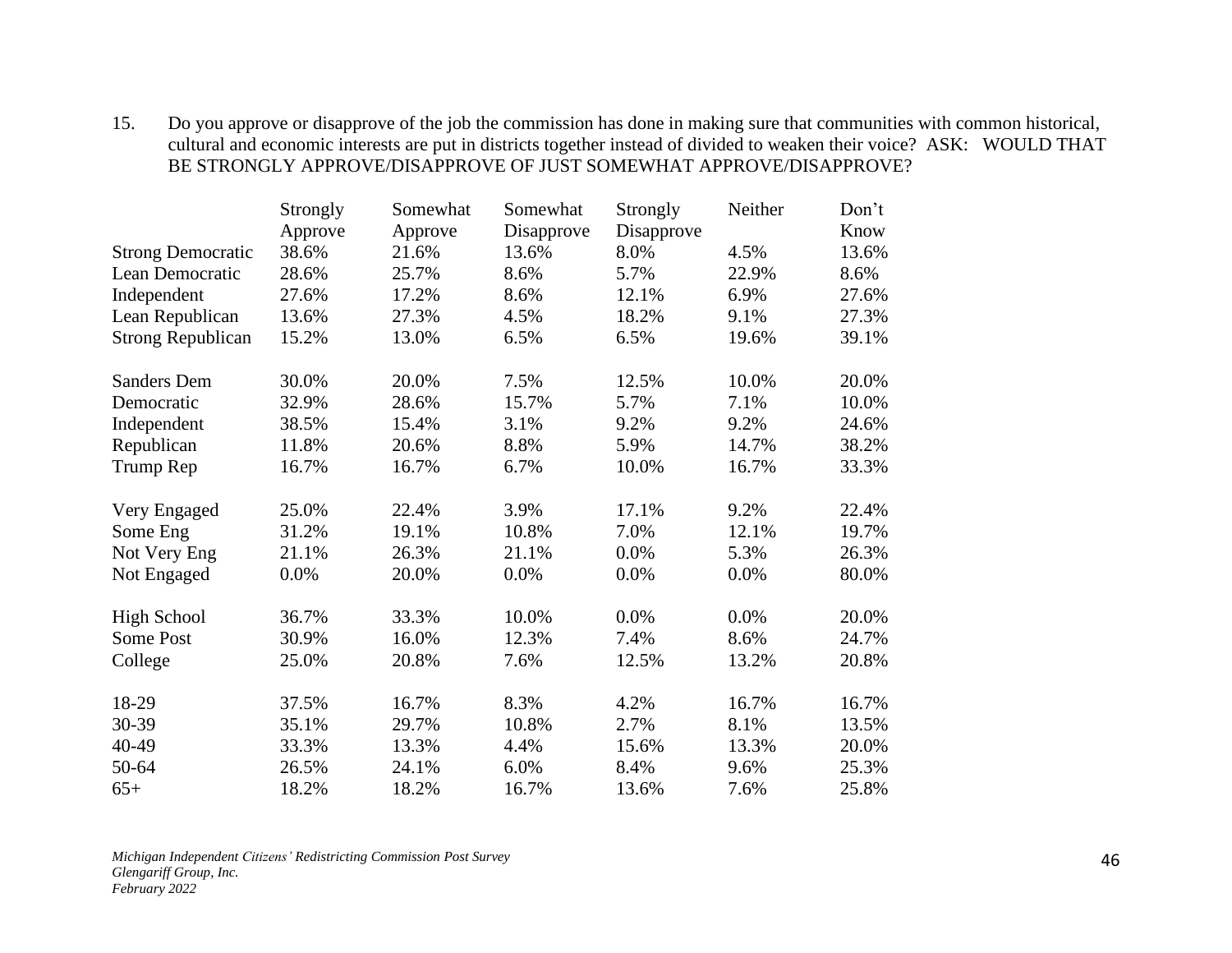| Male           | 25.5% | 24.8%   | 8.8%  | 5.1%  | 13.9% | 21.9%   |
|----------------|-------|---------|-------|-------|-------|---------|
| Female         | 30.6% | 15.7%   | 9.9%  | 14.9% | 6.6%  | 22.3%   |
|                |       |         |       |       |       |         |
| 1              | 9.1%  | 18.2%   | 9.1%  | 4.5%  | 13.6% | 45.5%   |
| 2              | 22.2% | 22.2%   | 11.1% | 11.1% | 0.0%  | 33.3%   |
| 3              | 10.0% | 35.0%   | 5.0%  | 20.0% | 10.0% | 20.0%   |
| $\overline{4}$ | 31.6% | 36.8%   | 5.3%  | 10.5% | 5.3%  | 10.5%   |
| 5              | 41.2% | 5.9%    | 5.9%  | 0.0%  | 11.8% | 35.3%   |
| 6              | 41.2% | 5.9%    | 11.8% | 5.9%  | 5.9%  | 29.4%   |
| 7              | 16.7% | 33.3%   | 0.05  | 0.0%  | 16.7% | 33.3%   |
| 8              | 56.5% | 4.3%    | 4.3%  | 8.7%  | 13.0% | 13.0%   |
| 9              | 12.0% | 44.0%   | 16.0% | 16.0% | 4.0%  | 8.0%    |
| 10             | 35.3% | 29.4%   | 0.0%  | 23.5% | 11.8% | 0.0%    |
| 11             | 28.6% | 14.3%   | 0.0%  | 9.5%  | 14.3% | 33.3%   |
| 12             | 18.2% | 13.6%   | 13.6% | 0.0%  | 9.1%  | 45.5%   |
| 13             | 62.5% | $0.0\%$ | 6.3%  | 12.5% | 18.8% | 0.0%    |
| 14             | 6.7%  | 26.7%   | 40.0% | 6.7%  | 20.0% | $0.0\%$ |
|                |       |         |       |       |       |         |
| Caucasian      | 27.7% | 25.1%   | 7.3%  | 6.8%  | 8.4%  | 24.6%   |
| African Amer   | 26.9% | 3.8%    | 30.8% | 23.1% | 11.5% | 3.8%    |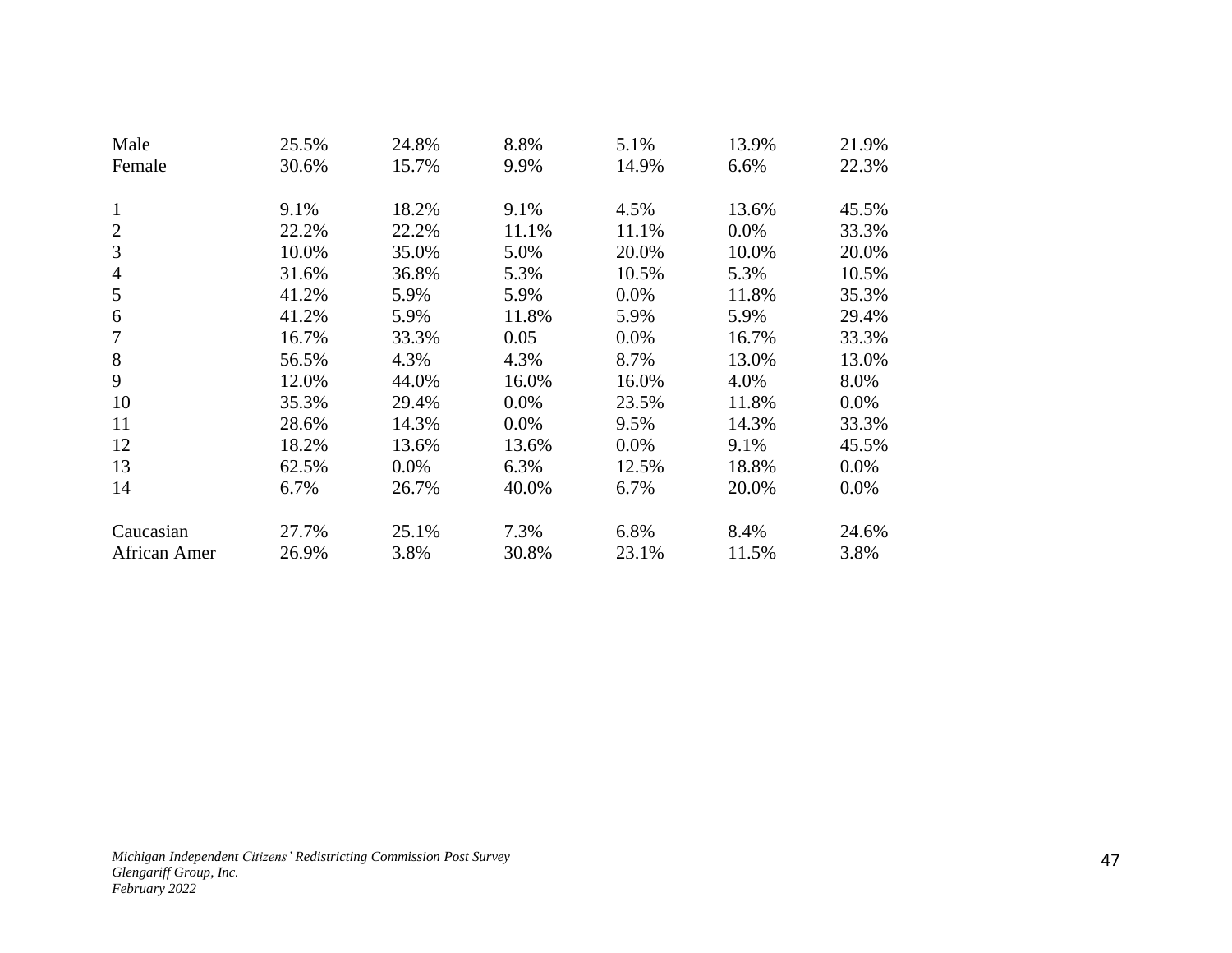# 16. Do you approve or disapprove of the job the commission has done in making sure that they designed the districts, rather than politicians who would design districts to get themselves re-elected? ASK: WOULD THAT BE STRONGLY APPROVE/DISAPPROVE OF JUST SOMEWHAT APPROVE/DISAPPROVE?

|                          | Strongly | Somewhat | Somewhat   | Strongly   | Neither | Don't |
|--------------------------|----------|----------|------------|------------|---------|-------|
|                          | Approve  | Approve  | Disapprove | Disapprove |         | Know  |
| <b>Strong Democratic</b> | 48.9%    | 21.6%    | 10.2%      | 9.1%       | 1.1%    | 9.1%  |
| Lean Democratic          | 54.3%    | 14.3%    | 0.0%       | 5.7%       | 11.4%   | 14.3% |
| Independent              | 50.0%    | 10.3%    | 0.0%       | 13.8%      | 8.6%    | 17.2% |
| Lean Republican          | 27.3%    | 22.7%    | 9.1%       | 9.1%       | 13.6%   | 18.2% |
| <b>Strong Republican</b> | 21.7%    | 21.7%    | 19.6%      | 6.5%       | 0.0%    | 30.4% |
| <b>Sanders Dem</b>       | 50.0%    | 17.5%    | 12.5%      | 2.5%       | 5.0%    | 12.5% |
| Democratic               | 52.9%    | 20.0%    | 4.3%       | 15.7%      | 2.9%    | 4.3%  |
| Independent              | 44.6%    | 16.9%    | 3.1%       | 7.7%       | 6.2%    | 21.5% |
| Republican               | 29.4%    | 17.6%    | 14.7%      | 5.9%       | 2.9%    | 29.4% |
| Trump Rep                | 33.3%    | 20.0%    | 13.3%      | 3.3%       | 3.3%    | 26.7% |
| Very Engaged             | 40.8%    | 22.4%    | 11.8%      | 10.5%      | 3.9%    | 10.5% |
| Some Eng                 | 47.8%    | 13.4%    | 5.7%       | 9.6%       | 6.4%    | 17.2% |
| Not Very Eng             | 21.1%    | 36.8%    | 10.5%      | 5.3%       | 0.0%    | 26.3% |
| Not Engaged              | 40.0%    | 0.0%     | 0.0%       | 0.0%       | 0.0%    | 60.0% |
| <b>High School</b>       | 46.7%    | 30.0%    | 0.0%       | 6.7%       | 3.3%    | 13.3% |
| Some Post                | 46.9%    | 14.8%    | 6.2%       | 9.9%       | 4.9%    | 17.3% |
| College                  | 41.0%    | 16.7%    | 10.4%      | 9.7%       | 4.9%    | 17.4% |
| 18-29                    | 29.2%    | 33.3%    | 4.2%       | 0.0%       | 12.5%   | 20.8% |
| 30-39                    | 51.4%    | 18.9%    | 2.7%       | 2.7%       | 5.4%    | 18.9% |
| 40-49                    | 44.4%    | 15.6%    | 6.7%       | 13.3%      | 4.4%    | 15.6% |
| 50-64                    | 47.0%    | 13.3%    | 6.0%       | 7.2%       | 3.6%    | 22.9% |
| $65+$                    | 37.9%    | 18.2%    | 15.2%      | 16.7%      | 4.5%    | 7.6%  |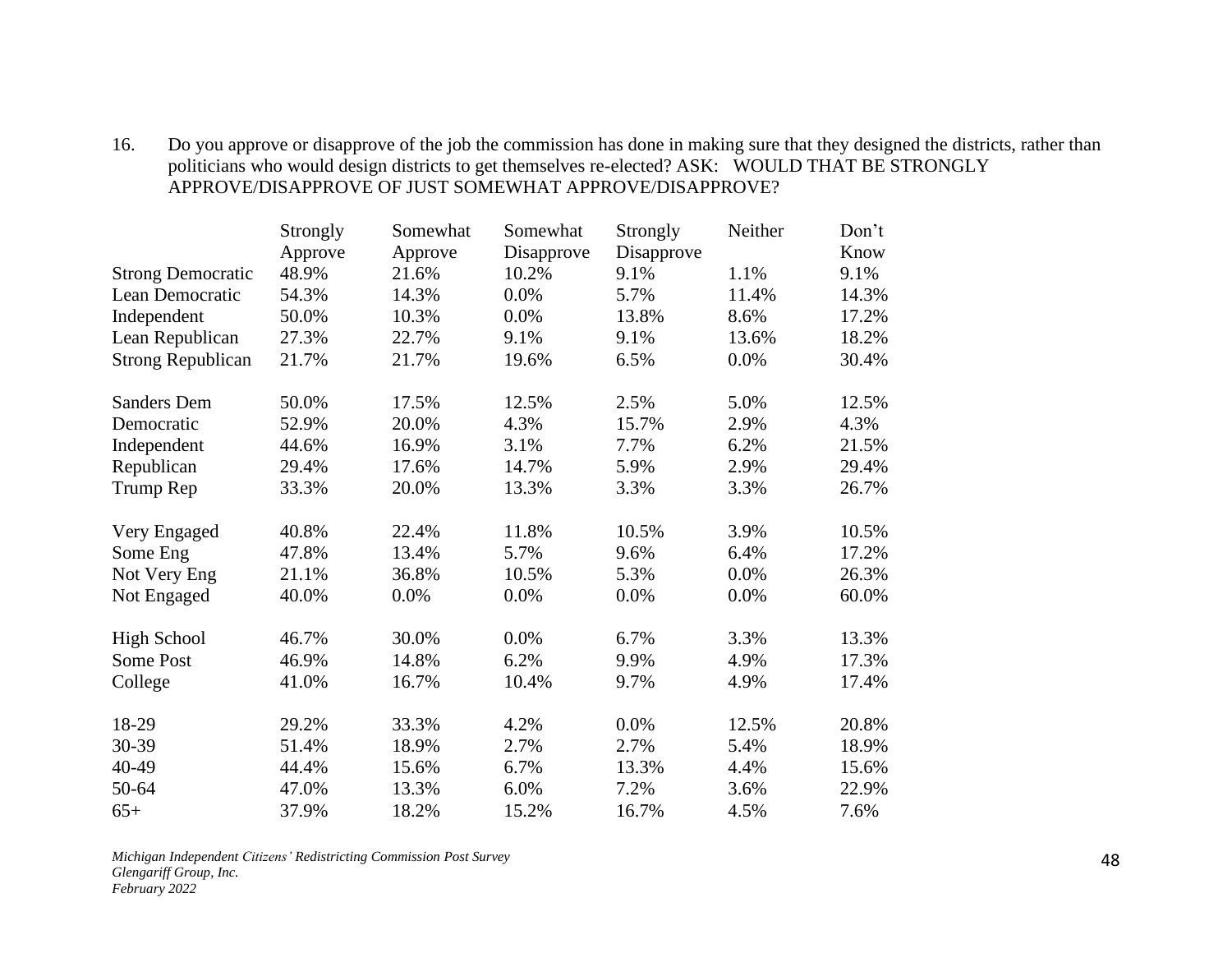| Male           | 39.4% | 22.6%   | 5.1%    | 8.0%    | 5.8%  | 19.0% |
|----------------|-------|---------|---------|---------|-------|-------|
| Female         | 47.9% | 11.6%   | 10.7%   | 10.7%   | 5.0%  | 14.0% |
|                |       |         |         |         |       |       |
| $\mathbf{1}$   | 22.7% | 36.4%   | 4.5%    | 4.5%    | 4.5%  | 27.3% |
| $\overline{2}$ | 22.2% | 22.2%   | 16.7%   | 11.1%   | 5.6%  | 22.2% |
| 3              | 25.0% | 30.0%   | 15.0%   | 5.0%    | 10.0% | 15.0% |
| $\overline{4}$ | 78.9% | $0.0\%$ | 5.3%    | 0.0%    | 5.3%  | 10.5% |
| 5              | 41.2% | 11.8%   | 0.0%    | 5.9%    | 11.8% | 29.4% |
| 6              | 41.2% | 23.5%   | 5.9%    | 5.9%    | 5.9%  | 17.6% |
| 7              | 16.7% | 33.35   | $0.0\%$ | $0.0\%$ | 16.7% | 33.3% |
| 8              | 60.9% | 13.0%   | 4.3%    | 4.3%    | 4.3%  | 13.0% |
| 9              | 44.0% | 28.0%   | 12.0%   | 8.0%    | 4.0%  | 4.0%  |
| 10             | 41.2% | 11.8%   | 11.8%   | 35.3%   | 0.0%  | 0.0%  |
| 11             | 52.4% | 9.5%    | 4.8%    | 0.0%    | 0.0%  | 33.3% |
| 12             | 40.9% | 9.1%    | 4.5%    | 9.1%    | 4.5%  | 31.8% |
| 13             | 75.0% | $0.0\%$ | 12.5%   | 6.3%    | 6.3%  | 0.0%  |
| 14             | 26.7% | 20.05   | 6.7%    | 40.0%   | 6.7%  | 0.0%  |
|                |       |         |         |         |       |       |
| Caucasian      | 47.6% | 19.9%   | 5.8%    | 6.3%    | 4.7%  | 15.7% |
| African Amer   | 30.8% | 15.4%   | 15.4%   | 26.9%   | 3.8%  | 7.7%  |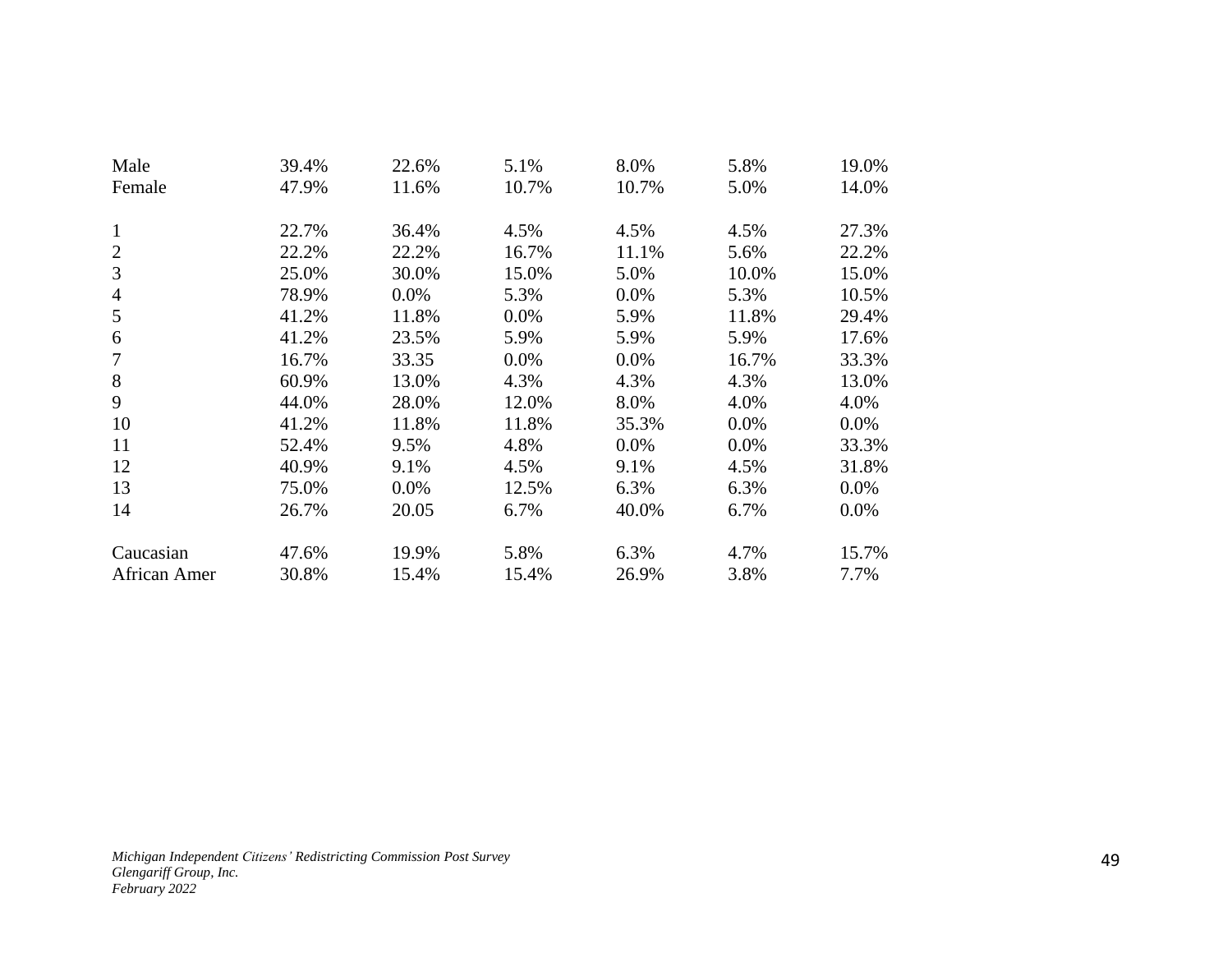17. Do you approve or disapprove of the job the commission has done in making sure that citizens had input into the design of the new districts through public meetings, the public comment portal, and mapping portal that allowed everyone to make comments about the proposed maps? ASK: WOULD THAT BE STRONGLY APPROVE/DISAPPROVE OF JUST SOMEWHAT APPROVE/DISAPPROVE?

|                          | Strongly | Somewhat | Somewhat   | Strongly   | Neither | Don't |
|--------------------------|----------|----------|------------|------------|---------|-------|
|                          | Approve  | Approve  | Disapprove | Disapprove |         | Know  |
| <b>Strong Democratic</b> | 45.5%    | 25.0%    | 4.5%       | 8.0%       | 10.2%   | 6.8%  |
| Lean Democratic          | 34.3%    | 28.6%    | 5.7%       | 5.7%       | 14.3%   | 11.4% |
| Independent              | 29.3%    | 24.1%    | 8.6%       | 12.1%      | 10.3%   | 15.5% |
| Lean Republican          | 9.1%     | 22.7%    | 9.1%       | 22.7%      | 9.1%    | 27.3% |
| <b>Strong Republican</b> | 15.2%    | 23.9%    | 10.9%      | 17.4%      | 4.3%    | 28.3% |
| <b>Sanders Dem</b>       | 42.5%    | 27.5%    | 2.5%       | 5.0%       | 15.0%   | 7.5%  |
| Democratic               | 45.7%    | 22.9%    | 7.1%       | 8.6%       | 10.0%   | 5.7%  |
| Independent              | 27.7%    | 23.1%    | 9.2%       | 15.4%      | 7.7%    | 16.9% |
| Republican               | 23.5%    | 23.5%    | 5.9%       | 17.6%      | 5.9%    | 23.5% |
| Trump Rep                | 6.7%     | 30.0%    | 13.3%      | 10.0%      | 10.0%   | 30.0% |
| Very Engaged             | 36.8%    | 18.4%    | 3.9%       | 18.4%      | 5.3%    | 17.1% |
| Some Eng                 | 28.0%    | 25.5%    | 10.2%      | 10.2%      | 12.1%   | 14.0% |
| Not Very Eng             | 31.6%    | 47.4%    | 5.3%       | 0.0%       | 5.3%    | 10.5% |
| Not Engaged              | 20.0%    | 20.0%    | 0.0%       | 0.0%       | 0.0%    | 60.0% |
| <b>High School</b>       | 36.7%    | 30.0%    | 3.3%       | 3.3%       | 13.3%   | 13.3% |
| <b>Some Post</b>         | 29.6%    | 22.2%    | 14.8%      | 7.4%       | 9.9%    | 16.0% |
| College                  | 30.6%    | 25.7%    | 4.9%       | 15.3%      | 7.6%    | 16.0% |
| 18-29                    | 29.2%    | 41.7%    | 0.0%       | 12.5%      | 4.2%    | 12.5% |
| 30-39                    | 40.5%    | 27.0%    | 10.8%      | 2.7%       | 8.1%    | 10.8% |
| 40-49                    | 28.9%    | 17.8%    | 4.4%       | 17.8%      | 15.6%   | 15.6% |
| 50-64                    | 31.3%    | 22.9%    | 8.4%       | 10.8%      | 3.6%    | 22.9% |
| $65+$                    | 25.8%    | 25.8%    | 10.6%      | 13.6%      | 13.6%   | 10.6% |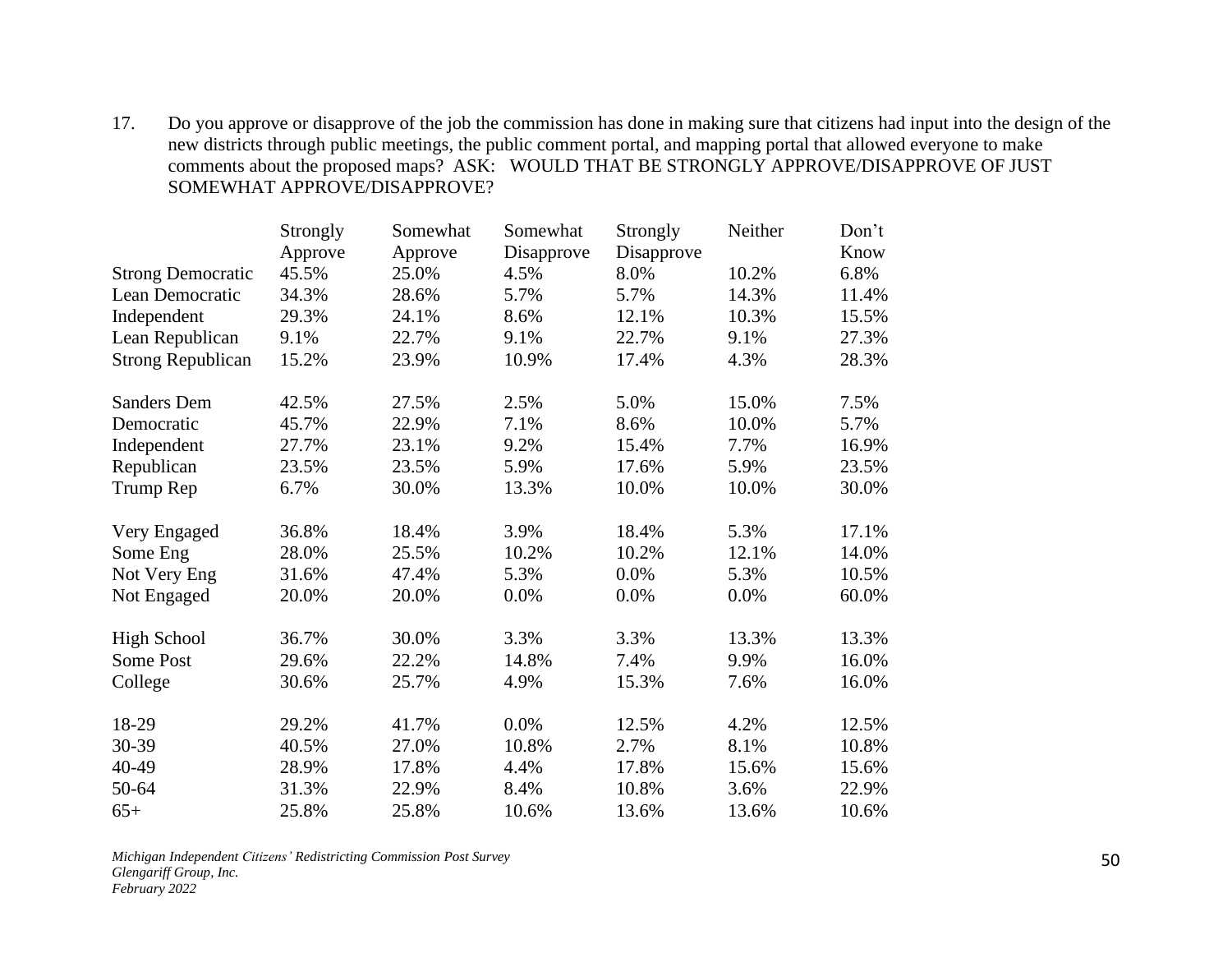| Male           | 26.3% | 32.1%   | 8.0%    | 10.9% | 5.8%  | 16.8%   |
|----------------|-------|---------|---------|-------|-------|---------|
| Female         | 35.5% | 16.5%   | 7.4%    | 13.2% | 13.2% | 14.0%   |
|                |       |         |         |       |       |         |
| $\mathbf{1}$   | 22.7% | 27.3%   | 9.1%    | 9.1%  | 13.6% | 18.2%   |
| $\overline{2}$ | 16.7% | 16.7%   | 16.7%   | 27.8% | 0.0%  | 22.2%   |
| 3              | 30.0% | 20.0%   | 5.0%    | 10.0% | 25.0% | 10.0%   |
| $\overline{4}$ | 36.8% | 31.6%   | 10.5%   | 0.0%  | 10.5% | 10.5%   |
| 5              | 29.4% | 23.5%   | 0.0%    | 5.9%  | 5.9%  | 35.3%   |
| 6              | 23.5% | 23.5%   | 5.9%    | 11.8% | 11.8% | 23.5%   |
| $\overline{7}$ | 16.7% | $0.0\%$ | 16.7%   | 0.0%  | 16.7% | 50.0%   |
| 8              | 43.5% | 30.4%   | 4.3%    | 4.3%  | 0.0%  | 17.4%   |
| 9              | 24.0% | 36.0%   | 8.0%    | 16.0% | 4.0%  | 12.0%   |
| 10             | 35.3% | 11.8%   | 0.0%    | 47.1% | 5.9%  | $0.0\%$ |
| 11             | 38.1% | 23.8%   | 0.0%    | 0.0%  | 14.3% | 23.8%   |
| 12             | 27.3% | 22.7%   | 9.1%    | 9.1%  | 18.2% | 13.6%   |
| 13             | 68.8% | $0.0\%$ | $0.0\%$ | 25.0% | 6.3%  | $0.0\%$ |
| 14             | 6.7%  | 60.0%   | 33.3%   | 0.0%  | 0.0%  | 0.0%    |
|                |       |         |         |       |       |         |
| Caucasian      | 29.8% | 25.7%   | 6.3%    | 7.9%  | 11.5% | 18.8%   |
| African Amer   | 30.85 | 26.9%   | 19.2%   | 23.1% | 0.0%  | 0.0%    |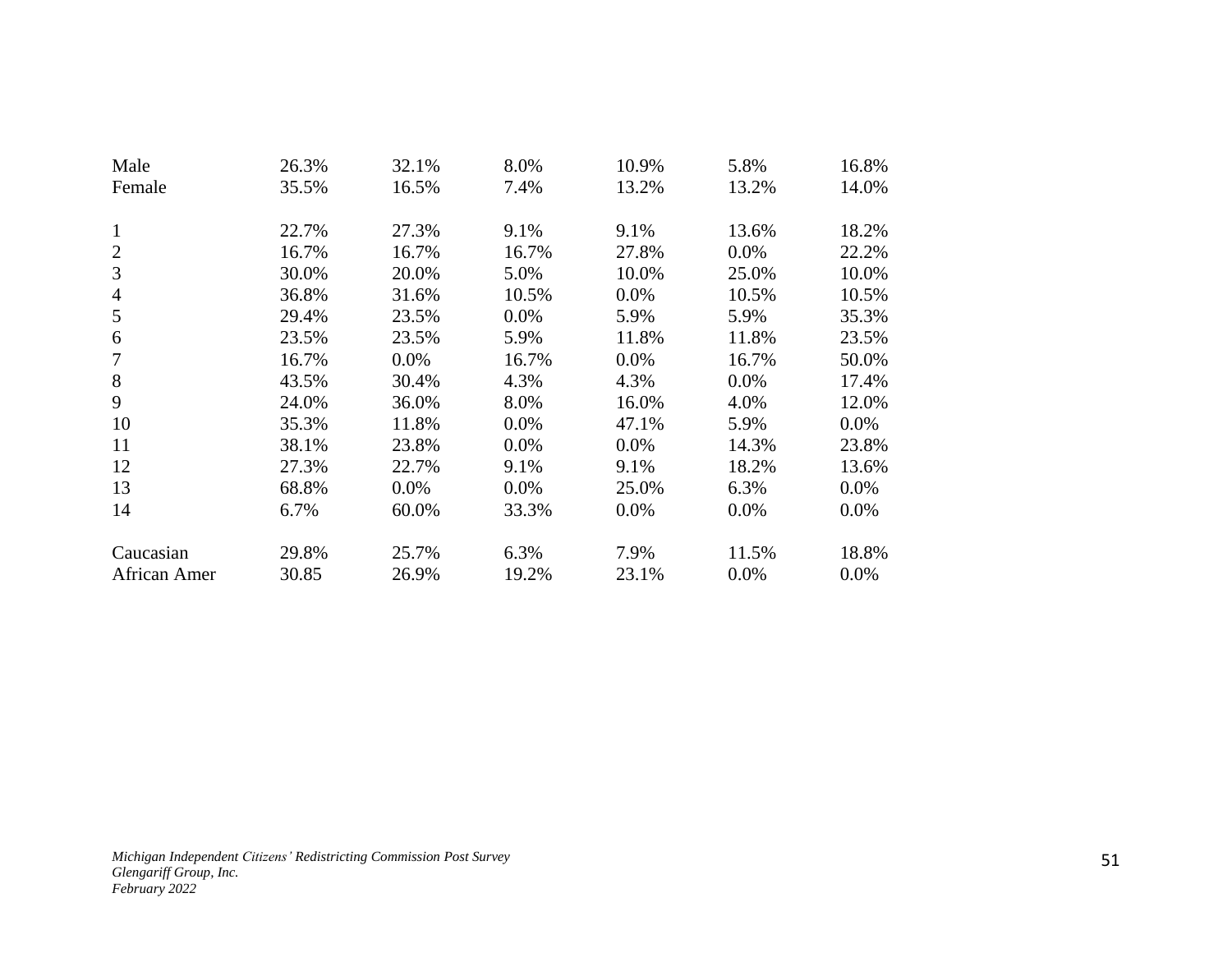#### 18. Do you approve or disapprove of the job the commission has done in redesigning Michigan's maps in public view so that all sides could watch the deliberations? ASK: WOULD THAT BE STRONGLY APPROVE/DISAPPROVE OF JUST SOMEWHAT APPROVE/DISAPPROVE?

|                          | Strongly | Somewhat | Somewhat   | Strongly   | Neither | Don't |
|--------------------------|----------|----------|------------|------------|---------|-------|
|                          | Approve  | Approve  | Disapprove | Disapprove |         | Know  |
| <b>Strong Democratic</b> | 50.0%    | 22.7%    | 9.1%       | 8.0%       | 6.8%    | 3.4%  |
| Lean Democratic          | 31.4%    | 25.7%    | 5.7%       | 8.6%       | 14.3%   | 14.3% |
| Independent              | 34.5%    | 25.9%    | 8.6%       | 6.9%       | 5.2%    | 19.0% |
| Lean Republican          | 9.1%     | 13.6%    | 9.1%       | 27.3%      | 13.6%   | 27.3% |
| <b>Strong Republican</b> | 23.9%    | 17.4%    | 21.7%      | 6.5%       | 2.2%    | 28.3% |
| <b>Sanders Dem</b>       | 50.0%    | 30.0%    | 5.0%       | 5.0%       | 7.5%    | 2.5%  |
| Democratic               | 44.3%    | 21.4%    | 11.4%      | 5.7%       | 8.6%    | 8.6%  |
| Independent              | 33.8%    | 21.5%    | 10.8%      | 15.4%      | 4.6%    | 13.8% |
| Republican               | 23.5%    | 11.8%    | 17.6%      | 11.8%      | 8.8%    | 26.5% |
| Trump Rep                | 20.0%    | 26.7%    | 13.3%      | 3.3%       | 3.3%    | 33.3% |
| Very Engaged             | 36.8%    | 19.7%    | 11.8%      | 11.8%      | 3.9%    | 15.8% |
| Some Eng                 | 33.8%    | 24.2%    | 9.6%       | 9.6%       | 7.6%    | 15.3% |
| Not Very Eng             | 31.6%    | 26.3%    | 15.8%      | 0.0%       | 15.8%   | 10.5% |
| Not Engaged              | 20.0%    | 20.0%    | 0.05       | 0.0%       | 0.0%    | 60.0% |
| <b>High School</b>       | 46.7%    | 23.3%    | 13.3%      | 6.7%       | 0.0%    | 10.0% |
| Some Post                | 29.6%    | 32.1%    | 11.1%      | 8.6%       | 4.9%    | 13.6% |
| College                  | 34.7%    | 18.1%    | 9.7%       | 9.7%       | 9.0%    | 18.8% |
| 18-29                    | 37.5%    | 29.2%    | 8.3%       | 12.5%      | 0.0%    | 12.5% |
| 30-39                    | 48.6%    | 27.0%    | 0.0%       | 5.4%       | 8.1%    | 10.8% |
| 40-49                    | 26.7%    | 22.2%    | 15.6%      | 6.7%       | 6.7%    | 22.2% |
| 50-64                    | 41.0%    | 18.1%    | 10.8%      | 3.6%       | 4.8%    | 21.7% |
| $65+$                    |          |          |            |            |         |       |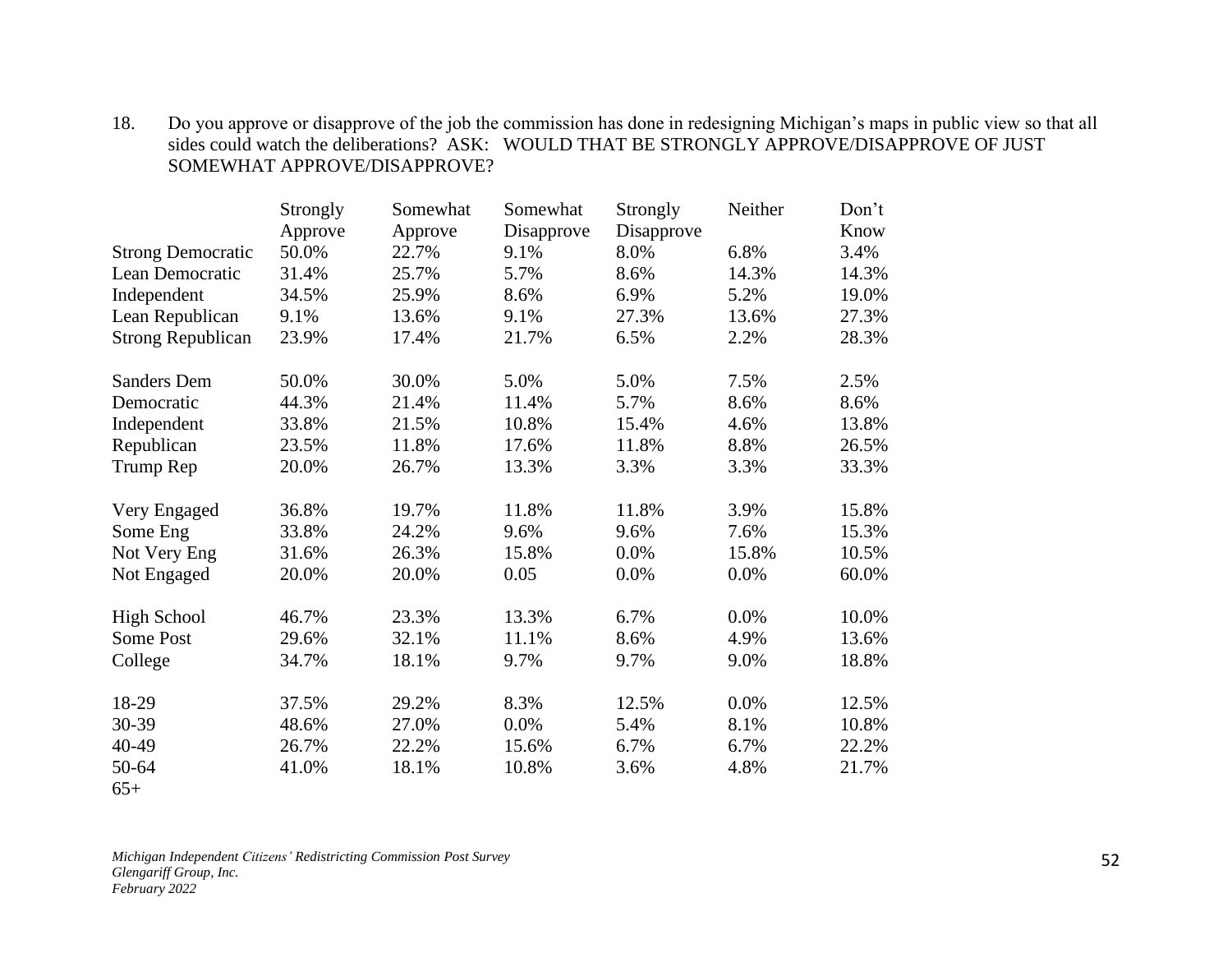| Male           | 32.8% | 25.5%   | 7.3%  | 9.5%  | 6.6%  | 18.2%   |
|----------------|-------|---------|-------|-------|-------|---------|
| Female         | 35.5% | 19.8%   | 14.0% | 9.1%  | 7.4%  | 14.0%   |
|                |       |         |       |       |       |         |
| 1              | 18.2% | 18.2%   | 13.6% | 9.1%  | 13.6% | 27.3%   |
| $\overline{2}$ | 5.6%  | 38.9%   | 11.1% | 16.7% | 0.0%  | 27.8%   |
| 3              | 20.0% | 25.0%   | 10.0% | 30.0% | 10.0% | 5.0%    |
| $\overline{4}$ | 68.4% | 10.5%   | 5.3%  | 0.0%  | 5.3%  | 10.5%   |
| 5              | 47.1% | $0.0\%$ | 11.8% | 5.9%  | 5.9%  | 29.4%   |
| 6              | 29.4% | 23.5%   | 0.0%  | 11.8% | 11.8% | 23.5%   |
| 7              | 16.7% | 16.7%   | 0.0%  | 0.0%  | 16.7% | 50.0%   |
| 8              | 43.5% | 30.4%   | 13.0% | 0.0%  | 0.0%  | 13.0%   |
| 9              | 20.0% | 32.0%   | 16.0% | 12.0% | 0.0%  | 20.0%   |
| 10             | 35.3% | 11.8%   | 11.8% | 11.8% | 17.6% | 11.8%   |
| 11             | 38.1% | 38.1%   | 0.0%  | 0.0%  | 9.5%  | 14.3%   |
| 12             | 31.8% | 31.8%   | 9.1%  | 9.1%  | 9.1%  | 9.1%    |
| 13             | 56.3% | 6.3%    | 12.5% | 12.5% | 6.3%  | 6.3%    |
| 14             | 46.7% | 20.0%   | 26.7% | 6.7%  | 0.0%  | $0.0\%$ |
|                |       |         |       |       |       |         |
| Caucasian      | 35.6% | 20.9%   | 7.9%  | 7.9%  | 8.4%  | 19.4%   |
| African Amer   | 30.8% | 19.2%   | 30.8% | 11.5% | 0.0%  | 7.7%    |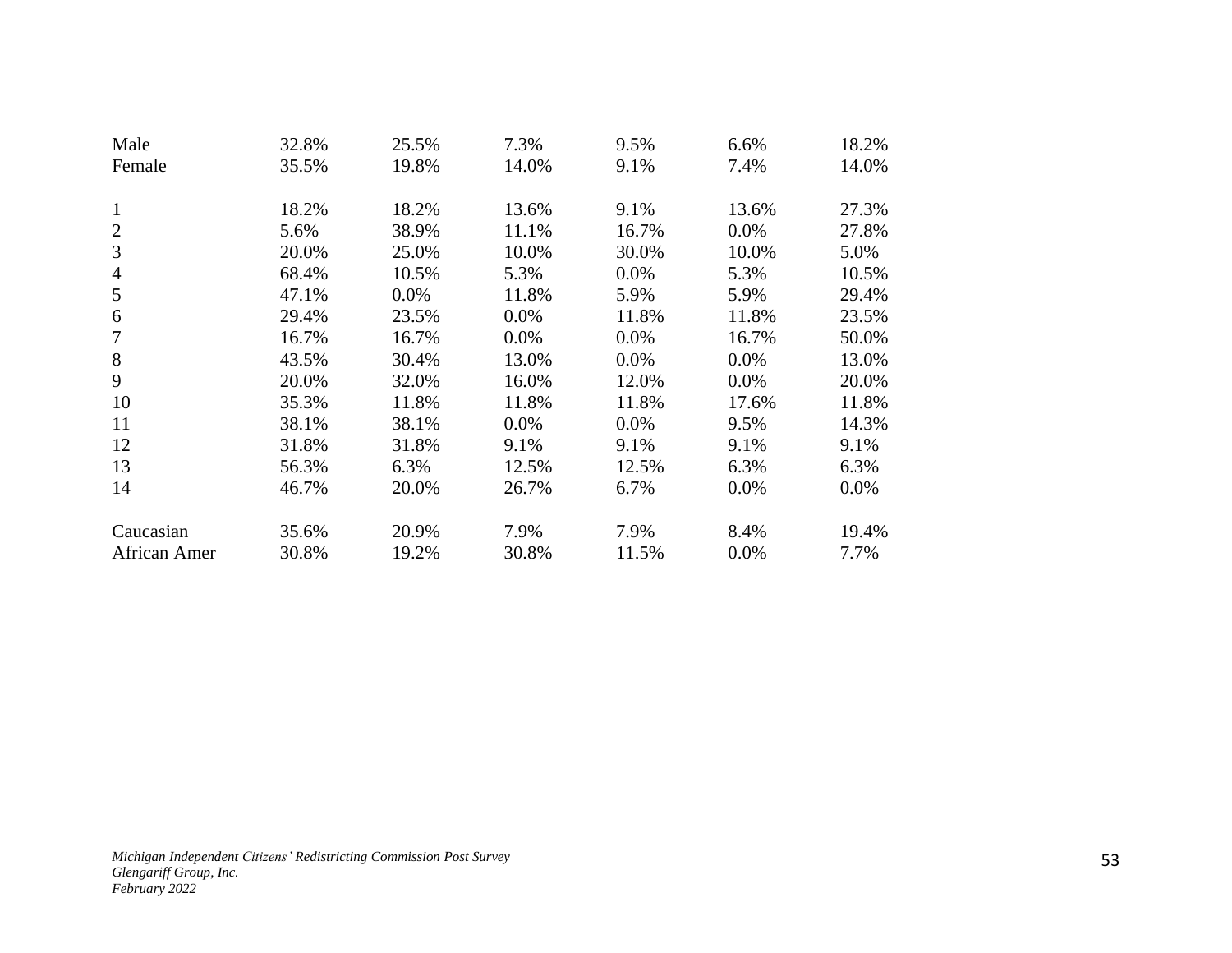# 19. Do you approve or disapprove of the job the commission has done in making sure they were transparent in how they made their decisions? ASK: WOULD THAT BE STRONGLY APPROVE/DISAPPROVE OF JUST SOMEWHAT APPROVE/DISAPPROVE?

|                          | Strongly | Somewhat | Somewhat   | Strongly   | Neither | Don't |
|--------------------------|----------|----------|------------|------------|---------|-------|
|                          | Approve  | Approve  | Disapprove | Disapprove |         | Know  |
| <b>Strong Democratic</b> | 38.6%    | 19.3%    | 17.0%      | 10.2%      | 3.4%    | 11.4% |
| Lean Democratic          | 28.6%    | 20.0%    | 5.7%       | 8.6%       | 22.9%   | 14.3% |
| Independent              | 34.5%    | 13.8%    | 12.1%      | 19.0%      | 3.4%    | 17.2% |
| Lean Republican          | 0.0%     | 13.6%    | 18.2%      | 22.7%      | 27.3%   | 18.2% |
| <b>Strong Republican</b> | 15.2%    | 19.6%    | 21.7%      | 17.4%      | 4.3%    | 21.7% |
| <b>Sanders Dem</b>       | 42.5%    | 20.0%    | 17.5%      | 2.5%       | 7.5%    | 10.0% |
| Democratic               | 35.7%    | 21.4%    | 10.0%      | 15.7%      | 7.1%    | 10.0% |
| Independent              | 30.8%    | 10.8%    | 13.8%      | 18.5%      | 6.2%    | 20.0% |
| Republican               | 14.7%    | 29.4%    | 17.6%      | 14.7%      | 8.8%    | 14.7% |
| Trump Rep                | 10.0%    | 10.0%    | 26.7%      | 13.3%      | 13.3%   | 26.7% |
| Very Engaged             | 28.9%    | 15.8%    | 13.2%      | 21.1%      | 9.2%    | 11.8% |
| Some Eng                 | 29.9%    | 18.5%    | 14.0%      | 12.1%      | 8.3%    | 17.2% |
| Not Very Eng             | 5.3%     | 26.3%    | 31.6%      | 10.5%      | 5.3%    | 21.1% |
| Not Engaged              | 20.0%    | 20.0%    | 0.0%       | 0.0%       | 0.0%    | 60.0% |
| <b>High School</b>       | 30.0%    | 20.0%    | 26.7%      | 10.0%      | 3.3%    | 10.0% |
| Some Post                | 29.6%    | 13.6%    | 17.3%      | 17.3%      | 7.4%    | 14.8% |
| College                  | 26.4%    | 20.8%    | 11.1%      | 13.2%      | 9.0%    | 19.4% |
| 18-29                    | 20.8%    | 25.0%    | 4.2%       | 16.7%      | 8.3%    | 25.0% |
| 30-39                    | 35.2%    | 21.6%    | 10.8%      | 2.7%       | 8.1%    | 21.6% |
| 40-49                    | 37.8%    | 8.9%     | 4.4%       | 28.9%      | 8.9%    | 11.1% |
| 50-64                    | 28.9%    | 20.5%    | 16.9%      | 6.0%       | 4.8%    | 22.9% |
| $65+$                    | 18.2%    | 16.7%    | 25.8%      | 19.7%      | 10.6%   | 9.1%  |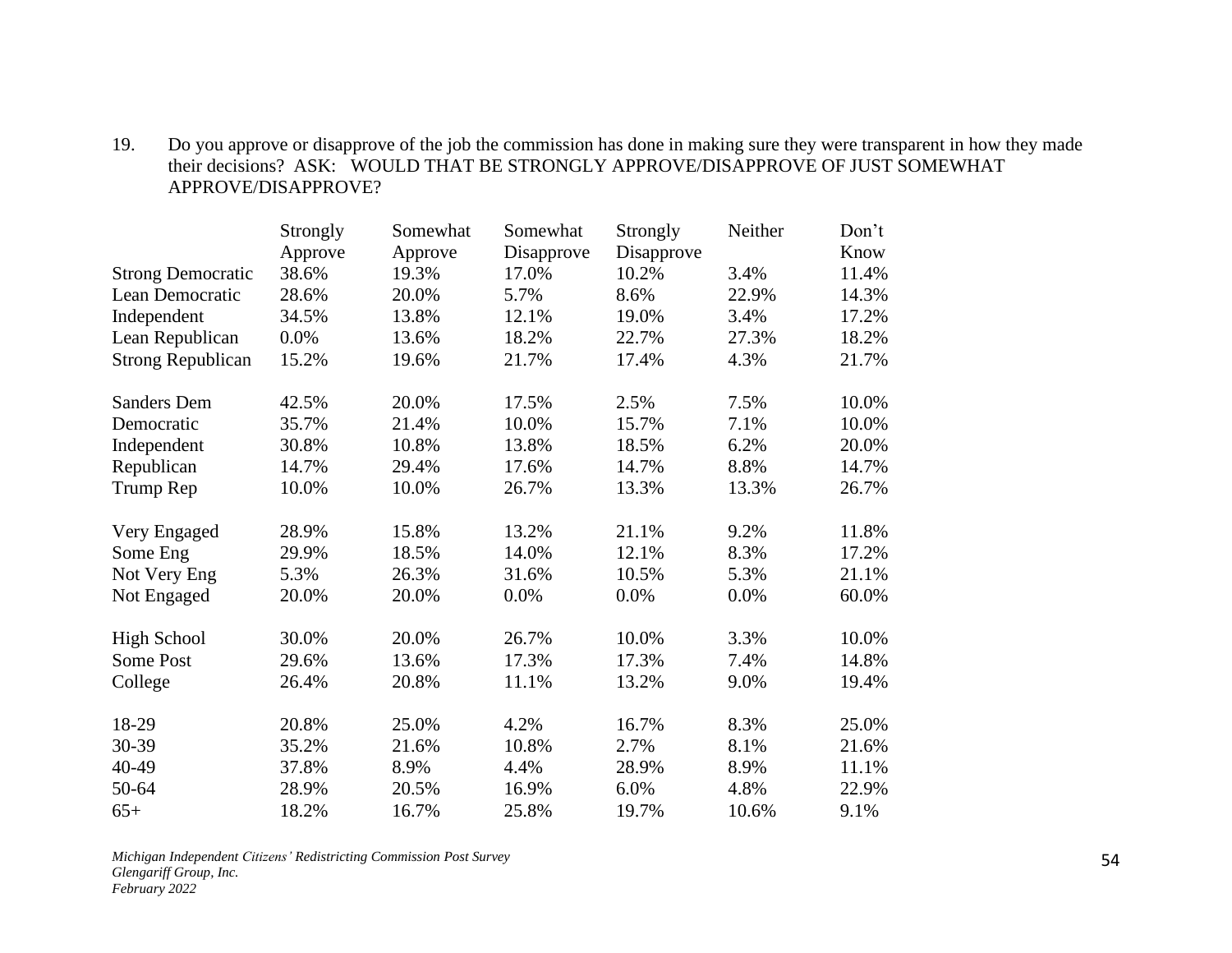| Male           | 26.3% | 22.6% | 15.3%   | 12.4% | 7.3%  | 16.1% |
|----------------|-------|-------|---------|-------|-------|-------|
| Female         | 28.9% | 13.25 | 14.0%   | 16.5% | 9.1%  | 18.2% |
|                |       |       |         |       |       |       |
| $\mathbf{1}$   | 13.6% | 22.7% | 18.2%   | 13.6% | 9.1%  | 22.7% |
| $\overline{2}$ | 5.6%  | 16.7% | 33.3%   | 11.1% | 5.6%  | 27.8% |
| 3              | 15.0% | 15.0% | 15.0%   | 20.0% | 30.0% | 5.0%  |
| $\overline{4}$ | 21.1% | 15.8% | 21.1%   | 5.3%  | 10.5% | 26.3% |
| 5              | 35.3% | 11.8% | 5.9%    | 11.8% | 5.9%  | 29.4% |
| 6              | 35.3% | 23.5% | $0.0\%$ | 11.8% | 11.8% | 17.6% |
| 7              | 16.7% | 0.0%  | 16.7%   | 33.3% | 16.7% | 16.7% |
| 8              | 39.1% | 13.0% | 17.4%   | 13.0% | 0.0%  | 17.4% |
| 9              | 20.0% | 32.0% | 20.0%   | 4.0%  | 8.0%  | 16.0% |
| 10             | 17.6% | 11.8% | 23.5%   | 41.2% | 5.9%  | 0.0%  |
| 11             | 52.4% | 4.8%  | $0.0\%$ | 9.5%  | 4.8%  | 28.6% |
| 12             | 27.3% | 22.7% | 13.6%   | 9.1%  | 4.5%  | 22.7% |
| 13             | 62.5% | 6.3%  | $0.0\%$ | 25.0% | 6.3%  | 0.0%  |
| 14             | 20.0% | 46.7% | 20.0%   | 13.3% | 0.0%  | 0.0%  |
|                |       |       |         |       |       |       |
|                |       |       |         |       |       |       |
| Caucasian      | 27.7% | 20.4% | 12.6%   | 11.5% | 9.9%  | 17.8% |
| African Amer   | 34.6% | 11.5% | 19.2%   | 30.8% | 0.0%  | 3.8%  |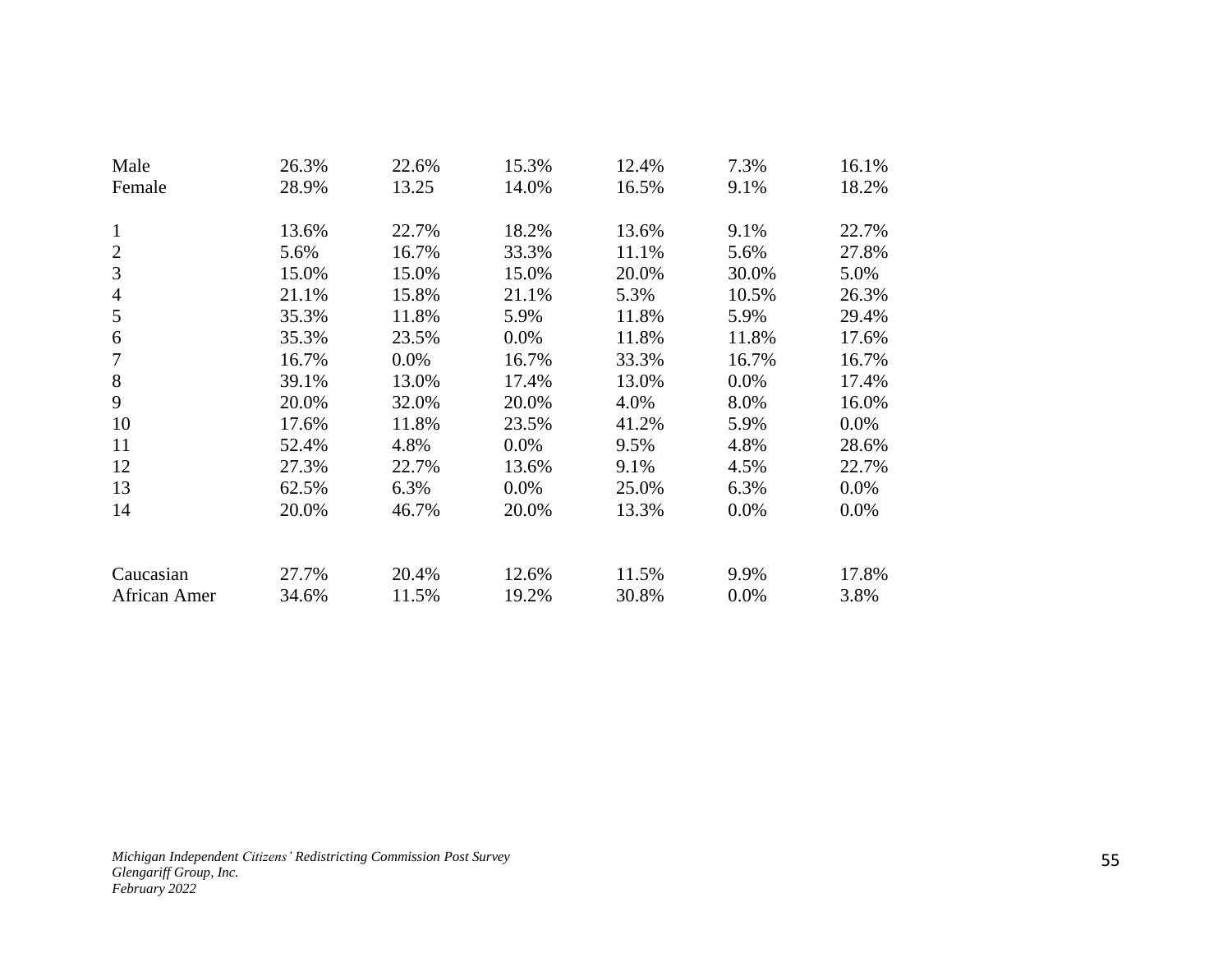#### 20. Would you say you paid very close attention, some attention, not too much attention or no attention to the work being done by the Michigan Independent Citizens' Redistricting Commission?

|                          | Very  | Some      | Not Too | N <sub>o</sub> |
|--------------------------|-------|-----------|---------|----------------|
|                          | Close | Attention | Much    | Attention      |
| <b>Strong Democratic</b> | 12.5% | 55.7%     | 21.6%   | 10.2%          |
| Lean Democratic          | 8.6%  | 45.7%     | 17.1%   | 28.6%          |
| Independent              | 5.2%  | 50.0%     | 24.1%   | 20.7%          |
| Lean Republican          | 4.5%  | 59.1%     | 9.1%    | 27.3%          |
| <b>Strong Republican</b> | 4.3%  | 50.0%     | 19.6%   | 26.1%          |
| <b>Sanders Dem</b>       | 12.5% | 50.0%     | 25.0%   | 12.5%          |
| Democratic               | 10.0% | 60.0%     | 15.7%   | 14.3%          |
| Independent              | 6.2%  | 49.2%     | 24.6%   | 20.0%          |
| Republican               | 8.8%  | 44.1%     | 23.5%   | 23.5%          |
| Trump Rep                | 3.3%  | 46.7%     | 10.0%   | 40.0%          |
| Very Engaged             | 19.7% | 51.3%     | 11.8%   | 17.1%          |
| Some Eng                 | 3.8%  | 54.8%     | 21.7%   | 19.7%          |
| Not Very Eng             | 0.0%  | 26.3%     | 47.4%   | 26.3%          |
| Not Engaged              | 0.0%  | 20.0%     | 20.0%   | 60.0%          |
| <b>High School</b>       | 6.7%  | 46.7%     | 26.7%   | 20.0%          |
| Some Post                | 6.2%  | 51.9%     | 22.2%   | 19.8%          |
| College                  | 9.0%  | 52.1%     | 18.8%   | 20.1%          |
| 18-29                    | 8.3%  | 54.2%     | 29.2%   | 8.3%           |
| 30-39                    | 5.4%  | 62.2%     | 16.2%   | 16.2%          |
| 40-49                    | 13.3% | 48.9%     | 15.6%   | 22.2%          |
| 50-64                    | 4.8%  | 48.2%     | 21.7%   | 25.3%          |
| $65+$                    | 9.1%  | 50.0%     | 22.7%   | 18.2%          |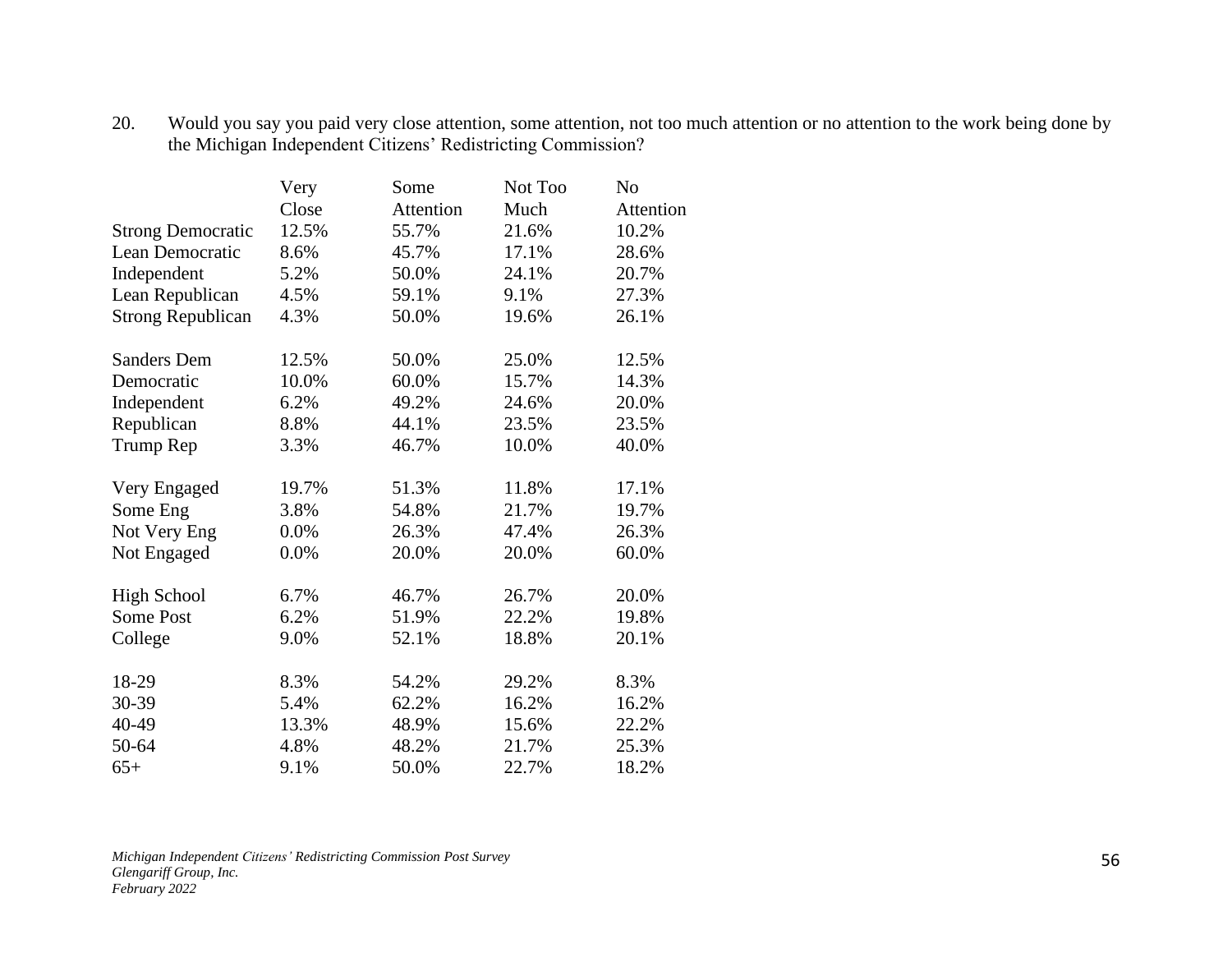| Male                     | 9.5%    | 43.8% | 21.2% | 25.5%   |
|--------------------------|---------|-------|-------|---------|
| Female                   | 6.6%    | 59.5% | 19.8% | 14.0%   |
|                          |         |       |       |         |
| 1                        | 0.0%    | 45.5% | 18.2% | 36.4%   |
| 2                        | 16.7%   | 38.9% | 22.2% | 22.2%   |
| 3                        | 10.0%   | 40.0% | 20.0% | 30.0%   |
| $\overline{\mathcal{A}}$ | 15.8%   | 36.8% | 36.8% | 10.5%   |
| 5                        | 5.9%    | 52.9% | 17.6% | 23.5%   |
| 6                        | 0.0%    | 76.5% | 23.5% | 0.0%    |
| 7                        | 0.0%    | 83.3% | 0.0%  | 16.7%   |
| 8                        | 4.3%    | 47.8% | 13.0% | 34.8%   |
| 9                        | 0.0%    | 48.0% | 36.0% | 16.0%   |
| 10                       | 11.8%   | 76.5% | 11.8% | $0.0\%$ |
| 11                       | $0.0\%$ | 38.1% | 19.0% | 42.9%   |
| 12                       | 13.6%   | 45.5% | 27.3% | 13.6%   |
| 13                       | 31.3%   | 50.0% | 6.3%  | 12.5%   |
| 14                       | 6.7%    | 73.3% | 13.3% | 6.7%    |
|                          |         |       |       |         |
| Caucasian                | 6.8%    | 49.2% | 22.0% | 22.0%   |
| African Amer             | 19.2%   | 61.5% | 11.5% | 7.7%    |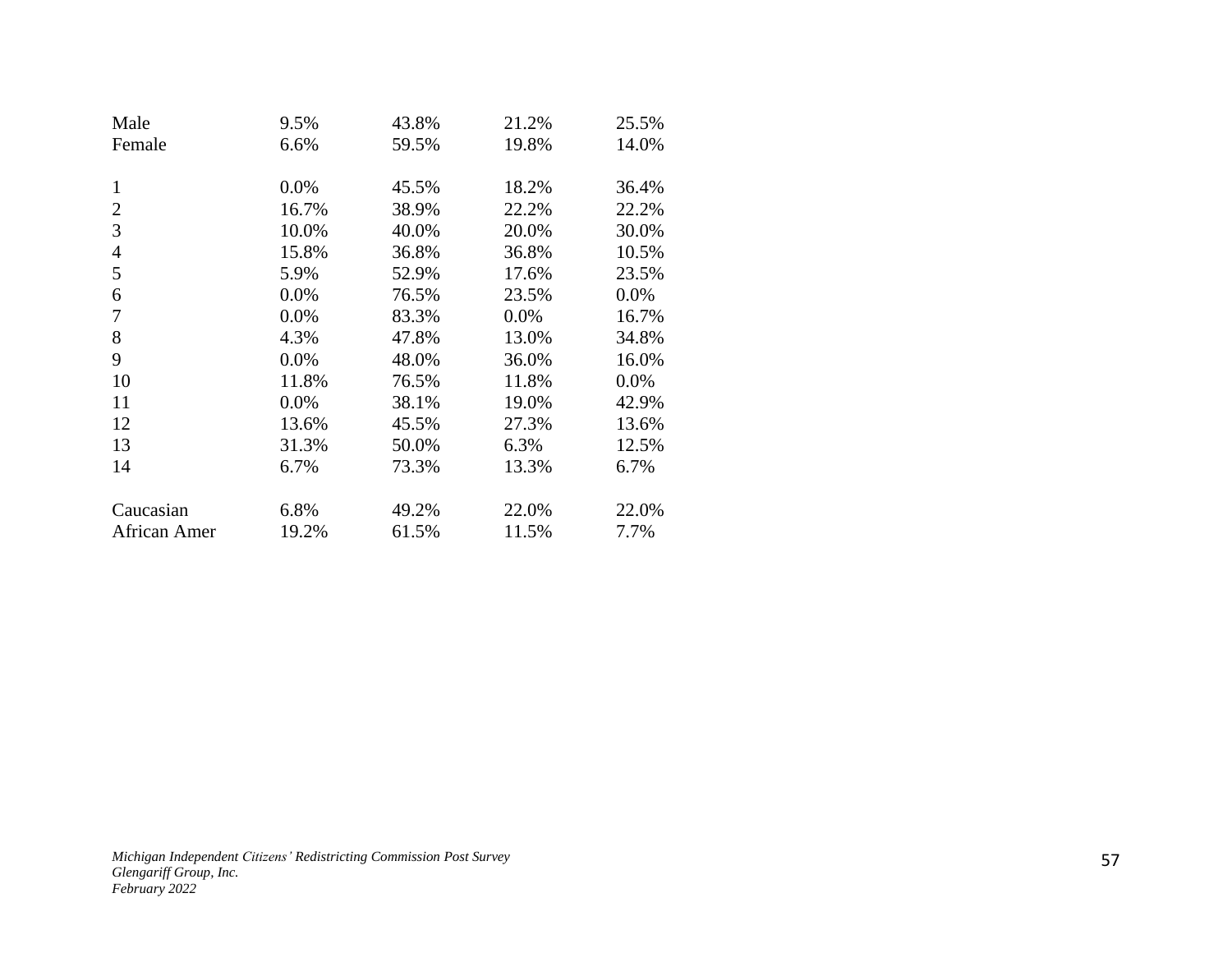21. I am going to read you several ways that Michigan citizens could have become engaged in the redistricting process. For each, please tell me if you did or did not engage in the redistricting process that way. [CIRCLE ALL WAYS RESPONDENT WAS ENGAGED]

|                          | <b>News</b> | Online | Attending | Website | Comment | Virtual | Listening | None    |
|--------------------------|-------------|--------|-----------|---------|---------|---------|-----------|---------|
| <b>Strong Democratic</b> | 86.1%       | 17.7%  | 6.3%      | 26.6%   | 13.9%   | 21.5%   | 6.3       | 1.3%    |
| Lean Democratic          | 80.0%       | 4.0%   | 0.0%      | 32.0%   | 8.0%    | 28.0%   | 4.0%      | 0.0%    |
| Independent              | 78.3%       | 6.5%   | 0.0%      | 34.8%   | 2.2%    | 19.6%   | 2.2%      | 2.2%    |
| Lean Republican          | 62.5%       | 12.5%  | 0.0%      | 12.5%   | 6.3%    | 6.3%    | 0.0%      | 0.0%    |
| <b>Strong Republican</b> | 73.5%       | 14.7%  | 0.0%      | 26.5%   | $0.0\%$ | 14.7%   | 8.8%      | $0.0\%$ |
| <b>Sanders Dem</b>       | 85.7%       | 20.0%  | 5.7%      | 34.3%   | 14.3%   | 25.7%   | 8.6%      | $0.0\%$ |
| Democratic               | 86.7%       | 13.3%  | 5.0%      | 28.3%   | 11.7%   | 26.7%   | 6.7%      | $0.0\%$ |
| Independent              | 73.1%       | 5.8%   | $0.0\%$   | 30.8%   | 3.8%    | 13.5%   | 0.0%      | 1.9%    |
| Republican               | 69.2%       | 11.5%  | 0.0%      | 15.4%   | $0.0\%$ | 3.8%    | 7.7%      | $0.0\%$ |
| Trump Rep                | 66.7%       | 0.0%   | 0.0%      | 33.3%   | 0.0%    | 0.0%    | 0.0%      | $0.0\%$ |
| Very Engaged             | 84.1%       | 28.6%  | 7.9%      | 44.4%   | 17.5%   | 34.9%   | 3.2%      | 1.6%    |
| Some Eng                 | 81.0%       | 7.1%   | 0.8%      | 22.2%   | 4.0%    | 14.3%   | 6.3%      | 0.8%    |
| Not Very Eng             | 57.1%       | 0.0%   | 0.0%      | 7.1%    | 7.1%    | 7.1%    | 0.0%      | $0.0\%$ |
| Not Engaged              | 50.0%       | 0.0%   | 0.0%      | 50.0%   | $0.0\%$ | 0.0%    | $0.0\%$   | $0.0\%$ |
| <b>High School</b>       | 83.3%       | 12.5%  | 0.0%      | 16.7%   | $0.0\%$ | 20.8%   | 0.0%      | $0.0\%$ |
| Some Post                | 80.0%       | 9.2%   | 0.0%      | 18.5%   | 9.2%    | 18.5%   | 1.5%      | 1.5%    |
| College                  | 80.0%       | 15.7%  | 5.2%      | 36.5%   | 9.6%    | 20.9%   | 7.8%      | $0.0\%$ |
| 18-29                    | 72.7%       | 13.6%  | 4.5%      | 31.8%   | 0.0%    | 36.4%   | 9.1%      | $0.0\%$ |
| 30-39                    | 96.8%       | 16.1%  | 0.0%      | 48.4%   | 16.1%   | 19.4%   | 3.2%      | $0.0\%$ |
| 40-49                    | 80.0%       | 20.0%  | 5.7%      | 22.9%   | 5.7%    | 20.0%   | 0.0%      | 0.0%    |
| 50-64                    | 79.0%       | 8.1%   | 3.2%      | 25.8%   | 11.3%   | 21.0%   | 4.8%      | 0.0%    |
| $65+$                    | 75.9%       | 11.1%  | 1.9%      | 20.4%   | 3.7%    | 11.1%   | 7.4%      | 0.0%    |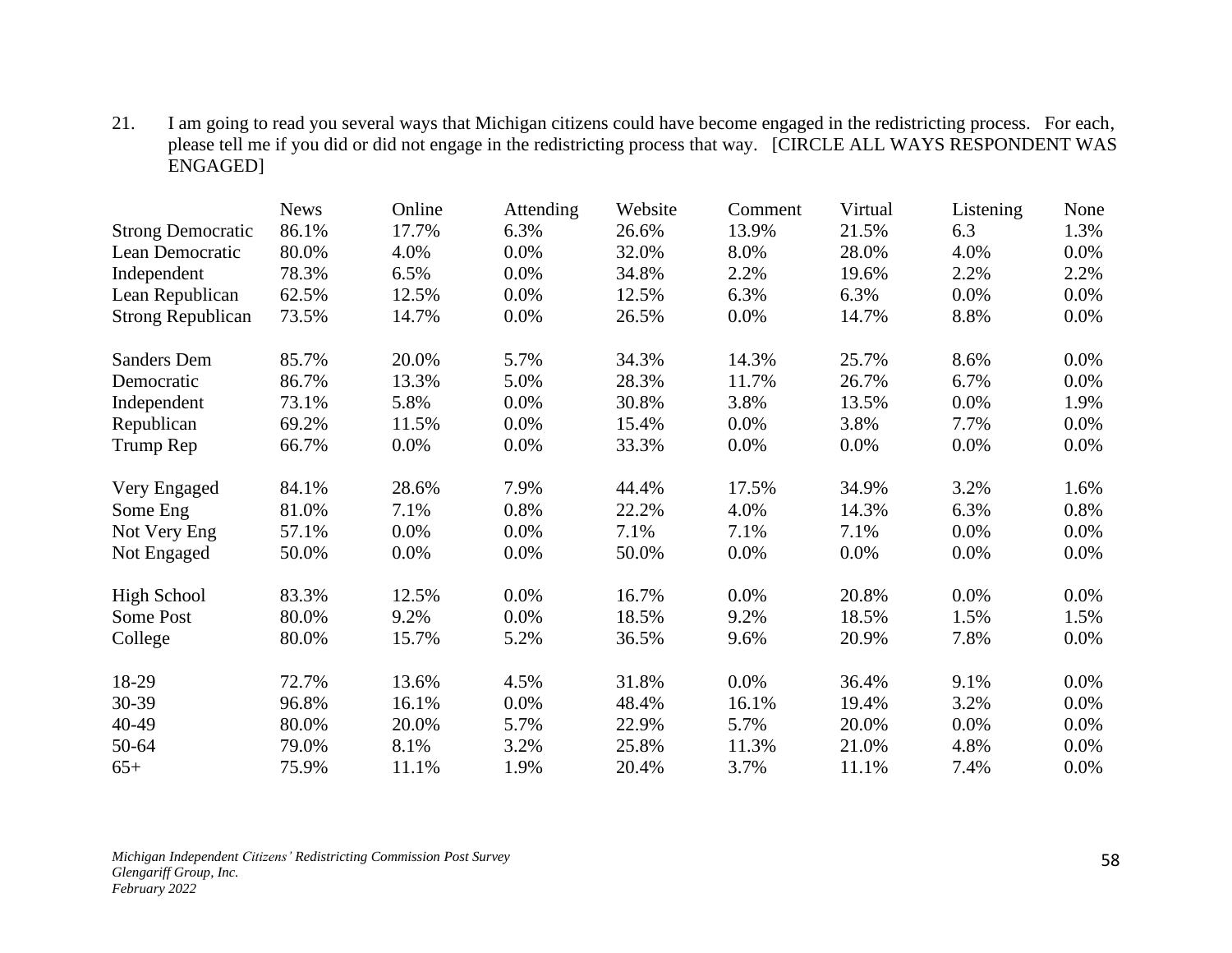| Male           | 77.5%  | 12.7%   | 2.0%    | 29.4%   | 7.8%    | 17.6%   | 1.0%    | 2.0%    |
|----------------|--------|---------|---------|---------|---------|---------|---------|---------|
| Female         | 82.7%  | 13.5%   | 3.8%    | 26.9%   | 8.7%    | 22.1%   | 8.7%    | $0.0\%$ |
| $\mathbf{1}$   | 85.7%  | $0.0\%$ | 0.0%    | 35.7%   | $0.0\%$ | 14.3%   | 7.1%    | $0.0\%$ |
| $\overline{2}$ | 64.3%  | 21.4%   | 0.0%    | 14.3%   | 7.1%    | 1`4.3%  | 7.1%    | 7.1%    |
| 3              | 78.6%  | 21.4%   | $0.0\%$ | 42.9%   | 7.1%    | 21.4%   | $0.0\%$ | 0.0%    |
| $\overline{4}$ | 76.5%  | 11.8%   | $0.0\%$ | 29.4%   | 5.9%    | 23.5%   | 5.9%    | $0.0\%$ |
| 5              | 92.3%  | 7.7%    | $0.0\%$ | 15.4%   | 0.05    | 23.1%   | $0.0\%$ | 0.0%    |
| 6              | 88.2%  | 5.9%    | 0.0%    | 41.2%   | 0.0%    | $0.0\%$ | $0.0\%$ | 0.0%    |
| 7              | 100.0% | 40.0%   | $0.0\%$ | $0.0\%$ | 0.0%    | 20.0%   | 0.0%    | $0.0\%$ |
| 8              | 73.3%  | 6.7%    | 0.0%    | 13.3%   | 0.0%    | 6.7%    | 0.0%    | $0.0\%$ |
| 9              | 81.0%  | $0.0\%$ | 0.0%    | 14.3%   | 4.8%    | 19.0%   | 4.8%    | $0.0\%$ |
| 10             | 82.4%  | 23.5%   | 17.6%   | 23.5%   | 23.5%   | 29.4%   | $0.0\%$ | 0.0%    |
| 11             | 83.3%  | $0.0\%$ | 0.0%    | 41.7%   | 8.3%    | 8.3%    | $0.0\%$ | 0.0%    |
| 12             | 73.7%  | 10.5%   | 5.3%    | 31.6%   | 10.5%   | 21.1%   | 26.3%   | 0.0%    |
| 13             | 78.6%  | 42.9%   | 14.3%   | 42.95   | 21.4%   | 42.9%   | 7.1%    | 7.1%    |
| 14             | 78.6%  | 14.3%   | 0.05    | 35.7%   | 21.4%   | 35.7%   | 0.05    | $0.0\%$ |
| Caucasian      | 77.9%  | 12.8%   | 2.0%    | 28.9%   | 7.4%    | 16.8%   | 4.7%    | 0.7%    |
| African Amer   | 79.2%  | 16.7%   | 0.0%    | 33.3%   | 16.7%   | 37.5%   | 4.2%    | $0.0\%$ |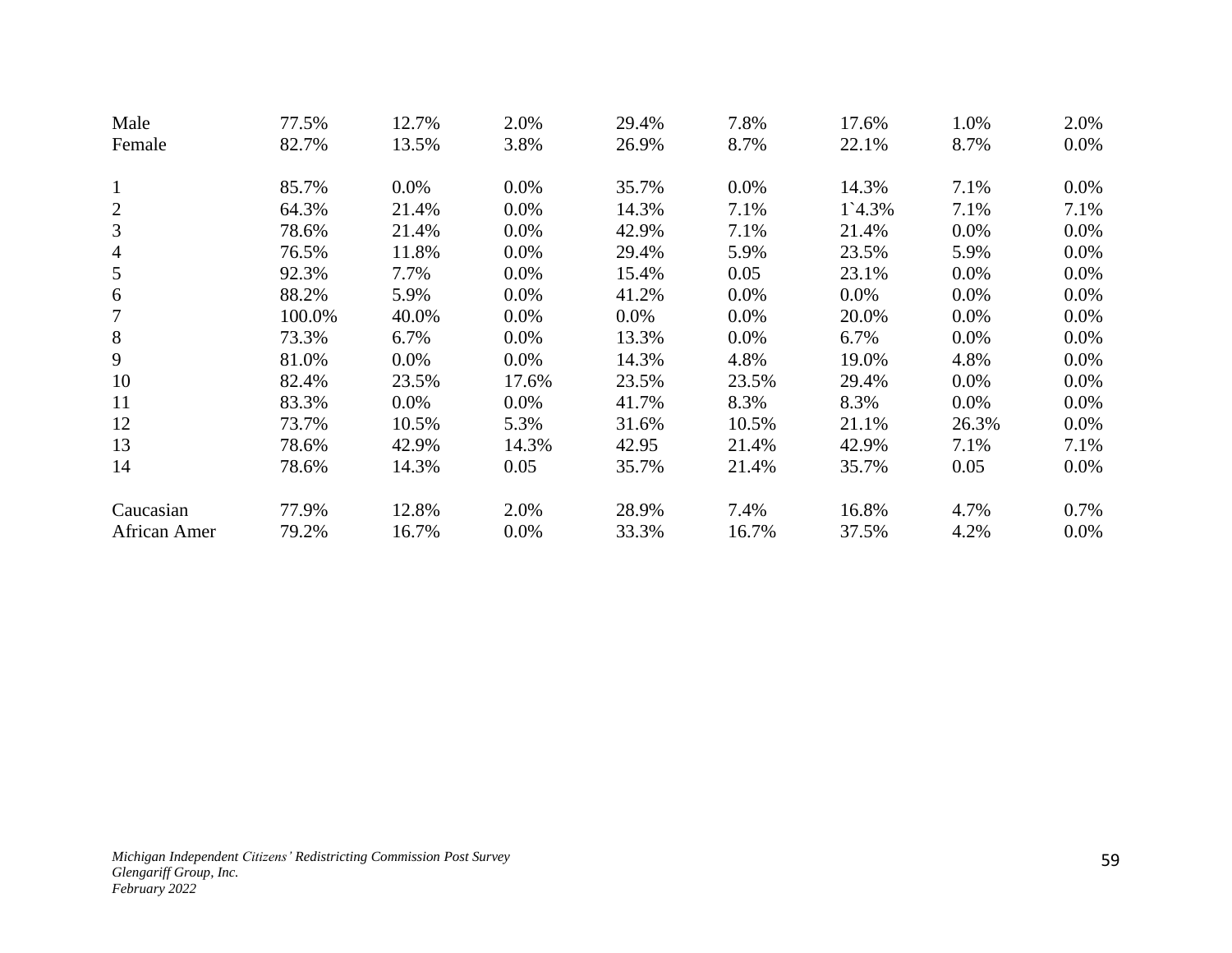22. I am going to read you several places that Michigan citizens could become engaged on social media in the redistricting process whether by getting information or following along with the process. For each, please tell me you did or did not following the redistricting process on that platform.

|                          | Facebook | Twitter | Instagram | YouTube | Mapping | <b>Public Comment</b> | None  |
|--------------------------|----------|---------|-----------|---------|---------|-----------------------|-------|
| <b>Strong Democratic</b> | 24.1%    | 11.4%   | 10.1%     | 7.6%    | 19.0%   | 12.7%                 | 54.4% |
| Lean Democratic          | 28.0%    | 24.0%   | 12.0%     | 20.0%   | 20.0%   | 16.0%                 | 44.4% |
| Independent              | 19.6%    | 6.5%    | 2.2%      | 6.5%    | 28.3%   | 17.4%                 | 43.5% |
| Lean Republican          | 37.5%    | 0.0%    | 6.3%      | 6.3%    | 0.0%    | 6.3%                  | 62.5% |
| <b>Strong Republican</b> | 23.5%    | 8.8%    | 5.9%      | 14.7%   | 5.9%    | 2.9%                  | 58.8% |
| <b>Sanders Dem</b>       | 28.6%    | 14.3%   | 2.9%      | 8.6%    | 34.3%   | 25.7%                 | 45.7% |
| Democratic               | 25.0%    | 16.7%   | 15.0%     | 11.7%   | 20.0%   | 10.0%                 | 46.7% |
| Independent              | 17.3%    | 5.8%    | 1.9%      | 5.8%    | 15.4%   | 13.5%                 | 61.5% |
| Republican               | 19.2%    | 11.5%   | 0.0%      | 7.7%    | 3.8%    | 0.0%                  | 65.4% |
| Trump Rep                | 44.4%    | $0.0\%$ | 16.7%     | 22.2%   | 6.7%    | 11.1%                 | 38.9% |
| Very Engaged             | 36.5%    | 17.5%   | 20.6%     | 19.0%   | 22.2%   | 20.6%                 | 31.7% |
| Some Eng                 | 23.0%    | 9.5%    | 3.2%      | 5.6%    | 17.5%   | 9.5%                  | 57.1% |
| Not Very Eng             | 7.1%     | 0.0%    | 0.0%      | 7.1%    | 0.0%    | 0.0%                  | 85.7% |
| Not Engaged              | 0.0%     | 0.0%    | 0.0%      | 50.0%   | 0.0%    | 0.0%                  | 50.0% |
| <b>High School</b>       | 16.7%    | 0.0%    | 0.0%      | 12.5%   | 4.2%    | 4.2%                  | 66.7% |
| Some Post                | 29.2%    | 9.2%    | 9.2%      | 15.4%   | 16.9%   | 12.3%                 | 49.2% |
| College                  | 26.1%    | 14.8%   | 9.6%      | 7.0%    | 20.9%   | 13.9%                 | 49.6% |
| 18-29                    | 45.5%    | 27.3%   | 18.2%     | 18.2%   | 18.2%   | 13.6%                 | 36.4% |
| 30-39                    | 29.0%    | 16.1%   | 3.2%      | 9.7%    | 35.5%   | 22.6%                 | 45.2% |
| 40-49                    | 20.0%    | 14.3%   | 17.1%     | 22.9%   | 17.1%   | 8.6%                  | 40.0% |
| 50-64                    | 25.8%    | 6.5%    | 8.1%      | 4.8%    | 8.1%    | 12.9%                 | 61.3% |
| $65+$                    | 18.5%    | 3.7%    | 0.0%      | 5.6%    | 18.5%   | 7.4%                  | 59.3% |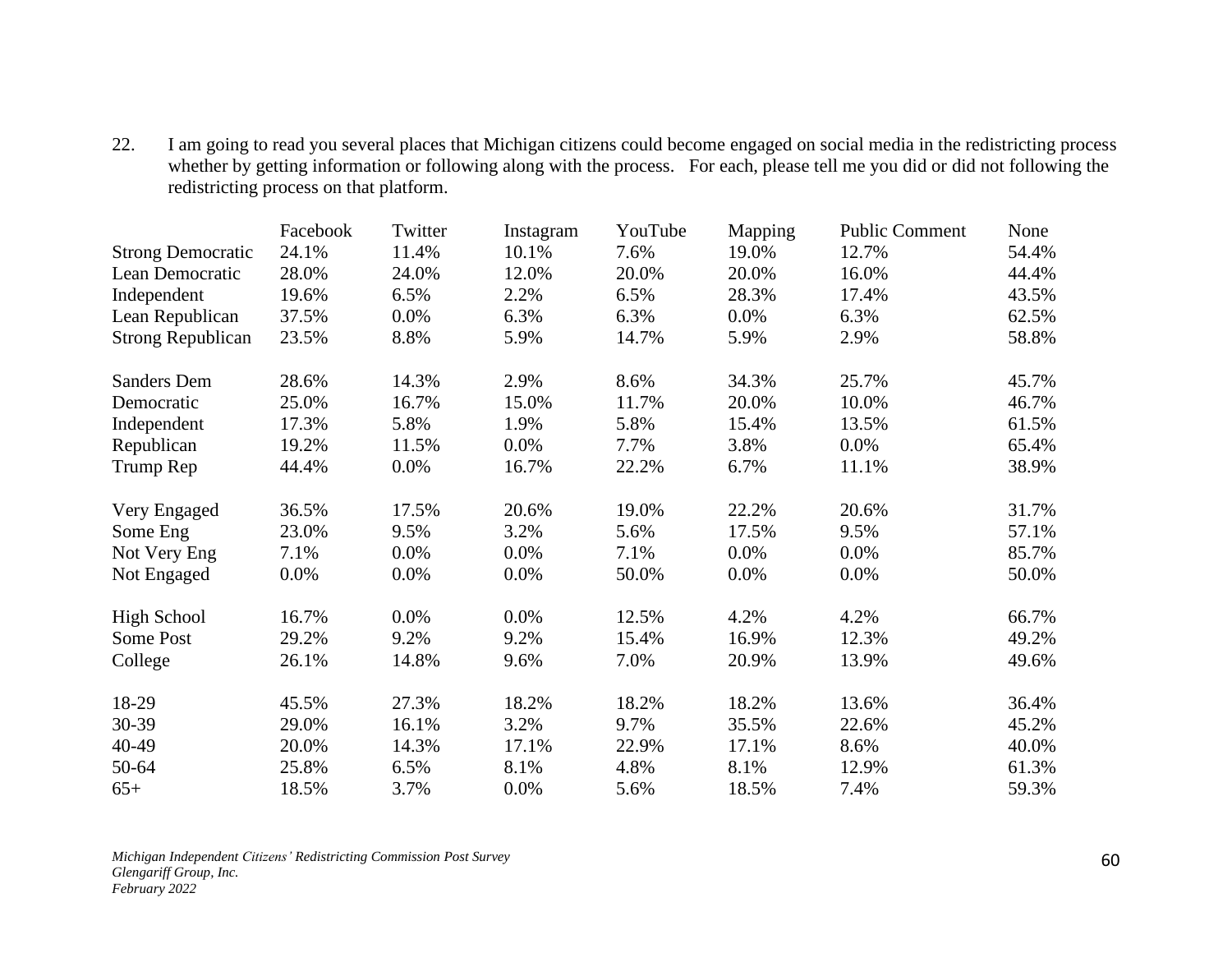| Male           | 22.5% | 10.8%   | 6.9%    | 9.8%    | 16.7%   | 10.8%   | 53.9% |
|----------------|-------|---------|---------|---------|---------|---------|-------|
| Female         | 28.8% | 11.5%   | 9.6%    | 10.6%   | 18.3%   | 13.5%   | 49.0% |
|                |       |         |         |         |         |         |       |
| $\mathbf{1}$   | 14.3% | 7.1%    | $0.0\%$ | 0.0%    | 21.4%   | $0.0\%$ | 64.3% |
| $\overline{2}$ | 14.3% | 14.3%   | $0.0\%$ | 7.1%    | 7.1%    | 14.3%   | 71.4% |
| 3              | 21.4% | 14.3%   | 7.1%    | 0.0%    | 28.6%   | 14.3%   | 50.0% |
| $\overline{4}$ | 29.4% | 5.9%    | 5.9%    | 23.5%   | 11.8%   | 5.9%    | 41.2% |
| 5              | 23.1% | 7.7%    | $0.0\%$ | 7.7%    | 15.4%   | 15.4%   | 69.2% |
| 6              | 11.8% | 5.9%    | 5/9%    | 5.9%    | 5.9%    | $0.0\%$ | 70.6% |
| 7              | 40.0% | 0.0%    | 40.0%   | 40.0%   | $0.0\%$ | $0.0\%$ | 60.0% |
| 8              | 20.0% | 6.7%    | 6.7%    | 0.0%    | 20.0%   | 13.3%   | 66.7% |
| 9              | 42.9% | $0.0\%$ | 14.3%   | 4.8%    | 9.5%    | $0.0\%$ | 47.6% |
| 10             | 17.6% | 11.8%   | 17.6%   | 11.8%   | 17.6%   | 5.9%    | 52.9% |
| 11             | 25.0% | $0.0\%$ | $0.0\%$ | $0.0\%$ | 8.3%    | 33.3%   | 58.3% |
| 12             | 42.1% | 21.1%   | $0.0\%$ | 10.5%   | 47.4%   | 21.1%   | 21.1% |
| 13             | 28.6% | 50.0%   | 35.7%   | 35.7%   | 14.3%   | 28.6%   | 28.6% |
| 14             | 28.6% | 7.1%    | $0.0\%$ | 14.3%   | 21.4%   | 21.4%   | 35.7% |
|                |       |         |         |         |         |         |       |
| Caucasian      | 26.2% | 6.7%    | $6.0\%$ | 7.4%    | 17.4%   | 8.7%    | 53.0% |
| African Amer   | 20.8% | 29.2%   | 12.5%   | 16.7%   | 20.8%   | 29.2%   | 41.7% |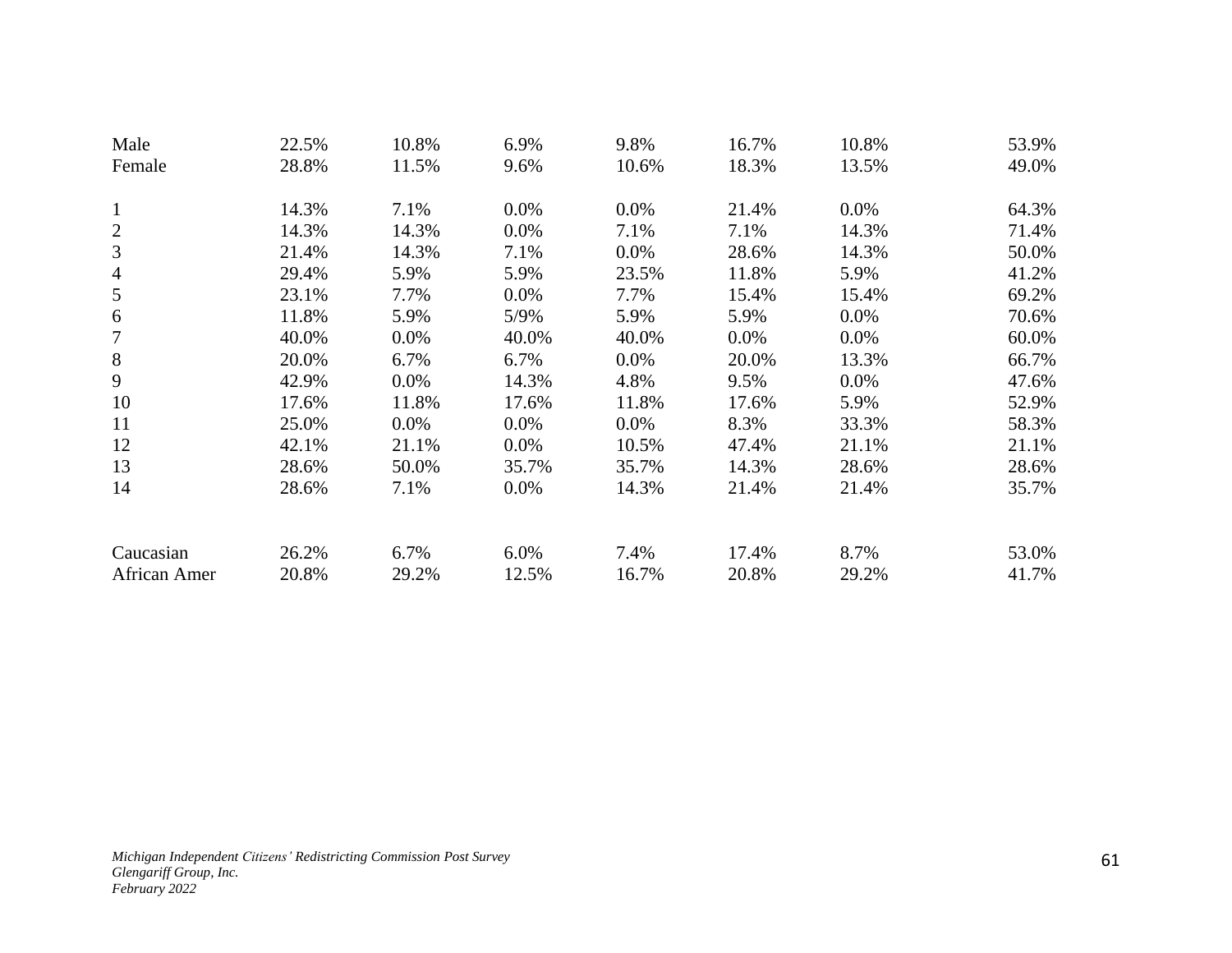23. And would you say you did or did not see or hear any advertisements by the Michigan Independent Citizens Redistricting Commission? IF YES, ASK: AND WHERE DID YOU SEE OR HEAR THIS ADVERTISEMENT [ACCEPT MULTIPLE ANSWERS]

|                          | N <sub>o</sub> | Radio | TV    | Internet | Billboard | Newspaper | Not Sure |
|--------------------------|----------------|-------|-------|----------|-----------|-----------|----------|
| <b>Strong Democratic</b> | 68.2%          | 5.7%  | 13.6% | 15.9%    | 2.3%      | 3.4%      | 3.4%     |
| Lean Democratic          | 60.0%          | 17.1% | 11.4% | 22.9%    | 0.0%      | 5.7%      | 2.9%     |
| Independent              | 67.2%          | 8.6%  | 19.0% | 5.2%     | 1.7%      | 3.4%      | 3.4%     |
| Lean Republican          | 36.4%          | 27.3% | 27.3% | 27.3%    | 4.5%      | 13.6%     | $0.0\%$  |
| <b>Strong Republican</b> | 58.7%          | 13.0% | 17.4% | 6.5%     | 0.0%      | 2.2%      | 2.2%     |
| <b>Sanders Dem</b>       | 57.5%          | 12.5% | 7.5%  | 25.0%    | 5.0%      | 7.5%      | $0.0\%$  |
| Democratic               | 64.3%          | 8.6%  | 20.0% | 15.7%    | 0.0%      | 5.7%      | 4.3%     |
| Independent              | 70.8%          | 12.3% | 7.7%  | 7.7%     | 1.5%      | 0.0%      | 3.1%     |
| Republican               | 41.2%          | 11.8% | 29.4% | 17.6%    | 2.9%      | 11.8%     | 2.9%     |
| Trump Rep                | 73.3%          | 6.7%  | 13.3% | 6.7%     | 0.0%      | 0.0%      | 3.3%     |
| Very Engaged             | 65.8%          | 11.8% | 9.2%  | 17.1%    | 1.3%      | 3.9%      | 2.6%     |
| Some Eng                 | 60.5%          | 9.6%  | 19.1% | 13.4%    | 0.6%      | 5.7%      | 3.2%     |
| Not Very Eng             | 63.2%          | 21.1% | 21.1% | 0.0%     | 10.5%     | 0.0%      | $0.0\%$  |
| Not Engaged              | 80.0%          | 0.0%  | 20.0% | 0.0%     | 0.0%      | 0.0%      | 0.0%     |
| <b>High School</b>       | 53.3%          | 13.3% | 23.3% | 10.0%    | 3.3%      | 3.3%      | 3.3%     |
| Some Post                | 71.6%          | 6.2%  | 18.5% | 7.4%     | 2.5%      | 4.9%      | $0.0\%$  |
| College                  | 59.0%          | 13.2% | 13.9% | 17.4%    | 0.7%      | 4.9%      | 3.5%     |
| 18-29                    | 41.7%          | 20.8% | 20.8% | 29.2%    | 4.2%      | 8.3%      | $0.0\%$  |
| 30-39                    | 62.2%          | 16.2% | 2.7%  | 21.6%    | 2.7%      | $0.0\%$   | 2.7%     |
| 40-49                    | 62.2%          | 17.8% | 11.1% | 8.9%     | 2.2%      | 2.2%      | 6.7%     |
| 50-64                    | 63.9%          | 7.2%  | 16.9% | 15.7%    | 0.0%      | 3.6%      | 1.2%     |
| $65+$                    | 69.7%          | 4.5%  | 24.2% | 3.0%     | 1.5%      | 9.1%      | 3.0%     |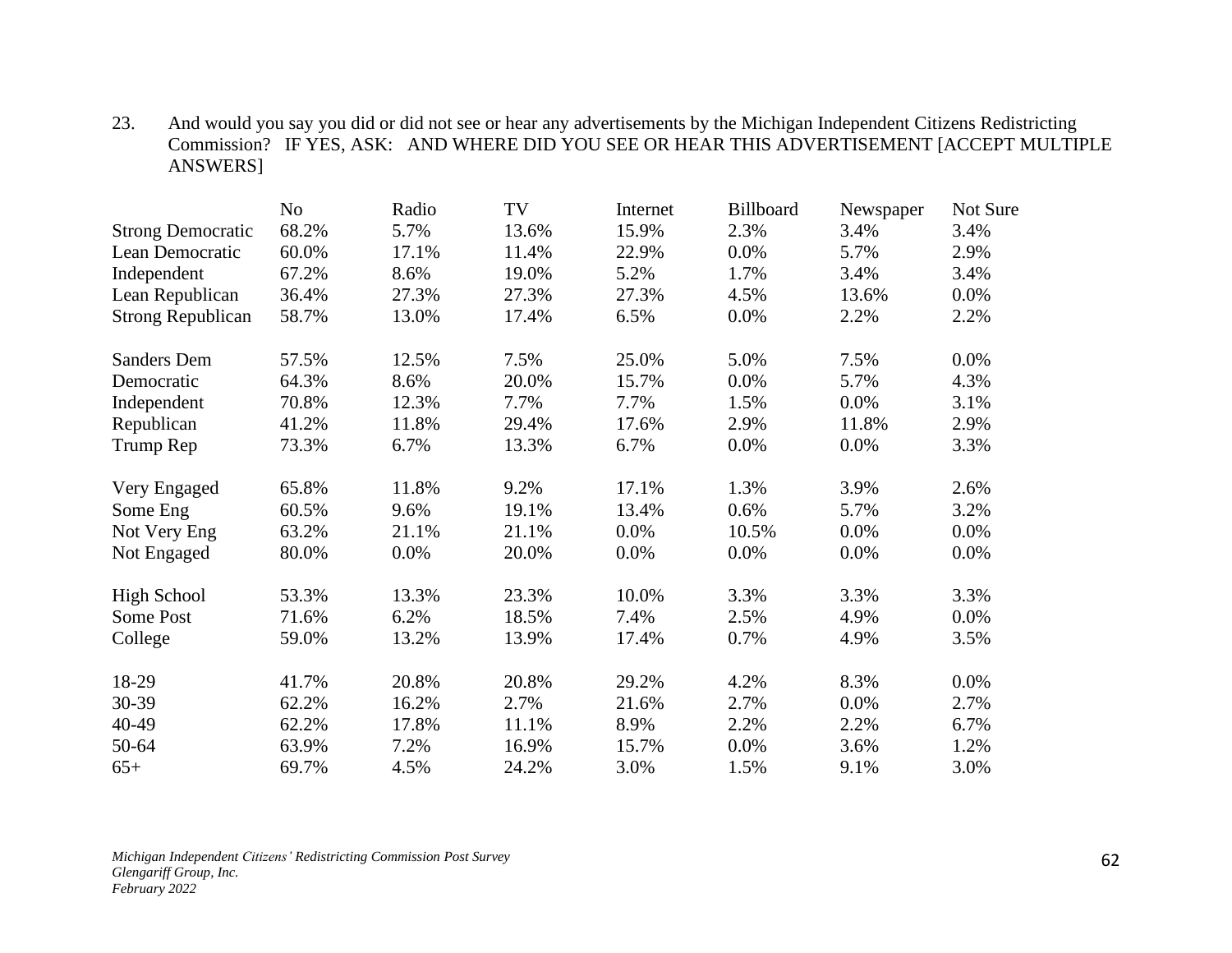| Male           | 61.3%  | 16.8% | 16.8%   | 13.1% | 2.9% | 3.6%    | 1.5%    |
|----------------|--------|-------|---------|-------|------|---------|---------|
| Female         | 64.5%  | 4.1%  | 15.7%   | 13.2% | 0.05 | 5.8%    | 4.1%    |
| $\mathbf{1}$   | 63.6%  | 18.2% | 13.6%   | 13.6% | 0.0% | 9.1%    | 4.5%    |
| $\overline{2}$ | 61.1%  | 11.1% | 22.2%   | 11.1% | 0.0% | $0.0\%$ | 0.0%    |
| 3              | 75.0%  | 15.0% | 15.0%   | 20.0% | 5.0% | 10.0%   | 0.0%    |
| 4              | 78.9%  | 0.0%  | 10.5%   | 5.3%  | 0.0% | 10.5%   | 0.0%    |
| 5              | 52.9%  | 17.6% | 23.5%   | 11.8% | 5.9% | 0.0%    | 5.9%    |
| 6              | 47.1%  | 11.8% | 11.8%   | 5.9%  | 0.0% | 5.9%    | 11.8%   |
| 7              | 100.0% | 0.0%  | $0.0\%$ | 0.0%  | 0.0% | 0.0%    | 0.0%    |
| 8              | 87.0%  | 0.0%  | $0.0\%$ | 4.3%  | 0.0% | 4.3%    | 4.3%    |
| 9              | 56.0%  | 16.0% | 20.0%   | 8.0%  | 0.0% | 0.0%    | 4.0%    |
| 10             | 64.7%  | 0.0%  | 11.8%   | 5.9%  | 0.0% | 5.9%    | 0.0%    |
| 11             | 81.0%  | 4.8%  | $0.0\%$ | 14.3% | 0.0% | 0.0%    | $0.0\%$ |
| 12             | 40.9%  | 22.7% | 31.8%   | 31.8% | 4.5% | 9.1%    | $0.0\%$ |
| 13             | 56.3%  | 25.0% | 18.8%   | 18.8% | 6.3% | 6.3%    | 6.3%    |
| 14             | 26.7%  | 0.0%  | 46.7%   | 26.7% | 0.0% | 0.0%    | 0.0%    |
| Caucasian      | 62.8%  | 11.0% | 17.8%   | 13.1% | 1.6% | 6.3%    | 3.1%    |
| African Amer   | 65.4%  | 15.4% | 11.5%   | 7.7%  | 0.0% | 0.0%    | $0.0\%$ |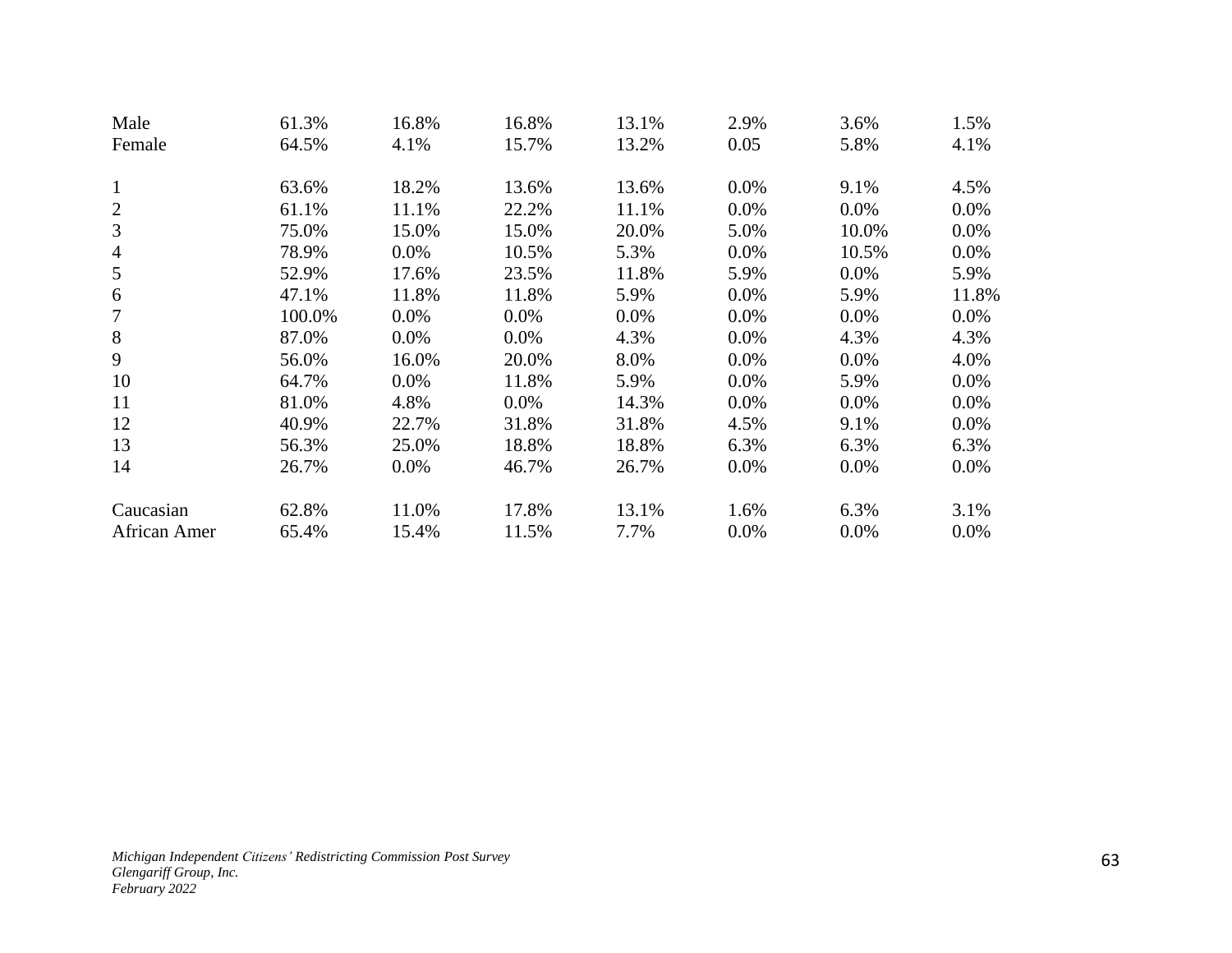24. And would you say that Michigan citizens did or did not have a greater role this time around in deciding how Michigan's new districts would be drawn?

|                          | Did   | Did Not | No Different |
|--------------------------|-------|---------|--------------|
| <b>Strong Democratic</b> | 55.7% | 21.6%   | 6.8%         |
| Lean Democratic          | 48.6% | 17.1%   | 11.4%        |
| Independent              | 39.7% | 29.3%   | 1.7%         |
| Lean Republican          | 22.7% | 22.7%   | 22.7%        |
| <b>Strong Republican</b> | 43.5% | 19.6%   | 2.2%         |
| Sanders Dem              | 67.5% | 15.0%   | 2.5%         |
| Democratic               | 47.1% | 27.1%   | 11.4%        |
| Independent              | 40.0% | 26.2%   | 3.1%         |
| Republican               | 32.4% | 20.6%   | 11.8%        |
| Trump Rep                | 50.0% | 10.0%   | 6.7%         |
| Very Engaged             | 50.0% | 25.0%   | 9.2%         |
| Some Eng                 | 44.6% | 21.0%   | 7.0%         |
| Not Very Eng             | 36.8% | 21.1%   | 0.0%         |
| Not Engaged              | 20.0% | 20.0%   | 0.0%         |
| <b>High School</b>       | 53.3% | 20.0%   | 3.3%         |
| Some Post                | 43.2% | 22.2%   | 8.6%         |
| College                  | 45.1% | 22.2%   | 6.9%         |
| 18-29                    | 54.2% | 12.5%   | 8.3%         |
| 30-39                    | 67.6% | 8.1%    | 5.4%         |
| 40-49                    | 62.2% | 24.4%   | 0.0%         |
| 50-64                    | 27.7% | 22.9%   | 7.2%         |
| $65+$                    | 40.9% | 30.3%   | 10.6%        |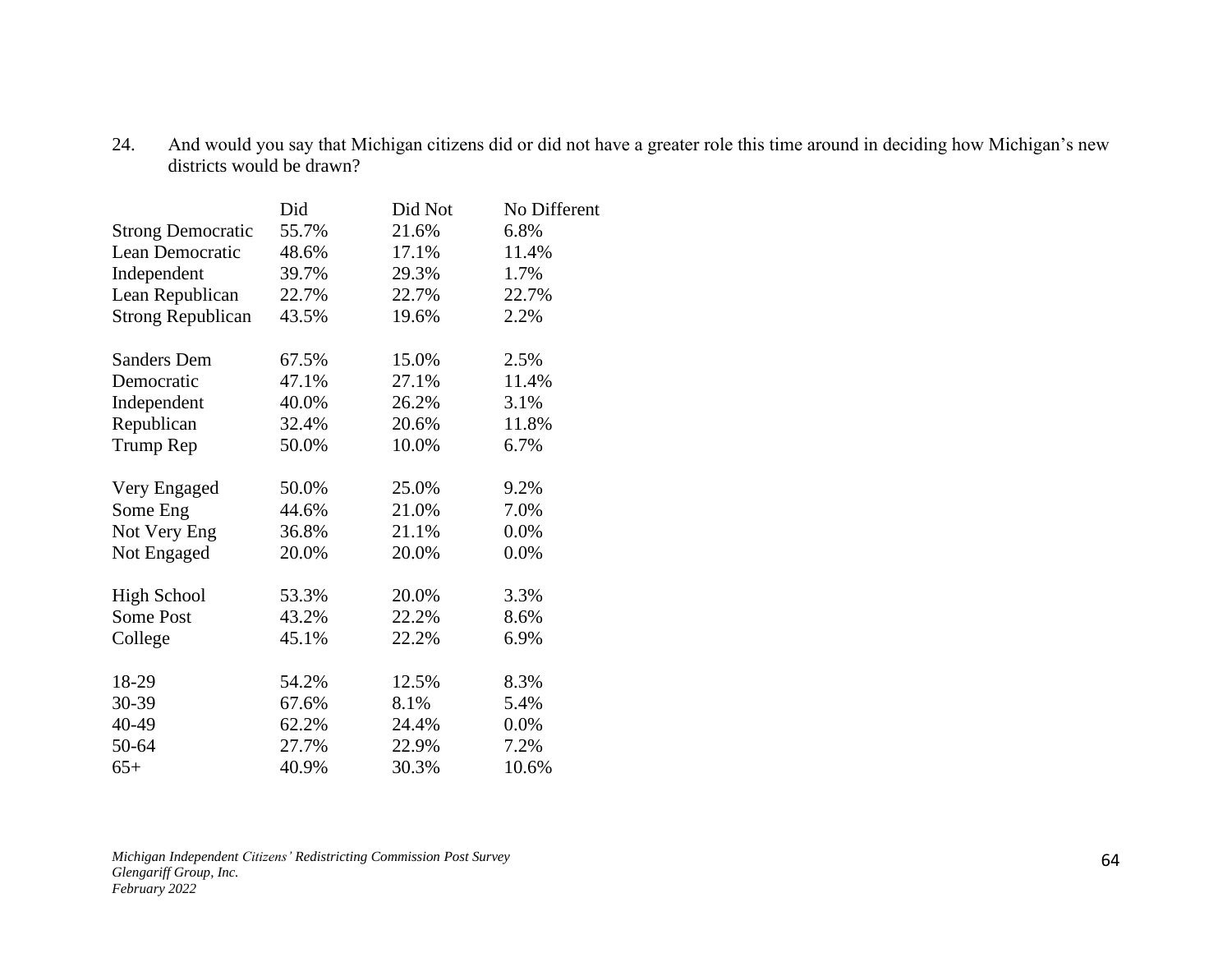| Male           | 49.6% | 18.2% | 8.0%    |
|----------------|-------|-------|---------|
| Female         | 39.7% | 26.4% | 5.8%    |
|                |       |       |         |
| 1              | 31.8% | 27.3% | 4.5%    |
| 2              | 50.0% | 27.8% | $0.0\%$ |
| 3              | 25.0% | 25.0% | 15.0%   |
| $\overline{4}$ | 42.1% | 21.1% | 0.0%    |
| 5              | 64.7% | 11.8% | 0.0%    |
| 6              | 52.9% | 11.8% | 5.9%    |
| 7              | 33.3% | 33.3% | 0.0%    |
| 8              | 60.9% | 21.7% | 4.3%    |
| 9              | 32.0% | 28.0% | 20.0%   |
| 10             | 35.3% | 41.2% | 5.9%    |
| 11             | 57.1% | 4.8%  | 0.0%    |
| 12             | 50.0% | 13.6% | 0.0%    |
| 13             | 50.0% | 18.8% | 12.5%   |
| 14             | 40.0% | 33.3% | 26.7%   |
|                |       |       |         |
| Caucasian      | 48.2% | 18.3% | 6.3%    |
| African Amer   | 26.9% | 38.5% | 19.2%   |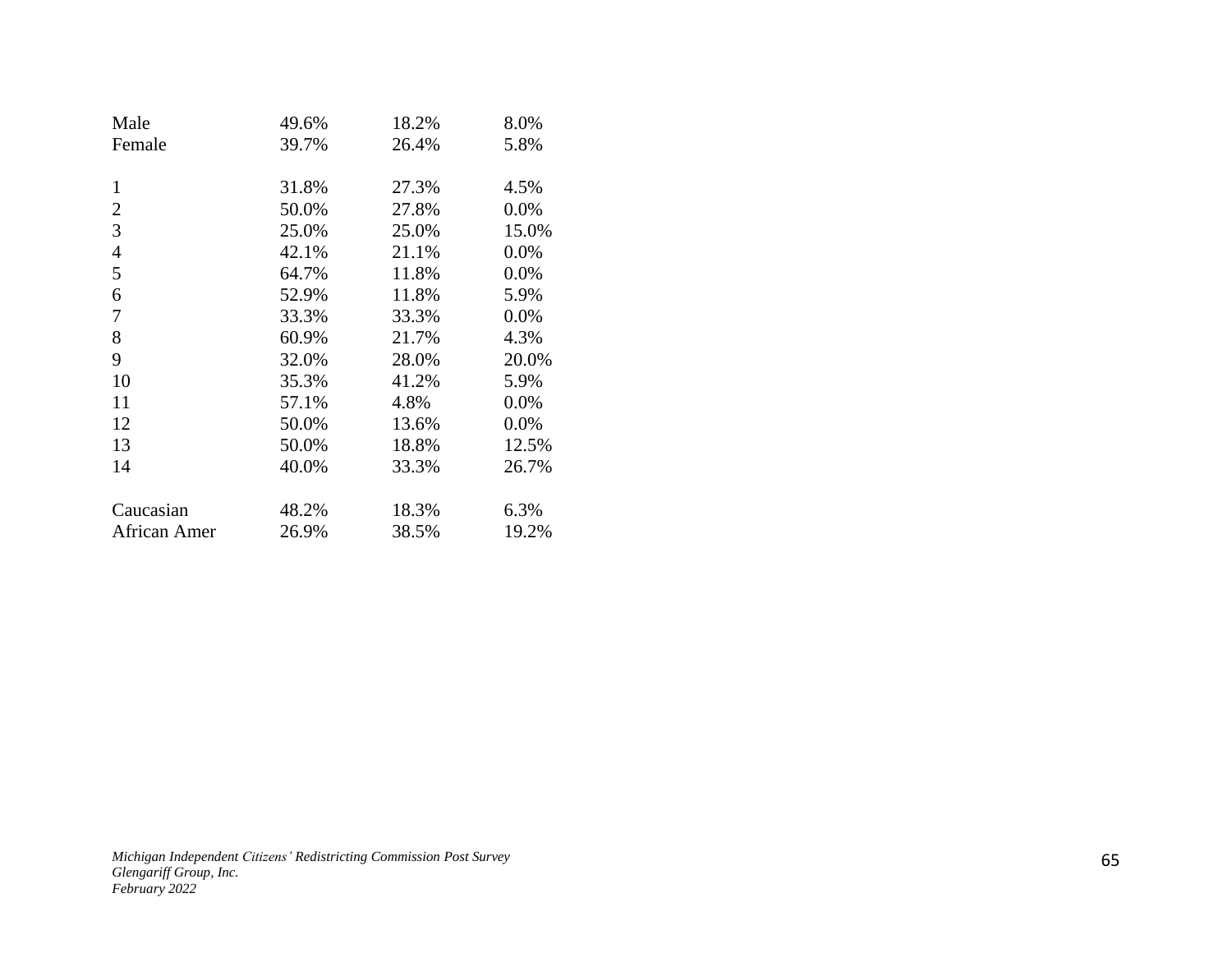| 25. Generally speaking, would you say Michigan's redistricting commission has succeeded or failed in giving Michigan citizens a |
|---------------------------------------------------------------------------------------------------------------------------------|
| greater role than politicians in designing new districts? WOULD YOU SAY THEY HAVE STRONGLY                                      |
| SUCCEEDED/FAILED OR JUST SOMEWHAT SUCCEEDED/FAILED?                                                                             |

|                          | Strongly  | Somewhat  | Somewhat | Strongly | Don't |
|--------------------------|-----------|-----------|----------|----------|-------|
|                          | Succeeded | Succeeded | Failed   | Failed   | Know  |
| <b>Strong Democratic</b> | 35.2%     | 27.3%     | 8.0%     | 9.1%     | 20.5% |
| Lean Democratic          | 22.9%     | 28.6%     | 8.6%     | 2.9%     | 37.1% |
| Independent              | 20.7%     | 24.1%     | 6.9%     | 24.1%    | 24.1% |
| Lean Republican          | 9.1%      | 22.7%     | 18.2%    | 9.1%     | 40.9% |
| <b>Strong Republican</b> | 6.5%      | 37.0%     | 13.0%    | 13.0%    | 30.4% |
| <b>Sanders Dem</b>       | 50.0%     | 20.0%     | 7.5%     | 5.0%     | 17.5% |
| Democratic               | 30.0%     | 28.6%     | 10.0%    | 12.9%    | 18.6% |
| Independent              | 15.4%     | 30.8%     | 6.2%     | 13.8%    | 33.8% |
| Republican               | 14.7%     | 29.4%     | 17.6%    | 2.9%     | 35.3% |
| Trump Rep                | 0.0%      | 33.3%     | 13.3%    | 20.0%    | 33.3% |
| Very Engaged             | 26.3%     | 35.5%     | 9.2%     | 10.5%    | 18.4% |
| Some Eng                 | 22.9%     | 24.2%     | 8.3%     | 13.4%    | 31.2% |
| Not Very Eng             | 0.0%      | 31.6%     | 26.3%    | 5.3%     | 36.8% |
| Not Engaged              | 0.0%      | 20.05     | 0.0%     | 20.0%    | 60.0% |
| <b>High School</b>       | 23.3%     | 30.0%     | 16.7%    | 6.7%     | 23.3% |
| Some Post                | 21.0%     | 33.3%     | 8.6%     | 16.0%    | 21.0% |
| College                  | 22.2%     | 25.0%     | 9.0%     | 10.4%    | 33.3% |
| 18-29                    | 25.0%     | 29.2%     | 4.2%     | 4.2%     | 37.5% |
| 30-39                    | 32.4%     | 40.5%     | 5.4%     | 2.7%     | 18.9% |
| 40-49                    | 26.7%     | 24.4%     | 8.9%     | 17.8%    | 22.2% |
| 50-64                    | 19.3%     | 26.5%     | 6.0%     | 7.2%     | 41.0% |
| $65+$                    | 15.2%     | 25.8%     | 19.7%    | 22.7%    | 16.7% |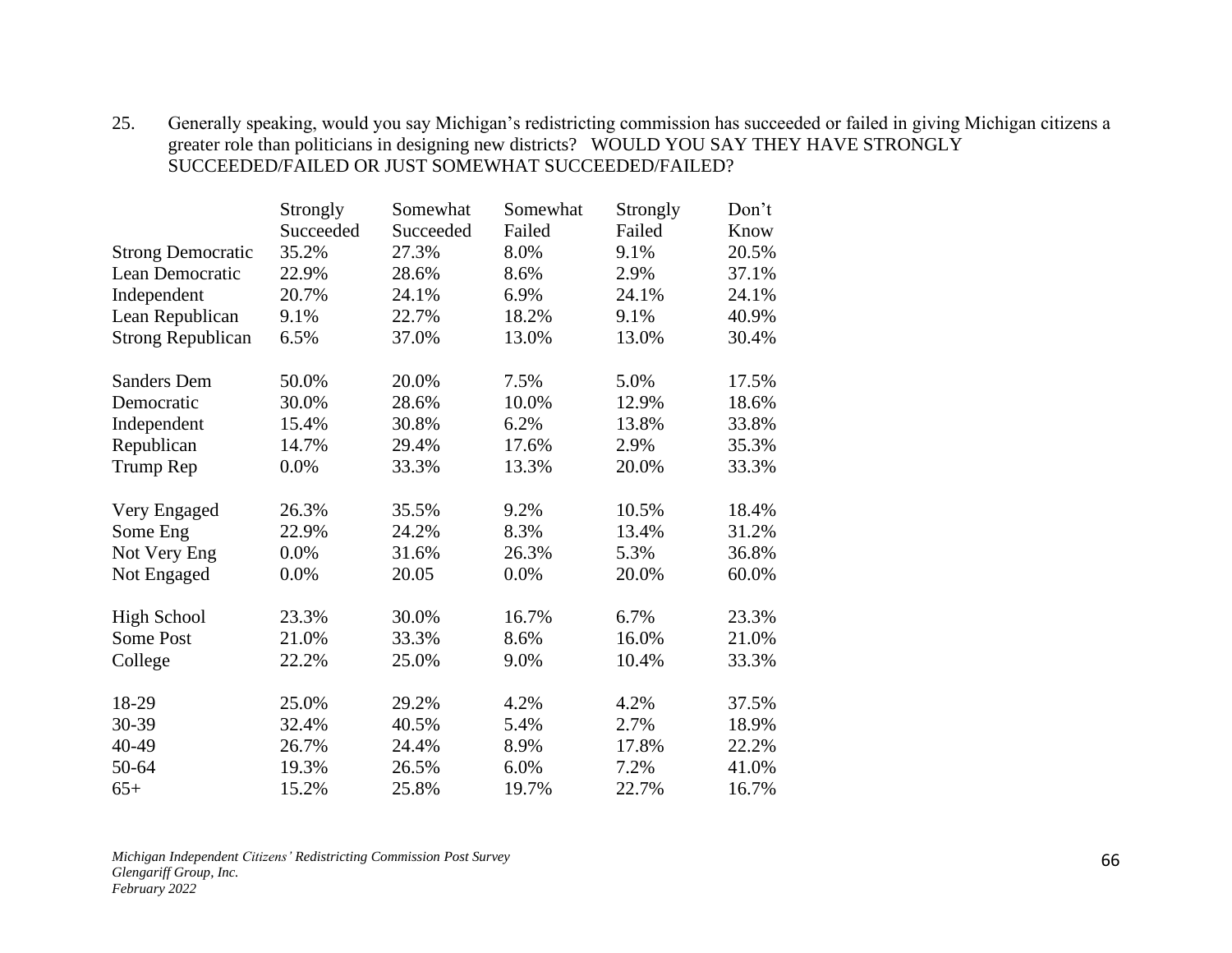| Male         | 21.2%   | 26.3% | 11.75 | 8.0%  | 32.8% |
|--------------|---------|-------|-------|-------|-------|
| Female       | 22.3%   | 29.8% | 7.4%  | 17.4% | 23.1% |
|              |         |       |       |       |       |
| 1            | 18.2%   | 31.8% | 4.5%  | 13.6% | 31.8% |
| 2            | 11.1%   | 38.9% | 11.1% | 11.1% | 27.8% |
| 3            | 15.0%   | 15.0% | 20.0% | 15.0% | 35.0% |
| 4            | 15.8%   | 31.6% | 15.8% | 10.5% | 26.3% |
| 5            | 23.5%   | 11.8% | 5.9%  | 5.9%  | 52.9% |
| 6            | 17.6%   | 29.4% | 0.0%  | 11.8% | 41.2% |
| 7            | $0.0\%$ | 50.0% | 0.0%  | 33.3% | 16.7% |
| 8            | 30.4%   | 34.8% | 13.0% | 13.0% | 8.7%  |
| 9            | 16.0%   | 28.0% | 8.0%  | 16.0% | 32.0% |
| 10           | 23.5%   | 29.4% | 5.9%  | 29.4% | 11.8% |
| 11           | 38.1%   | 28.6% | 4.8%  | 0.0%  | 28.6% |
| 12           | 22.7%   | 18.2% | 13.6% | 4.5%  | 40.9% |
| 13           | 37.5%   | 6.3%  | 18.8% | 6.3%  | 31.3% |
| 14           | 20.0%   | 53.3% | 6.7%  | 20.0% | 0.0%  |
|              |         |       |       |       |       |
| Caucasian    | 21.5%   | 31.4% | 7.3%  | 7.3%  | 32.5% |
| African Amer | 23.1%   | 19.2% | 19.2% | 30.8% | 7.7%  |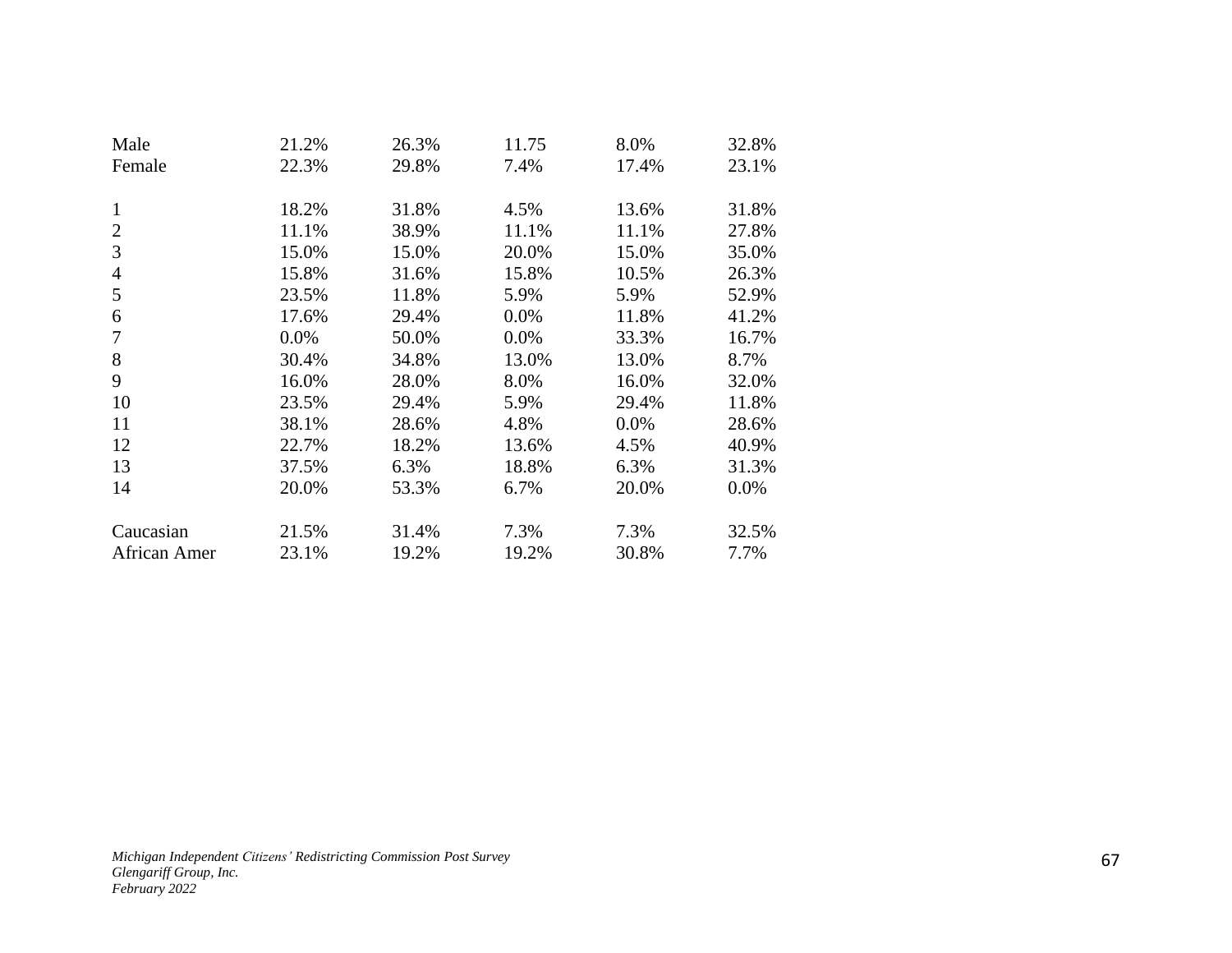27. Now that Michigan has redrawn legislative maps for the first time with the Michigan Independent Citizens' Redistricting Commission, would you say Michigan should continue to allow an Independent Citizens Commission to redraw political maps every ten years or do you think Michigan should go back to allowing elected representatives that have control in the State Legislature to redraw the state's political maps?

|                          | <b>MICRC</b> | Legislature | Both/Don't Know |
|--------------------------|--------------|-------------|-----------------|
| <b>Strong Democratic</b> | 75.2%        | 5.5%        | 19.4%           |
| Lean Democratic          | 74.2%        | 1.6%        | 24.2%           |
| Independent              | 61.6%        | 11.6%       | 26.8%           |
| Lean Republican          | 67.2%        | 6.9%        | 25.9%           |
| <b>Strong Republican</b> | 59.4%        | 18.2%       | 22.4%           |
| <b>Sanders Dem</b>       | 70.7%        | 4.0%        | 25.3%           |
| Democratic               | 76.1%        | 6.0%        | 17.9%           |
| Independent              | 65.3%        | 8.8%        | 25.9%           |
| Republican               | 63.1%        | 14.8%       | 22.1%           |
| Trump Rep                | 58.9%        | 15.8%       | 25.3%           |
| Very Engaged             | 65.3%        | 11.3%       | 23.4%           |
| Some Eng                 | 69.5%        | 9.0%        | 21.5%           |
| Not Very Eng             | 64.6%        | 12.5%       | 22.9%           |
| Not Engaged              | 40.0%        | 11.4%       | 48.6%           |
| <b>High School</b>       | 61.2%        | 14.7%       | 24.0%           |
| Some Post                | 67.7%        | 10.4%       | 21.9%           |
| College                  | 67.2%        | 7.7%        | 25.1%           |
| 18-29                    | 73.3%        | 5.8%        | 20.9%           |
| 30-39                    | 76.0%        | 5.0%        | 19.0%           |
| 40-49                    | 55.6%        | 17.1%       | 27.4%           |
| 50-64                    | 67.7%        | 9.5%        | 22.8%           |
| $65+$                    | 58.9%        | 12.9%       | 28.2%           |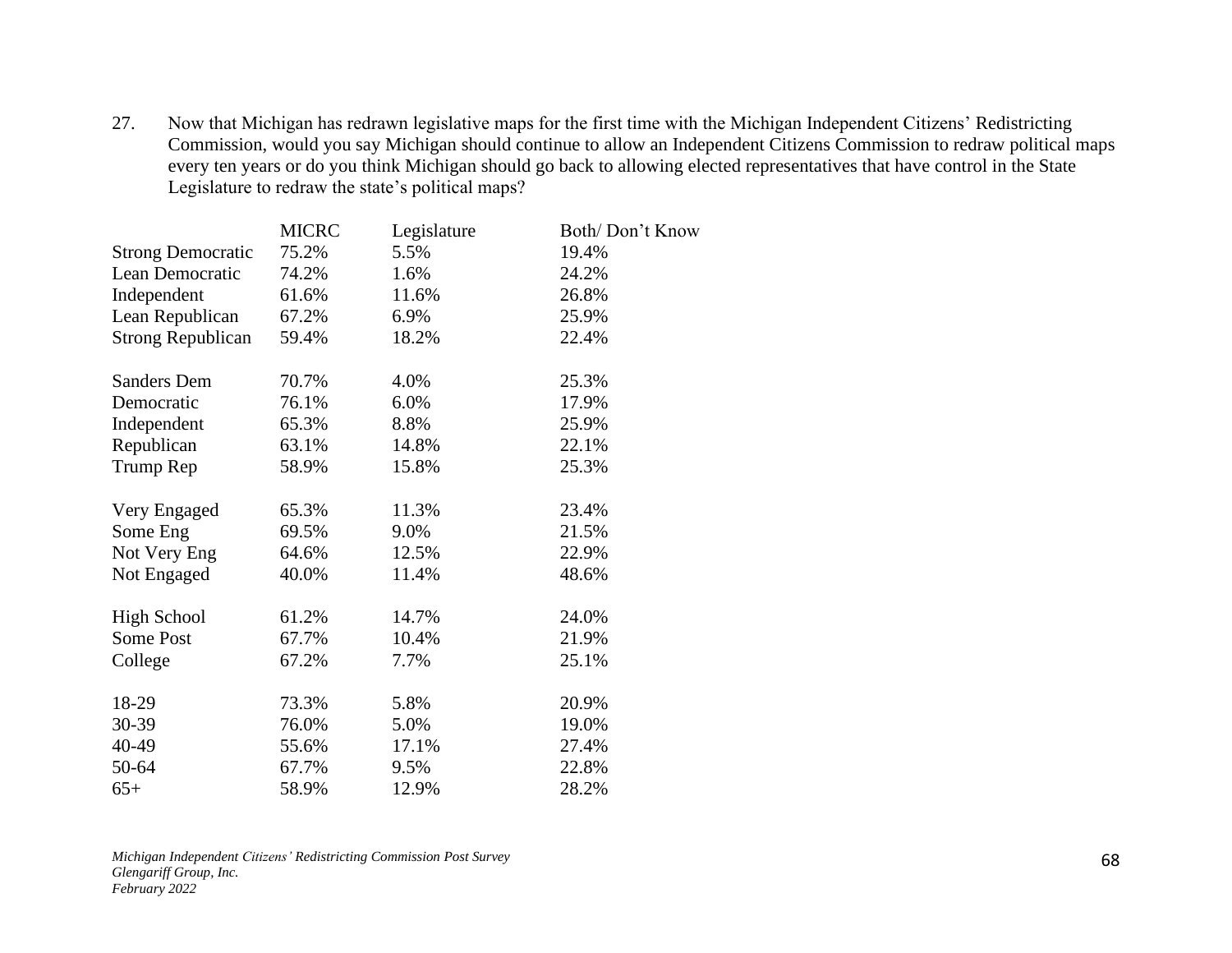| Male           | 70.4% | 10.5% | 19.1% |
|----------------|-------|-------|-------|
| Female         | 60.8% | 9.6%  | 29.6% |
|                |       |       |       |
| 1              | 77.8% | 8.3%  | 13.9% |
| 2              | 65.1% | 7.0%  | 27.9% |
| 3              | 65.9% | 9.1%  | 25.0% |
| $\overline{4}$ | 70.7% | 9.8%  | 19.5% |
| 5              | 58.7% | 6.5%  | 34.8% |
| 6              | 72.7% | 11.4% | 15.9% |
| 7              | 67.5% | 15.0% | 17.5% |
| 8              | 74.5% | 0.0%  | 25.5% |
| 9              | 50.9% | 18.9% | 30.2% |
| 10             | 66.7% | 11.1% | 22.2% |
| 11             | 58.5% | 13.2% | 28.3% |
| 12             | 69.6% | 6.5%  | 23.9% |
| 13             | 62.5% | 3.1%  | 34.4% |
| 14             | 61.1% | 19.4% | 19.4% |
|                |       |       |       |
| Caucasian      | 68.0% | 9.6%  | 22.4% |
| African Amer   | 56.2% | 17.8% | 26.0% |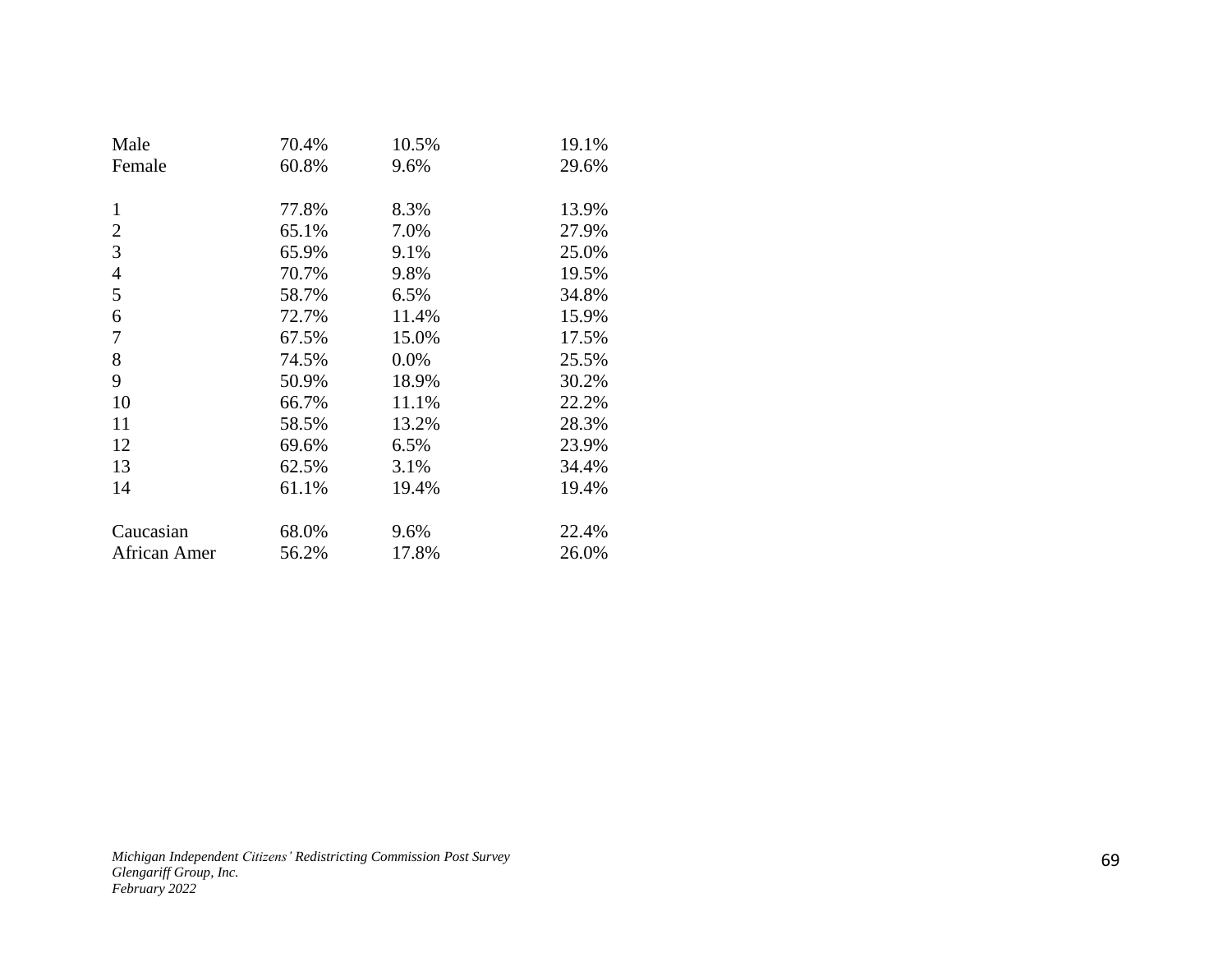## APPENDIX A: QUESTION 5/ WHAT HAVE YOU SEEN OR HEARD?

| AND WHAT HAVE YOU SEEN OR HEARD?                         | Number       | Percent  |
|----------------------------------------------------------|--------------|----------|
| I don't trust it.                                        | 1            | $0.5\%$  |
| Don't know.                                              | 28           | 13.3 %   |
| It's about the Gerrymandering process.                   | 3            | 1.4 %    |
| It would make it easier for Republican candidates.       | 1            | $0.5\%$  |
| It would be slanted for the more affluent.               | 1            | $0.5\%$  |
| I heard about drawing the boundaries and unfairness.     | 1            | $0.5\%$  |
| I'm informed and have seen the maps.                     | 1            | $0.5\%$  |
| I know they redrew the map and it was approved.          | $\mathbf{1}$ | $0.5\%$  |
| That there's a new commission.                           | $\mathbf{1}$ | $0.5\%$  |
| That they came up with a plan but many people are        |              |          |
| unhappy with it.                                         | $\mathbf{1}$ | $0.5 \%$ |
| It's happening.                                          | $\mathbf{1}$ | $0.5\%$  |
| The composition of people did change.                    | 1            | $0.5\%$  |
| Just that the commission exists.                         | $\mathbf{1}$ | $0.5\%$  |
| The redistricting process.                               | $\mathbf{1}$ | $0.5\%$  |
| They took an island and connected it with a township.    | $\mathbf{1}$ | $0.5 \%$ |
| Online on social media I saw there would be a            |              |          |
| committee.                                               | $\mathbf{1}$ | $0.5\%$  |
| I saw the drafts coming out and the lawsuits.            | 1            | $0.5\%$  |
| I heard about the issue in 2018 but not the latest news. | 1            | $0.5\%$  |
| That I don't agree with it.                              | $\mathbf{1}$ | $0.5\%$  |
| Exactly what you just said.                              | $\mathbf{1}$ | $0.5 \%$ |
| I saw something about it on the news.                    | $\mathbf{1}$ | $0.5 \%$ |
| They're biased by Democrats.                             | $\mathbf{1}$ | $0.5\%$  |
| I saw on the news that it was done.                      | $\mathbf{1}$ | $0.5 \%$ |
| I heard that it's been done.                             | $\mathbf{1}$ | $0.5\%$  |
| That it was redrawn or will be.                          | $\mathbf{1}$ | $0.5\%$  |
| People are upset about it.                               | 1            | $0.5\%$  |
| There's always renewed complaints of neighborhoods       |              |          |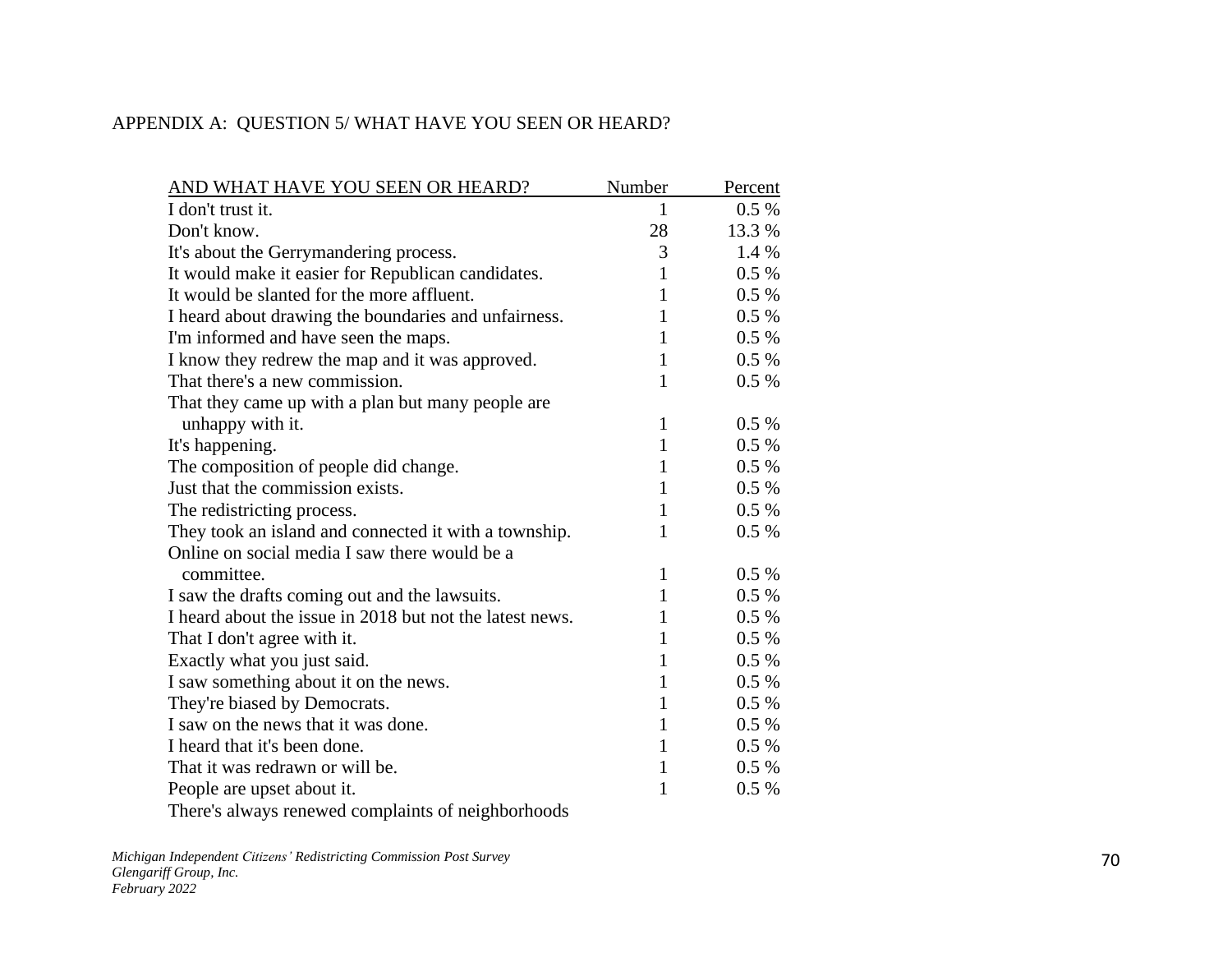| split up.                                              | $\mathbf{1}$   | 0.5%      |
|--------------------------------------------------------|----------------|-----------|
| I heard some people aren't happy with it.              | 1              | 0.5 %     |
| Demographics are important.                            | $\mathbf{1}$   | 0.5 %     |
| It's comprised of citizens.                            | $\mathbf{1}$   | $0.5\%$   |
| The proposal about the make up of the commission.      | 1              | $0.5\%$   |
| My husband applied to be one.                          | 1              | $0.5\ \%$ |
| They want to redraw the boundaries.                    | $\mathbf{1}$   | 0.5 %     |
| I've talked to people who applied for it.              | 1              | $0.5\%$   |
| I read a couple of news articles, can't remember what  |                |           |
| they said.                                             | $\mathbf{1}$   | 0.5 %     |
| The map showed that the whole west/southwest regions   |                |           |
| of Michigan was Republican which is totally out of     |                |           |
| whack.                                                 | $\mathbf{1}$   | 0.5%      |
| I applied but didn't get accepted.                     | $\mathbf{1}$   | $0.5\ \%$ |
| They mentioned it on NPR.                              | $\mathbf{1}$   | $0.5\%$   |
| I saw the app and remembered I voted for it.           | 1              | $0.5\%$   |
| I saw when they delivered a report of the maps and the |                |           |
| controversy around them.                               | $\mathbf{1}$   | 0.5 %     |
| I heard about the ballot issue.                        | $\mathbf{1}$   | $0.5\%$   |
| Last year there was something on the news but I can't  |                |           |
| remember what.                                         | $\mathbf{1}$   | 0.5 %     |
| There's a lot of discussion about it on the news and   |                |           |
| people feel good about the maps.                       | 1              | $0.5\%$   |
| People think it will cause problems.                   | $\overline{2}$ | 0.9%      |
| I know about the redistricting by the citizens         |                |           |
| commission.                                            | $\mathbf{1}$   | $0.5\%$   |
| I just heard about it.                                 | $\overline{2}$ | 0.9%      |
| There's an issue now because they're not on time.      | $\mathbf{1}$   | $0.5\%$   |
| The controversies that have cropped up.                | 1              | $0.5\%$   |
| On the news the districts were redrawn, some people    |                |           |
| think it's unfair to minorities.                       | $\mathbf{1}$   | $0.5\%$   |
| The redistricting process was in the newspaper and the |                |           |
| 13 citizens that it was made up of.                    | $\mathbf{1}$   | 0.5%      |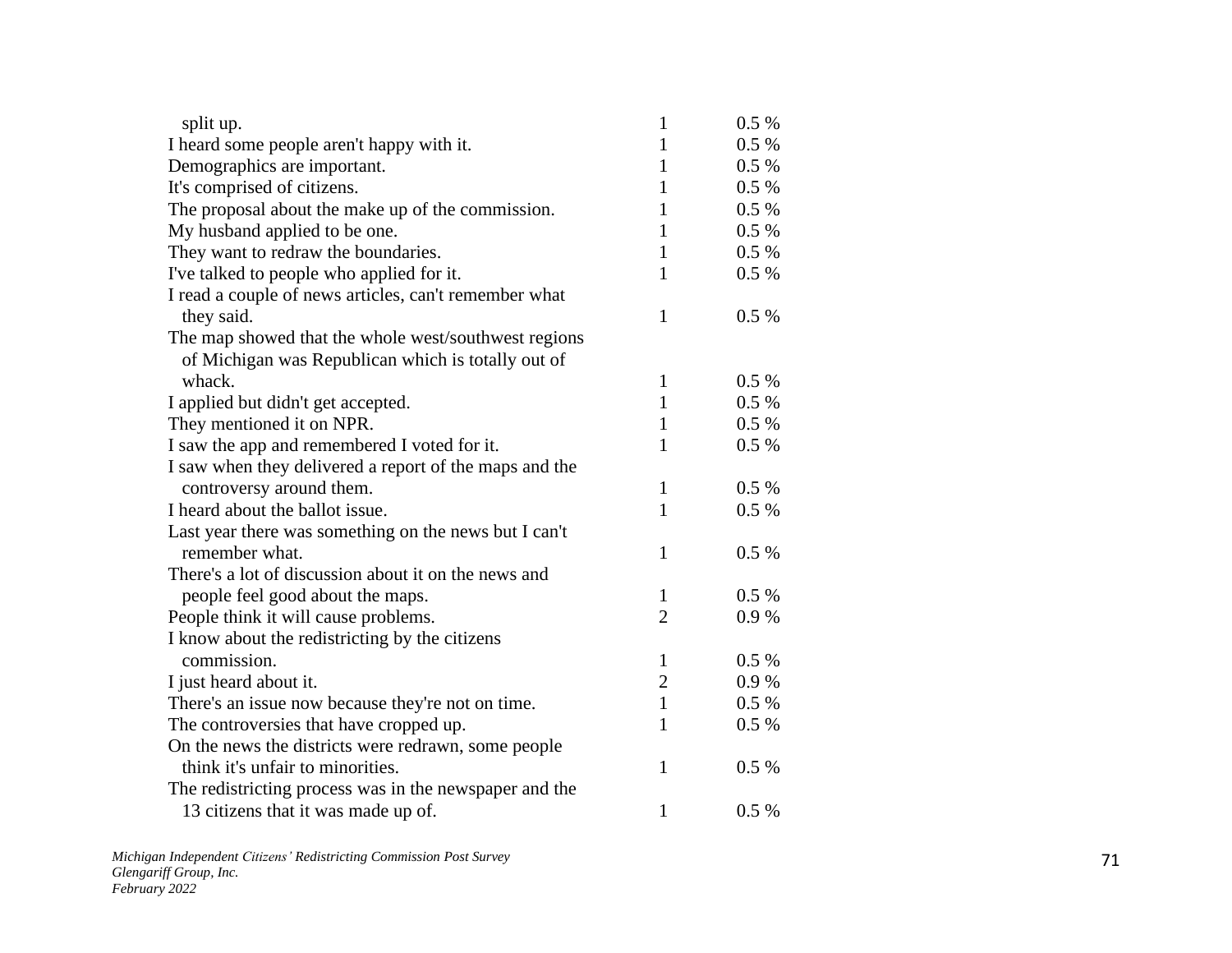| I knew the redistricting was happening, not about the      |              |         |
|------------------------------------------------------------|--------------|---------|
| committee.                                                 | $\mathbf{1}$ | $0.5\%$ |
| They're sharing how they're redistricting.                 | $\mathbf{1}$ | $0.5\%$ |
| I heard about it having some Republicans, some             |              |         |
| Democrats, and some Independents.                          | $\mathbf{1}$ | 0.5%    |
| On the ballot.                                             | $\mathbf{1}$ | $0.5\%$ |
| I received mail about it.                                  | $\mathbf{1}$ | $0.5\%$ |
| I've seen an article on Reddit that applications were      |              |         |
| being put in.                                              | $\mathbf{1}$ | 0.5 %   |
| They were creating the commission.                         | $\mathbf{1}$ | $0.5\%$ |
| I heard it passed.                                         | $\mathbf{1}$ | 0.5 %   |
| I watched and read about redistricting online.             | $\mathbf{1}$ | $0.5\%$ |
| It's about redistricting.                                  | $\mathbf{1}$ | $0.5\%$ |
| There has been controversy on whether or not it's a non    |              |         |
| balanced committee.                                        | 1            | 0.5%    |
| It's independent with people from both sides of the        |              |         |
| party.                                                     | $\mathbf{2}$ | 0.9%    |
| I've seen the maps online.                                 | $\mathbf{1}$ | 0.5%    |
| Local representative no longer living in district because  |              |         |
| of redistricting.                                          | $\mathbf{1}$ | $0.5\%$ |
| Advertising for their meetings in the area.                | $\mathbf{1}$ | $0.5\%$ |
| That they were the new way of redistricting.               | $\mathbf{1}$ | $0.5\%$ |
| It's not fair.                                             | $\mathbf{1}$ | 0.5 %   |
| That it was going to be redistricted.                      | $\mathbf{1}$ | 0.5 %   |
| They're trying to stop the confirmed districting in place. | $\mathbf{1}$ | $0.5\%$ |
| I heard they lean more Democrat.                           | $\mathbf{1}$ | $0.5\%$ |
| They're controversial.                                     | $\mathbf{1}$ | 0.5 %   |
| That they would organize a commission.                     | $\mathbf{1}$ | 0.5 %   |
| The redrawing of lines of the districts.                   | 1            | 0.5 %   |
| I've applied and I've heard the map is now being           |              |         |
| challenged.                                                | 1            | 0.5%    |
| They've come up with a plan and the map is being           |              |         |
| challenged.                                                | $\mathbf{1}$ | 0.5%    |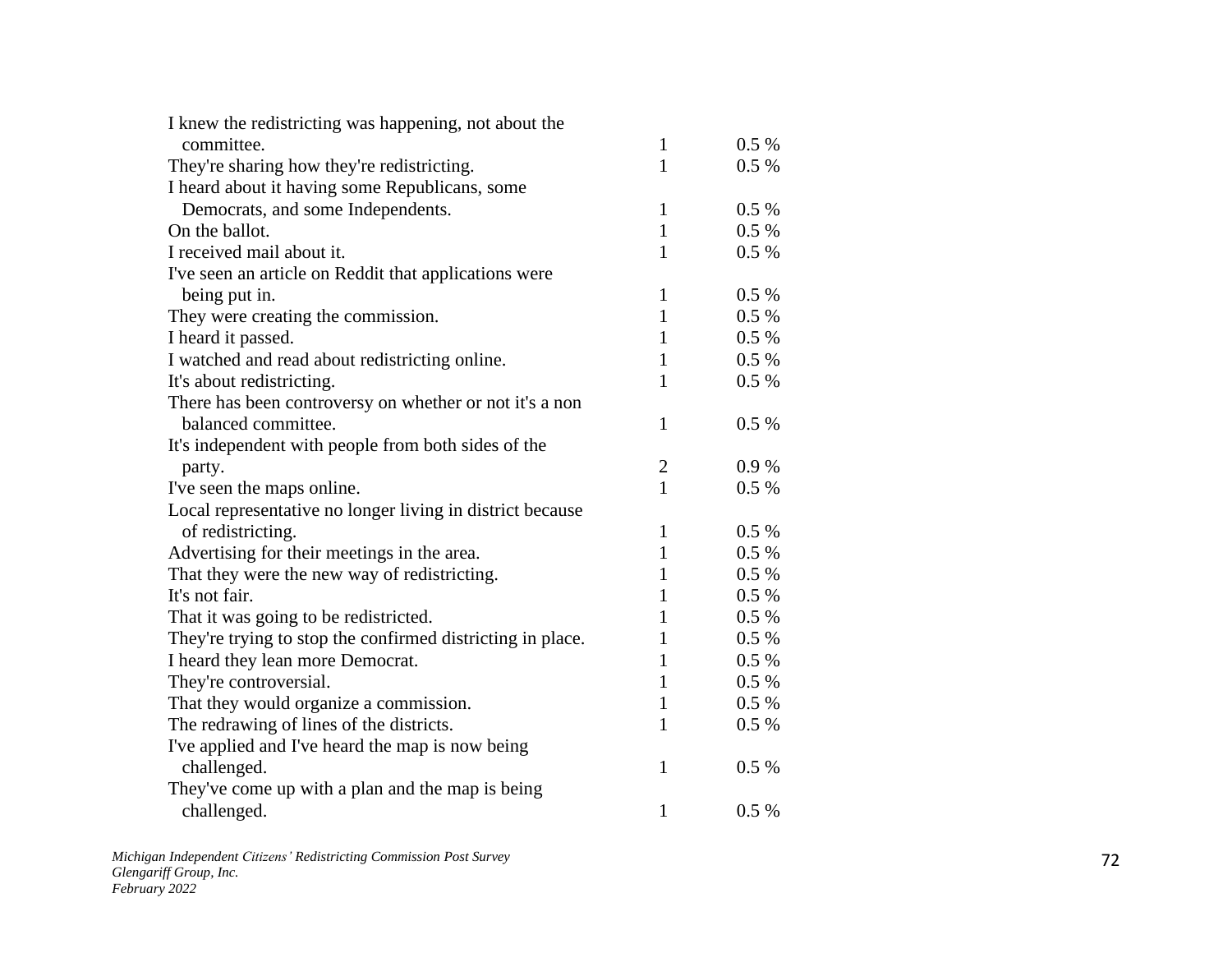| They were redrawing the maps that were Republican      |                |       |
|--------------------------------------------------------|----------------|-------|
| favored, it wasn't fair before, now it is.             | $\overline{4}$ | 1.9%  |
| There are still some people who are unhappy with the   |                |       |
| results.                                               | 1              | 0.5%  |
| The Republicans say they did a bad job and the         |                |       |
| Democrats said a good job.                             | $\overline{2}$ | 0.9%  |
| Some people believe it was done in an unfair manner.   | $\mathbf{1}$   | 0.5%  |
| I heard about the redistricting plan.                  | $\overline{2}$ | 0.9%  |
| When the application for redistricting came about.     | $\overline{2}$ | 0.9%  |
| That new boundaries have been set.                     | $\mathbf{1}$   | 0.5%  |
| A lawsuit against the redistricting process.           | $\mathbf{1}$   | 0.5%  |
| They're protecting us from gerrymandering.             | 1              | 0.5 % |
| The newly proposed districts.                          | $\mathbf{1}$   | 0.5 % |
| I've heard they changed districts.                     | $\overline{2}$ | 0.9%  |
| Just that they exist.                                  | $\mathbf{1}$   | 0.5%  |
| Lawsuits were filed in dissatisfaction with the maps.  | $\overline{2}$ | 0.9%  |
| One of our representatives will be affected by the new |                |       |
| change.                                                | 1              | 0.5%  |
| Only aware that the commission was formed.             | 1              | 0.5%  |
| They were debating about the redistricting process.    | $\overline{2}$ | 0.9 % |
| That the law was going to change.                      | 1              | 0.5%  |
| I heard about the boundaries.                          | 1              | 0.5%  |
| I work in city government and I'm aware of the process |                |       |
| and pushback from people about it.                     | $\overline{2}$ | 0.9%  |
| I just heard some local information.                   | 1              | 0.5%  |
| They redid the map so it isn't so janky.               | $\mathbf{1}$   | 0.5%  |
| That they would stop Gerrymandering.                   | $\mathbf{1}$   | 0.5 % |
| They were the people selected to do the redistricting. | 1              | 0.5%  |
| I heard they made a decision to go forward with that.  | 1              | 0.5 % |
| Refused.                                               | 1              | 0.5%  |
| They've redrawn lines.                                 | $\mathbf{2}$   | 0.9%  |
| Something on the news.                                 | $\mathbf{1}$   | 0.5 % |
| We'll see more libertarians.                           | $\mathbf{1}$   | 0.5%  |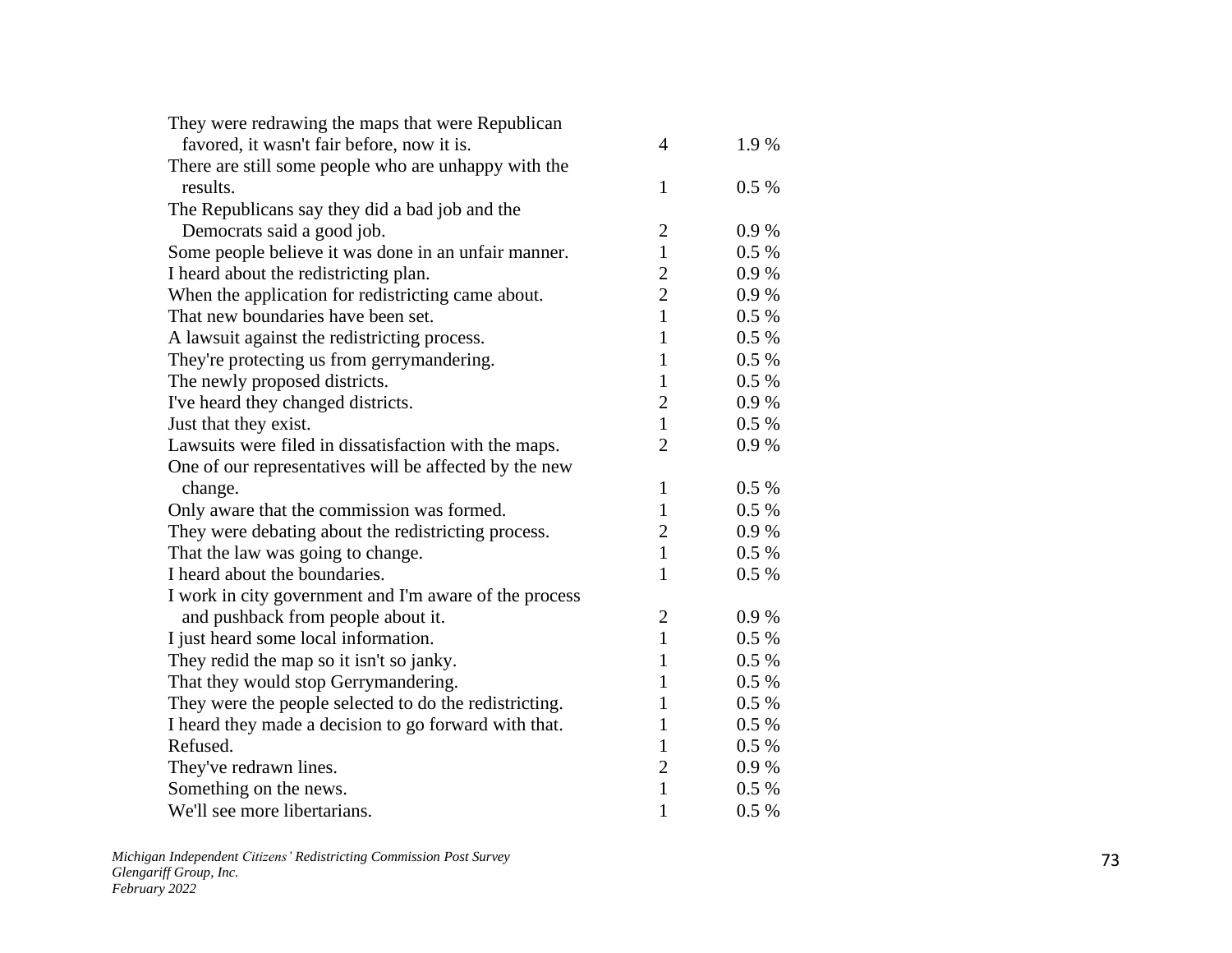| I heard something on the news.                            | $\mathbf{2}$   | 0.9%     |
|-----------------------------------------------------------|----------------|----------|
| It's been on the news.                                    | $\mathbf{1}$   | $0.5\%$  |
| I'm aware of it.                                          | $\mathbf{1}$   | $0.5 \%$ |
| Podcast.                                                  | $\mathbf{1}$   | $0.5\%$  |
| That the Democrats aren't happy with it.                  | $\overline{2}$ | 0.9%     |
| There was a problem not letting African Americans         |                |          |
| have enough say in Detroit.                               | $\overline{2}$ | 0.9%     |
| They're redoing districts.                                | $\mathbf{1}$   | $0.5\%$  |
| Their new plan is being contested in court.               | $\mathbf{1}$   | $0.5 \%$ |
| We notarized the paperwork.                               | $\mathbf{1}$   | $0.5\%$  |
| I've been sent emails to open invitations to be a part of |                |          |
| the commission.                                           | 1              | $0.5\%$  |
| The process was under way and they were in the            |                |          |
| process of gathering the people they needed to proceed.   | $\mathbf{1}$   | $0.5\%$  |
| Researched the proposal personally for information.       | 1              | $0.5\%$  |
| That it passed, some people thought it needed to be       |                |          |
| redrawn.                                                  | $\mathbf{1}$   | $0.5\%$  |
| The process of the changing of district lines.            | $\overline{2}$ | 0.9%     |
| The progress and what's going on currently with the       |                |          |
| maps.                                                     | $\overline{c}$ | 0.9%     |
| Everyone who redistricts fails.                           | $\mathbf{1}$   | $0.5\%$  |
| Looked into it to try to get involved but I didn't pursue |                |          |
| it.                                                       | $\mathbf{1}$   | $0.5\%$  |
| Nothing since last year.                                  | $\mathbf{1}$   | 0.5 %    |
| I know that they have met and that it's supposedly bi-    |                |          |
| partisan.                                                 | $\mathbf{1}$   | $0.5\%$  |
| I actually submitted an application to be considered to   |                |          |
| be on the commission and I kept an eye on them            |                |          |
| throughout the redistricting process.                     | 1              | $0.5\%$  |
| They're redistricting.                                    | $\mathbf{1}$   | $0.5 \%$ |
| It's very vague, just that they were doing something.     | 1              | 0.5 %    |
| Why the districts cut into cities and more conservative   |                |          |
| people are unfairly represented.                          | 1              | 0.5%     |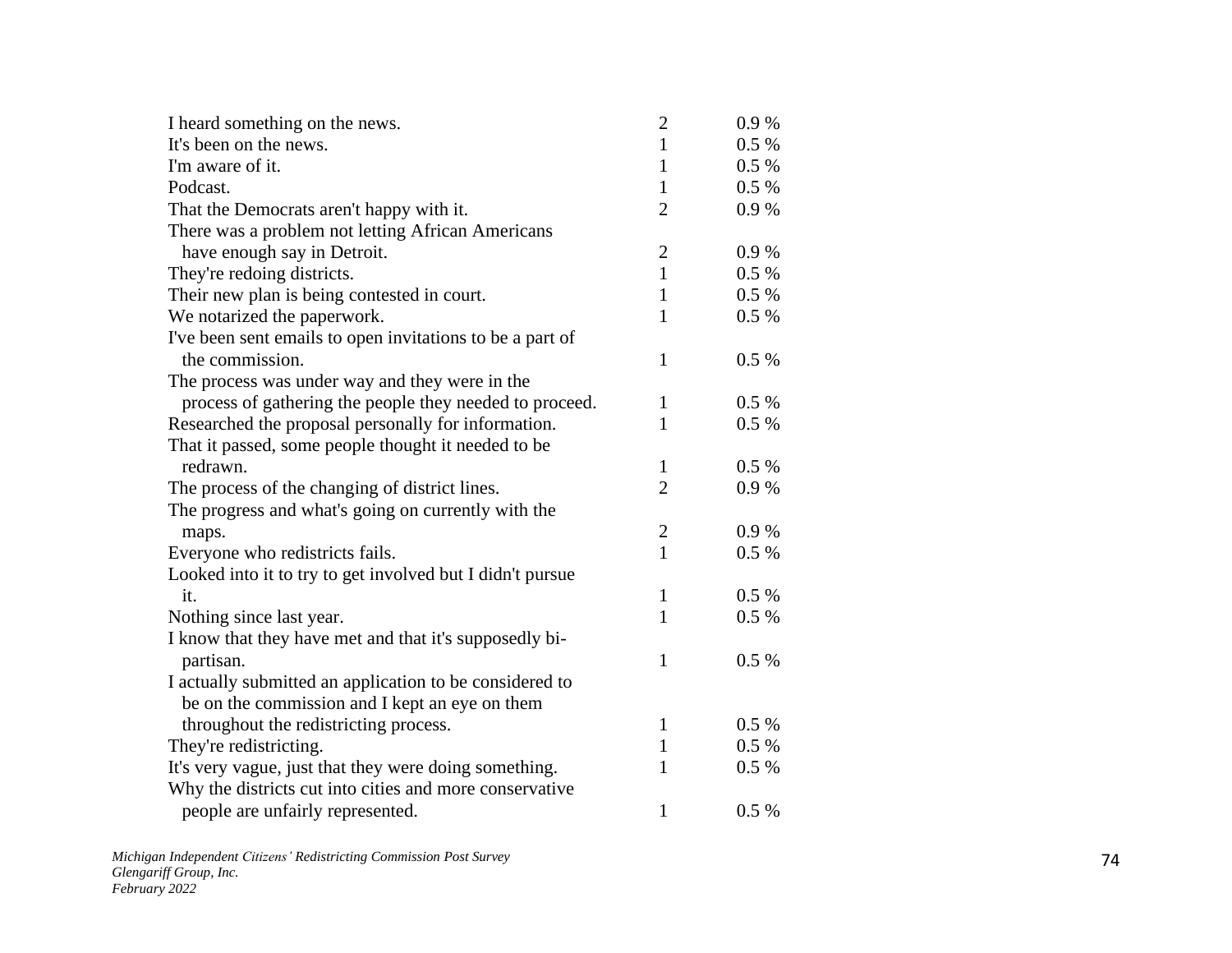| Reporting on the radio.                                   | $\mathbf{1}$   | 0.5 %   |
|-----------------------------------------------------------|----------------|---------|
| I saw one Facebook commercial about it and that's it.     | 1              | 0.5 %   |
| Republicans took over a couple of districts so it         |                |         |
| benefited them.                                           | $\mathbf{1}$   | 0.5%    |
| I just heard about the redistricting.                     | $\mathbf{1}$   | 0.5%    |
| The Detroit area was having controversy over the          |                |         |
| districts.                                                | $\mathbf{1}$   | 0.5%    |
| The new maps that came out recently.                      | $\mathbf{1}$   | 0.5 %   |
| It's well balanced.                                       | $\mathbf{1}$   | 0.5%    |
| I read an article presented by U of M to help select      |                |         |
| members of the commission.                                | $\mathbf{1}$   | 0.5 %   |
| Some of the rules that are suggested are way out of line. | $\mathbf{1}$   | 0.5 %   |
| That they existed.                                        | $\overline{2}$ | 0.9%    |
| I know they have redrawn them.                            | $\mathbf{1}$   | $0.5\%$ |
| It will be redone.                                        | $\mathbf{1}$   | $0.5\%$ |
| I've seen a little about the committee and how it's made  |                |         |
| up.                                                       | $\mathbf{1}$   | $0.5\%$ |
| I've heard about the boundaries that's it.                | $\mathbf{1}$   | $0.5\%$ |
| They're redoing our districts.                            | $\mathbf{1}$   | $0.5\%$ |
| Something about being tied up in the courts.              | $\overline{2}$ | 0.9 %   |
| I've seen a couple posts on Facebook from friends who     |                |         |
| are against gerrymandering about redistricting.           | $\mathbf{1}$   | 0.5 %   |
| It's diverse to make it fair for everybody.               | $\mathbf{2}$   | 0.9%    |
| I heard about them redrawing the boundaries.              | $\mathbf{1}$   | 0.5%    |
| They came to our committee and did a presentation.        | $\mathbf{1}$   | $0.5\%$ |
| I voted on it.                                            | $\mathbf{1}$   | 0.5 %   |
| They had a committee of citizens coming together to       |                |         |
| draw the district lines.                                  | $\mathbf{2}$   | 0.9%    |
| Other people called to inform about it.                   | $\mathbf{1}$   | $0.5\%$ |
| I don't like state maps the way they were drawn.          | $\mathbf{1}$   | $0.5\%$ |
| My district got redistricted.                             | $\overline{2}$ | 0.9%    |
| Talk around the campus talking about redrawing the        |                |         |
| lines.                                                    | $\mathbf{1}$   | 0.5%    |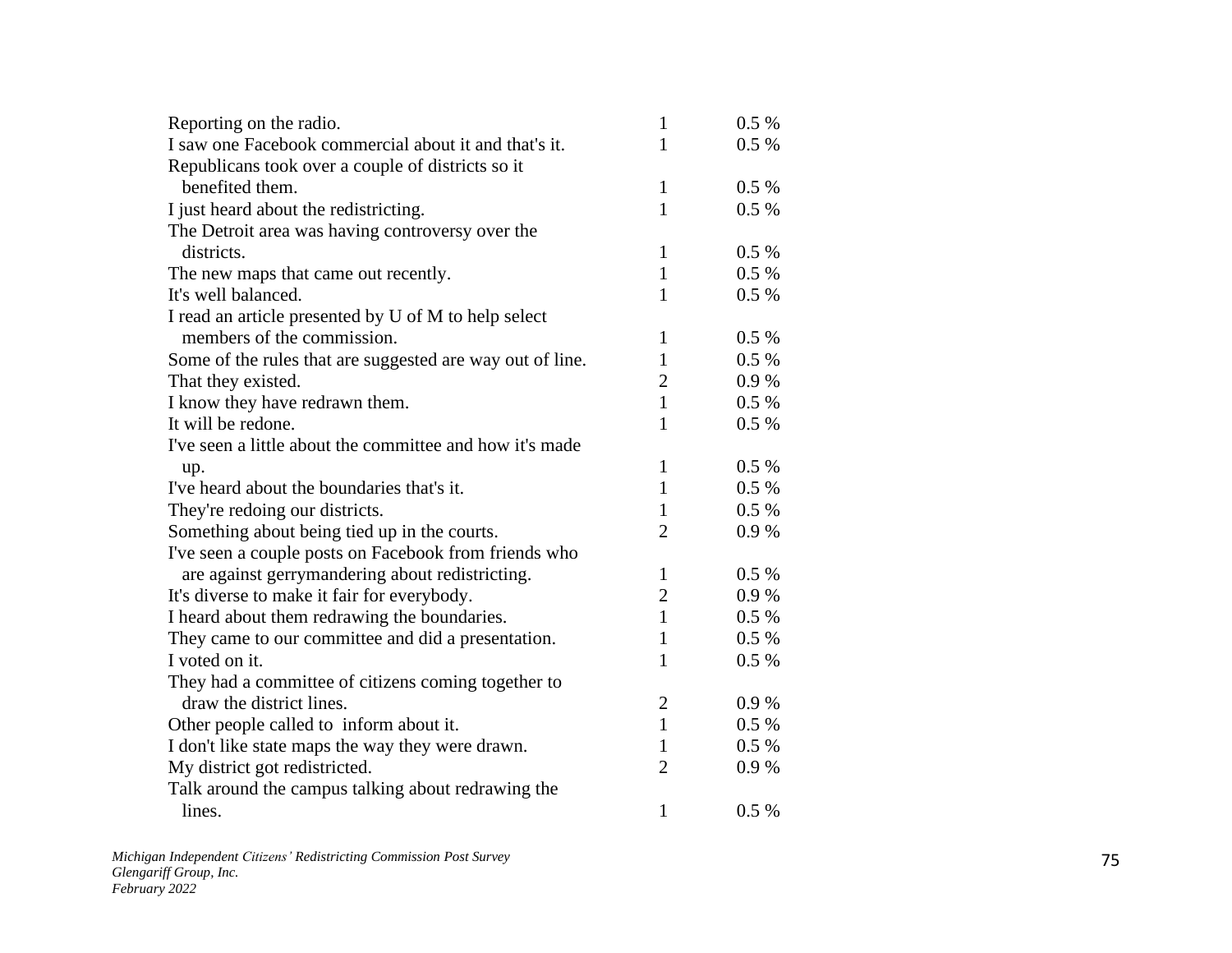| The committee has met and drawn the lines which     |     |           |
|-----------------------------------------------------|-----|-----------|
| caused controversy.                                 | 3   | $1.4\%$   |
| Conflict and discussion about unfair redistricting. |     | $0.5\%$   |
| That people didn't like the way they redrew it.     |     | $0.5\%$   |
| They've put Dearborn with Wayne county.             |     | $0.5\%$   |
| Total                                               | 211 | $100.0\%$ |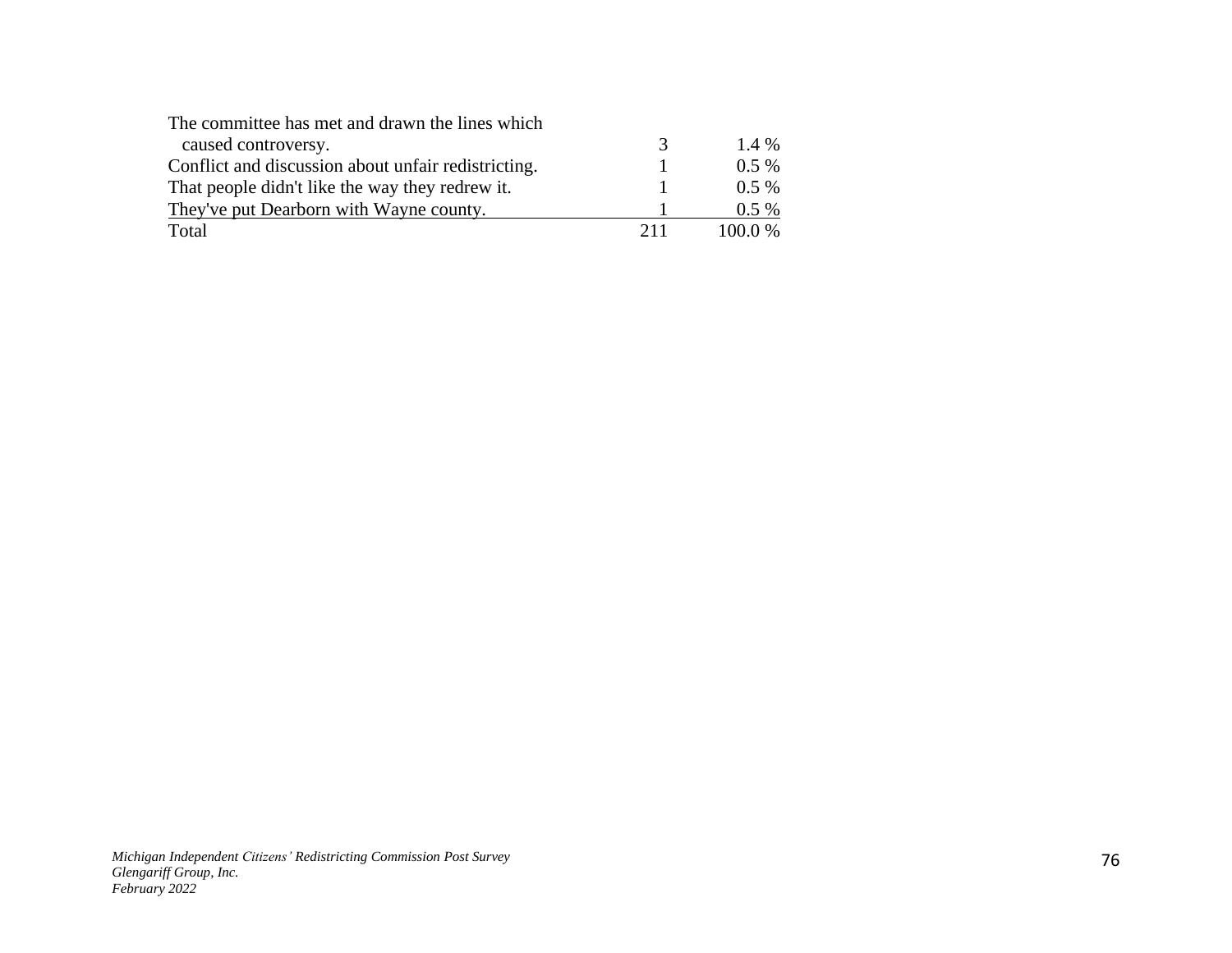### APPENDIX B: QUESTION 8/ WHY WAS YOUR OPINION POSITIVE?

| And why would you say your opinion is                        |                |         |
|--------------------------------------------------------------|----------------|---------|
| positive?                                                    | Number         | Percent |
| Sometimes change like that would be very good for all        |                |         |
| of us.                                                       | $\mathbf{1}$   | 1.1%    |
| Because it's a nonbiased board.                              | 1              | 1.1%    |
| The situation seems better in the hands of average           |                |         |
| citizens.                                                    | 1              | 1.1%    |
| They did it for the right reason.                            | $\mathbf{1}$   | 1.1 %   |
| It's important to have fair maps.                            | 1              | 1.1 %   |
| They're making progress.                                     | 1              | 1.1%    |
| Changes have been made.                                      | 1              | 1.1%    |
| An equal amount of representatives seems fair.               | 1              | 1.1 %   |
| I wasn't a fan of how districts were drawn the last 3        |                |         |
| decades.                                                     | 1              | 1.1%    |
| The old system was unfair and this effort was to fix it.     | $\mathbf{1}$   | 1.1 %   |
| I support it.                                                | 1              | 1.1%    |
| They could be unbiased by the left.                          | 1              | 1.1%    |
| They're trying to make things more fair.                     | 1              | $1.1\%$ |
| It's important.                                              | $\overline{2}$ | 2.3 %   |
| The lines are being drawn more equitably.                    | 1              | 1.1%    |
| They did a good job, it's more accurate.                     | 1              | 1.1%    |
| The whole process needs to be more independent.              | 1              | 1.1%    |
| Redrawing of districts they've done is good.                 | 1              | 1.1 %   |
| It's a fair way to draw the districts and not leave it up to |                |         |
| the politicians.                                             | 1              | 1.1 %   |
| They have done what the voters want.                         | 1              | 1.1 %   |
| It's is more fairly comprised now.                           | $\overline{c}$ | 2.3 %   |
| Change isn't necessarily bad and this might be positive.     | 1              | 1.1 %   |
| It's better than the alternative.                            | 1              | 1.1%    |
| It's a non-biased point of view.                             | 1              | $1.1\%$ |
| It's giving everyone an opportunity to vote.                 | 1              | 1.1 %   |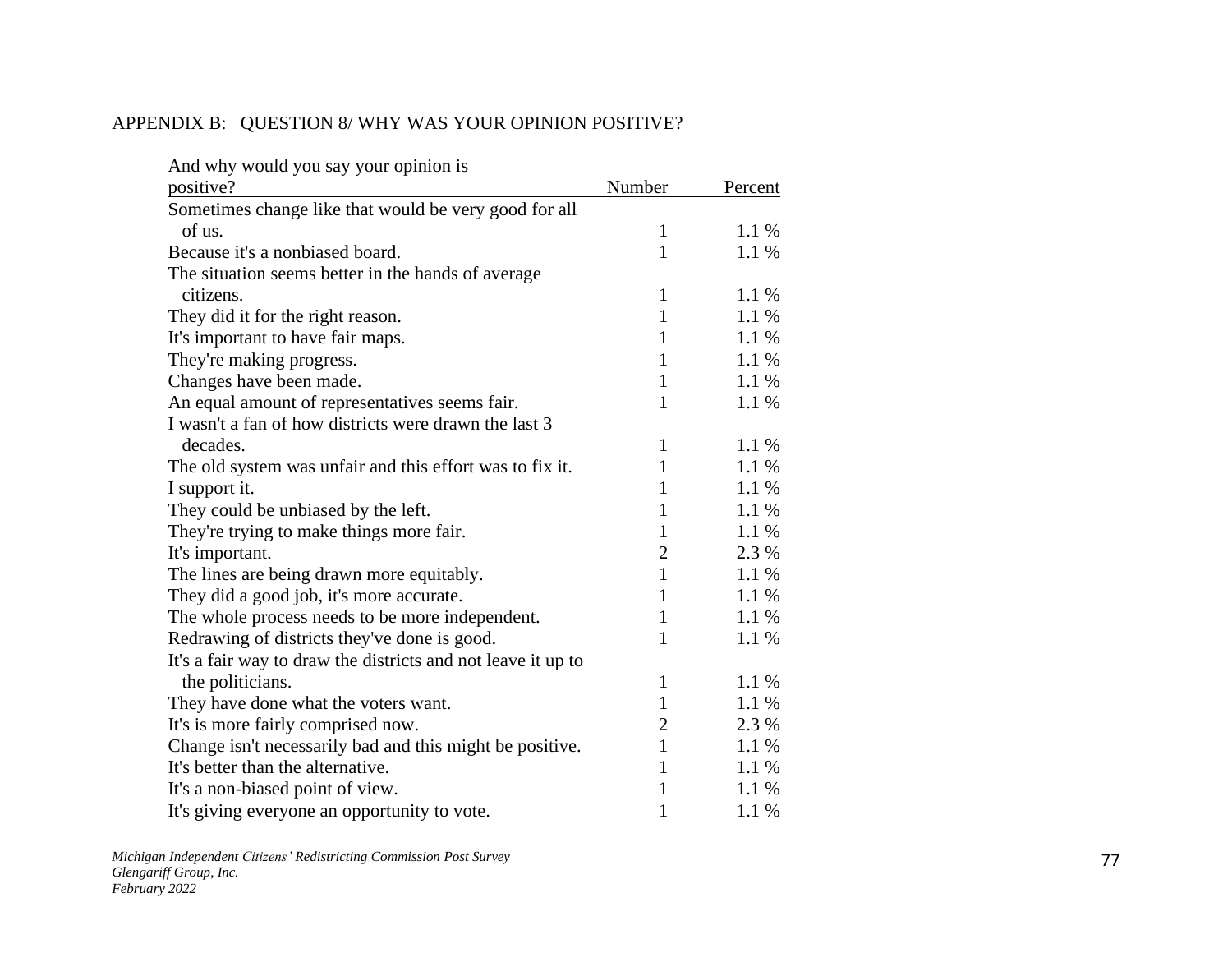| It's important for people to have the independence.      | $\mathbf{1}$   | 1.1 % |
|----------------------------------------------------------|----------------|-------|
| This is the only way to get away from gerrymandering.    | 1              | 1.1 % |
| Gerrymandering and swaying voting districts is the       |                |       |
| worst thing we can do.                                   | $\mathbf{1}$   | 1.1%  |
| To get rid of gerrymandering.                            | $\mathbf{1}$   | 1.1 % |
| You have to keep doing things to make the system         |                |       |
| better and this is 1 way how.                            | 1              | 1.1 % |
| The citizens do a better job than Republicans in the     |                |       |
| Legislature.                                             | 1              | 1.1 % |
| Don't know.                                              | $\overline{4}$ | 4.5 % |
| I like the work they've done.                            | 1              | 1.1 % |
| Some things need changes.                                | $\mathbf{1}$   | 1.1 % |
| It will represent more people accurately.                | 1              | 1.1%  |
| It's set up to be a lot more fair.                       | 1              | 1.1 % |
| It should be balanced and more fair, this will keep it   |                |       |
| unbiased.                                                | $\mathbf{1}$   | 1.1 % |
| Equal representation from everyone.                      | 1              | 1.1%  |
| It's important to get the voice of the people.           | 1              | 1.1 % |
| It's way better than having one party draw the map.      | 1              | 1.1 % |
| It's a balanced group, fairly neutral.                   | 1              | 1.1%  |
| It shows the citizens have a voice.                      | $\mathbf{1}$   | 1.1%  |
| The maps weren't fair before.                            | $\overline{4}$ | 4.5 % |
| It's made up of people from different parties to keep it |                |       |
| neutral.                                                 | 1              | 1.1 % |
| It's better left to the citizens.                        | $\mathbf{1}$   | 1.1 % |
| They're trying to make sure our elections are fair.      | 1              | 1.1%  |
| They're trying to do better by citizens.                 | $\mathbf{1}$   | 1.1 % |
| Stopping gerrymandering.                                 | 1              | 1.1 % |
| They're drawing power away from politicians and being    |                |       |
| nonpartisan.                                             | 1              | 1.1%  |
| The voters should have a say in districts.               | $\mathbf{1}$   | 1.1 % |
| It takes it out of the hands of the government so it can |                |       |
| be more balanced.                                        | $\overline{2}$ | 2.3 % |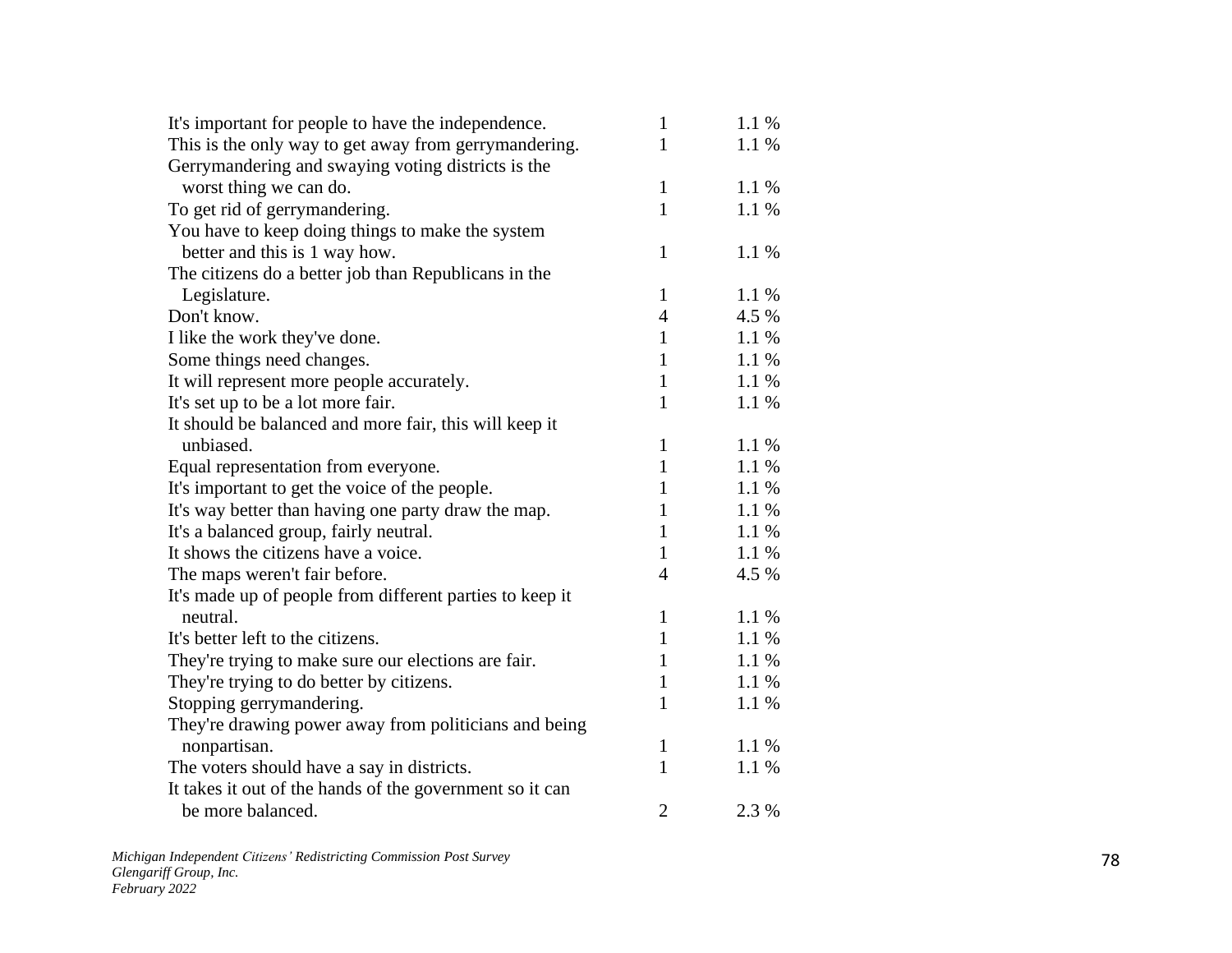| Refused.                                                        | $\mathbf{1}$   | 1.1 % |
|-----------------------------------------------------------------|----------------|-------|
| All of the changes to reduce previous gerrymandering.           | $\overline{c}$ | 2.3 % |
| It's a more impartial way to draw the districts.                | 1              | 1.1 % |
| They're very transparent with information making efforts        |                |       |
| to make it available to everyone.                               | $\overline{2}$ | 2.3 % |
| Partisanship has gone too far, a system to reflect all          |                |       |
| parties is what we need.                                        | $\mathbf{1}$   | 1.1 % |
| It's an important issues because of minorities being<br>served. | $\mathbf{1}$   | 1.1 % |
| People from different political parties are working             |                |       |
| together for a greater good.                                    | $\mathbf{1}$   | 1.1 % |
| Vast improvement over the old system giving voice to            |                |       |
| citizens.                                                       | $\mathbf{1}$   | 1.1%  |
| A lot of people have moved to the suburbs and when it           |                |       |
| comes to getting state aid a lot of places have fallen          |                |       |
| short due to old boundaries.                                    | $\mathbf{1}$   | 1.1 % |
| I agree with the statistic models.                              | $\mathbf{1}$   | 1.1%  |
| It's a more fair way to draw districts.                         | $\mathbf{1}$   | 1.1 % |
| The objective is a more fair map and this is an                 |                |       |
| improvement on the system we used to have.                      | $\mathbf{1}$   | 1.1 % |
| The issue of gerrymandering.                                    | $\mathbf{1}$   | 1.1 % |
| Making everyone and all get their fair share.                   | $\mathbf{1}$   | 1.1 % |
| I'm against Gerrymandering.                                     | $\mathbf{1}$   | 1.1 % |
| The people should have a say.                                   | $\mathbf{1}$   | 1.1 % |
| The districting should represent the minority voices.           | $\mathbf{1}$   | 1.1 % |
| They did their job well.                                        | $\mathbf{1}$   | 1.1 % |
| It took control from the actual parties affiliation and         |                |       |
| gave it to the citizens.                                        | $\mathbf{1}$   | 1.1 % |
| It's better than what it was before.                            | $\mathbf{1}$   | 1.1 % |
| The redistricting is necessary and I approve of how the         |                |       |
| commission was put together.                                    | $\overline{2}$ | 2.3 % |
| People in congress should stay out of it because they           |                |       |
| tamper with is and the committee is a good way to               |                |       |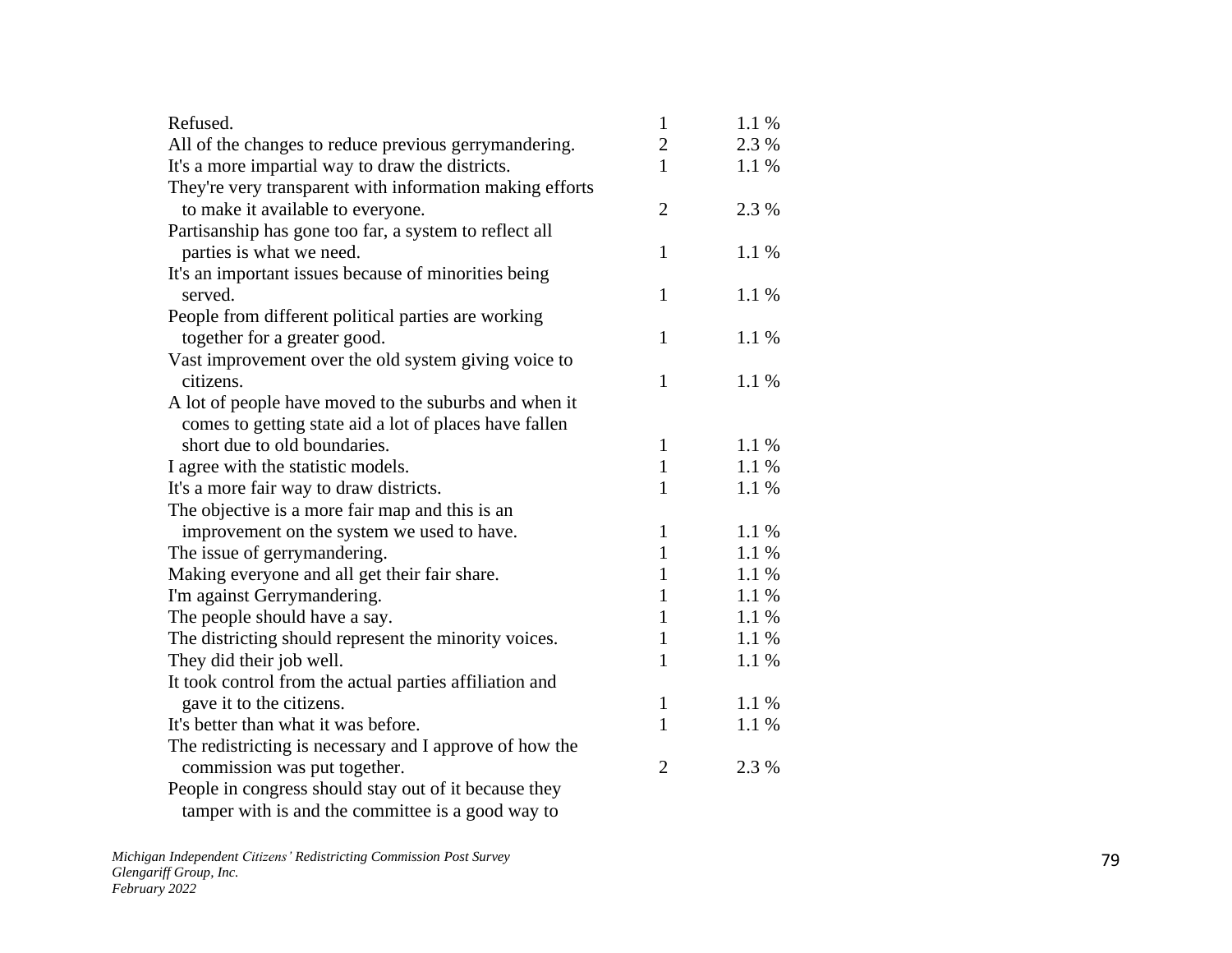| address it.                         |    | 3.4 %     |
|-------------------------------------|----|-----------|
| They're trying to protect our vote. |    | 1.1 %     |
| Total                               | 88 | $100.0\%$ |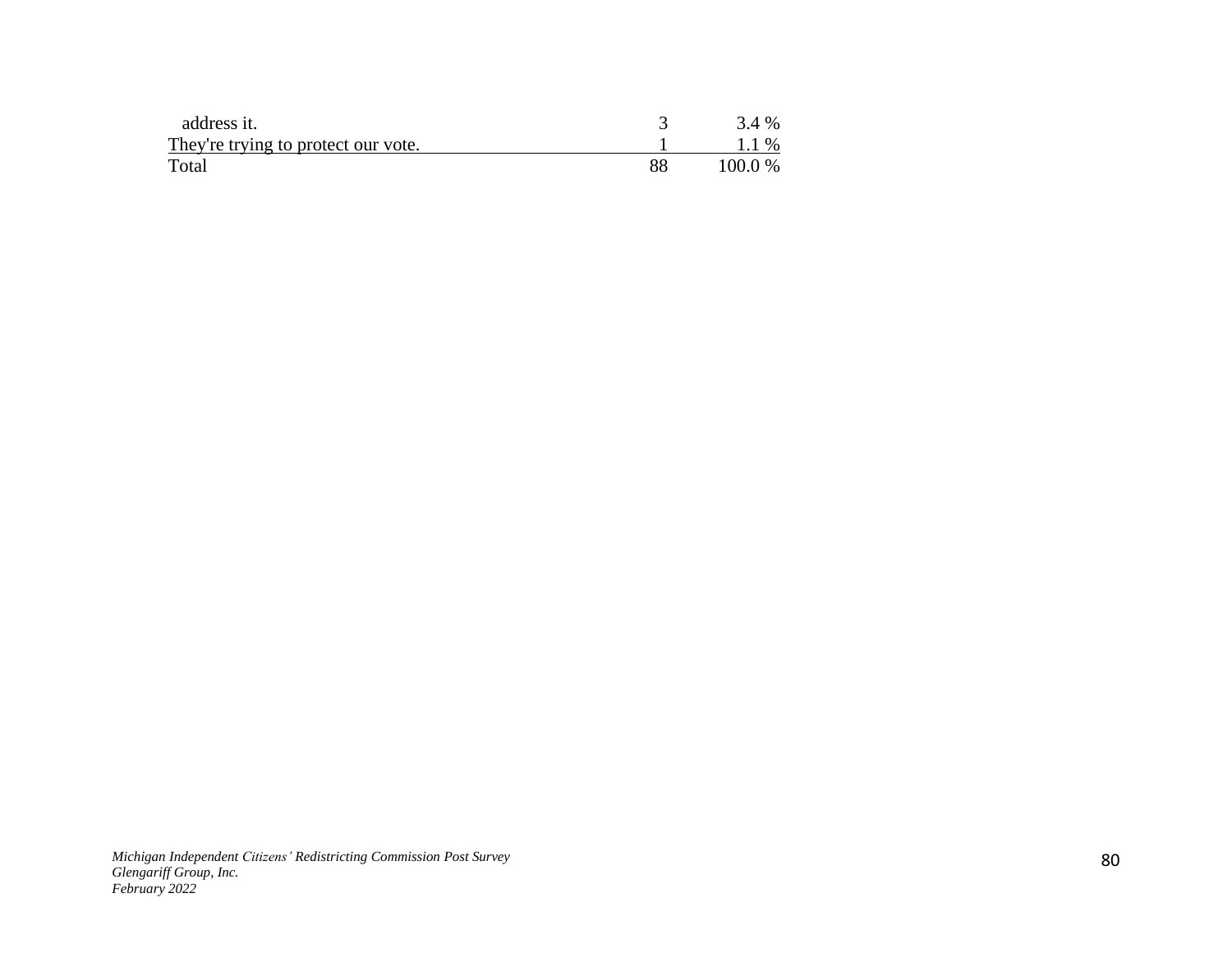# APPENDIX C: QUESTION 9/ WHY WAS YOUR OPINION NEGATIVE?

| And why would you say your opinion is                        |                |         |
|--------------------------------------------------------------|----------------|---------|
| negative?                                                    | Number         | Percent |
| I don't approve of the formation of the commission,          |                |         |
| nothing against the people on the commission just the        |                |         |
| commission itself.                                           | 1              | 3.2 %   |
| Refused.                                                     | $\overline{2}$ | 6.5%    |
| They redistricted Sugar Island and Sioux Township            |                |         |
| together.                                                    | $\mathbf{1}$   | 3.2 %   |
| I don't agree with changing things.                          | $\mathbf{1}$   | 3.2 %   |
| It's political garbage.                                      | $\mathbf{1}$   | 3.2 %   |
| It's just another organization that will steal funds and get |                |         |
| rich off of the people.                                      | $\mathbf{1}$   | 3.2 %   |
| The Democrats are trying to change it so it helps them.      | $\mathbf{1}$   | 3.2 %   |
| They made a problem where there wasn't one.                  | 1              | 3.2 %   |
| Because they haven't been able to execute their              |                |         |
| deadlines, they couldn't comply with basic requests.         | $\mathbf{1}$   | 3.2 %   |
| It puts a cap on the people who can vote.                    | $\mathbf{1}$   | 3.2 %   |
| It's a scam by politicians.                                  | 1              | 3.2 %   |
| It's not good for citizens who don't have enough             |                |         |
| experience.                                                  | $\mathbf{1}$   | 3.2 %   |
| They did it unfairly.                                        | $\mathbf{1}$   | 3.2 %   |
| It doesn't make sense, how it was redrawn.                   | $\mathbf{1}$   | 3.2 %   |
| It's not a non-biased commission.                            | $\mathbf{1}$   | 3.2 %   |
| I don't think we should redistrict.                          | $\mathbf{1}$   | 3.2 %   |
| Not a good enough selection of people.                       | $\mathbf{1}$   | 3.2 %   |
| Nobody can guarantee independency.                           | $\mathbf{1}$   | 3.2 %   |
| I don't trust that it's bipartisan, I think it will be       |                |         |
| Republican leaning and biased.                               | 1              | 3.2 %   |
| We're now cluttered with cities that have different views    |                |         |
| and religious beliefs, some will probably lose us reps       |                |         |
| that we like.                                                | $\mathbf{1}$   | 3.2 %   |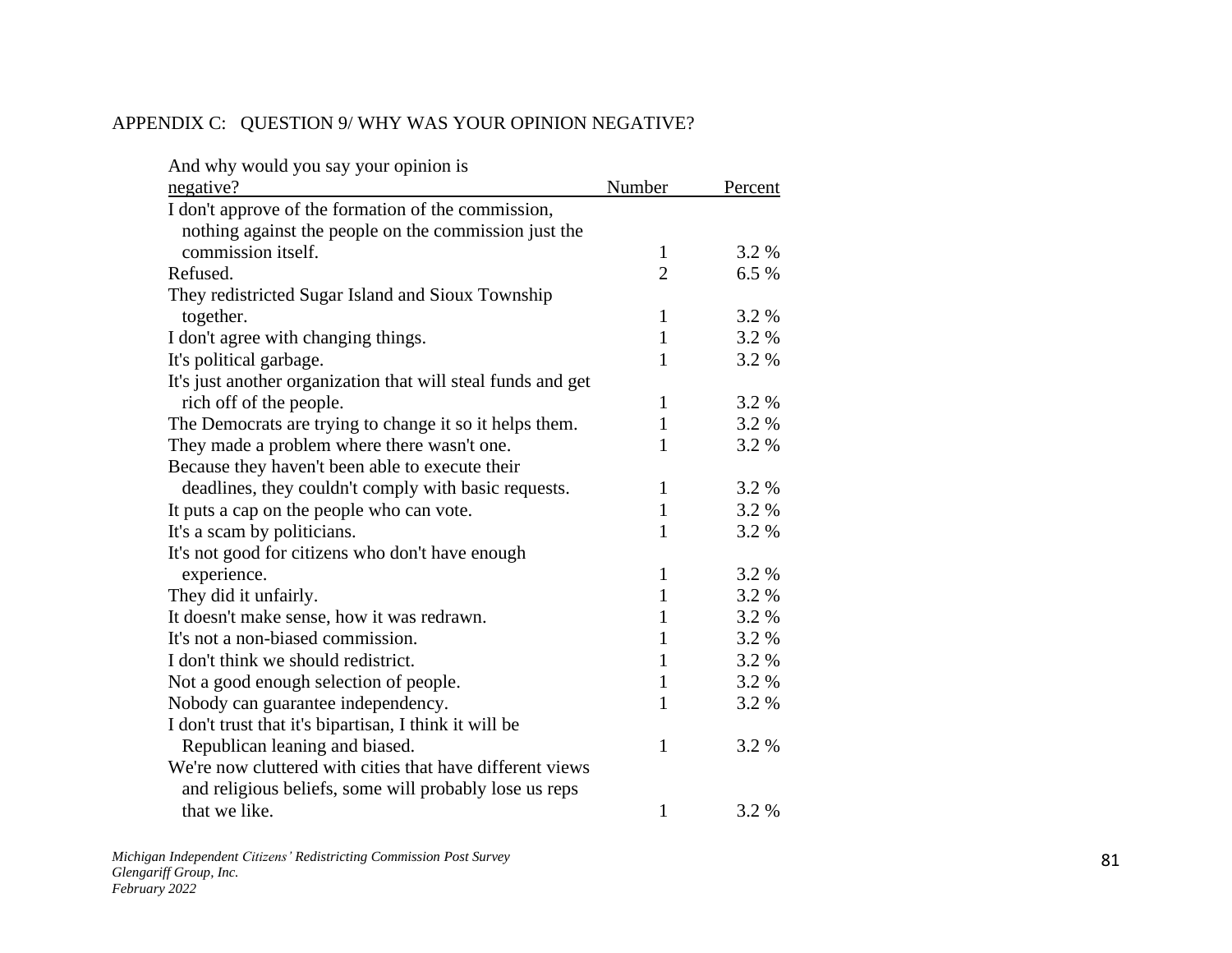| The way the lines are drawn doesn't seem to be fair. |                             | 6.5%    |
|------------------------------------------------------|-----------------------------|---------|
| I don't believe in the bill of the system.           |                             | 3.2 %   |
| There's too many complaints from people about it.    |                             | 3.2 %   |
| I don't like how they redrew the maps.               |                             | 3.2 %   |
| I think it's biased.                                 | $\mathcal{D}_{\mathcal{L}}$ | $6.5\%$ |
| It adversely affects Wayne County.                   |                             | 3.2 %   |
| It's a form of gerrymandering.                       |                             | 3.2 %   |
| They didn't draw the lines very well.                |                             | 3.2 %   |
| Total                                                | 31                          | 100.0%  |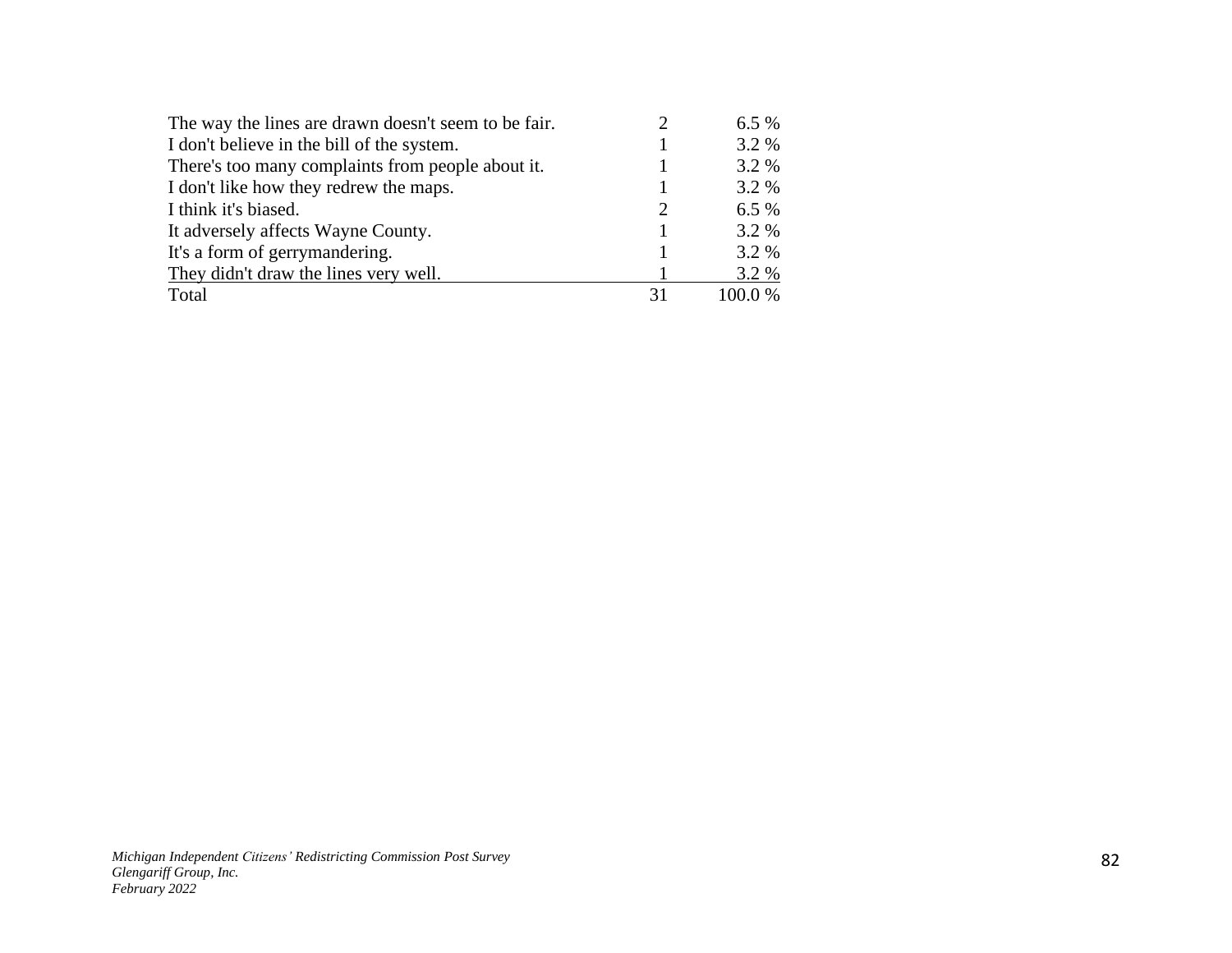## APPENDIX D: QUESTON 11/ WHY DO YOU APPROVE?

| And why do you approve of the job they                    |              |         |
|-----------------------------------------------------------|--------------|---------|
| have done?                                                | Number       | Percent |
| It's looking out for the well being of all people.        | 1            | 1.1 %   |
| They're doing their job to the best of their ability.     | $\mathbf{1}$ | 1.1 %   |
| So far they've done their goal.                           | $\mathbf{1}$ | 1.1 %   |
| Things change over the years.                             | 1            | 1.1 %   |
| They've deviated from corruption.                         | $\mathbf{1}$ | 1.1 %   |
| Seems like they did a fair job.                           | $\mathbf{1}$ | 1.1 %   |
| The maps are much more fair.                              | $\mathbf{1}$ | 1.1 %   |
| It was unfair before.                                     | $\mathbf{1}$ | 1.1%    |
| I agree with it.                                          | 1            | 1.1 %   |
| They're working to make things equal with the parties.    | $\mathbf{1}$ | 1.1 %   |
| Somebody had to do it.                                    | $\mathbf{1}$ | 1.1 %   |
| From the map, it's more equitable.                        | $\mathbf{1}$ | 1.1 %   |
| It was more fair and accurate.                            | $\mathbf{1}$ | 1.1 %   |
| It's needed and overdue.                                  | 1            | 1.1 %   |
| Don't know.                                               | 6            | 6.9%    |
| It has allowed a voice for voters to be involved.         | 1            | 1.1 %   |
| They're giving voters a chance to have input.             | $\mathbf{1}$ | 1.1 %   |
| They have a tough job but they're trying.                 | 1            | 1.1 %   |
| They're doing the job as tasked.                          | 1            | 1.1 %   |
| They worked hard to come up with a non-partisan way       |              |         |
| of redistricting.                                         | 1            | 1.1 %   |
| They laid it out well and haven't drawn the lines too out |              |         |
| of bounds.                                                | 1            | 1.1 %   |
| It's time we have some one who isn't either party to      |              |         |
| decide.                                                   | 1            | 1.1 %   |
| Seems like things are doing good.                         | 1            | 1.1 %   |
| We're still here and haven't been taken down.             | $\mathbf{1}$ | 1.1 %   |
| It seems to be going okay.                                | 1            | 1.1 %   |
| It's more fair.                                           | 1            | 1.1 %   |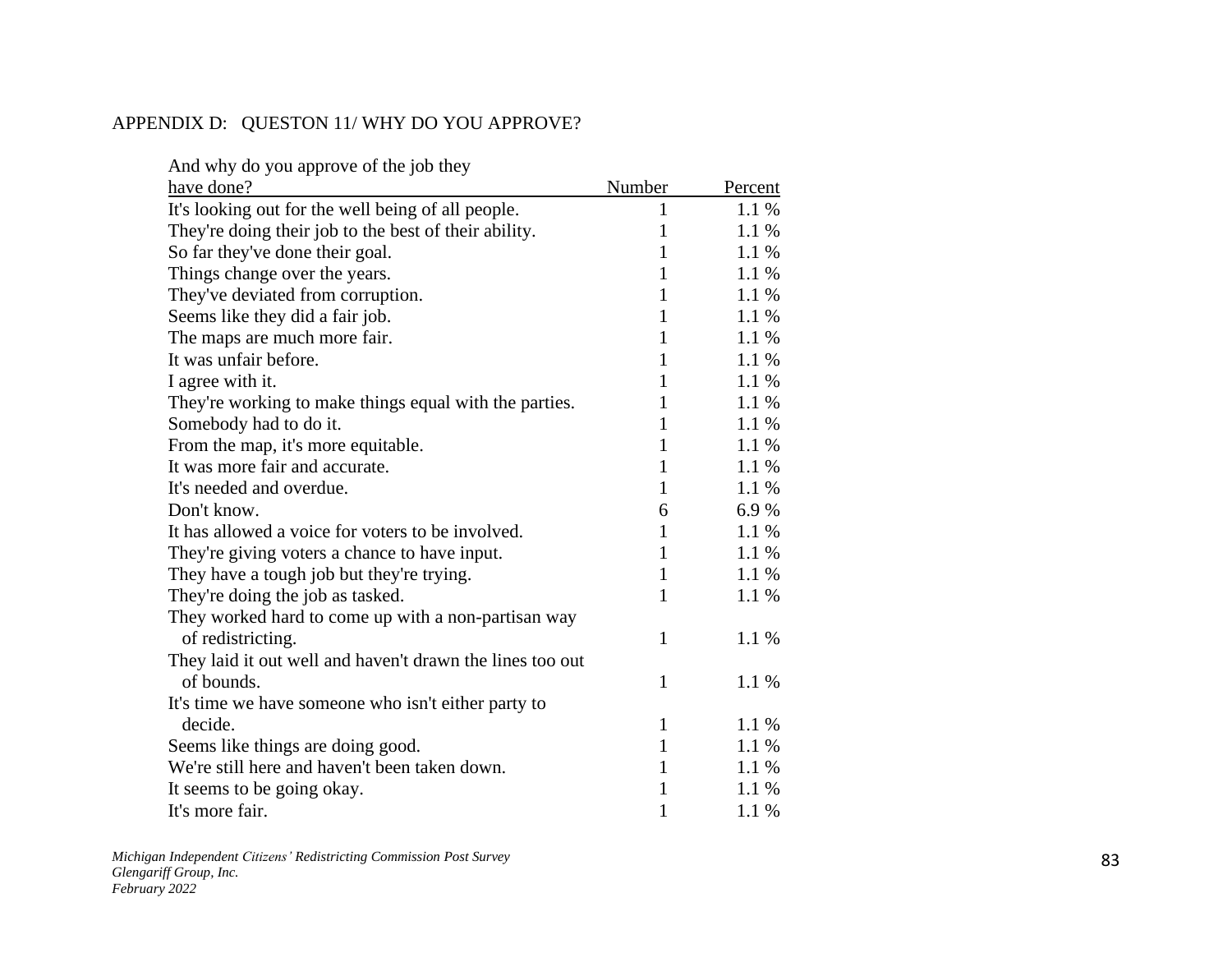| They do a better job than politicians.                       | $\mathbf{1}$   | 1.1%  |
|--------------------------------------------------------------|----------------|-------|
| It's supposed to be a voter approved amendment and           |                |       |
| balanced.                                                    | 1              | 1.1%  |
| I'm grateful they're willing to do it.                       | 1              | 1.1 % |
| They did a fair job at redistricting.                        | $\mathbf{1}$   | 1.1 % |
| It breaks down the districts and the people who live         |                |       |
| there.                                                       | $\mathbf{1}$   | 1.1 % |
| The boundaries should change all the time.                   | $\mathbf{1}$   | 1.1 % |
| I have communicated personally with them.                    | $\mathbf{1}$   | 1.1 % |
| I like that they included district 15 into another district. | 1              | 1.1 % |
| They managed to get the map completed through the            |                |       |
| pandemic.                                                    | 1              | 1.1 % |
| It's fairly balanced.                                        | $\mathbf{1}$   | 1.1 % |
| They put a lot of time and effort into it and I appreciate   |                |       |
| that.                                                        | $\mathbf{1}$   | 1.1 % |
| It's important someone has to fight for the right thing.     | $\overline{4}$ | 4.6 % |
| They've been fair with getting citizens involved.            | 1              | 1.1%  |
| I give them credit for the job they're all doing.            | $\overline{2}$ | 2.3 % |
| I'm in a different district.                                 | $\overline{2}$ | 2.3 % |
| They're attempting to make changes for districts.            | $\overline{2}$ | 2.3 % |
| They're making better boundaries for voting.                 | $\mathbf{1}$   | 1.1 % |
| I'm trusting that they're redistricting as needed.           | $\mathbf{1}$   | 1.1%  |
| It doesn't look as janky.                                    | $\mathbf{1}$   | 1.1 % |
| It needs to be done once in a while.                         | 1              | 1.1 % |
| Refused.                                                     | $\mathbf{1}$   | 1.1 % |
| We have to have fair maps.                                   | $\mathbf{1}$   | 1.1%  |
| With the changes it reflects the population.                 | $\overline{c}$ | 2.3 % |
| This system is better than the legislative system.           | $\overline{c}$ | 2.3 % |
| They've collaborated together and are transparent.           | $\overline{2}$ | 2.3 % |
| It's not perfect but a huge improvement.                     | $\mathbf{1}$   | 1.1 % |
| The numbers were adequate.                                   | $\mathbf{1}$   | 1.1%  |
| Districting is unfair with the legislature.                  | 1              | 1.1%  |
| It's done every 10 years.                                    | 1              | 1.1%  |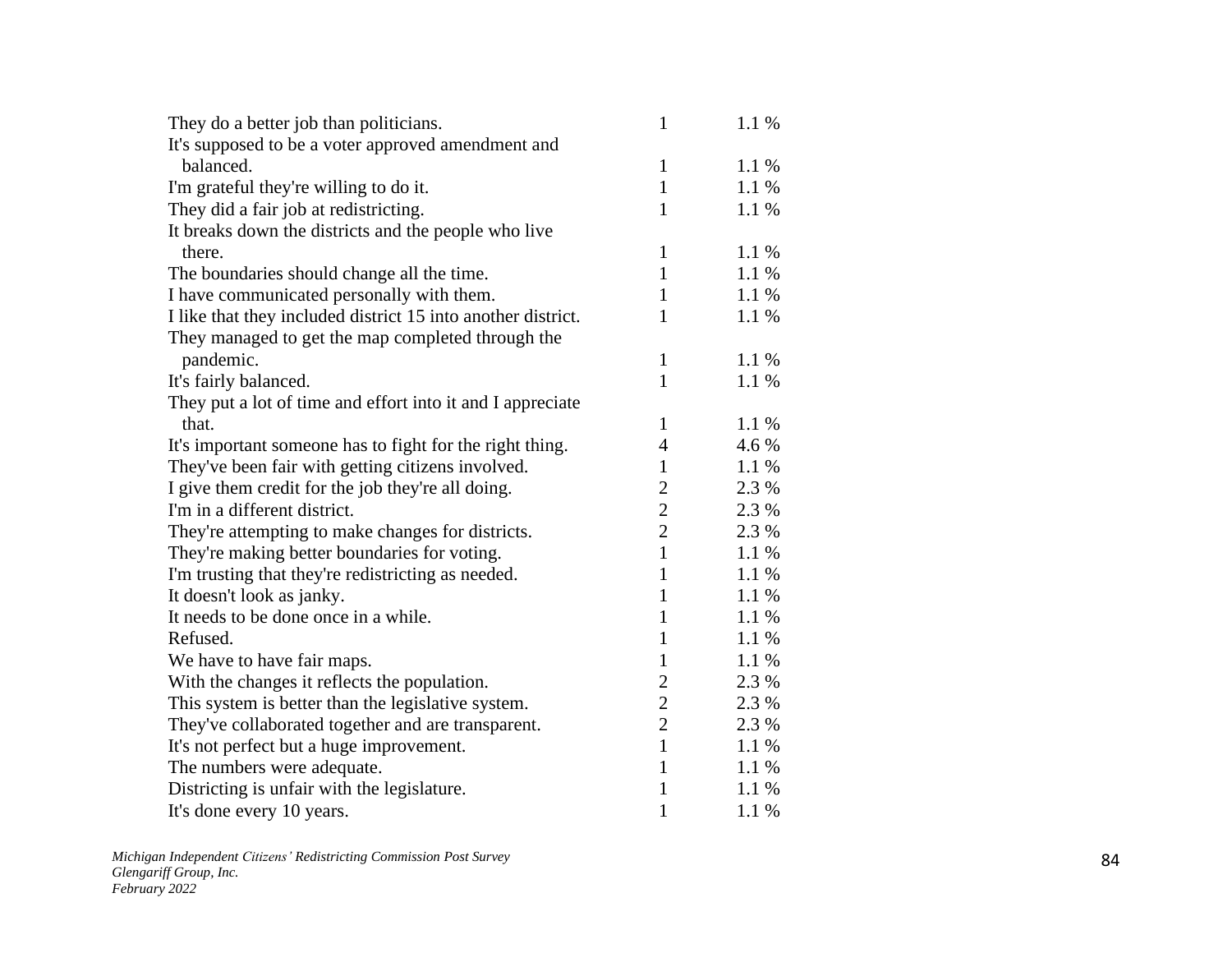| The way they did it is a more fair distribution of the     |    |         |
|------------------------------------------------------------|----|---------|
| parties.                                                   | 1  | 1.1%    |
| It's a better map that better represents the population.   | 1  | 1.1 %   |
| They have taken in all the areas of our state.             | 1  | 1.1 %   |
| It was time to be updated a bit.                           |    | 1.1 %   |
| I'm not sure if they've actually done anything yet but I'm |    |         |
| waiting to see what they do.                               | 1  | 1.1 %   |
| I'm not a Republican.                                      | 1  | 1.1 %   |
| They've made it so little people have more of a chance.    | 2  | 2.3 %   |
| This would lead to the most unbiased redrawing of          |    |         |
| boundaries.                                                | 1  | 1.1 %   |
| Democracy is our only hope, without it we have nothing.    |    | 1.1%    |
| They're taking a lead in supporting smaller voices.        | 1  | 1.1 %   |
| They got it right.                                         | 1  | 1.1 %   |
| They've done the best they could with the amount of        |    |         |
| people they have, no more gerrymandering.                  | 1  | $1.1\%$ |
| They want to create more opportunities.                    | 1  | 1.1 %   |
| The committee is the right approach to addressing          |    |         |
| gerrymandering.                                            | 3  | 3.4 %   |
| Just to get a discussion going about what's best for the   |    |         |
| people.                                                    |    | 1.1 %   |
| Total                                                      | 87 | 100.0 % |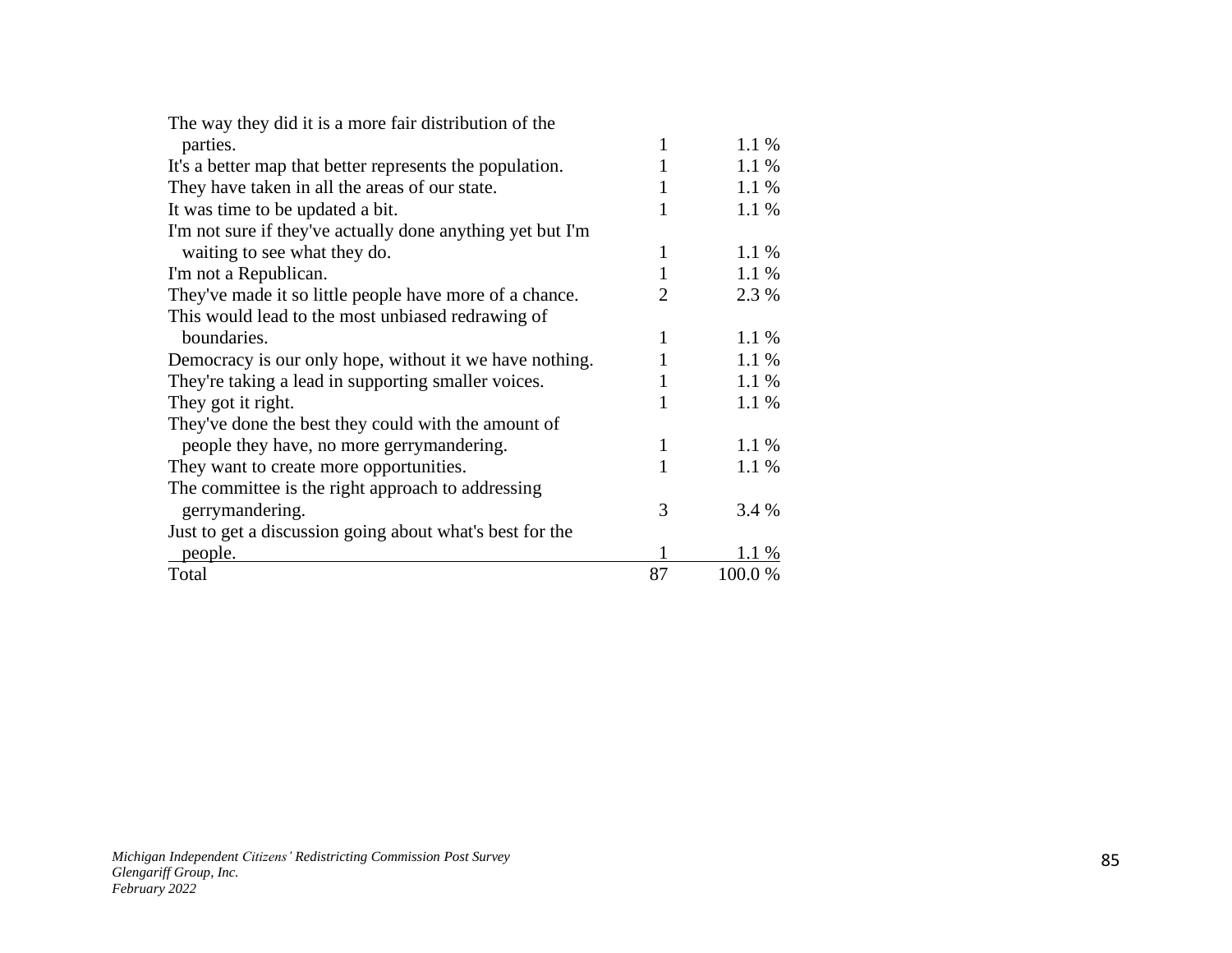### APPENDIX E: QUESTION 12/ WHY DO YOU DISAPPROVE?

| And why do you disapprove of the job they                                                               |                |         |
|---------------------------------------------------------------------------------------------------------|----------------|---------|
| have done?                                                                                              | Number         | Percent |
| I think it's a power grab for both parties.                                                             |                | 2.1 %   |
| They don't put their information out there for the                                                      |                |         |
| average citizen to find.                                                                                | $\mathbf{1}$   | 2.1 %   |
| I think the map was redrawn to benefit a certain                                                        |                |         |
| political party.                                                                                        | $\mathbf{1}$   | 2.1 %   |
| Refused.                                                                                                | $\overline{2}$ | 4.3 %   |
| They down districted when they combined the island                                                      |                |         |
| and township.                                                                                           | $\mathbf{1}$   | 2.1 %   |
| They've done nothing to benefits the voters.                                                            | $\mathbf{1}$   | 2.1 %   |
| It's biased.                                                                                            | 1              | 2.1 %   |
| It's too political, just another choice of a political group.                                           | 1              | 2.1 %   |
| I don't think it was fair.                                                                              | 1              | 2.1 %   |
| Leave it how it is so they don't take advantage of voters.                                              | 1              | 2.1 %   |
| They have done a terrible job maintaining the guidelines.                                               | 1              | 2.1 %   |
| I just don't understand it.                                                                             | 1              | 2.1 %   |
| They lumped too much area into one Representative or                                                    |                |         |
| Senator.                                                                                                | 1              | 2.1 %   |
| The Detroit Community isn't represented right.                                                          | $\mathbf{1}$   | 2.1 %   |
| The current lines favor certain parties instead of others.                                              | 1              | 2.1 %   |
| They haven't done enough to involve the citizens.                                                       | 1              | 2.1 %   |
| I think they're doing it for a political agenda.                                                        | $\mathbf{1}$   | 2.1 %   |
| There's still gerrymandering going on and not all groups                                                |                |         |
| are getting representation.                                                                             | $\mathbf{1}$   | 2.1 %   |
| I don't think they did it fairly.                                                                       | $\mathbf{1}$   | 2.1 %   |
| I lost my democratic representative.                                                                    | 1              | 2.1 %   |
| They're redrawing district lines again.                                                                 | $\mathbf{1}$   | 2.1 %   |
| It's not a non-biased commission.                                                                       | $\mathbf{1}$   | 2.1 %   |
| They're taking over rural areas with urban areas.                                                       | 1              | 2.1 %   |
| The components of a construction of the state of the constant $\mathcal{A}$ is a constant $\mathcal{A}$ |                |         |

They separated some communities of interest in order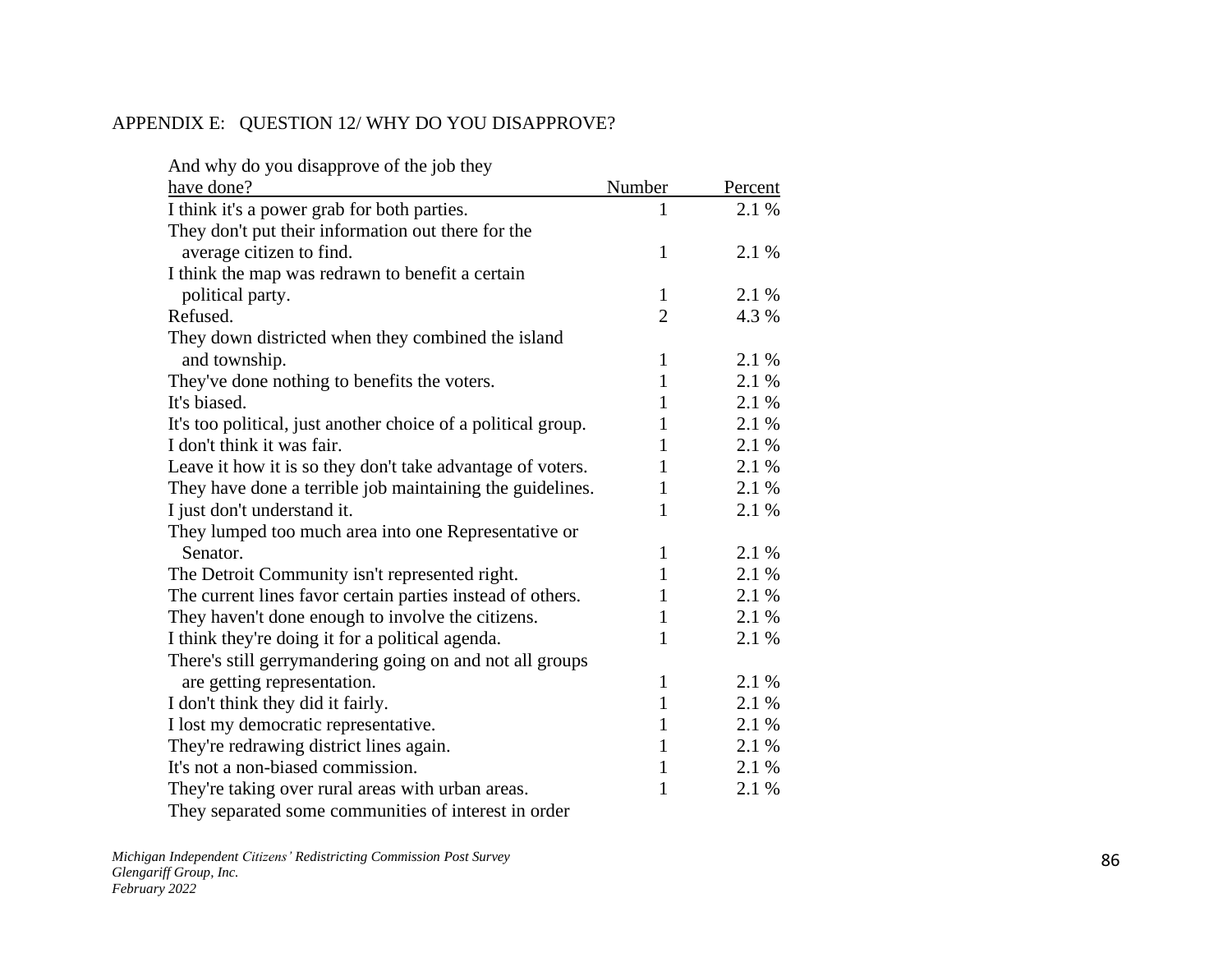| to dilute voters of color.                                  | 1              | 2.1 %   |
|-------------------------------------------------------------|----------------|---------|
| The selected group wasn't unbiased.                         | 1              | 2.1 %   |
| It was good the way it was.                                 | $\overline{2}$ | 4.3 %   |
| I feel it's biased toward the Republican side.              | 1              | 2.1 %   |
| The districts aren't fairly drawn.                          | $\overline{2}$ | 4.3 %   |
| There was a rule that didn't create balance.                | $\overline{2}$ | 4.3 %   |
| It's not local.                                             | $\mathbf{1}$   | 2.1 %   |
| There wasn't a lot of information publicly.                 | 1              | 2.1 %   |
| They're disenfranchising minority populations.              | 1              | 2.1 %   |
| I didn't vote for it.                                       | 1              | 2.1 %   |
| They aren't doing a good job selling what they did.         | 1              | 2.1 %   |
| There have been some problems of discriminatory             |                |         |
| racial practices.                                           | 1              | 2.1 %   |
| Because of the way it affects where I live.                 | 1              | 2.1 %   |
| Some smaller districts get swallowed up which causes        |                |         |
| misrepresentation of the area.                              | $\overline{2}$ | 4.3 %   |
| Gerrymandering against minorities.                          | 1              | 2.1 %   |
| The maps were drawn more Republican leaning and             |                |         |
| they went off of previous maps.                             | 1              | 2.1 %   |
| It unfairly creates a distribution of black voters for less |                |         |
| representation.                                             | 2              | 4.3 %   |
| They didn't draw the lines very well.                       |                | 2.1 %   |
| Total                                                       | 47             | 100.0 % |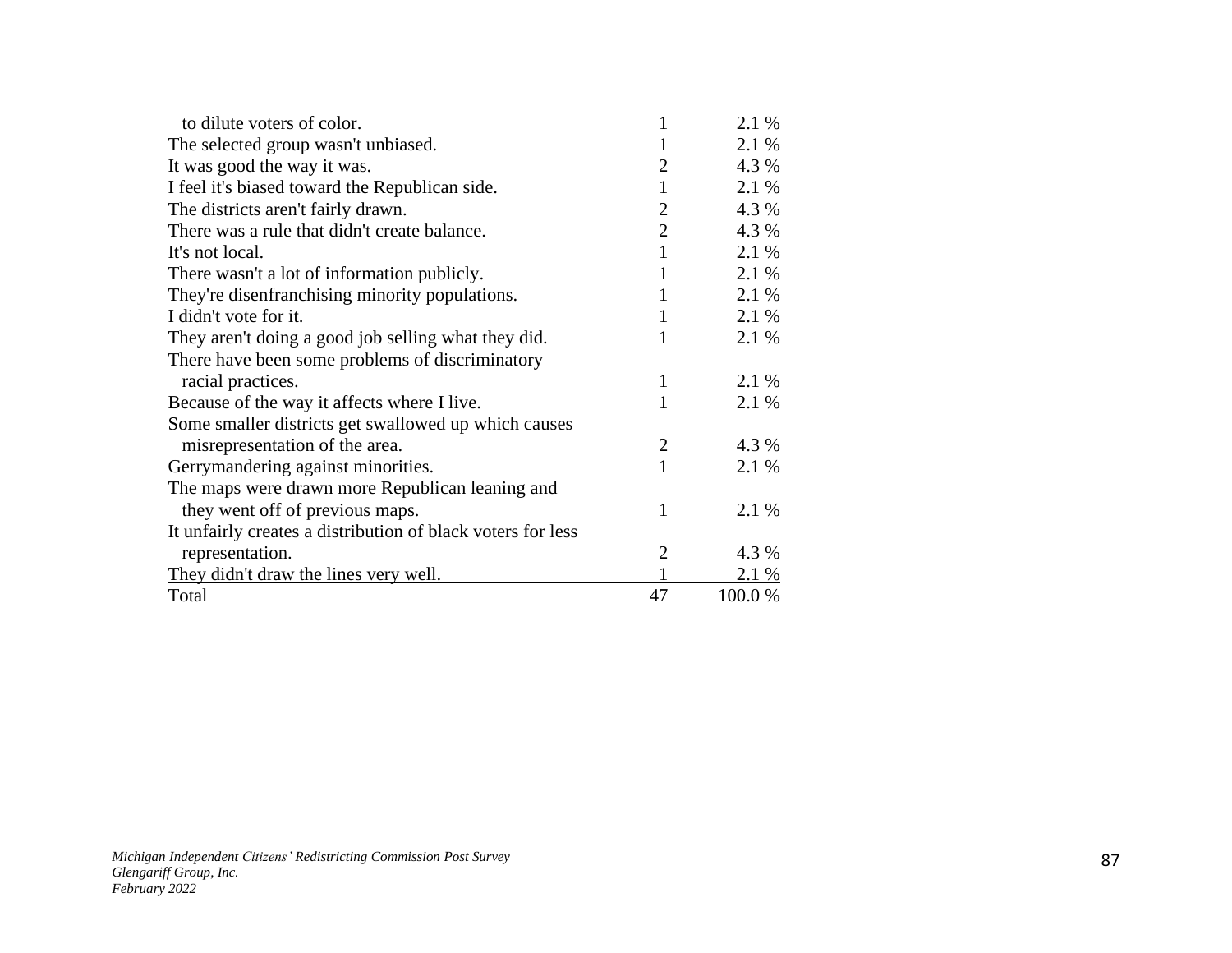### APPENDIX F: QUESTION 26/ FUTURE SUGGESTIONS

| And would you have any suggestions going             |              |         |
|------------------------------------------------------|--------------|---------|
| forward that would help the Michigan                 |              |         |
| <b>Independent Citizens Redistricting Commission</b> |              |         |
| to improve the redistricting process?                | Number       | Percent |
| Tell us how the 13 were selected.                    | 1            | $0.4\%$ |
| Advertise more especially to rural areas.            | $\mathbf{1}$ | $0.4\%$ |
| No.                                                  | 140          | 54.3 %  |
| Give an advertisement and a letter saying this is an |              |         |
| opportunity in your area for redistricting.          | 1            | $0.4\%$ |
| A lot of prayer.                                     | 1            | 0.4 %   |
| Dissolve the commission.                             | 1            | 0.4%    |
| Send me a map of where they redistricted and why.    | 1            | $0.4\%$ |
| Make voters more aware.                              | 1            | 0.4%    |
| Advertise.                                           | $\mathbf{1}$ | 0.4%    |
| It just needs tinkering and time.                    | $\mathbf{1}$ | $0.4\%$ |
| They need to let us know about it more publicly.     | $\mathbf{1}$ | 0.4 %   |
| Make sure things are done in the open and are        |              |         |
| transparent.                                         | $\mathbf{1}$ | 0.4%    |
| More social awareness and getting the word out more. | $\mathbf{1}$ | 0.4%    |
| More transparency.                                   | 1            | 0.4%    |
| Direct mail more information to us so we know what's |              |         |
| going on.                                            | $\mathbf{1}$ | 0.4%    |
| Remove all Democrats.                                | $\mathbf{1}$ | 0.4%    |
| Don't know.                                          | 17           | 6.6%    |
| Keep Democrats out.                                  | 1            | 0.4%    |
| Make the people aware of what's going on.            | 1            | 0.4%    |
| Listen to the residents.                             | $\mathbf{1}$ | 0.4%    |
| Keep the public informed.                            | $\mathbf{1}$ | 0.4%    |
| Just leave it alone.                                 | $\mathbf{1}$ | 0.4%    |
| Disband the group.                                   | 1            | 0.4%    |
| They need to be held accountable by the governor,    |              |         |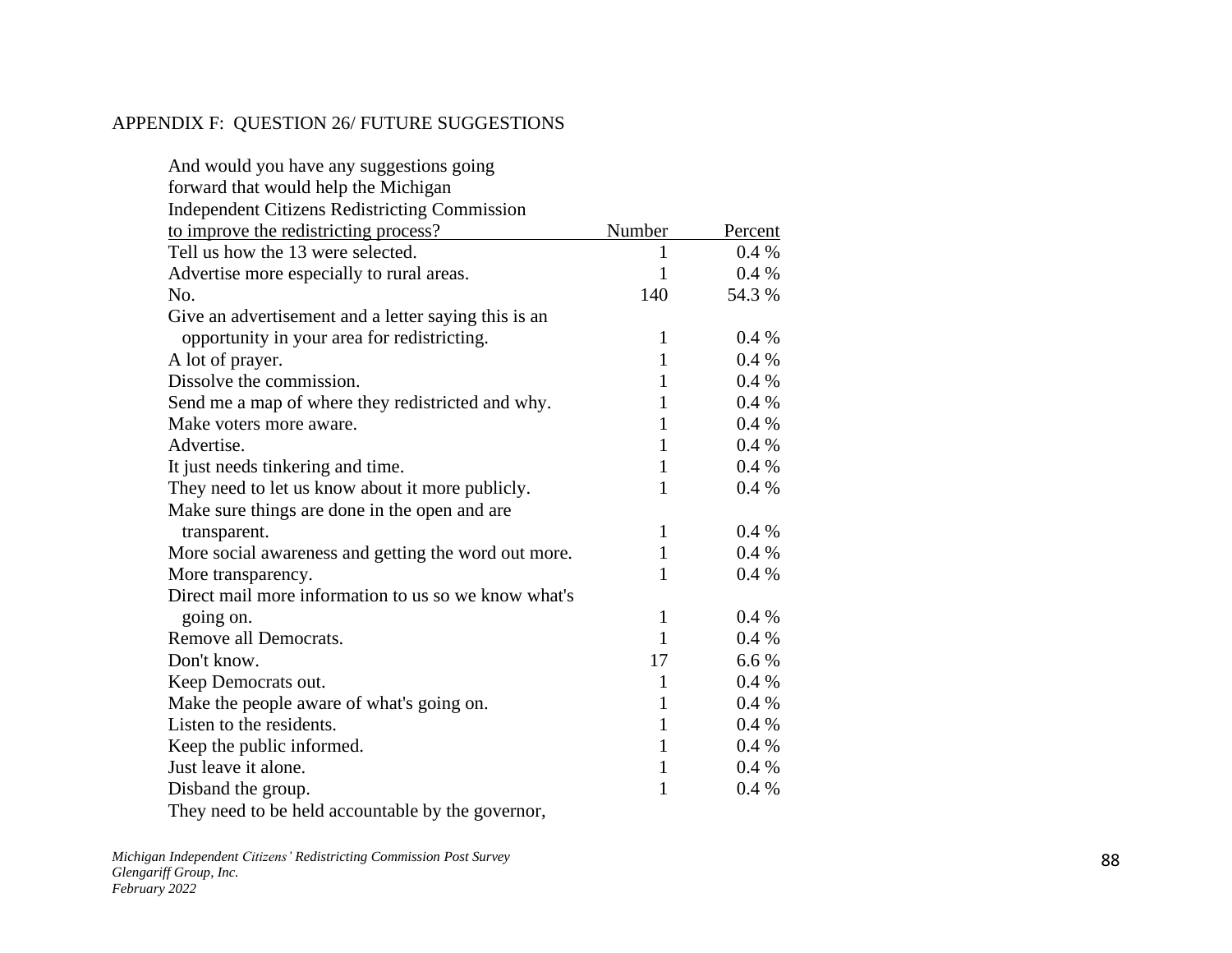| currently they answer to no one and most of them are        |                |          |
|-------------------------------------------------------------|----------------|----------|
| inept at this kind of work.                                 | $\mathbf{1}$   | 0.4%     |
| Get the word out more.                                      | $\mathbf{1}$   | 0.4%     |
| Put more information in the press like the newspaper.       | $\mathbf{1}$   | 0.4%     |
| Getting the word out better.                                | $\mathbf{1}$   | 0.4%     |
| Put more on MLive.                                          | $\mathbf{1}$   | 0.4 %    |
| Send flyers out by mail so people would understand it       |                |          |
| better.                                                     | $\mathbf{1}$   | 0.4%     |
| Get the word out a bit more.                                | $\mathbf{1}$   | 0.4%     |
| Seek clarification on all boundaries they have so there     |                |          |
| isn't so much disagreement.                                 | $\mathbf{1}$   | 0.4%     |
| Trying to educate people about what it is and why it's      |                |          |
| needed.                                                     | $\mathbf{1}$   | 0.4%     |
| More outreach to the public.                                | $\mathbf{1}$   | 0.4%     |
| Give each county the right to give opinions.                | $\mathbf{1}$   | 0.4%     |
| Better advertising so people know what's going on.          | $\mathbf{1}$   | $0.4~\%$ |
| Get it on TV from 7-7:30 with a panel set up to discuss     |                |          |
| what it is and who is working with it.                      | $\mathbf{1}$   | 0.4%     |
| Make sure it's 100 percent transparent to the public.       | $\overline{2}$ | 0.8%     |
| Just keep listening to the public.                          | $\mathbf{1}$   | 0.4%     |
| Keep exposing more to get more people involved.             | $\mathbf{1}$   | 0.4 %    |
| Just a little bit more advertisement.                       | $\mathbf{1}$   | 0.4%     |
| It should have been more public.                            | $\mathbf{1}$   | 0.4 %    |
| Kibosh this process.                                        | $\mathbf{1}$   | 0.4%     |
| Maybe put more ads and things out to get people             |                |          |
| involved.                                                   | $\mathbf{1}$   | 0.4 %    |
| More public involvements in the rural area.                 | $\mathbf{1}$   | 0.4%     |
| They should care less about which party is involved.        | 1              | 0.4%     |
| Don't put politicians in districts where they didn't run or |                |          |
| get elected into.                                           | 1              | 0.4%     |
| More of an informal approach.                               | $\mathbf{1}$   | 0.4%     |
| Let the people vote on the districts themselves.            | $\mathbf{1}$   | $0.4\%$  |
| Term limits enforced.                                       | $\mathbf{1}$   | 0.4%     |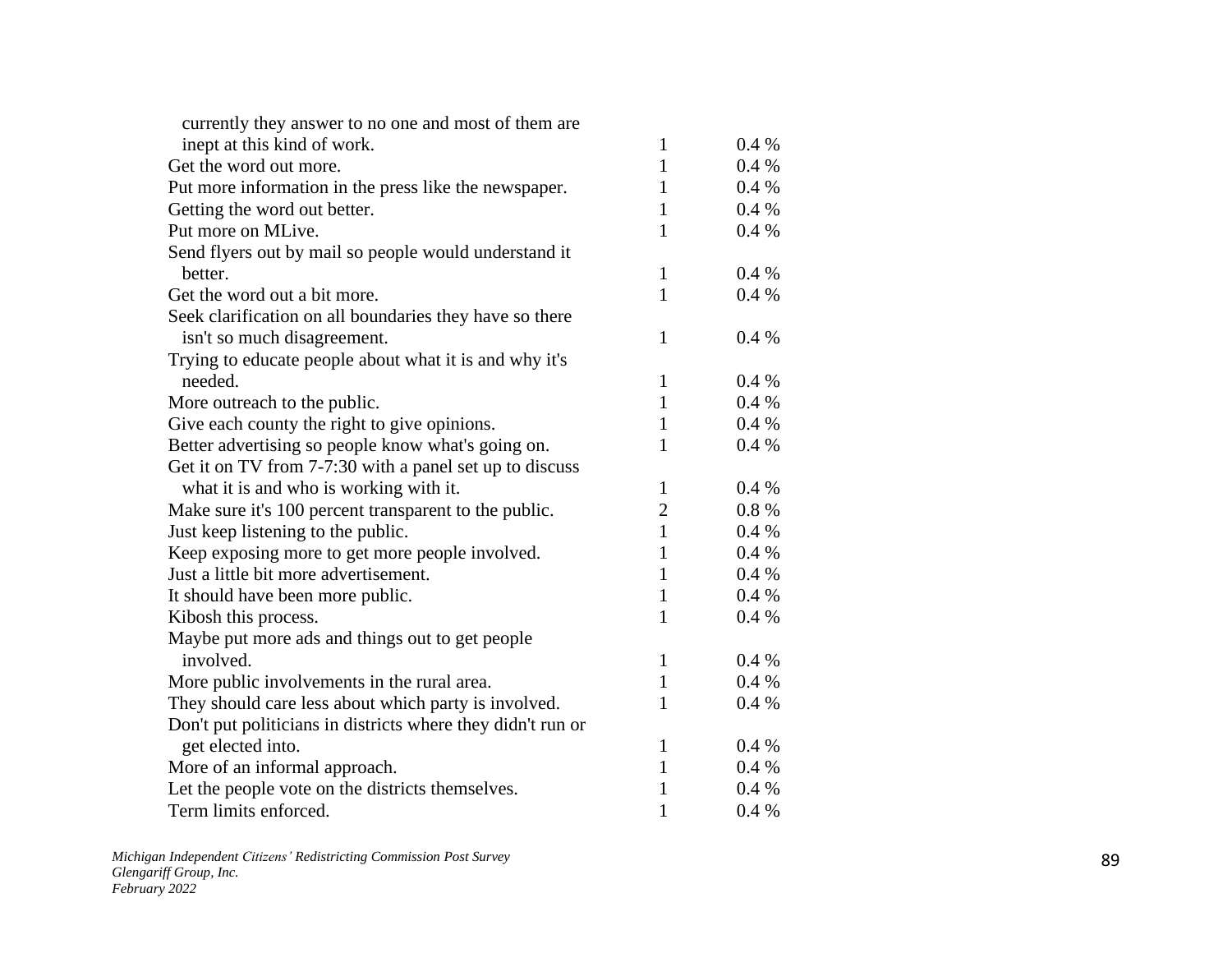| Make more available information, like advertising more. | $\mathbf{1}$   | 0.4%     |
|---------------------------------------------------------|----------------|----------|
| Reaching out to the community.                          | $\mathbf{1}$   | $0.4\%$  |
| Get more information out there.                         | 1              | 0.4%     |
| Gathering public opinion.                               | $\mathbf{1}$   | $0.4\%$  |
| Maybe advertise more about what they're doing.          | $\mathbf{1}$   | 0.4%     |
| Should be more public meetings, online access doesn't   |                |          |
| reach everybody.                                        | $\mathbf{1}$   | 0.4%     |
| Listen to what the critics are telling you.             | $\overline{c}$ | $0.8 \%$ |
| Just citizens should have a lot more involvement.       | $\mathbf{1}$   | 0.4%     |
| Put the districts on the ballot.                        | $\mathbf{1}$   | 0.4%     |
| They need to advertise more into the lead up so people  |                |          |
| can engage.                                             | 1              | 0.4%     |
| Mailing out information to Michigan citizens.           | $\mathbf{1}$   | $0.4\%$  |
| More information for the average voter.                 | $\mathbf{1}$   | 0.4%     |
| More investment in advertisement.                       | $\overline{c}$ | $0.8 \%$ |
| Put the information in targeted ads.                    | $\mathbf{1}$   | 0.4%     |
| They have to allow and make effort to include           |                |          |
| everybody, every voice should be heard.                 | $\overline{c}$ | 0.8%     |
| Put it to a vote to people.                             | $\mathbf{1}$   | 0.4%     |
| Get citizens to give them information and opinions.     | $\mathbf{1}$   | 0.4%     |
| Stop splitting counties.                                | $\mathbf{1}$   | $0.4\%$  |
| Put it in the local newspaper.                          | $\mathbf{1}$   | 0.4%     |
| Get a flyer out in the mail describing how it affects   |                |          |
| people and when meetings are.                           | $\overline{2}$ | $0.8 \%$ |
| Not lumping the city together with the suburbs.         | $\mathbf{1}$   | 0.4%     |
| Keep the transparency available for public access.      | $\overline{2}$ | 0.8%     |
| Make the people more aware that their personal input    |                |          |
| is accepted, I had no idea about the meetings of the    |                |          |
| committee or the portal or anything.                    | 1              | 0.4%     |
| Put me on the commission.                               | $\mathbf{1}$   | $0.4\%$  |
| More advertising to promote greater visibility.         | 1              | 0.4%     |
| They need to do a much better job informing the         |                |          |
| citizenry about when all this stuff was going on.       | $\mathbf{1}$   | 0.4%     |